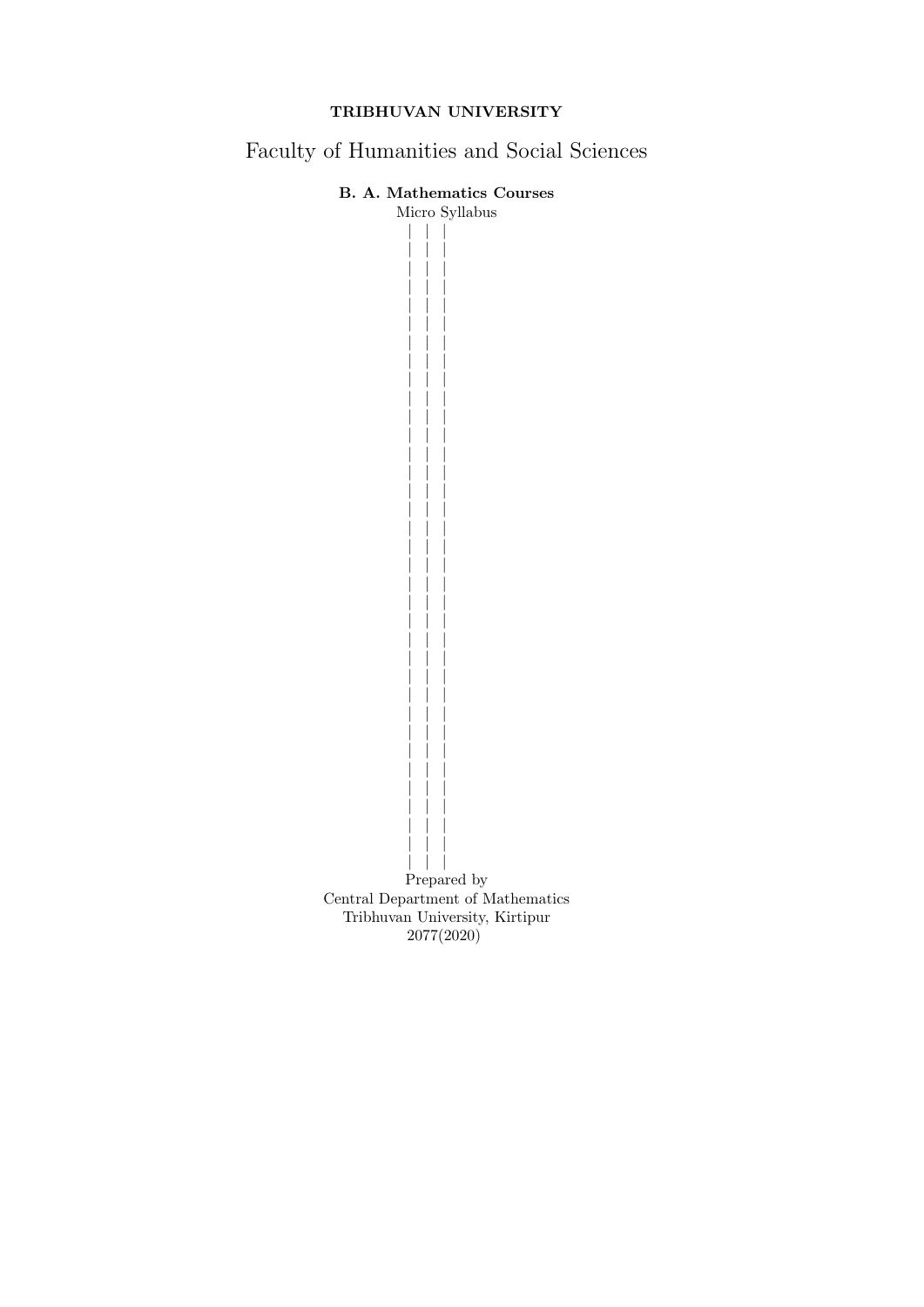# Contents

| 1 Math 421 Detailed Course of Calculus                                     | $\mathbf{1}$ |
|----------------------------------------------------------------------------|--------------|
| 2 Math 422 Detailed Course of Analytic Geometry and Vectors                | 5            |
| 3 Math 423 Detailed Course of Linear Algebra                               | 10           |
| 4 Math 424 Detailed Course of Differential Equations                       | 21           |
| 5 Math 425 Detailed Course of Real Analysis                                | $27\,$       |
| 6 Math 410A Detailed Course of Linear Programming and Discrete Mathematics | 34           |
| 7 Math 410B Detailed Course of Computer Programming                        | 41           |
| 8 Math 426 Detailed Course of Modern Algebra                               | 52           |
| 9 Math 427 Detailed Course of Mathematical Analysis                        | 61           |
| 10 Math 428 Detailed Course of Project Work                                | 80           |
| 11 Math 429 Detailed Course of Mathematical Economics                      | 87           |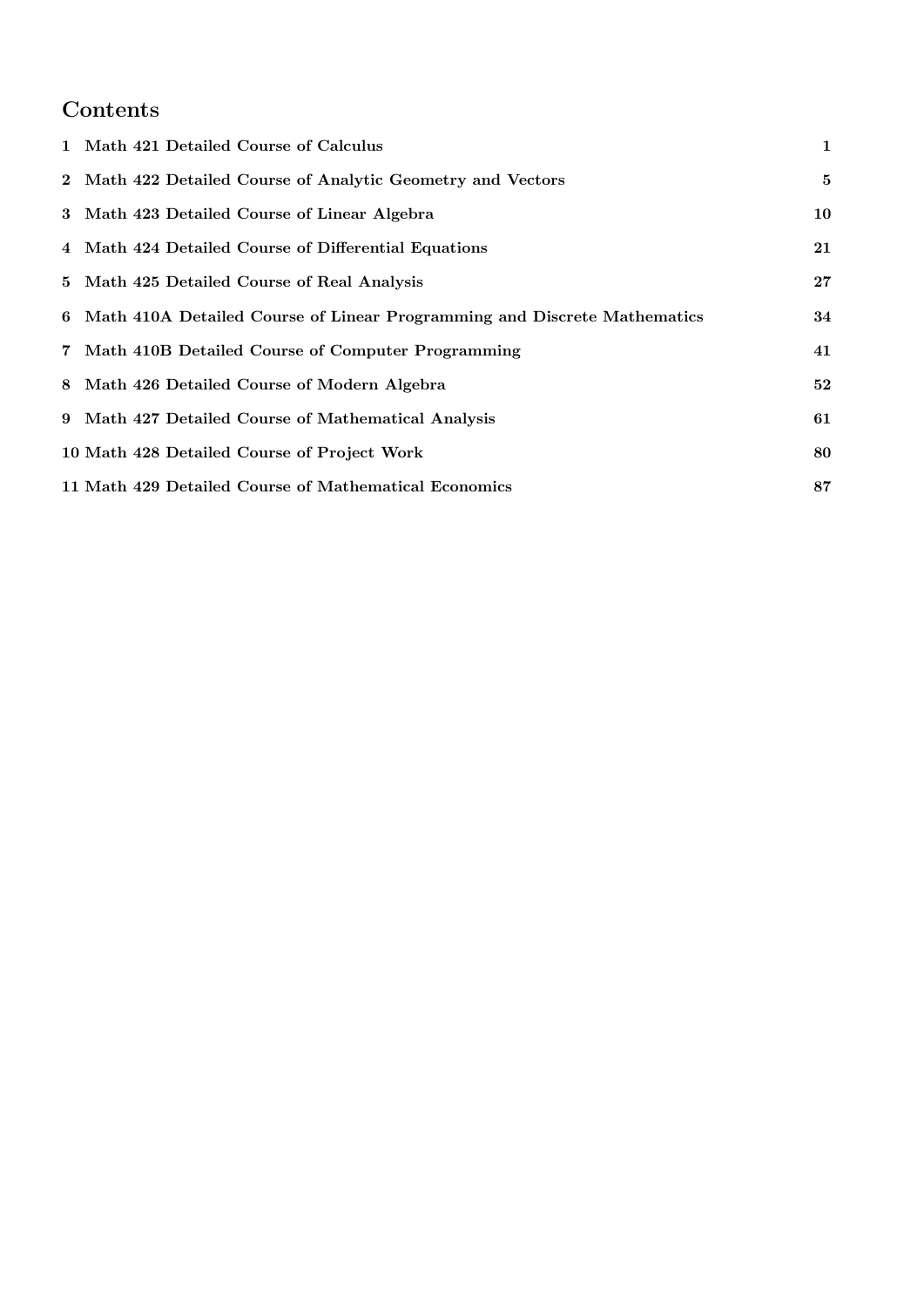# 1 Math 421 Detailed Course of Calculus

**Course Title:** Calculus (Compulsory) **Full Marks: 100 Course No.:** Math 421 **Pass Mark:** 40 Level: B.A. Year: I Nature of Course: Theory extends the periods: 9 Lectures Hrs/Week

Course Objectives: This course is designed for the first year of Four Years B.A. Program as a compulsory subject in mathematics. The main aim of this course is to provide knowledge of calculus and use of calculus in different geometrical aspects and vectors. The objective of this course is to acquaint students with the basic concepts, and to build good knowledge base in both differential and integral calculus.

## Detailed Course Contents:

Unit 1 Functions, Limits and Continuity [15 Lecture Hrs] Functions: domain and range, Graph of functions, Vertical line test for a function, Piecewise defined functions, Increasing and decreasing functions, Even and odd functions, Symmetry of a functions, Types of functions (Algebraic functions and Transcendental functions), Combining functions, Shifting and scaling functions ( sum, product, difference and quotient of functions, composite functions, vertical and horizontal shifting, scaling and reflecting of graph of functions) Exercise: 1.1: 1 to 6, 23, 25 to 27, 37 to 40, 47 to 54. Exercise- 1.2: 1 to 10, Rate of change and tangent to curves, Examples 1,2,3, Limit of a function and Limit laws, Sandwich theorem, Examples 1 to 11, Exercise 2.2: 39 to 42, 63 Precise definition of limits, Example 1, Definition of limit, Examples 2,4,6; One sided limits , Example 1, Theorem 6; Continuity at a point, Properties of continuous functions, Example 12, Exercise- 2.5: 13, 29, 30, 43, 44, 47 Asymptotes (Horizontal, vertical and slant asymptotes) and related problems; Examples 1,2,3,4,9, 15,16. Related problems. Unit 2 Differentiation [15 Lecture Hrs] Tangents and derivative at a point; Example 1; The derivative as a function, Calculating derivative from the definition, Examples 1,2,4; Theorem 1; Differentiation rule; Derivative as a rate of change, Examples 1,3,5; The chain rule, Examples 1,2; Implicit differentiation, Examples 2,3; Linearization and differentials, Examples 1,2,3,4; Higher order derivatives and Leibnitz theorem, Exercise 3(I) and 3(II) and all the solved examples [From the book "Differential Calculus "By M.B. Singh and B.C. Bajracharya , Sukunda Pustak Bhawan] Related problems. Unit 3 Application of Derivatives [15 Lecture Hrs] Absolute extreme values and local extreme values, Critical point, Examples 1,2 ; monotonic functions, Example 1, First derivative test for local extrema, Example 2, Exercise- 4.3: 1,3,5,7; Concavity (The Second derivative test), Examples:1,2,3,4; Second derivative test for local extrema, Examples 7,9; Exercise- 4.4: 9,11, 13, 15,17; Indeterminate forms and L'Hospital's rule, Theorem-5(Without proof), Examples 1 to 8; Exercise 7.5: 1,3,5,7,13,19,23,27; Mean value theorem (Without proof), Theorem-4, Theorem -3, Rolle's theorem(Without proof); Examples 1,2,3 Exercise 4.2: 1 to 12, 14, 19, 21, 25; Taylor and Maclaurin Series(Without proof), Worked Out Examples: 1,2,3,4,5,6,7,8,9, Exercise 4(II)] From the book "Differential Calculus' by M.B. Singh and B.C. Bajracharya] Related problems.

Unit 4 Integrals [15 Lecture Hrs]

Antiderivative, Basic Integration formulae, substitution method, integration by parts and related problems, estimating with finite sums, Example 1; Sigma notation and limit of finite sum, Examples 1,2,3,4; Riemann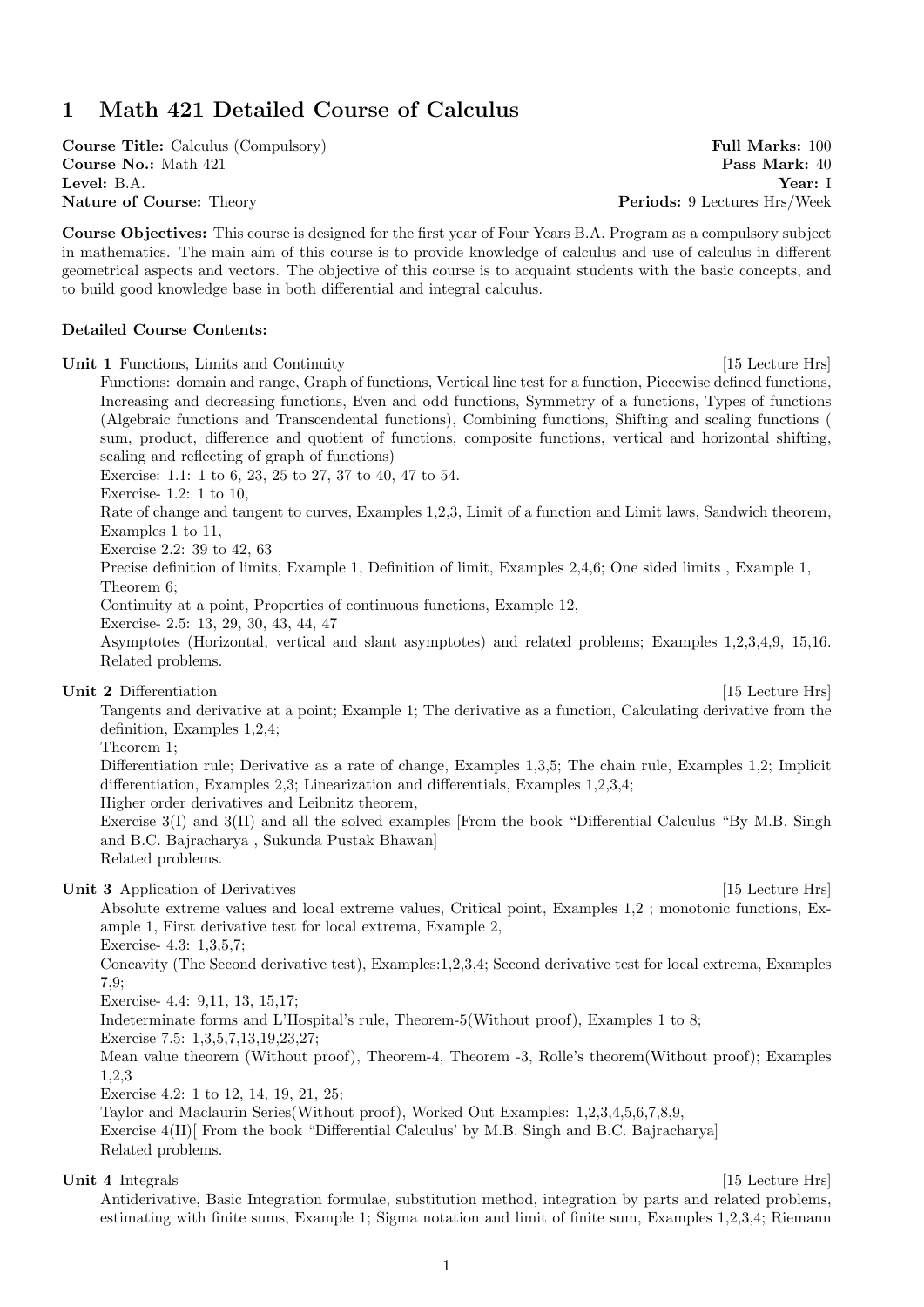sum, Definite integral, Properties of definite integral, Examples 1,2,3,4; Fundamental theorem of integral calculus, Mean value theorem of definite integral (statement only), Fundamental theorem of calculus part I, Example 2, Fundamental theorem of calculus part II, Examples 3,8; Exercise 5.4: 1, 5, 7, 21, 27, 39, 41 Improper integrals, Improper integral of type I and II; Examples 1,2,3,4,5; Exercise 8.7: 1 to 10 Numerical Integration, Trapezoidal approximation and Simpson's rule (without derivation), Example 2, Error analysis, Theorem-1(without proof), Examples 1, 4 Related problems. Unit 5 Application of Definite Integrals [15 Lecture Hrs] Area between curves, Examples 4,5,6; Exercise-5.6: 41,43,45,51; Volume using cross sections, Volume by disc for rotation about x-axis and y-axis, Examples 4,5,7,8,9,10; Exercise: 6.1 1, 3, 19, 21, 23, 35, 37, 47, 49 Volume using cylindrical shells, Volume slicing by parallel planes, Examples 1,2,3; Arc length, Examples 1,2,3; Exercise: 6.3 1,3,5,7 Area of surface revolution (revolution about x-axis and y-axis), Examples 1,2 Related problems. Unit 6 Reduction Formula and Beta and Gamma Functions [15 Lecture Hrs] Reduction Formula for, Beta and Gamma Functions and their properties, integral, all the solved examples and complete exercise [From the book "Integral Calculus" by "G.D. Pant and G.S. Shrestha", Sunila Prakashan] Related problems. Unit 7 Multiple Integrals [15 Lecture Hrs] Double Integrals: Introduction, Double integral as a volume, Fubini's theorem for double integral, Examples 1,2, Exercise -15.1: 1,3,5,7,9,11,15,17; Iterated integrals, Double integral over general region, Fubini's theorem(stronger form), finding limit of integration, Example 1, Properties of double integral , Exercise-15.2: 1-5, 19,21,23,33,35,37, Area by double integral, Examples 1,2,3; Double integral in polar form, Examples 1,2; Exercise-15.4: 9,11,13,23,25 Triple integrals in Cartesian form, finding limit of integration, Examples 1,2,3 Exercise-15.5:7,9,11,13,15 Related problems. Unit 8 Partial Derivatives [15 Lecture Hrs] Function of several variables, Graphs, Level curves and Contours of functions of two variables, Limit for function of two variables, Properties of limit of function of two variables, Examples 1,2,3; Continuity, Example 5, Two path test for the existence of limit, Example 6, Exercise-14.2: 1,3,4,5,13,25,31,32,33; Partial derivatives, Examples 1,2,3,4,6; The mixed derivative theorem, Examples 10,11, Exercise-14.3:1,3,5,12,16,23,25; The chain rule, Examples 1,2,3,4,5,6; Exercise-14.4: 1,3,25,27,33; Directional Derivatives and gradient vector, Examples 1,2; Properties of directional derivatives, Example 3, Gradients and tangent to level curve, Example 4, Algebra rule for gradient, Examples 5,6 ; Exercise-14.5: 1,3,7,11,12,13; Tangent plane and differentials, Examples 1,2,3,4,5,6, Total derivatives and Euler theorem, Worked Out Examples 2,3,4,5,6,7, Exercise10(II)[From "Differential Calculus" by M.B. Singh and B.C. Bajracharya ] Related problems. Unit 9 Extreme Value of a Function of two or More Variables [15 Lecture Hrs] Criterion for a function to have extreme values, Derivative test for local extremum values, Saddle point, Examples 1,2,3,4,5; Absolute extrema on a closed bounded region, Examples 6,7,

Lagrange's multiplier constraints maxima and minima, Examples 1,2,3,4;

Exercise- 14.7: 1 to 9, 31,33;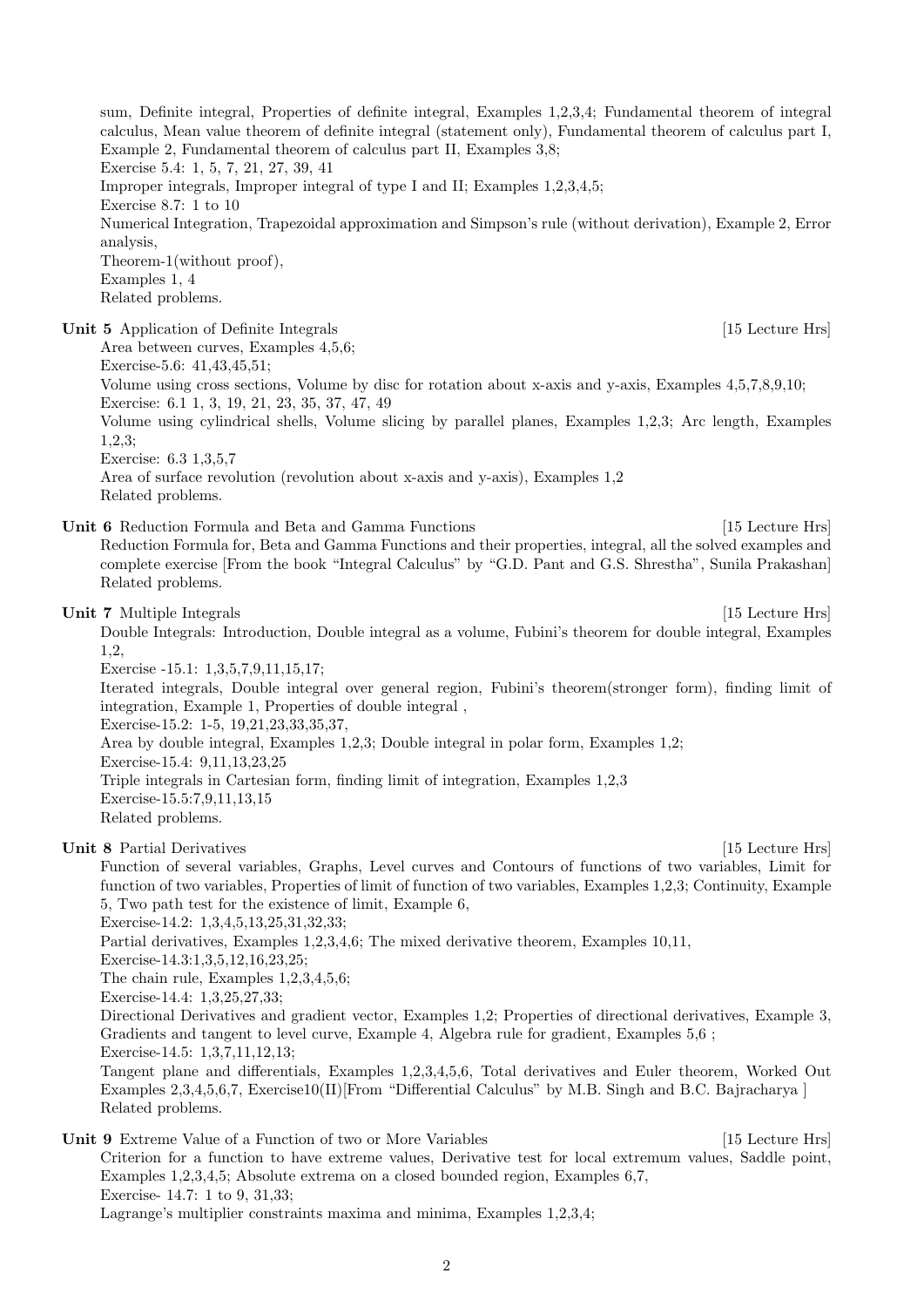Exercise-14.8: 1,2,3,6 Related problems.

Unit 10 Vector Calculus [15 Lecture Hrs] Line integrals, Examples 1,2,3, Exercise-16.1: 1,2,3; Vector field, gradient field, Line integral of vector field, Examples 1,2,3,4,5; Flow integrals and circulation for velocity field, Examples 6,7; Flux across a simple closed plane curve, Example 8, Exercise-16.2: 1,2,3,7,9,11,23; Path independence, Line integrals in conservative field, Example 1, Greens theorem in the plane, Theorem-4 and 5 ,Examples 2,3,4,5, Exercise-16.4:1,3,5,7; Surface and area, Examples 1,2,4,5. Related problems.

## Text/ Reference Books:

- 1. M. D. Weir, J. Hass, F. R. Giordano: Thomas Calculus, Thirteenth Edition, Pearson.
- 2. J. Stewart; Calculus Early Transcendental, Seventh Edition, Cengage Learning India Private Limited.
- 3. G.D. Pant and G.S. Shrestha; Integral Calculus and Differential Equations, Sunita Prakashan, Kathmandu.
- 4. M.B. Singh and B.C. Bajracharya ; A Text Book of Differential Calculus, Sukunda Pustak Bhandar, Kathmandu.

## Examination:

There will be a final examination of 70 marks for the period of three hours. The internal examination of 30 marks will be conducted by the department of mathematics of related campus and the marks will be submitted to Tribhuvan University Office of the Controller of Examination, Balkhu. A candidate must pass the internal and the final examinations separately.

## Marks allocation for the internal examination:

- Written examinations: 20 marks (1 hour)
- A student or a group of students with presentation: 5 marks
- Assignments: 5 marks

## Guidelines to the question setter:

## In the final examination

- 1. Questions must include every unit.
- 2. There will be two groups, namely, Group A and Group B.
- 3. In group A, there must be OR selection for 15 marks questions.
- 4. In group B , there must be OR selection for 20 marks questions.
- 5. OR Selection must be given from the same unit.
- 6. Questions must be creative and should be appropriate to the allocated time.

On the basis of the guidelines mentioned, we enclose one set of model question for Claculus (Math 421)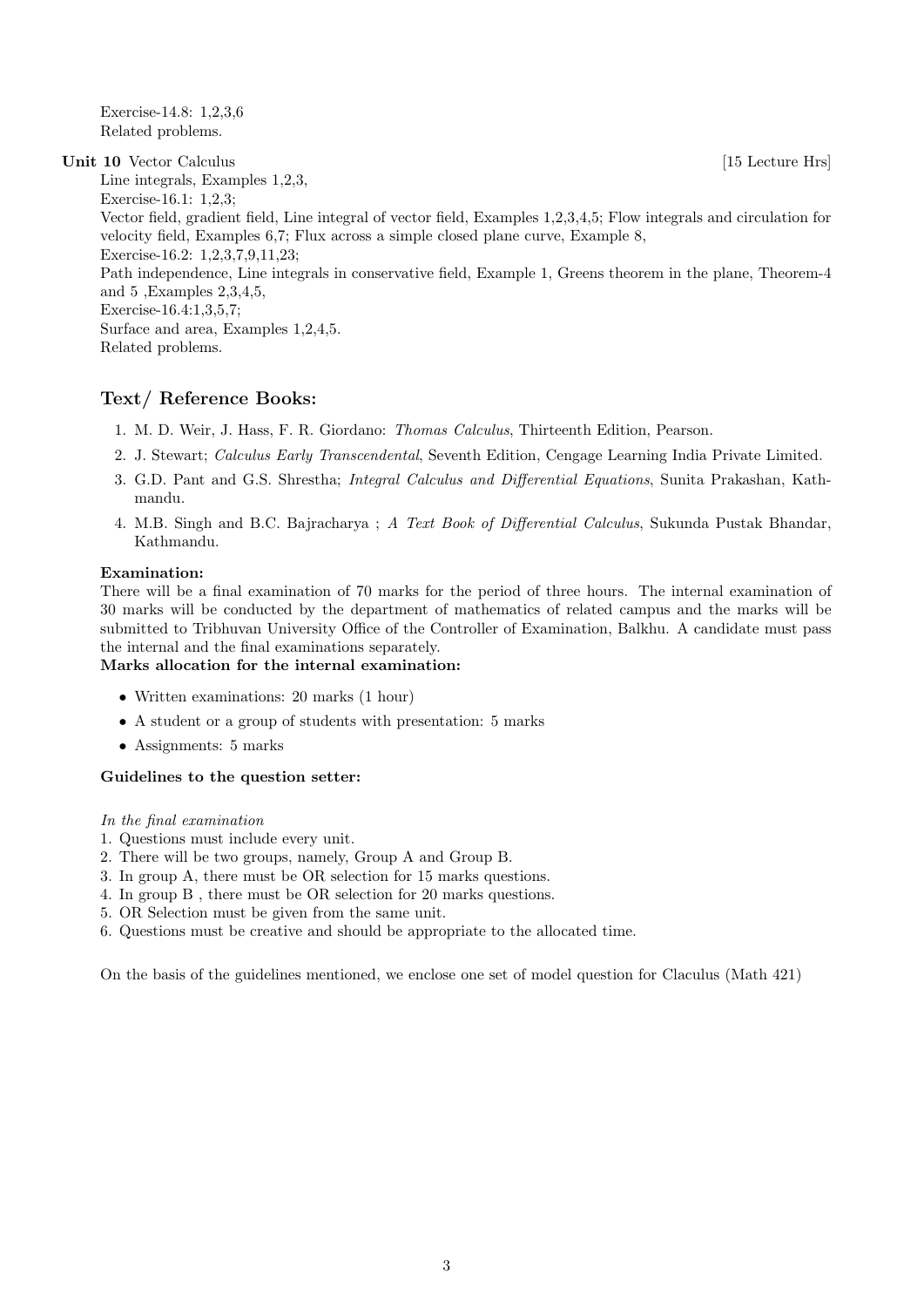#### Model Question

## Tribhuvan University Faculty of Humanities and Social Sciences

Bachelor Level/ I year/Humanities Full Marks: 70 Mathematics (Math 421) Pass Marks: 28 Calculus Time: 3 hours Candidates are required to give their answers in their own words as far as practicable. The figures in the margin indicate full marks. Attempt All the questions.

Group A  $[2 \times 15 = 30]$ 

1. (a). Define asymptote to a curve. Find the horizontal and vertical asymptotes of  $y = \frac{x+3}{x-3}$  $x + 2$  $[5]$ 

(b) Using Leibnitz theorem, if  $y = \tan^{-1} x$ , prove that  $(1 + x^2)y_{n+1} + 2xy_n + n(n-1)y_{n-1} = 0$ . [5]

(c) Using Simpson's rule, evaluate:  $\int_0^1 5x^4 dx$ ;  $n = 4$ . Also, find the upper bound for the error. [5]

## OR

| Define improper integral of first kind and second kind. Evaluate: $\int \frac{dx}{1+x}$ . |  |  |
|-------------------------------------------------------------------------------------------|--|--|
|-------------------------------------------------------------------------------------------|--|--|

2. (a) Define Gamma function. Prove that  $\Gamma(\frac{1}{2}) = \sqrt{ }$  $\pi$ . [5]

OR

- Obtain the reduction formula for  $\int \tan^n x dx$  and hence find  $\int \tan^5 x dx$ . [5]
- (b) Verify Euler's theorem for the function  $y = x^2 \tan^{-1}(\frac{y}{x})$  $\boldsymbol{x}$  $\,$  (5)

#### OR

Define partial derivatives. State its geometry. Find the values of  $\frac{\partial f}{\partial x}$  and  $\frac{\partial f}{\partial y}$  at the point  $(4, -5)$  if  $f(x, y) =$  $x^2 + 3xy + y - 1.$  [5] (c) Find the local extreme values of  $f(x, y) = 3y^2 - 2y^3 - 3x^2 + 6xy$ . [5]

## Group B  $[4 \times 10 = 40]$

- 3. (a) Sketch the graph of the function  $y = x^4 4x^3 + 10$ . [5] b) Using Maclaurin series, expand sinx in the series  $x - \frac{x^3}{2!}$  $\frac{x^3}{3!} + \frac{x^5}{5!} - \frac{x^7}{7!} + \dots$  to  $\infty$ . [5]
- 4. (a) Find the area enclosed by the parabola  $y = 2 x^2$  and the line  $y = -x$ . [5]
	- (b) Find the arc length of the graph  $f(x) = \frac{x^3}{12}$  $\frac{x^3}{12} + \frac{1}{x}$  $\frac{1}{x}$ ; 1  $\leq x < 4$ . [5]
- 5. Find the volume of the region D enclosed by the surface  $z = x^2 + 3y^2$  and  $z = 8 x^2 y^2$  $[10]$

OR

(a) Evaluate: 
$$
\int_0^1 \int_y^1 x^2 e^{xy} dx dy
$$
.  
\n(b) Evaluate:  $\int_0^1 \int_0^1 \int_0^1 (x^2 + y^2 + z^2) dz dy dx$ . [4+6]

6. State Green's theorem in both forms. Verify both forms of Green's Theorem for the vector field  $f(x, y) =$  $(x - y)\overrightarrow{i} + x \overrightarrow{j}$  and the region R bounded by the unit circle  $C : \overrightarrow{r} = \cos t \overrightarrow{i} + \sin t \overrightarrow{j}; 0 \le j \le 2\pi$ . [2+8]

OR

State Stoke's theorem. Evaluate  $\int \int \nabla \times F \, ds$  for the hemisphere  $S : x^2 + y^2 + z^2 = 9, z \ge 0$ , its boundary circle  $C: x^2 + y^2 = 9, z = 0$  and field  $F = y^2 + x^2/2$  and verify the Stoke's theorem. [2+8]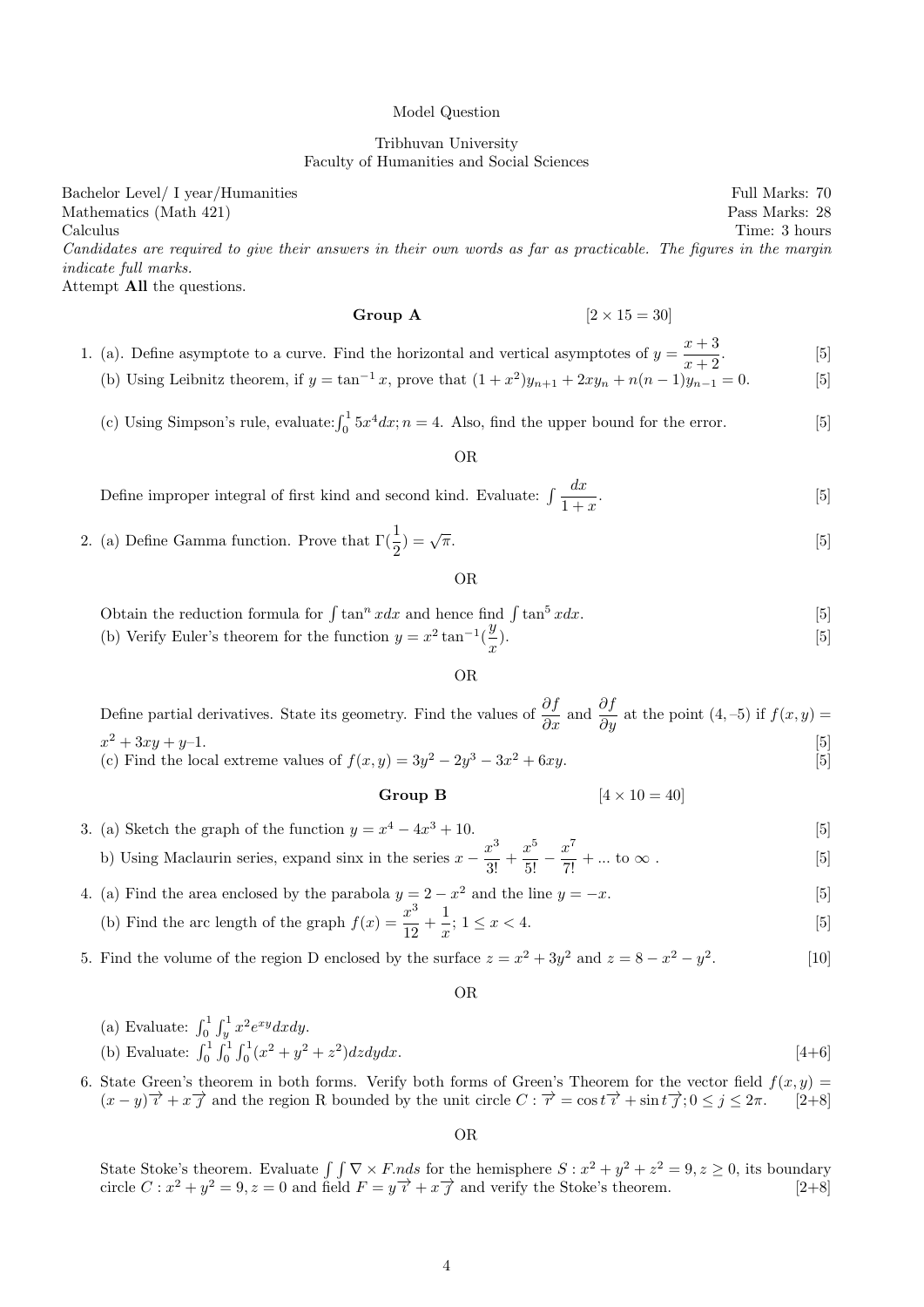# 2 Math 422 Detailed Course of Analytic Geometry and Vectors

## TRIBHUVAN UNIVERSITY Faculty of Humanities and Social Sciences Micro Syllabus

**Course Title:** Analytical Geometry and Vectors (Compulsory) Full Marks: 100 Course No.: Math 422 Pass Mark: 40 Level: B.A. Year: I Nature of Course: Theory **Periods: 9 Lectures Hrs/Week** 

Course Objectives: This course is designed for the first year of Four Years B.A. Program as a compulsory subject in mathematics. The objective of this course is to acquaint students with the basic concepts, and to build good knowledge base in Analytical Geometry of two and three dimensions and Vector Analysis.

## Detailed Course Contents:

## Unit 1 Transformation of Coordinates [10 Lecture Hrs]

- 1.1 Introduction of polar,
- 1.2 Cylindrical and spherical coordinates,
- 1.3 Change of origin of coordinates without change of the direction of axes,
- 1.4 Change of direction of axes without change of origin,
- 1.5 Change of direction of axes along with change of origin,
- 1.6 Invariants in orthogonal transformation,
- 1.7 All the solved examples,
- 1.8 All the problems of exercise 1 and related problems.

#### Unit 2 Ellipse [15 Lecture Hrs]

- 2.1 Introduction of conic section,
- 2.2 Derivation of equation in standard form,
- 2.3 Auxiliary circles and eccentric angles,
- 2.4 Equation of tangent and normal,
- 2.5 Condition of tangency,
- 2.6 Condition for a line to be a normal to the ellipse,
- 2.7 Director circle,
- 2.8 Some geometric properties of an ellipse,
- 2.9 Number of tangents from a point to an ellipse,
- 2.10 Chord of contact,
- 2.11 Pole and polar and their properties,
- 2.12 Conjugate diameters, Coordinates of the extremities of two conjugate diameters,
- 2.13 Sum of squares of conjugate semi diameters,
- 2.14 All the solved examples,
- 2.15 Exercise 2.1, 2.2, 2.3, 2.4 and related problems.

## Unit 3 Hyperbola [15 Lecture Hrs]

- 3.1 Introduction,
- 3.2 Derivation of equation in standard form,
- 3.3 Position of a point,
- 3.4 Conjugate hyperbola,
- 3.5 Parametric representation,
- 3.6 Equation of tangent to the hyperbola,
- 3.7 Asymptotes to the hyperbola,
- 3.8 Condition of tangency,

3.9 Locus of the middle point s of the system of parallel chords having slope m,

- 3.10 Equation of rectangular hyperbola,
- 3.11 Equation of tangent to the rectangular hyperbola,
- 3.12 All the solved examples,
- 3.13 Exercise 3.1, 3.2 and related problems.

Unit 4 General equation of the second degree [15 Lecture Hrs]

4.1 General equation of second degree and conic represented by them,

4.2 Condition for general equation of second degree in x and y to represent conic,

5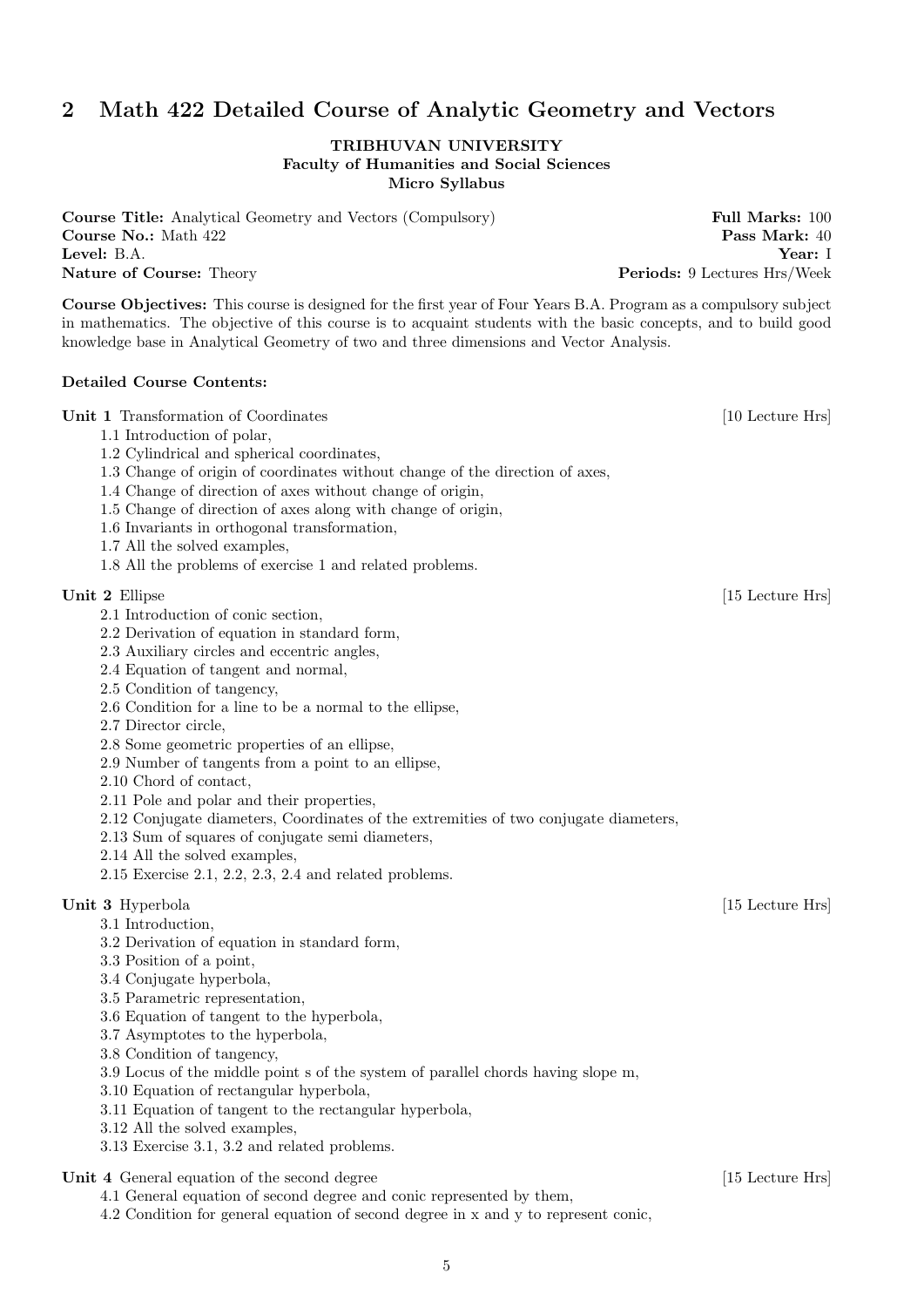| 4.3 Nature of conic,                                                                         |                  |
|----------------------------------------------------------------------------------------------|------------------|
| 4.4 Centre of conic, Equation of tangent to conic,                                           |                  |
| 4.5 Equation of a normal to conic,                                                           |                  |
| 4.6 Condition of tangency,                                                                   |                  |
| 4.7 Equation of pair of tangents,                                                            |                  |
| 4.8 Equation of asymptotes,                                                                  |                  |
| 4.9 Director circle,                                                                         |                  |
| 4.10 Pole and polar of a conic,                                                              |                  |
| 4.11 Conjugate diameters,                                                                    |                  |
| 4.12 Intersection of conic,                                                                  |                  |
| 4.13 All solved examples,                                                                    |                  |
| $4.14$ Exercise $5.1.5.2, 5.3, 5.4$ and related problems.                                    |                  |
| Unit 5 Straight Lines                                                                        | [20 Lecture Hrs] |
| 5.1 Review of space and planes,                                                              |                  |
| 5.2 Representation of a line as a intersection of two plane,                                 |                  |
| 5.3 Line in symmetric form,                                                                  |                  |
| 5.4 Line through two points,                                                                 |                  |
| 5.5 Reduction of the general form to the symmetrical form,                                   |                  |
| 5.6 Perpendicular distance of a point from a line,                                           |                  |
| 5.7 Condition for a line to lie in a plane,                                                  |                  |
| 5.8 General equation of a plane containing a line,                                           |                  |
| 5.9 Coplanar lines and condition for it,                                                     |                  |
| $5.10$ Skew lines,                                                                           |                  |
| 5.11 Magnitude and equation of the line of the shortest distance between the two skew lines, |                  |
| 5.12 All the solved examples,                                                                |                  |
| 5.13 Exercise $3(a)$ , $3(b)$ , $3(c)$ , $3(d)$ , $3(e)$ and related problems.               |                  |
|                                                                                              |                  |
| Unit 6 Sphere                                                                                | [15 Lecture Hrs] |
| 6.1 Definition and equation of sphere,                                                       |                  |
| 6.2 Representation by the general equation of second degree,                                 |                  |
| 6.3 Sphere through four given points,                                                        |                  |
| 6.4 Plane section of a sphere,                                                               |                  |
| 6.5 Intersection of two spheres,                                                             |                  |
| 6.6 Sphere with a given diameter,                                                            |                  |
| 6.7 Tangent plane and condition of tangency,                                                 |                  |
| 6.8 All the solved examples,<br>6.9 Exercise $4(a)$ , $4(b)$ , $4(c)$ and related problems.  |                  |
|                                                                                              |                  |
| Unit 7 Cone and Cylinder                                                                     | [15 Lecture Hrs] |
| 7.1 Definition and equation of cone,                                                         |                  |
| 7.2 Condition that the general equation of second degree to represent a cone,                |                  |
| 7.3 Condition that a cone has three mutually perpendicular generators,                       |                  |
| 7.4 Tangent lines and tangent plane,                                                         |                  |
| 7.5 Condition of tangency,                                                                   |                  |
| 7.6 Reciprocal cone,                                                                         |                  |
| 7.7 Enveloping and right circular cone,                                                      |                  |
| 7.8 Cylinder and enveloping cylinder,                                                        |                  |
| 7.9 Right circular cylinder,                                                                 |                  |
| 7.10 All the solved examples,                                                                |                  |
| 7.11 Exercise 5(a), 5(b), 5(c), 5(d), 5(e) and related problems.                             |                  |
|                                                                                              |                  |
| Unit 8 Product of three or more vectors<br>8.1 Multiplication of three vectors,              | [15 Lecture Hrs] |
| 8.2 Scalar triple product,                                                                   |                  |
|                                                                                              |                  |
| 8.3 Applications and geometrical meaning,<br>8.4 Properties of scalar triple product,        |                  |
| 8.5 Condition of coplanarity of three vectors,                                               |                  |
| 8.6 Vector triple product,                                                                   |                  |
| 8.7 Scalar product of four vectors and vector product of four vector,                        |                  |
|                                                                                              |                  |

8.8 Reciprocal system of vector,

8.9 Properties of reciprocal system of vectors,

6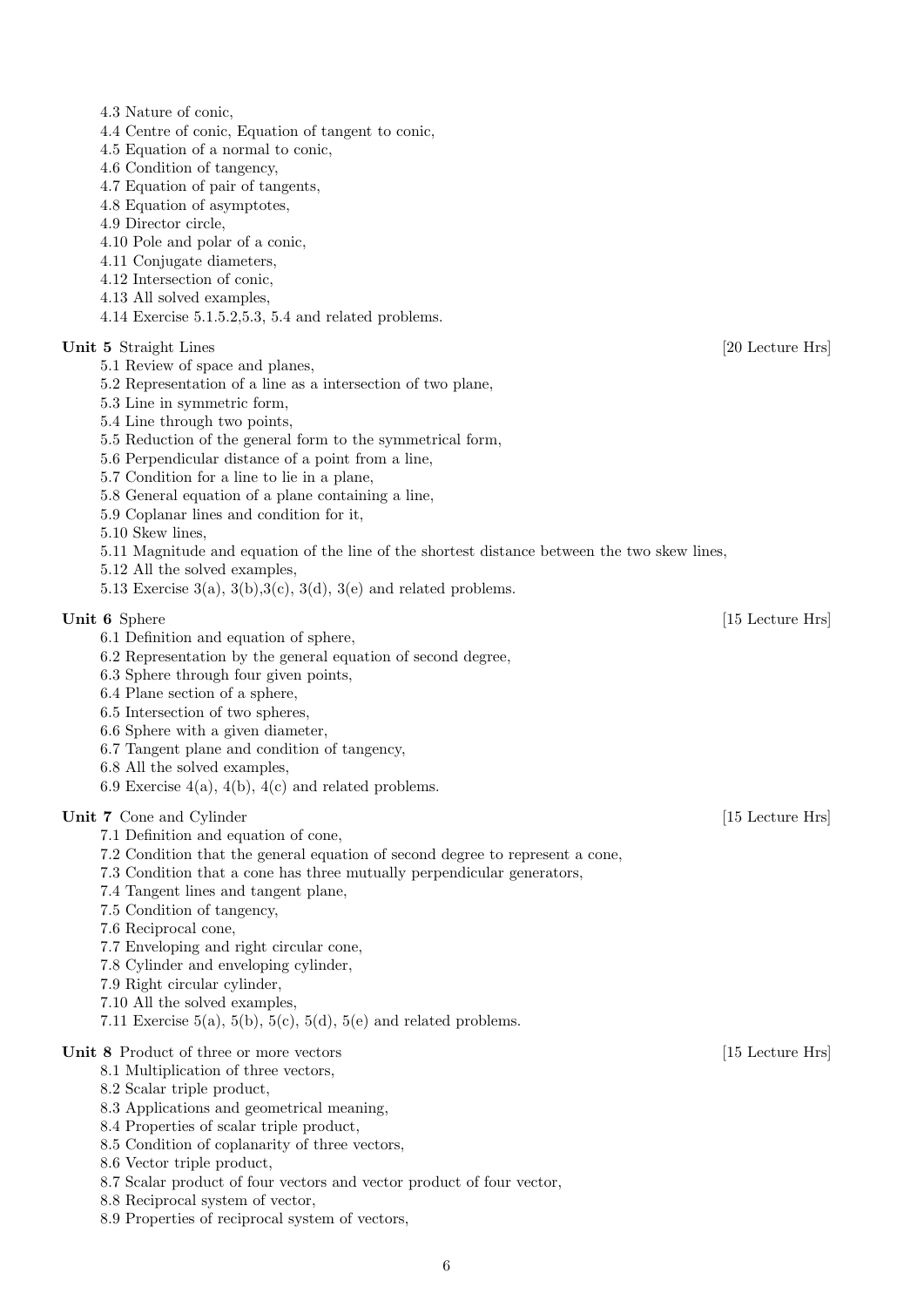8.10 All the solved examples,

8.11 Exercise  $2(A)$ ,  $2(B)$ ,  $2(C)$ ,  $2(D)$  and related problems.

Unit 9 Differentiation and integration of vectors [15 Lecture Hrs]

- 9.1 Vector function of a single variable,
- 9.2 Vector function and its expression in terms of unit vectors,
- 9.3 Limit and continuity of vector functions,
- 9.4 Differentiation of a vector function with respect to a scalar,
- 9.5 Differentiation of the product of a scalar and a vector,
- 9.6 Differentiation of a scalar product and vector product of two and three vectors,
- 9.7 Vector integrations,
- 9.8 All the solved examples,
- 9.9 Exercise 3(A), 3(B) and related problems.

Unit 10 Gradient, Curl and Divergence [15 Lecture Hrs]

10.1 Point functions,

- 10.2 Gradient of a scalar function,
- 10.3 Divergence of a vector function,
- 10.4 Curl of a vector function and their physical meaning and properties,
- 10.5 All the solved examples,

10.6 Exercise 4 and related problems.

## Text/ Reference Books:

- 1. For unit 1, 2, 3, 4 : Analytical Geometry by M. R. Joshi, Jeevan Kafle (Sukunda Pustak Bhawan)
- 2. For unit 5, 6, 7: Three Dimensional Geometry by Y. R. Sthapit , B. C. Bajracharya (Sukunda Pustak Bhawan)
- 3. For unit 8, 9, 10: Vector Analysis by M. B. Singh , B. C. Bajracharya (Sukunda Pustak Bhawan)

## Examination:

There will be a final examination of 70 marks for the period of three hours. The internal examination of 30 marks will be conducted by the department of mathematics of related campus and the marks will be submitted to Tribhuvan University Office of the Controller of Examination, Balkhu. A candidate must pass the internal and the final examinations separately.

#### Marks allocation for the internal examination:

- Written examinations: 20 marks (1 hour)
- A student or a group of students with presentation: 5 marks
- Assignments: 5 marks

#### Guidelines to the question setter:

#### In the final examination

- 1. Questions must include every unit.
- 2. There will be two groups, namely, Group A and Group B.
- 3. In group A, there must be OR selection for 15 marks questions.
- 4. In group B , there must be OR selection for 20 marks questions.
- 5. OR Selection must be given from the same unit.
- 6. Questions must be creative and should be appropriate to the allocated time.
- 7. In this paper the marks are divided as follows:
- Two dimensional geometry- 25 marks

Three dimensional geometry-25 marks

Vectors - 20 marks

On the basis of the guidelines mentioned, we enclose one set of model question for Analytical Geometry and vectors (Math 422)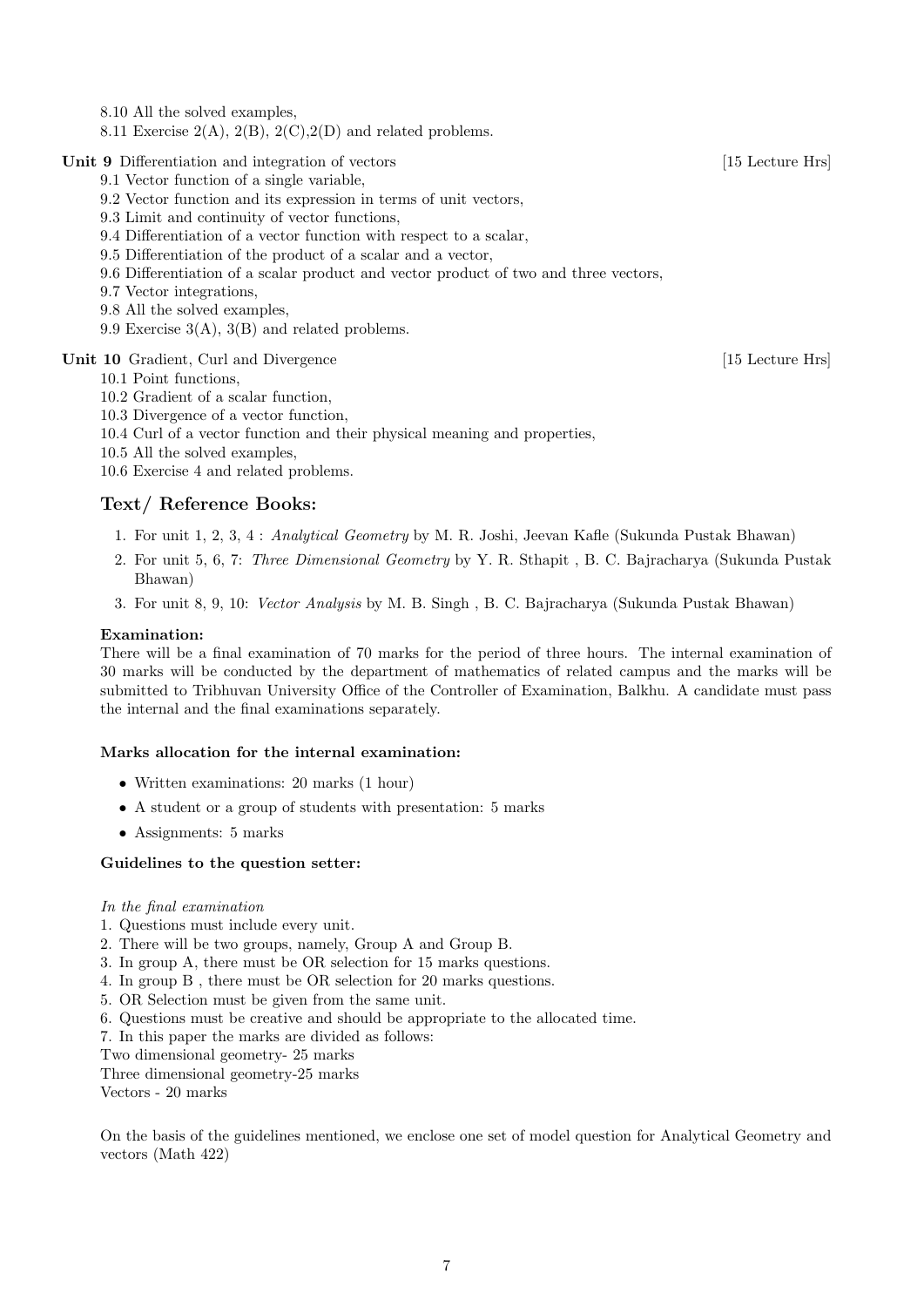#### Model Question

Tribhuvan University Faculty of Humanities and Social Sciences

Bachelor Level/ I year/Humanities Full Marks: 70 Mathematics (Math 422) Pass Marks: 28 Analytical Geometry and vectors Time: 3 hours Time: 3 hours Candidates are required to give their answers in their own words as far as practicable. The figures in the margin indicate full marks. Attempt All the questions.

Group A  $[2 \times 15 = 30]$ 

1. (a) What does the equation  $(x-a)^2 + (y-b)^2 = c^2$  become when it is transferred to parallel axes through the point  $(a - c, b)$ ? [5]

(b) Find the centre, eccentricity, foci, length of latus rectum and length of axes of the ellipse  $x^2 + 4y^2 - 4x + 24y + 24 = 0.$  [5]

#### OR

Find the equation of tangent to the ellipse  $\frac{x^2}{2}$  $rac{x^2}{a^2} + \frac{y^2}{b^2}$  $\frac{b^2}{b^2} = 1$  at point  $(x_1, y_1)$ . [5] (c) Define conic section. Show that the equation  $\frac{x^2}{2}$  $rac{x^2}{9-c} + \frac{y^2}{5-c}$  $\frac{9}{5-c}$  represents a hyperbola if  $5 < c < 9$ . Also, find the coordinates of the foci of this hyperbola.  $[5]$ 

2. (a) Obtain the equation of the cylinder which passes through  $y^2 = 4ax$ ,  $z = 0$  and whose generators are parallel to the line  $x = y = z$ . [5]

OR

Define reciprocal cone. Prove that the cones  $ax^2 + by^2 + cz^2 = 0$  and  $\frac{x^2}{2}$  $rac{x^2}{a^2} + \frac{y^2}{b^2}$  $rac{y^2}{b^2} + \frac{z^2}{c^2}$  $\frac{z}{c^2} = 0$  are reciprocal.

[5]

(b) Prove that the necessary and sufficient condition for the vector function  $\vec{\alpha}$  of a scalar variable to have a constant direction is  $\vec{a} \times \frac{d\vec{a}}{d\vec{b}}$  $\frac{d\alpha}{dt} = 0.$  [5]

OR

The acceleration of a moving particle at any time t is given by  $\frac{d^2 \vec{r}}{d^2}$  $\frac{d^2\overrightarrow{r}}{dt^2} = 12\cos 2t \overrightarrow{r} - 8\sin 2t \overrightarrow{f} + 16t \overrightarrow{k}. \text{ Find}$ the velocity  $\overrightarrow{v}$  and the displacement  $\overrightarrow{r}$  at any time t if  $t = 0$ ,  $v = 0$ ,  $r = 0$  [5] (c) Define divergence and curl of a vector function. If  $f = x^3 + y^3 + z^3 - 3xyz$ , find div(grad f) and curl(grad f).  $[5]$ 

#### Group B  $[4 \times 10 = 40]$

3. State the conditions under which general equation of second degree in  $x$  and  $y$  represent a parabola, an ellipse and a hyperbola. What conic does the equation  $14x^2 - 4xy + 11y^2 - 44x - 58y + 71 = 0$  represent? Find the centre of the conic. [3+3+4]

OR

Define pole and polar with respect to a conic. Find the equation of the polar with respect to the conic represented by  $ax^2 + 2hxy + by^2 + 2gx + 2fy + c = 0$ . Find the polar of the point (2, 3) with respect to the conic  $x^2 + 4xy - y^2 + 2x - 4y + 5 = 0$ . [2+6+2]

4. Define skew lines and lines of shortest distance. Find the shortest distance between the lines  $x-1$   $y-2$   $z-3$   $x-2$   $y-4$   $z-5$   $y-5$  $\frac{-1}{2} = \frac{y-2}{3}$  $\frac{z-2}{3} = \frac{z-3}{4}$  $\frac{y-4}{4}$  and  $\frac{x-2}{3} = \frac{y-4}{4}$  $\frac{z-5}{4} = \frac{z-5}{5}$  $\frac{3}{5}$ . Also, find the equation of the shortest distance.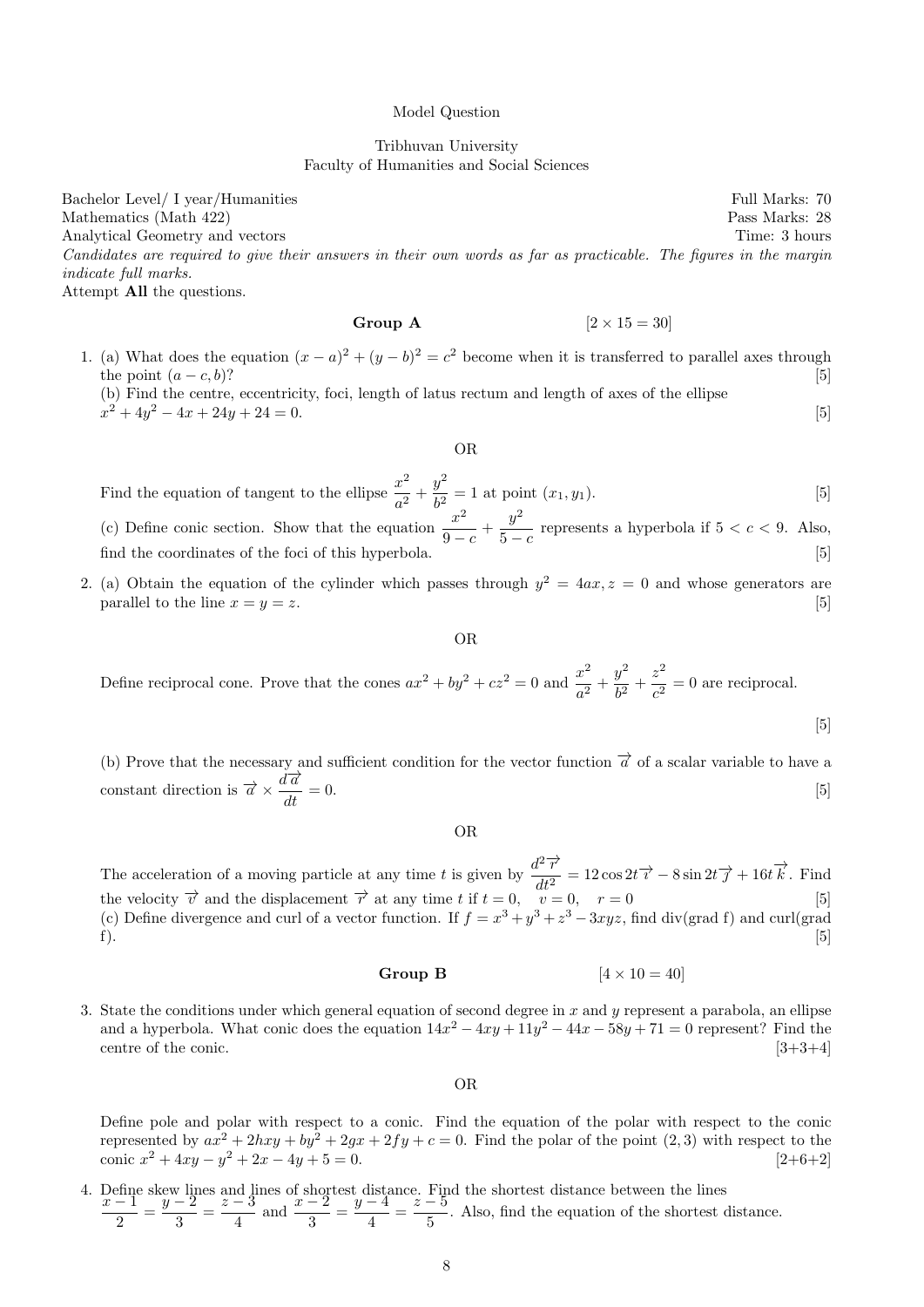$[2+4+4]$ 

## OR

(a) Find the point where the line joining the points  $(2, 1, 3)$  and  $(4, -2, 5)$  cuts the plane  $2x + y - z = 3$ .

$$
[5]
$$

(b) Find the condition that the line 
$$
\frac{x - x_1}{l} = \frac{y - y_1}{m} = \frac{z - z_1}{n}
$$
 may lie in the plane  $ax + by + cz + d = 0$ .

[5]

- 5. Define great and small circle of plane section of a sphere. Find the equation of sphere having the circle  $x^2 + y^2 + z^2 = 9$ ,  $x - 2y + 2z = 5$  as a great circle. Also, find the centre and radius of the circle. [3+5+2]
- 6. (a) Define dot product of three vectors. If  $\vec{a} = -\vec{i} + \vec{j} + \vec{k}$ ,  $\vec{b} = \vec{i} \vec{j} + \vec{k}$  and  $\vec{c} = \vec{i} + \vec{j} \vec{k}$ , find  $\left[\vec{a} \ \vec{b} \ \vec{c}\right]$  and  $\vec{a} \times (\vec{b} \times \vec{c})$ . [5]

(b) Find the reciprocal system of the vectors  $2\overrightarrow{i} + 3\overrightarrow{j} - \overrightarrow{k}, -\overrightarrow{i} + 2\overrightarrow{j} - 3\overrightarrow{k}$  and  $3\overrightarrow{i} - 4\overrightarrow{j} + 2\overrightarrow{k}$  $\overrightarrow{k}$ . [5]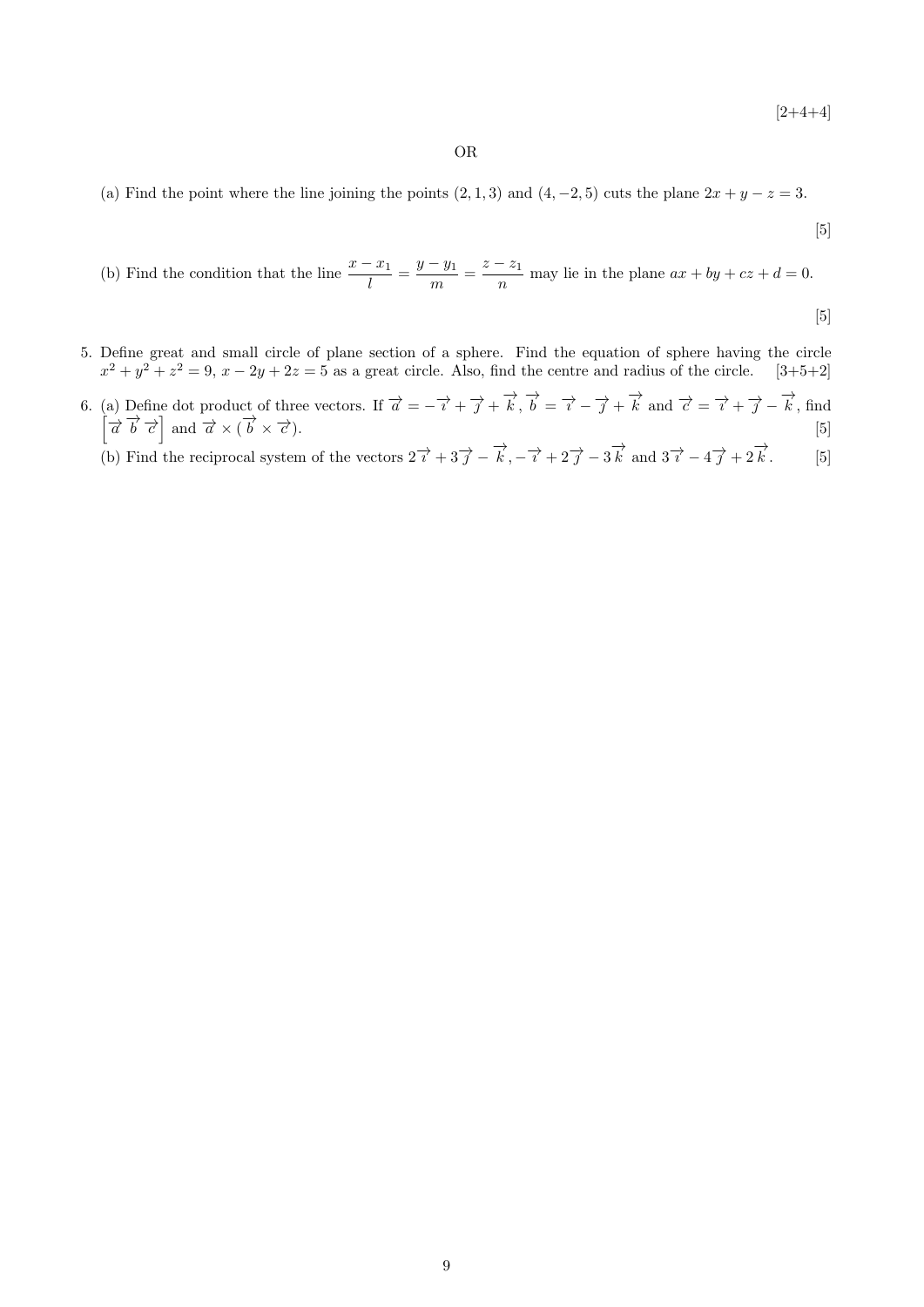# 3 Math 423 Detailed Course of Linear Algebra

TRIBHUVAN UNIVERSITY Faculty of Humanities and Social Sciences Micro Syllabus

Course Title: Linear Algebra (Compulsory) Full Marks: 100 **Course No.:** Math 423 **Pass Mark:** 40 Level: B.A. Year: II

Course Objectives: This course is designed for the second year of Four years B.A. program as a compulsory subject in mathematics. The main objectives of this course are to enable the students to develop in-depth knowledge and good theoretical background in linear algebra, to take up higher studies to sustain interest and enjoyment of linear algebra and its applications in various branches of mathematics related to humanities and social sciences, and to get associated with teaching and familiar with recent trends in the field of Linear algebra.

## Detailed Course Contents:

## Unit 1. Matrix Operations [13 Lecture Hrs]

Matrix addition and scalar multiplication;

Definition, examples and conformal to addition and scalar multiplication,

Matrix- matrix multiplication;

Definition, example and conformal to multiplication,

Definition and example of Pre-multiplication and post- multiplication of matrix.

**Theorem (No proof)**: The  $(i,j)$  -element in the product of two matrices **A** and **B** can be written in summation notation or the dot product of row i in **A** with column j in **B**:  $(AB)_{ij} = \sum_{r=1}^{n} a_{ir}b_{rj} = r_i b_j$ Example, Special matrices; definition of diagonal matrix,

Kronecker delta,

Upper and lower triangular matrix, examples

**Theorem:** For any  $n \times n$  matrix **A**, we have  $AI_n = I_nA = A$ .

**Theorem (No proof)**: The set of upper triangular matrices in  $\mathbb{R}^{n \times n}$  is a subspace of  $\mathbb{R}^{n \times n}$ . That is, it is a vector space in its own right. Example

Theorem: The product of two upper triangular matrices (of the same size) is also upper triangular. Matrix transpose; definition and example

**Theorem:** If the product **AB** of two matrices **A** and **B** exists, then  $(AB)^{T} = B^{T}A^{T}$ .

#### Theorem:

(a)  $(\mathbf{A}^{\mathrm{T}})^{\mathrm{T}} = \mathbf{A}$ .

(b)  $(\mathbf{A} + \mathbf{B})^{\mathrm{T}} = \mathbf{A}^{\mathrm{T}} + \mathbf{B}^{\mathrm{T}}$ 

(c)  $(c\mathbf{A})^{\mathbf{T}} = c\mathbf{A}^{\mathbf{T}}$ .

Symmetric matrices; definition and example

Skew- symmetric matrices; definition and examples, relation between them, Non- commutativity of matrix multiplication; justifying  $AB \neq BA$  by example and Associativity law for matrix multiplication

Theorem: Matrix multiplication is associative. Thus, if the product exists, we have

#### $(AB)C = A(BC)$  and  $A(B+C) = AB+AC$ .

Trace of a square matrix and its properties

Elementary matrices;

**Theorem (No proof):** If the matrix  $\tilde{A}$  is the result of applying a row operation R to the matrix  $\mathbf{A}$ , and if **E** is the matrix that results from applying R to **I**, then  $\ddot{A} = \mathbf{EA}$ ,

Vector- matrix product;discussion and example

**Theorem (No proof)**: If  $y<sup>T</sup>$  is a row vector, then  $y<sup>T</sup>A$  is a linear combination of the rows of A, with coefficients taken to the components of the row vector  $\mathbf{y}^{\mathbf{T}}$ :  $\mathbf{y}^{\mathbf{T}}\mathbf{A} = [y_1, y_2, ..., y_n]$   $\mathbf{A} = y_1 \mathbf{r}_1 + y_2 \mathbf{r}_2 + ... + y_n \mathbf{r}_n$ where  $\mathbf{r_i}$  are the rows of **A**.  $\mathbf{r}$ 

| <b>Theorem:</b> If the rows of <b>A</b> are denoted by $\mathbf{r_1}, \mathbf{r_2}, , \mathbf{r_m}$ , then $\mathbf{AB} = \begin{bmatrix} \mathbf{r_1} \\ \mathbf{r_2} \\ \vdots \\ \mathbf{r_m} \end{bmatrix} \mathbf{B} = \begin{bmatrix} \mathbf{r_1B} \\ \mathbf{r_2B} \\ \vdots \\ \mathbf{r_mB} \end{bmatrix}$ |  |  |  |
|----------------------------------------------------------------------------------------------------------------------------------------------------------------------------------------------------------------------------------------------------------------------------------------------------------------------|--|--|--|
|                                                                                                                                                                                                                                                                                                                      |  |  |  |
|                                                                                                                                                                                                                                                                                                                      |  |  |  |
|                                                                                                                                                                                                                                                                                                                      |  |  |  |

Solving systems with a left inverse;

Solving systems with a right inverse.

**Theorem (No proof):** Suppose that two matrices **A** and **B** have the property that  $AB = I$ . Then the

Nature of Course: Theory **Periods: 9 Lectures Hrs/Week** 

.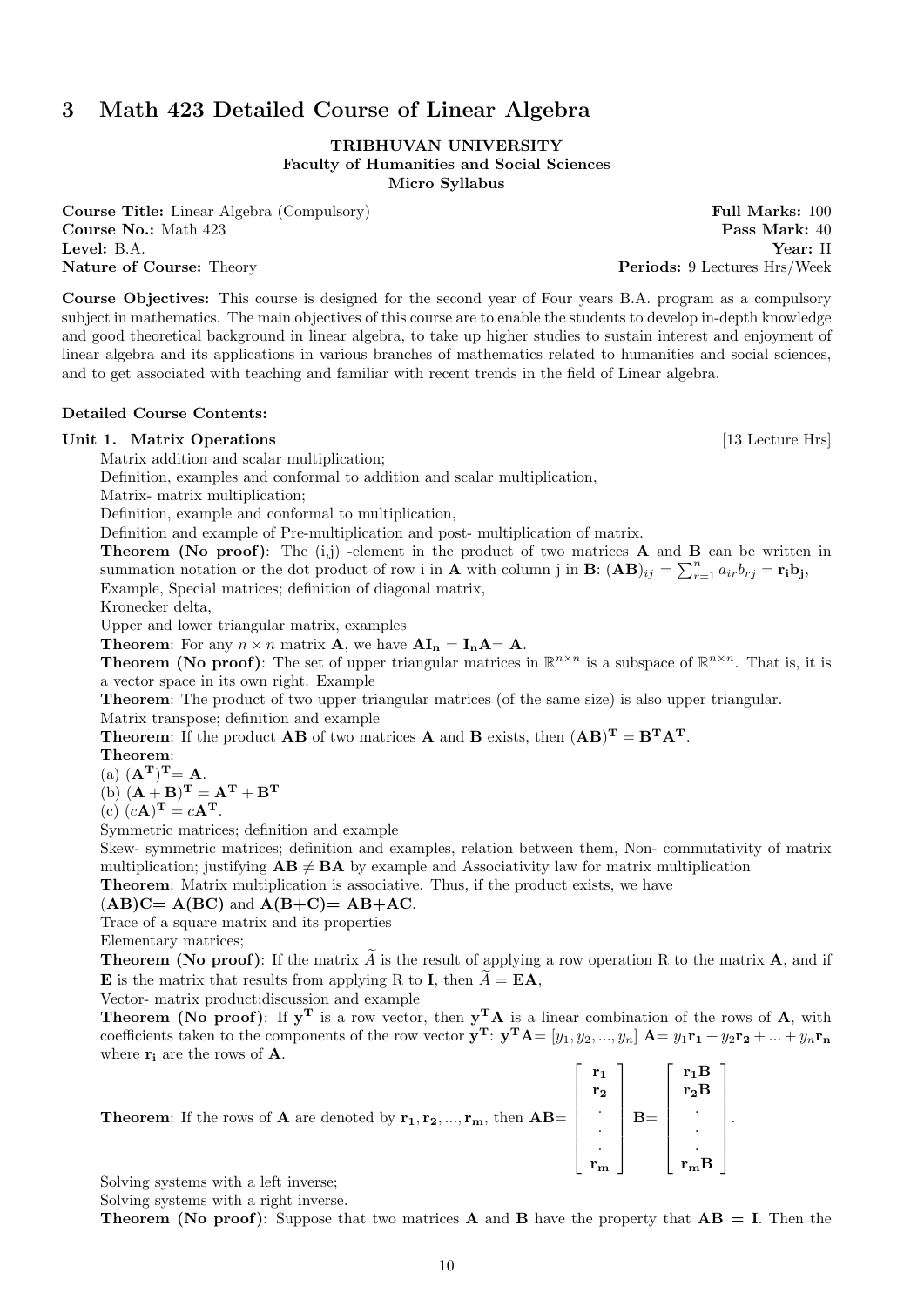system of linear equations  $\mathbf{A}\mathbf{x} = \mathbf{b}$  has at least one solution, namely,  $\mathbf{x} = \mathbf{B}\mathbf{b}$ 

**Theorem (No proof):** If the matrix **A** has a right inverse, then for each **b** the equation  $Ax = b$  has at least one solution. If A has a left inverse, then that equation has at most one solution.

**Theorem:** If  $\bf{A}$  and  $\bf{B}$  are square matrices such that  $\bf{BA} = \bf{I}$ , then  $\bf{AB} = \bf{I}$ .

**Theorem:** If **A**, **B**, and **C** are square matrices such that  $AB = AC = I$ , then  $B = C$ 

Invertible matrices; definition of invertible matrix, singular and non-singular matrices.

**Theorem:** If  $A$ ,  $B$  and  $C$  such that  $AC = BA = I$ , then  $B = C$ 

#### Examples

**Theorem:** For invertible  $n \times n$  matrices **A** and **B**, we have  $(AB)^{-1} = B^{-1}A^{-1}$ . Thus, the product of two invertible matrices is invertible. The result extends to the product of any number of invertible matrices. Similar matrices; definition and examples

Equivalence relations; discussion and examples,

Rank of a Matrix.

Related problems.

#### Unit 2. Determinants [13 Lecture Hrs]

Properties of determinant; definition of determinant, notation, difference between matrix and determinant, Linear function, properties, examples

**Theorem:** The function Det :  $M_{2\times 2}(F) \to F$  is a linear function of each row of a  $2\times 2$  matrix when the other row is held fixed. That is, if u, v, and w are in  $F^2$  and k is a scalar, then det  $\begin{pmatrix} u + kv \\ w \end{pmatrix}$ w  $=\det\left(\begin{array}{c}u\\u\end{array}\right)$ w  $\Big)_{+k}$ 

$$
\det\left(\begin{array}{c} v \\ w \end{array}\right) \text{ and } \det\left(\begin{array}{c} w \\ u + kv \end{array}\right) = \det\left(\begin{array}{c} w \\ u \end{array}\right) + k \det\left(\begin{array}{c} w \\ v \end{array}\right)
$$
  
\n**Theorem:** Let  $A = \begin{pmatrix} a_{11} & a_{12} \\ w & a_{12} \end{pmatrix} \in M \quad (E)$ . Then,

**Theorem:** Let  $A = \begin{pmatrix} a_{11} & a_{12} \ a_{21} & a_{22} \end{pmatrix} \in M_{2\times2}(F)$ . Then the determinant of A is nonzero if and only A is

invertible. Moreover, if A is invertible, then  $A^{-1} = \frac{1}{\det(A)}$  $\left(\begin{array}{cc} a_{22} & -a_{12} \\ -a_{21} & a_{11} \end{array}\right)$ 

corollary: A matrix  $A \in M_{2\times 2}(F)$  is invertible if and only if  $\det(A) \neq 0$ . Furthermore, if A is invertible, then det( $A^{-1} = \frac{1}{\det(A)}$ 

**Theorem:** If A has two identical rows(columns), then  $|A| = 0$ 

**Theorem:** Let  $A \in M_{n \times n}(F)$ , and let B be a matrix obtained by adding a multiple of one row of A to another row of A.Then  $|B| = |A|$ 

**Theorem:** If  $A \in M_{n \times n}(F)$  and B is a matrix obtained from A by interchanging any two rows, then  $|B| = -|A|$ 

In other words, if the matrix  $\widetilde{A}$  is obtained from the matrix A by swapping a pair of rows, then  $Det(\widetilde{A}) = Det(A).$ 

## Example

Theorem (No Proof): There is a one and only one determinant function having properties I, II, and III. Examples

**Theorem** : The determinant of a  $2 \times 2$  matrix follows this rule:

 $\mathrm{Det} \left[ \begin{array}{cc} a & b \ c & d \end{array} \right] = ad - bc \;.$ 

Algorithm without scaling: examples

Zero determinant; discussion

Theorem (No proof): The determinant of a matrix is 0 if and only if the rows (or columns) of the matrix form a linearly dependent set.

Examples

Theorem: A square matrix is invertible (non-singular) if and only if its determinant is nonzero.

Examples

Calculating areas and volumes; discussion

**Theorem:** In  $\mathbb{R}^2$ , if a triangle has vertices **0**, **u**, and **v**, then area of the triangle is one-half of the absolute value of the  $2 \times 2$  determinant having rows (or columns) **u** and **v**:

$$
\text{Area}[\Delta(\mathbf{0}, \mathbf{u}, \mathbf{v})] = \frac{1}{2} \left| \text{Det} \begin{bmatrix} u_1 & u_2 \\ v_1 & v_2 \end{bmatrix} \right|.
$$
  
Examples

**Theorem:** The area of a parallelogram generated by the three points **0**, **u**, and **v** in  $\mathbb{R}^2$  is the absolute value of the determinant having rows (or columns) u and v:

Area (**0**, **u**, **v**, **u**+**v**) = 
$$
\begin{bmatrix} u_1 & u_2 \ v_1 & v_2 \end{bmatrix}
$$
.

**Theorem:** Let S be a triangle or parallelogram in  $\mathbb{R}^2$  having vertex at **0**. Let T be a linear mapping from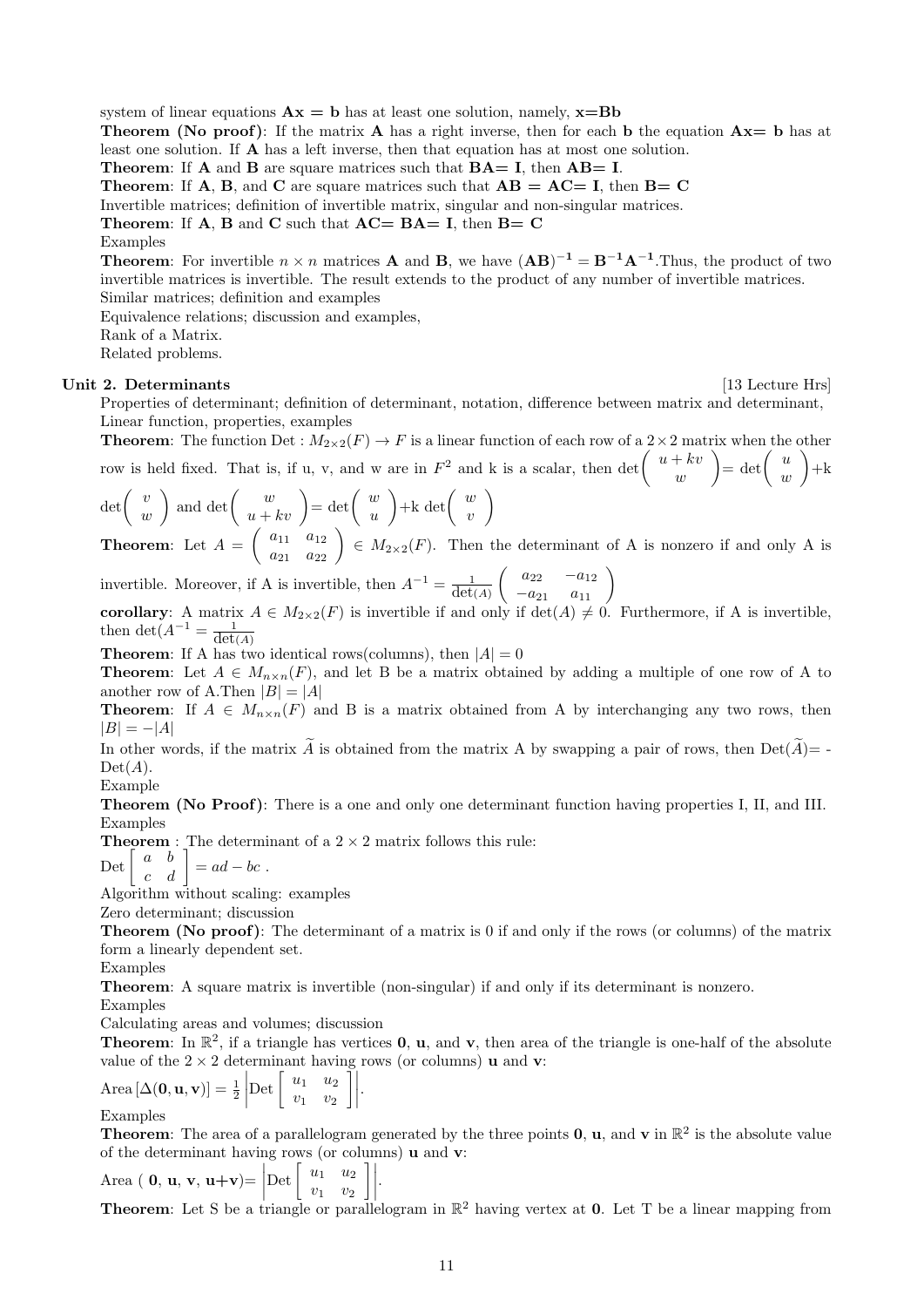**Theorem (No proof):** Let **A** be an  $n \times n$  matrix whose minor are denoted by  $\mathbf{M}^i$ . Then these formulas are valid:  $\text{Det}(\mathbf{A}) = \sum_{j=1}^{n} (-1)^{i+j} a_{ij} Det(\mathbf{M^{ij}})$  (expansion using row i)  $\text{Det}(\mathbf{A}) = \sum_{i=1}^{n} (-1)^{i+j} a_{ij} \text{Det}(\mathbf{M}^{ij})$  (expansion using column j) Examples and Definition of cafactor expansion **Theorem (No proof):** Let **A** be an  $n \times n$  matrix whose cofactors are denoted by  $C_{ij}$ . Then these formulas are valid:  $Det(\mathbf{A}) = \sum_{j=1}^{n} a_{ij} C_{ij}$ ) (expansion using row i) Det( $\mathbf{A}$ )=  $\sum_{i=1}^{n} a_{ij} C_{ij}$ ) (expansion using column j). Examples and Product of determinants, Direct method for computing determinants. **Lemma:** If **E** is an  $n \times n$  elementary matrix and if **A** is any  $n \times n$ , then  $Det(\mathbf{EA}) = Det(\mathbf{E})Det(\mathbf{A})$ Theorem: For square matrices A and B of the same size, we have  $Det(AB) = Det(A) Det(B).$ 

Examples

**Theorem (No proof)**: Recall that the minors of the matrix **A** are denoted by  $M^{ij}(A)$ . Then we have  $\mathbf{M^{ij}(A^T)} = \begin{bmatrix} \mathbf{M^{ij}(A)} \end{bmatrix}^T$ .

Examples

Theorem: The determinant of a matrix and the determinant of its transpose are equal:

 $\mathbb{R}^2$  to  $\mathbb{R}^3$ , given by matrix **A**, so that  $T(\mathbf{x}) = \mathbf{A}\mathbf{x}$ . Then Area  $[T(S)] = |\text{Det}(\mathbf{A})|$ . Area (S).

Example and Minors and cofactors; definition and examples

 $Det(\mathbf{A}) = Det(\mathbf{A}^T).$ 

Theorem: The determinant of a matrix is a linear function of any one column (or row).

Examples and Cramer's rule

Theorem: Cramer's rule.

Examples

Computing inverses using determinants

**Theorem (No proof)**: The inverse of an  $n \times n$  invertible matrix **A** can be computed by the the formulas  $(\mathbf{A}^{-1})_{\mathbf{ij}} = \frac{(-1)^{i+j}}{\mathrm{Det}(\mathbf{A})}$  $\frac{(-1)^{i+j}}{\text{Det}(\mathbf{A})}\text{Det}(\mathbf{M}^{ij})=\frac{C_{ji}}{\text{Det}(\mathbf{A})}.$ 

Examples

Related problems.

## Unit 3. System of linear Equations [13 Lecture Hrs]

Linear equation; definition, examples

System of linear equation; consistent, inconsistent, unique solution, no solution, infinitely many solutions and their examples

General solution of a system of equations; discussion and examples

Coefficient matrix, the vector of unknowns, the right hand-side vector, and the augmented matrix

Gaussian elimination; definition and examples

Elementary replacement and scale operations; definition and example

Row equivalent pairs of matrice, pivot row, row operation, row equivalent, equivalent matrices, and their examples, equivalence relation

Elementary row operations; definition, scaling of an equation, replacement, scale, swap

Redce row echelon form; definition, pivot,and their examples

**Theorem (No proof):** If the system of equation  $Ax = b$  is consistent, and if a matrix  $B$  exists such that  $BA=I$ , then the system of equations has a unique solution, namely  $x = Bb$ . Examples

**Theorem (No proof):** If **A** is invertible, then for any prescribed **b** the equation  $Ax = b$  has one and only one solution, namely  $x = A^{-1}b$ .

Theorem: Every matrix has one and only one reduced row echelon form

Pivot position and examples

Row echelon form; definition, difference between reduced and row echelon form with intuitive interpretation. Row equivalent, examples

Consistent and inconsistent systems;

**Theorem:** A system of linear equations,  $Ax = b$  is consistent if and only if the vector b is in the span of the set of columns of A.

**Theorem (No proof):** Let A be an  $m \times n$  matrix. The system of equations  $Ax = b$  is consistent for all b in  $\mathbb{R}^m$  if and only if the columns of **A** span  $\mathbb{R}^m$ . In other words, Col (**A**)=  $\mathbb{R}^m$ 

Theorem (No proof): Let two linear systems of equations be represented by their augmented matrices. If these two augmented matrices are row equivalent to each other, then the solutions of the two systems are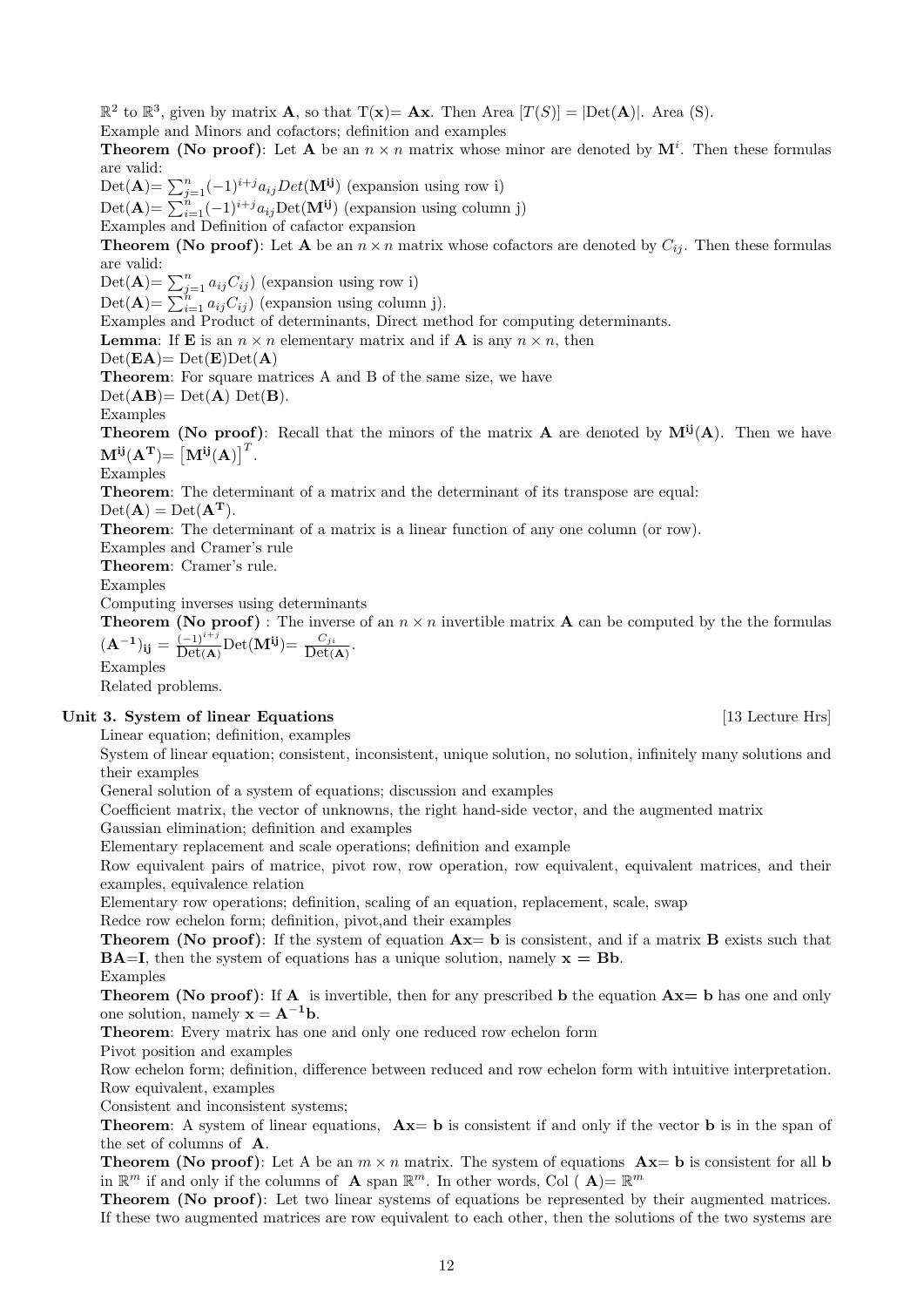identical

**Theorem:** Let A be an  $m \times n$  matrix. The system of equations  $Ax = b$  is consistent for all b in  $\mathbb{R}^m$  if and only if each row of the coefficient matrix A has a pivot position.

Theorem: A system of linear equations is consistent if and only if its augmented matrix has a pivot position in the last column.

Theorem (No proof): A system of linear equations is consistent if and only if the reduced row echelon form of its augmented matrix does not have a pivot position in the last column. Related problems.

## Unit 4. Vectors and Matrices [13 Lecture Hrs]

n-Tuples and vectors; definition and examples

Vector addition and multiplication by scalars; definition and examples

Linear combinations; definition and examples

Matrix- matrix product ; definition and examples

Indexed sets of vectors:

Linearly dependence and independence; definition, examples.

Theorem: If an indexed set of two or more vectors is linearly dependent, then some vectors in the set is a linear combination of the others.

**Theorem:** If an indexed set of two or more vectors in  $\mathbb{R}^m$  is linearly dependent, then some vector in the list is a nontrivial linear combination of vectors preceding it in the list.

Theorem: The rows of a matrix form a linearly dependent set if and only if there is a zero row in any row in any row echelon form of that matrix,

Using the row reduction process; example

Theorem (No proof): The column vectors of a matrix form a linearly dependent set if and only if there is a column having no pivot.

Theorem (No proof): The column vectors of a matrix form a linearly independent set if and only if there is a pivot position in each column of the matrix.

Examples

Determining linear dependence or independence.

Kernel or null spaces of a matrix; definition and examples

**Theorem:** If x and y are vectors in  $\text{Ker}(A)$ , and if  $\alpha$  is a scalar, then  $x+y$  and  $\alpha x$  are also in  $\text{Ker}(A)$ .

**Theorem:** If  $Ax = b$  and  $y \in \text{Ker}(A)$ , then  $A(x+y) = b$ .

Theorem: If  $\mathbf{A}\mathbf{x} = \mathbf{A}\mathbf{y}$ , then  $\mathbf{x} - \mathbf{y} \in \text{Ker}(\mathbf{A})$ .

**Theorem (No proof):** If **u** is a vector such that  $Au = b$ , then every solution of the equation  $Ax = b$  is of the form  $x = u + z$ , for some vector z in  $Ker(A)$ .

Theorem: If two matrices are row equivalent to each other, then their kernels are equal.

Homogeneous equations; definition and examples

Uniqueness of the reduced row echelon form.

Theorem: Every matrix has one and only one reduced row echelon form

Rank of a matrix; definition and examples

Corollary (No proof): The rank of a matrix is the number of pivots in its reduced row echelon form, which is the same as the number of pivot positions in the matrix.

examples.

**Theorem:** The rank of an  $m \times n$  matrix cannot be greater than n or m. In symbols, we have Rank( $A$ )  $\leq$  $\min(m, n)$ .

Matrix- vector products; definition and examples.

**Theorem (No proof):** The following properties of an  $m \times n$  matrix **A** are equivalent to each other.

(a) The rank of  $\bf{A}$  is less than n,

(b) The reduced row echelon form of  $A$  has fewer than n nonzero rows,

(c) The matrix  $\bf{A}$  has fewer than *n* pivot positions,

(d) At least one column in A has no pivot positions,

(e) There is at least one free variable in the system of equations  $A\mathbf{x} = \mathbf{0}$ ,

(f) The system  $\mathbf{A}\mathbf{x} = \mathbf{0}$  has some nontrivial solutions.

Corollary (No proof): A homogeneous system of linear equations in which there are more variables than equations must have some nontrivial solutions

General solution of a system; example

Theorem: Each vector in the span of a linearly independent set (in a vector space) has a unique representation as a linear combination of elements of that set. examples

**Theorem (No proof)**: Any (indexed) set of more than n vectors in  $\mathbb{R}^n$  is necessarily linearly dependent. **Theorem (No proof):** Let  $\{u_1, u_2, ..., u_m\}$  be a linearly dependent indexed set of at least two vectors (in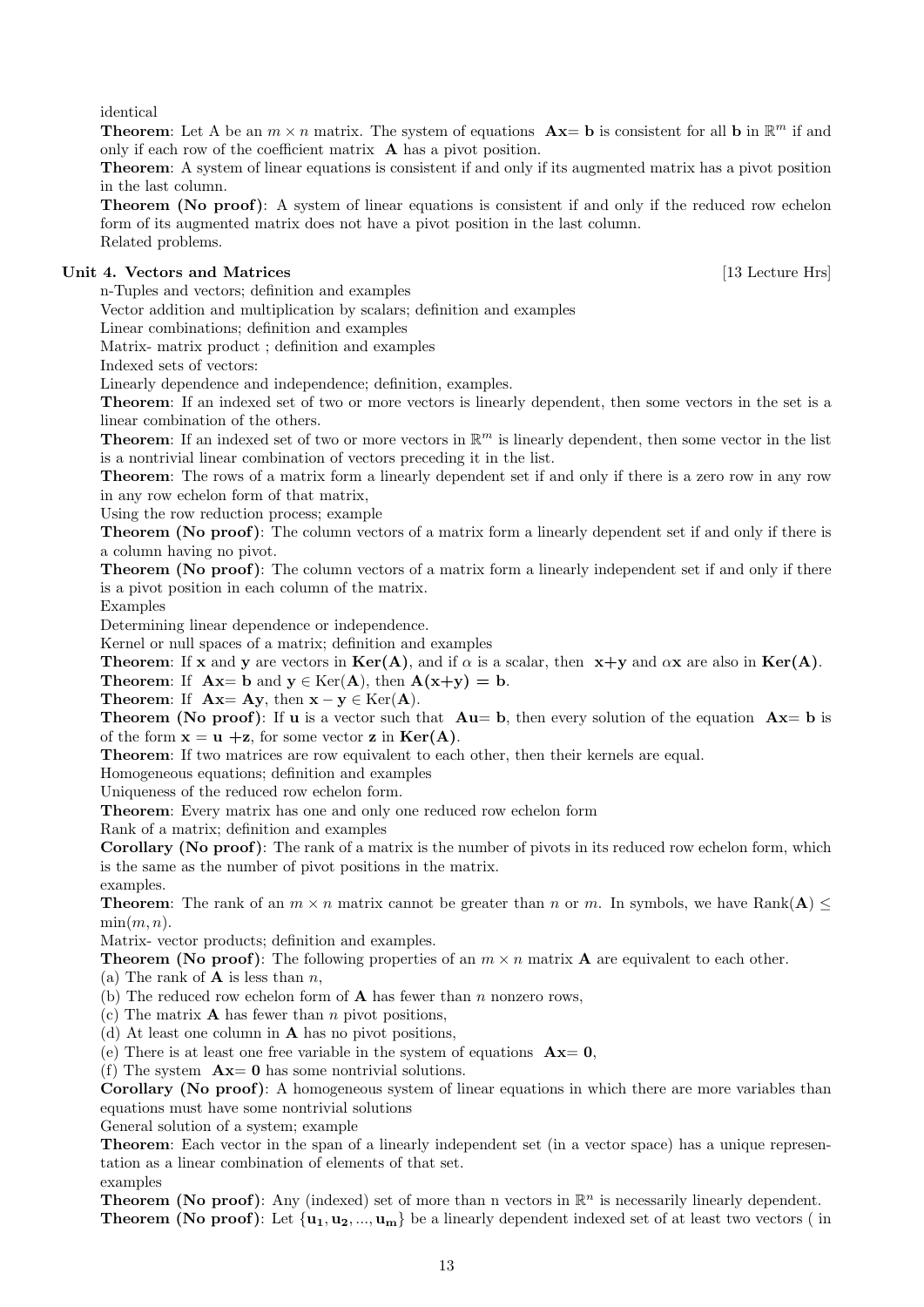a vector space). Then some vectors in the indexed list is a linear combination of preceding vectors in that list.

Related problems.

## Unit 5. Vector Spaces and Subspaces [18 Lecture Hrs]

Introduction; vectors; definition and examples

Linear combinations of vectors; definition, examples,

Basic properties of the vector spaces  $\mathbb{R}^n$ 

Properties of  $\mathbb{R}^n$  as a vector space;

Span of a set of vectors; definition and examples

Geometric interpretation of vectors

Line passing through origin

Lines in  $\mathbb{R}^2$ ; parametric line, and examples

Lines in  $\mathbb{R}^3$ ; examples

**Theorem:** Let  $L_1$  and  $L_2$  be two lines in  $\mathbb{R}^n$  describe as

 $L_1 = \{u + tv : t \in \mathbb{R}\}\$ 

 $L_2 = \{w + sz : s \in \mathbb{R}\}\.$  These lines are the same if and only if  $u-w$  and  $v$  are multiples of z,

examples

Lines and planes in  $\mathbb{R}^n$ ; examples

The span of a set of vectors; definition, examples

Theorem: If a vector space is spanned by some set of n vectors, then every set of more than n vectors in that space must be linearly dependent.

**Theorem:** Let S be a linearly independent set in a vector space V. If  $\mathbf{x} \in V$  and  $\mathbf{x} \notin \text{Span}(S)$ , then  $S \cup \{x\}$ is linearly independent.

Example

**Theorem:** In any vector space, if c is a scalar, then  $c0 = 0$ .

**Theorem:** In a vector space, if **x** is a vector and c is a scalar such that  $cx = 0$ , then either  $c = 0$  or  $x = 0$ . **Theorem:** In a vector space, for each **x**, the point  $\tilde{\mathbf{x}}$  is uniquely determined where  $\tilde{\mathbf{x}}$  is the inverse of **x**.

**Theorem:** In a vector space, every vector **x** satisfies the equation  $0x = 0$ .

**Theorem:** In any vector space, we have  $(-1)\mathbf{x} = \tilde{\mathbf{x}}$ , where  $\tilde{\mathbf{x}}$  is the inverse of x

Examples

Theorem: Let U be a subset of a vector space V. Suppose that U contains the zero element and is closed under addition and multiplication by scalars. Then U is a subspace of V.

Theorem: The span of a nonempty set in a vector space is a subspace of that vector space.

Examples

Theorem: The vector sum of two subspaces in a vector space is also a subspace.

Example

Theorem: The intersection of two subspaces in a vector space is also a subspace of that vector space. But for union may not hold, counter Example Related problems.

Unit 6. Linear Transformation **Example 2018** [18 Lecture Hrs]

Functions, mappings, and transformations with definitions and examples;

Domain, co-domain, and range; definition and various examples

Injective and surjective mappings; definition and examples, bijective mapping, and examples,

Linear transformations; definition and examples

**Theorem:** Let **A** be an  $m \times n$  matrix. The mapping  $\mathbf{x} \mapsto \mathbf{A}\mathbf{x}$  is linear from  $\mathbb{R}^n$  to  $\mathbb{R}^m$ .

**Theorem:** Let T be a linear transformation from  $\mathbb{R}^n$  to  $\mathbb{R}^m$ . Then there is an  $m \times n$  matrix **A** such that  $T(\mathbf{x}) = \mathbf{A}\mathbf{x}$  for all  $\mathbf{x}$  in  $\mathbb{R}^n$ .

**Theorem:** A linear transformation from  $\mathbb{R}^n$  to  $\mathbb{R}^m$  is completely determined by the images of the standard unit vectors in  $\mathbb{R}^n$ .

Examples

**Theorem:** Let S and T be two linear transformations defined by  $S(y) = Ay$  and  $T(x) = Bx$ . (A and B are matrices). If the composition SoT exists, then its matrix is AB.

Injective and surjective linear transformations;

**Theorem:** Let **A** be an  $m \times n$  matrix. For the linear map  $\mathbf{x} \mapsto \mathbf{A}\mathbf{x}$  to be surjective (onto), it is necessary and sufficient that the columns of **A** span  $\mathbb{R}^m$ 

Definition of kernel and its example

**Theorem:** In order that the linear map  $\mathbf{x} \mapsto \mathbf{A}\mathbf{x}$  to be injective (one- to- one ), it is necessary and sufficient that the kernel of A contain only the zero vector.

Effects of linear transformations; definition and examples, rotation, orthogonal projection, shear, reflection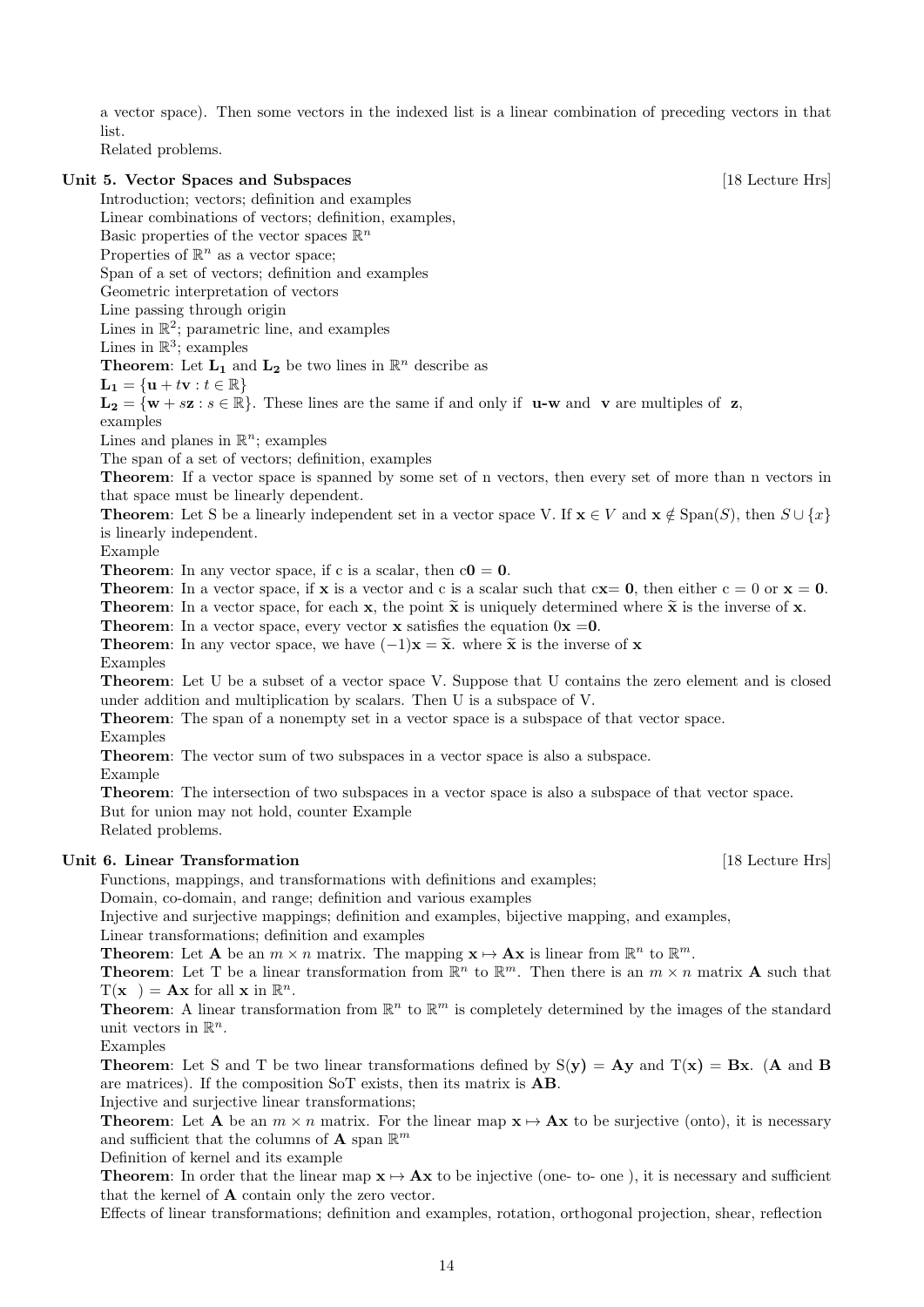Effects of transformations on geometrical figures;

Theorem: A linear transformation maps one line segment into another.

**Theorem:** In  $\mathbb{R}^2$ , a counterclockwise rotation of every point by an angle  $\phi$  is a linear transformation whose matrix is

 $\sqrt{2}$  $\cos \phi - \sin \phi$  $\sin \phi \quad \cos \phi$  $\setminus$ .

**Theorem:** If f is a linear transformation from a vector space X to a vector space Y, then for any subspace U in X,  $f[U]$  is a subspace of Y.

Example

Definition of inverse image

**Theorem:** If f is a linear transformation from a vector space  $X$  to a vector space  $Y$ , then for any subspace V in Y,  $f^{-1}[V]$  is a subspace in X.

Examples

Composition of two linear mappings; Definitions and examples

Theorem: Composition of two linear maps is also linear.

**Theorem:** Let **A** be an  $m \times n$  matrix, and let **B** be an  $n \times k$  matrix. Define  $S(x) = Ax$  and  $T(y) = By$ . Then  $(SoT)(x) = (AB)x$ .

Theorem: The kernel of a linear transformation is subspace in the domain of that transformation.

Theorem: The range of a linear transformation is a subspace of its co-domain.

Example

kernel(Null space) and image of linear transformation; definition and examples

The row space and column space of a matrix; definition of row space and column space.

Theorem (No proof): If two matrices are row equivalent to each other, then they have the same row space. Examples

**Theorem:** The column space of an  $m \times n$  matrix **A** is the set  ${A x : x \in \mathbb{R}^n}$ 

Examples

**Theorem (No proof)**: The row space of a matrix **A** is the column space of  $A<sup>T</sup>$ . Examples

Basis for a vector space: definition and examples

**Theorem:** The set of columns of any  $n \times n$  invertible matrix is a basis for  $\mathbb{R}^n$ 

Theorem (No proof): If a basis is given for a vector space, then each vector in the space has a unique expression as a linear combination of elements in that basis.

Coordinate vector: definition and examples

**Theorem:** If  $\beta$  is a basis, then the mapping of **x** to its coordinate vector  $[\mathbf{x}]_{\beta}$  is linear.

Isomorphism and equivalence relation; definition of equivalence relation

Theorem: The relation of isomorphism between two vector spaces is an equivalence relation.

Examples

Theorem (No proof): If a vector space has a finite basis, then all of its bases have the same number of elements.

Finite dimensional and infinite dimensional vector spaces; definitions and examples

Theorem (No proof): Two finite dimensional vector spaces are isomorphic to each other if and only if their dimensions are the same.

Examples

Theorem (No proof): The span of a set is not affected by removing from the set one element that is a linear combination of other elements of that set.

Theorem (No proof): If a set of n vectors spans an n- dimensional vector space, then the set is a basis for that vector space.

Theorem (No proof): In an n-dimensional vector space, every linearly independent set of n vectors is a basis.

Examples

Theorem (No proof): If a set of n vectors spans a vector space, then the dimension of that space is at most n.

Theorem (No proof): If a set of n vectors is linearly independent in a vector space, then the dimension of the space is at least n.

Theorem: The pivot column of a matrix form a basis for its column space.

Examples

Theorem (No proof): In a finite dimensional vector space, any linearly independent set can be expanded to create a basis.

Dimensions of various subspaces; definition of domain, co-domain, nullity and range and example.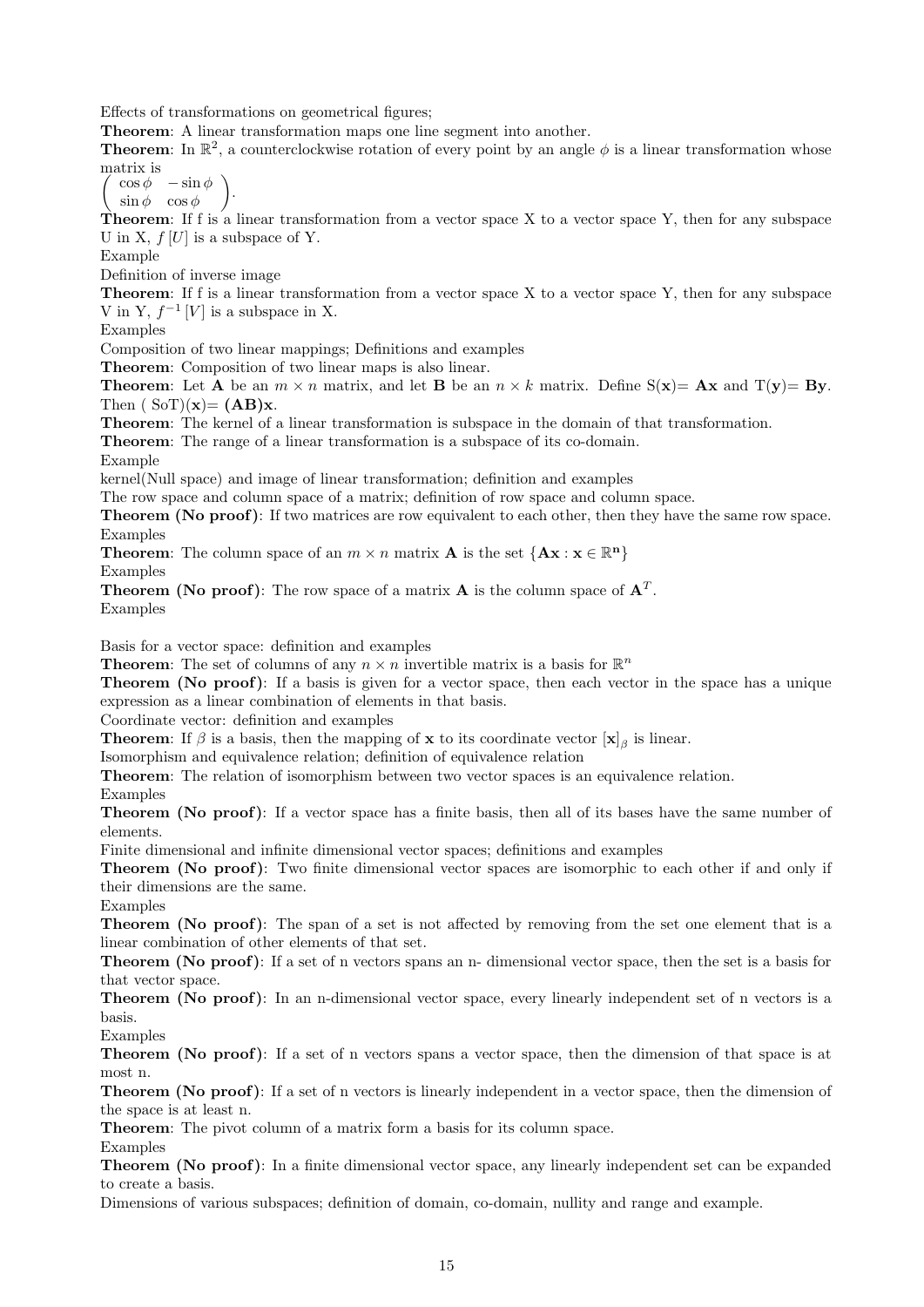Theorem: If T is a linear transformation whose domain is an n-dimensional vector space, then  $Dim(Ker(T)) + Dim(Range(T)) = n.$ 

Theorem (No proof): The row space and column space of a matrix have the same dimension:  $Dim(Row(A)) = Dim(Column(A)).$ 

Examples

Coordinate vectors; definition and example

Changing coordinates; examples

**Theorem:** If  $\sum_{i=1}^{n} a_i \mathbf{u_i} = \mathbf{0}$  and if L is linear, then  $\sum_{i=1}^{n} a_i L(\mathbf{u_i}) = \mathbf{0}$ 

Examples

Mapping a vector space into itself.

**Theorem:** Let  $\{u_1, u_2, ..., u_n\}$  be a linearly independent set in some vector space. Let  $v_1, v_2, ..., v_n$  be arbitrary vectors in another vector vector space. Then there is a linear transformation T such that  $T(u_i)=$  $v_i$  for  $1 \leq i \leq n$ .

**Theorem:** If T is a linear transformation, then any linear dependence of the type  $\sum_{i=1}^{n} a_i \mathbf{u_i} = \mathbf{0}$  must imply  $\sum_{i=1}^n a_i T(\mathbf{u_i}) = \mathbf{0}.$ 

Related problems.

## Unit 7. Eigen Systems [13 Lecture Hrs]

Introduction

Eigenvectors and eigenvalues; definition and example

Using determinants in finding eigenvalues;

**Theorem:** A scalar  $\lambda$  is an eigenvalue of a matrix **A** if and only if Det( $\mathbf{A} - \lambda \mathbf{I}$ ) = 0

Examples

Linear transformations; definition and examples, definition of diagonalization and example.

Theorem (No proof): The geometric multiplicity of an eigenvalue cannot exceed its algebraic multiplicity. Distinct eigenvalues

Theorem: Any set of eigenvector corresponding to distinct eigenvalues of a matrix is linearly independent. **Corollary (No proof):** If an  $n \times n$  matrix **A** has n distinct eigenvalues, then **A** is diagonalizable. Bases of eigenvectors.

**Corollary (No proof):** If an  $n \times n$  real matrix **A** has n distinct real eigenvalues, then the corresponding eigenvectors of **A** constitute a basis for  $\mathbb{R}^n$ .

Characteristic equation and characteristic polynomial; definition and examples

Diagonalization involving complex numbers; examples

**Theorem (No proof)**: If a real matrix and has a complex eigenvalue  $\lambda$ , then the conjugate  $(\overline{\lambda})$  is also an eigenvalue. Thus we have  $\mathbf{A}\mathbf{x} = \lambda \mathbf{x}$  and  $\mathbf{A}\overline{\mathbf{x}} = \overline{\lambda} \overline{\mathbf{x}}$ .

Application: powers of a matrix; examples

Related problems.

## Unit 8. Inner Product Vector Spaces [13 Lecture Hrs]

Definition and properties of inner product spaces with examples. The norm in an inner product space: definition and examples

Theorem: In any inner-product space, the norm has these properties:

(a)  $||\mathbf{x}|| > 0$  for every nonzero vector **x** 

(b)  $||\alpha \mathbf{x}|| = |\alpha| ||\mathbf{x}||$ 

(d) 
$$
||\mathbf{x} + \mathbf{y}|| \le ||\mathbf{x}|| + ||\mathbf{y}||
$$

(e) If  $\langle x, y \rangle = 0$ , then  $||x + y||^2 = ||x||^2 + ||y||^2$ 

(f)  $||\mathbf{x} + \mathbf{y}||^2 = ||\mathbf{x}||^2 + \langle \mathbf{x}, \mathbf{y} \rangle + \langle \mathbf{y}, \mathbf{x} \rangle + ||\mathbf{y}||^2$ ,  $||\mathbf{x} + \mathbf{y}||^2 = ||\mathbf{x}||^2 + 2 < \mathbf{x}, \mathbf{y} > + ||\mathbf{y}||^2$ , in the real case

Distance function: definition and examples

Mutually orthogonal vectors: definition and examples

Theorem: Every orthogonal set of nonzero vectors in an inner-product space is linearly independent.

**Theorem (No proof)**: In  $\mathbb{R}^n$ , there does not exist an orthogonal set of  $n + 1$  nonzero vectors.

**Theorem (No proof)**: Any orthogonal set of n nonzero vectors in  $\mathbb{R}^n$  is a basis  $\mathbb{R}^n$ .

Examples

Orthogonal projection.

Theorem: In an inner-product space, the orthogonal projection of a vector x onto a nonzero vector y is the point

$$
p=\frac{}{}y.
$$

(c)  $| \langle x, y \rangle | \le ||x||.||y||$  (Cauchy- Schwarz Inequality) (d)  $||x + y|| \le ||x|| + ||y||$  (Triangle Inequality) (Pythagorean Theorem)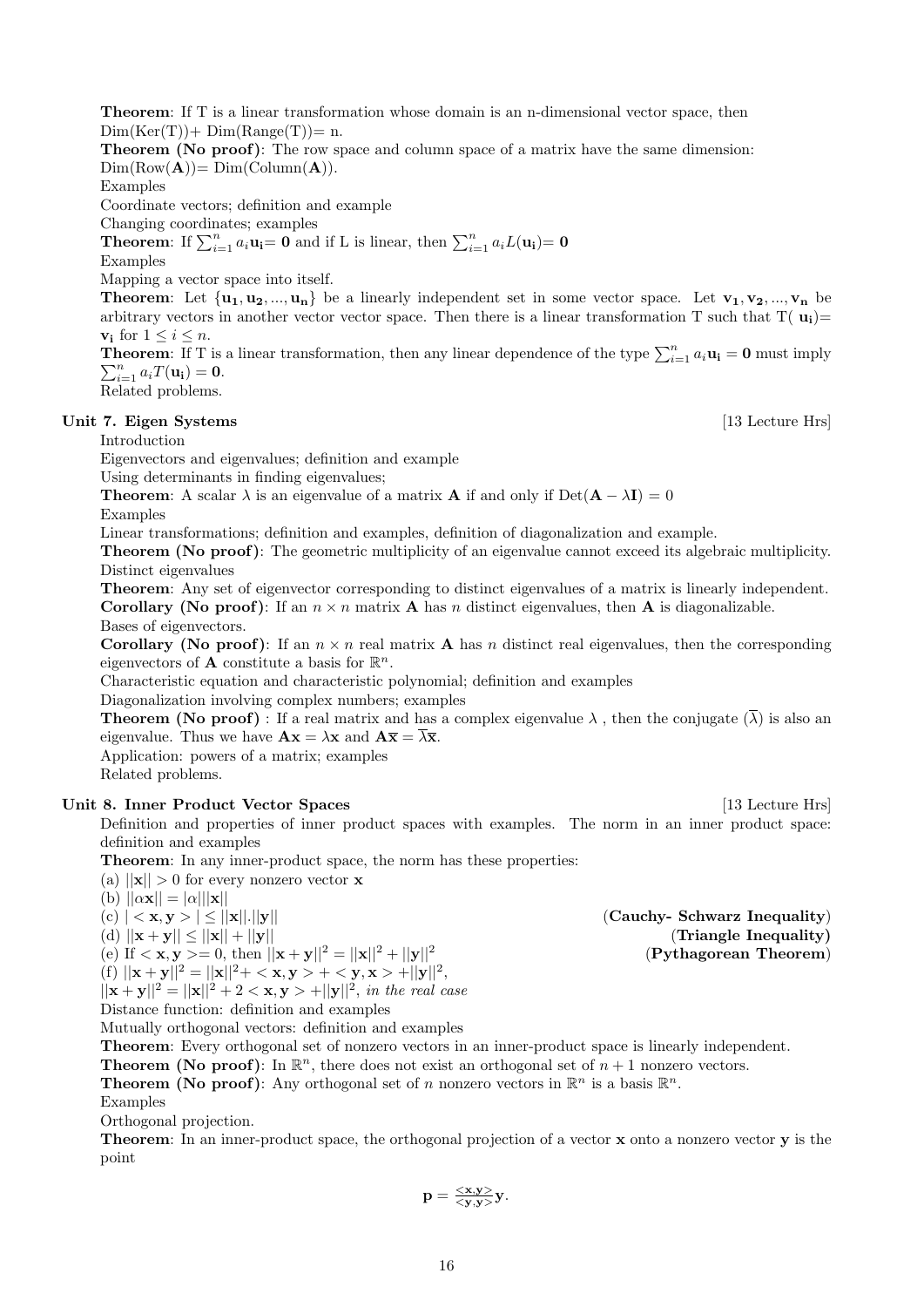It has the property that  $\mathbf{x}-\mathbf{p}$  is orthogonal to  $\mathbf{y}$ . Thus,  $\mathbf{x}$  is split into an orthogonal pair of vectors in the equation  $x=p+(x-p)$ .

Angle between vectors: definition and examples

Orthogonal complements: definition and examples

Theorem: In an inner-product space, the orthogonal complement of a set is the same as the orthogonal complement of its span.

Examples

Theorem: In an inner-product space, the orthogonal complement of any subset is a subspace Examples

Theorem: The null space of a matrix is the orthogonal complement of its row space:

 $Null(\mathbf{A}) = [Row(\mathbf{A})]^{\perp}$  Examples

Orthogonal bases; discussion

**Theorem:** If  $\{u_1, u_2, ..., u_n\}$  is an orthonormal set in an inner-product space, then each x in the span of that set is expressible as

 ${\bf x} = \sum_{i=1}^n <{\bf x}, {\bf u_i > u_i}.$ 

Definition of orthogonal, unitary with examples.

Theorem (No proof): Every orthonormal set is linearly independent.

**Theorem:**  $\{u_1, u_2, ..., u_n\}$  be an orthonormal basis for a subspace U in an inner-product space. The orthogonal projection of any x onto U is the point

 $\mathbf{p} = \sum_{i=1}^n <\mathbf{x}, \mathbf{u_i} > \mathbf{u_i}$ 

Theorem (No proof): In order that a vector be orthogonal to a subspace (in an inner-product space), it is sufficient that the vector be orthogonal to each member of a set that spans the subspace.

Subspaces in inner-product spaces; definition of direct sum and examples

Theorem: If U is a subspace in an n-dimensional inner-product space, then

 $\text{Dim}(U) + \text{Dim}(U)^{\perp} = n$ 

**Theorem:** Let U and V be subsets of an inner-product space. If  $U \subseteq V$ , then  $V^{\perp} \subseteq U^{\perp}$ .

Theorem: If U is a finite-dimensional subspace in an inner- product space X, then X is the direct sum of U and  $U^{\perp}$  :

 $X = U + U^{\perp},$  $U \bigcap U^{\perp} = \{0\},\$ 

 $U=U^{\perp\perp}$ 

The Gram-Schmidt Orthogonalization Process with examples

Theorem: Every finite-dimensional inner-product space has an orthonormal basis.

Examples and Linear least-square solution.

**Theorem (No proof):** If a system of equation  $Ax = b$  is inconsistent, then the system of normal equation,  $A^T A x = A^T b$ 

can be solved for x, and with this choice of x, the point Ax will be as close to b as possible.

Examples

Related problems.

#### Unit 9. Matrix Factorizations [18 Lecture Hrs]

Hermitian matrix and self-adjoint mapping: definitions and examples.

Theorem: Every self-adjoint mapping is linear.

Theorem: All eigenvalues of a self-adjoint operator are real.

Theorem: Any two eigenvectors of a self-adjoint operator if associated with different eigenvalues, are mutually orthogonal.

**Theorem:** Consider  $\mathbb{C}^n$  with its standard inner product, and let **A** be an  $n \times n$  matrix. Define a linear transformation L by writing  $L(x) = Ax$ , where  $x \in \mathbb{C}^n$ . The operator L is self-adjoint if and only if A is Hermitian.

Corollary (No proof): All eigenvalues of a Hermitian matrix are real.

Corollary (No proof): All eigenvalues of a symmetric real matrix are real.

Theorem: Let L be a linear transformation on a finite-dimensional vector space. If A is the matrix for L relative to a given basis, then the eigenvalues of L and A are the same.

Examples, Unitary and orthogonal matrices: definition and examples

Theorem (Cayley- Hamilton): Every square matrix satisfies its own characteristic equation.

Examples upto  $3 \times 3$  matrix. Quadratic forms: definition and example

**Theorem:** If **A** and **B** are  $n \times n$  real matrices connected by the relation

 $\mathbf{B} = \frac{1}{2}(\mathbf{A} + \mathbf{A}^{\mathbf{T}})$ 

then the corresponding quadratic forms of  $A$  and  $B$  are identical, and  $B$  is symmetric. Examples

Permutation matrix: definition and examples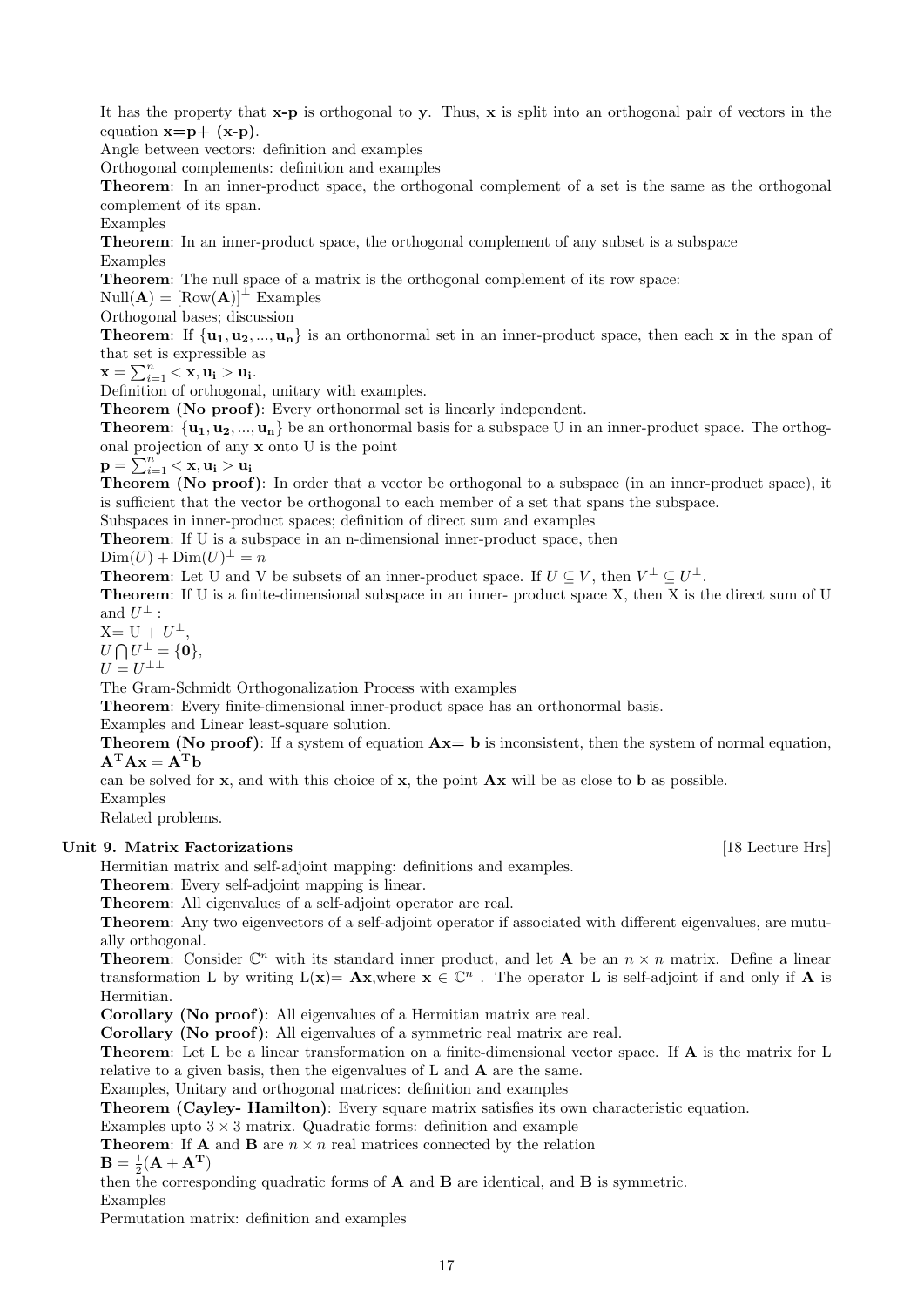LU-factorization: definition and examples

QR-factorization with examples

**Theorem (No proof):** The vector  $x$  is the least-squares solution of the system of equations  $Ax = b$ . **Theorem (No proof):** Any  $m \times n$  matrix of rank n has a QR- factorization, where **Q** is an  $m \times n$  matrix,  $\mathbf{Q}^{\mathbf{T}}\mathbf{Q} = \mathbf{I}_{\mathbf{n}}$ , and  $\mathbf{R}$  is an  $n \times n$ , upper triangular, and invertible matrix. Examples, Partitioned matrices; definition and examples

Solving a system having a  $2 \times 2$  block matrix.

Richardson iterative method and examples

Jocobi iterative method and examples, Gauss-Seidel method and example Related problems.

## Unit 10. Applications of Linear Algebra [13 Lecture Hrs]

Algorithm for the reduced row echelon form with examples, Least square approximation with examples, Traffic flow with examples, Graph theory with examples, Cholesky decomposition with examples, Leontief economic model with examples, Linear ordinary differential equations with examples, Polynomial interpretation, Zero of polynomial, Rolle's theorem, Descartes rule of sign, Newton's method of approximation with examples. Related problems.

# Text/Reference Books:

- 1. W. Cheney and D. Kincaid: Linear Algebra: Theory and Applications, Jones and Bartlett India Pvt. Ltd.
- 2. S.H. Friedberg, A.J. Insel and L.E. Spence: Linear Algebra, PHI Learning Pvt. Ltd.. New Delhi.
- 3. T.P. Nepal, T.B. Budhathoki and J. Kafle: A Textbook of Linear Algebra, Heritage Publication and Distributors Pvt. Ltd., Kathmandu.
- 4. R. M. Shrestha and S. Bajracharya: Linear Algebra, Groups, Rings and Theory of Equations, Sukunda Pustak Bhawan, Kathmandu.

## Examination:

There will be a final examination of 70 marks for the period of three hours. The internal examination of 30 marks will be conducted by the department of mathematics of related campus and the marks will be submitted to Tribhuvan University Office of the Controller of Examination, Balkhu. A candidate must pass the internal and the final examinations separately.

## Marks allocation for the internal examination:

- Written examinations: 20 marks (1 hour)
- A student or a group of students with presentation: 5 marks
- Assignments: 5 marks

## Guidelines to the question setter:

In the final examination

- 1. Questions must include every unit.
- 2. There will be two groups, namely, Group A and Group B.
- 3. In group A, there must be OR selection for 15 marks questions.
- 4. In group B , there must be OR selection for 20 marks questions.
- 5. OR Selection must be given from the same unit.
- 6. Questions must be creative and should be appropriate to the allocated time.

On the basis of the guidelines mentioned, we enclose one set of model question for Linear Algebra (Math 423)

18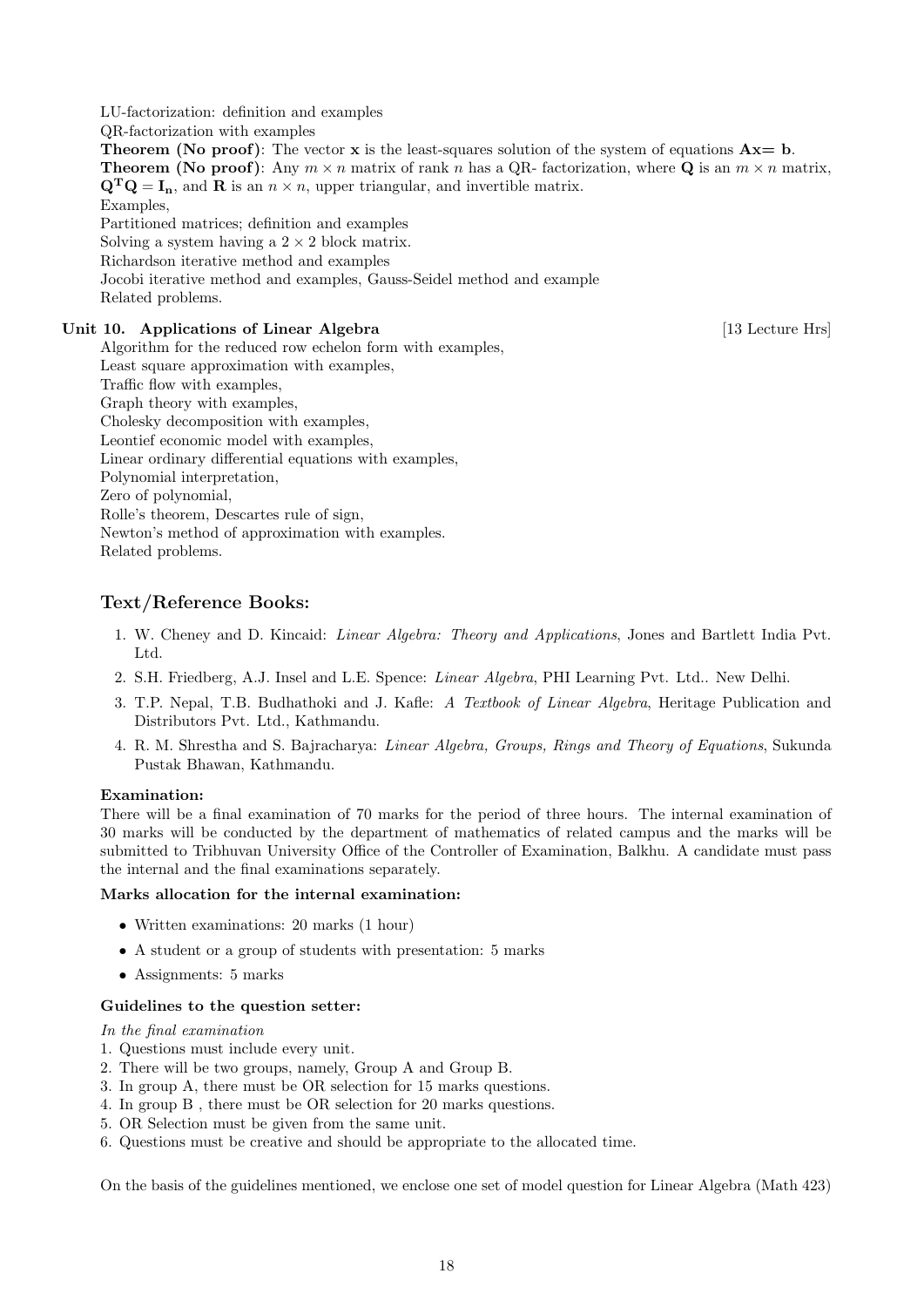#### Model Question

Tribhuvan University Faculty of Humanities and Social Sciences

Bachelor Level/ II year/Humanities Full Marks: 70 Mathematics (Math 423) Pass Marks: 28 Linear Algebra Time: 3 hours Candidates are required to give their answers in their own words as far as practicable. The figures in the margin indicate full marks.

Attempt All the questions.

**Group A** 
$$
[2 \times 15 = 30]
$$

1. (a). Find the inverse of the matrix  $A =$  $\sqrt{ }$  $\overline{1}$ 1 2 5 −2 3 4 1 3 6  $\setminus$ by using elementary row operations. [5]

(b). Define vector subspace with an example. Prove that the vector sum of two subspaces in a vector space is also a subspace.  $[2+3]$ 

#### OR Define basis of a vector space V. Let  $A =$  $\sqrt{ }$  $\vert$ 3 9 −12 1 1 3 −4 0 2 6 −8 1 3 9 −12 0  $\setminus$ . Find a basis for the null space of A.

 $[1+4]$ 

(c) Define linear transformation with an example. Find a linear transformation that maps  $(1,3,-7)$  to  $(2,0,2)$ .  $(3,2,1)$  to  $(-1,1,5)$  and  $(-3, 5,-23)$  to  $(8,-2,5)$ . [2+3]

OR

Prove that if T is a linear transformation whose domain is an n-dimensional vector space, then  $Dim(Ker(T)) + Dim(Range(T)) = n.$  [5]

- 2. (a) Define eigenvalue of a matrix. Find the eigenvalue of  $A =$  $\sqrt{ }$  $\overline{1}$ 1 1 −1 0 1 1 0 0 1  $\setminus$  $\left[1+4\right]$ 
	- (b) Define LU factorization. Find the LU factorization of the matrix  $A =$  $\sqrt{ }$  $\overline{1}$ 1 0 2  $-1$  2 0  $-1$   $-2$  2  $\setminus$  $\Bigg| \cdot \Bigg| \qquad \qquad [1+4]$

(c) Set up and solve the trafic problem shown:

$$
300 \leftarrow \uparrow \qquad \frac{x_1}{x_3} \quad \frac{x_2}{x_4} \quad \frac{100}{x_5} \leftarrow 500
$$
\n
$$
200 \longrightarrow \uparrow \qquad \frac{x_4}{x_5} \quad \frac{x_5}{x_2} \longrightarrow 300
$$
\n
$$
\uparrow \qquad \qquad \uparrow
$$
\n
$$
(5)
$$

OR

For the set of data that  $\{(-3, 9), (-2, 6), (0, 2), (1, 1)\}$ , use the least squares approximation to find the best fits with a linear function. Also, compute the error E. [5]

## Group B  $[4 \times 10 = 40]$

3. (a) Examine whether the system of equations  $x+3y-2z=0$ ,  $2x-3y+z=1$  and  $4x-3y+z=3$  are consistent. If so, solve these equations using Gaussian elimination method. [5] (b) Define linearly dependencs of an indexed set of vector space. Prove that if an indexed set of two or more vectors is linearly dependent, then some vectors in the set is a linear combination of the others.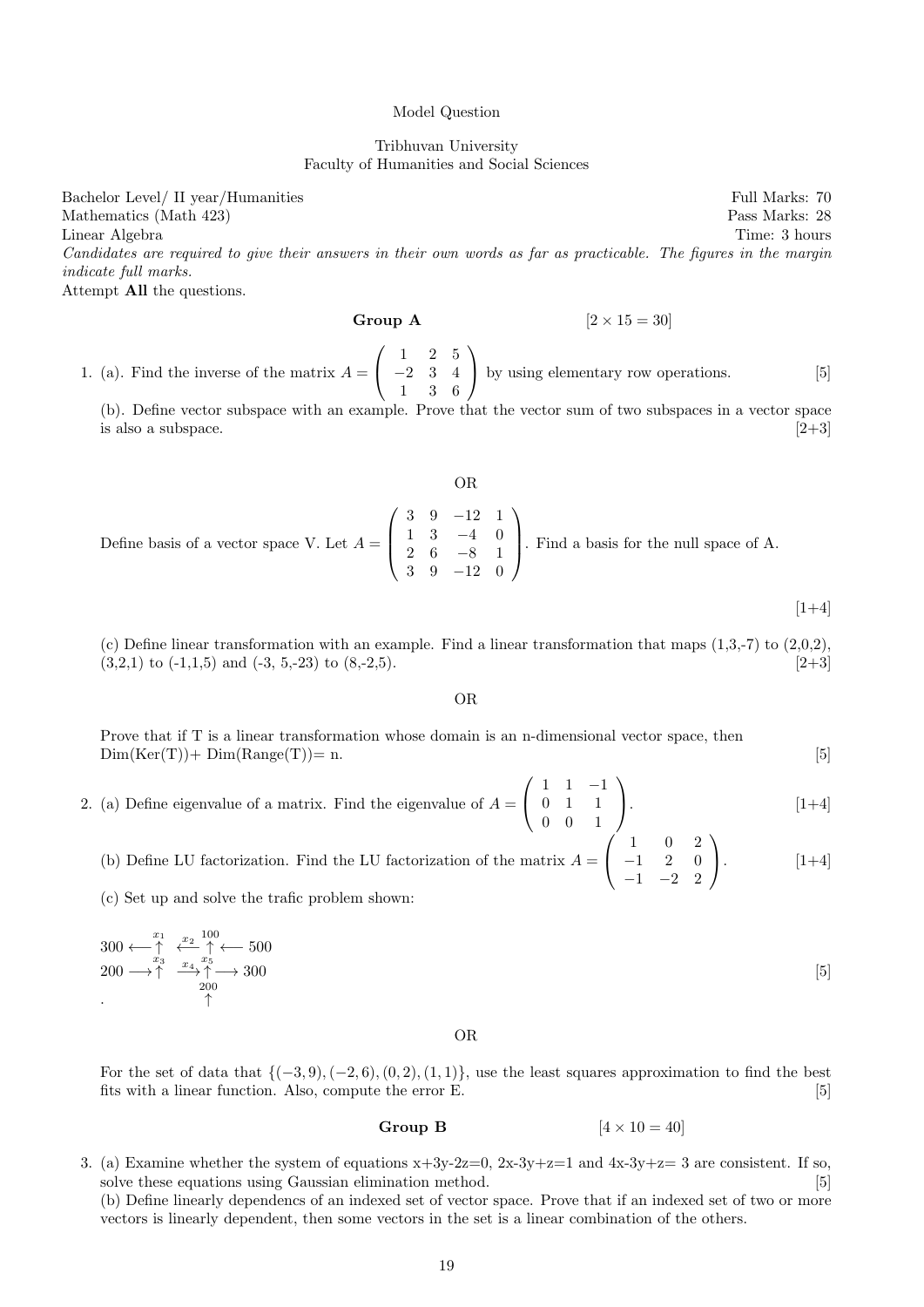$[1+4]$ 

4. For square matrices of the same size,prove that

$$
Det(AB) = Det(A) Det(B). Also, prove that\n\begin{vmatrix}\nx & a & a & a \\
a & x & a & a \\
a & a & x & a \\
a & a & a & x\n\end{vmatrix} = (x+3a)(x-a)^3.
$$
\n[5+5]

OR

## Let  $A \in M_{n \times n}(F)$ , and let B be a matrix obtained by adding a multiple of one row of A to another row of A. Then prove that  $|B| = |A|$ , and if  $A \in M_{n \times n}(F)$  and B is a matrix obtained from A by interchanging any two rows, then prove that  $|B| = -|A|$ . Also, give an example of each to verify above statements.

 $[3+3+2+2]$ 

5. Define orthonormal basis of a vector space V. Find an orthonormal basis for the subspace of  $\mathbb{R}^4$  generated by the vectors  $(1, 1, 0, 0), (1, -1, 1, 1)$  and  $(-1, 0, 2, 1)$ . [10]

OR

If U is a finite-dimensional subspace in an inner- product space X, then prove that X is the direct sum of U and  $U^{\perp}$  :  $X = U + U^{\perp},$  $U \bigcap U^{\perp} = \{0\},\$  $U = U^{\perp \perp}.$ Also, if  $U = \{(a, b, 0) : a, b \in \mathbb{R}\}\$ and  $W = \{(0, 0, c) : c \in \mathbb{R}\}\$ , show that  $\mathbb{R}^3 = U \oplus W$ . [7+3]

6. (a) Define symmetric and skew-symmetric matrices. Express the matrix as the sum of a symmetric matrix and a skew- symmetric matrix:

$$
A = \left(\begin{array}{ccc} 3 & 2 & 1 \\ 4 & 7 & 5 \\ 6 & 8 & 9 \end{array}\right). \tag{1+4}
$$

(b) Show that the set of all the real numbers R form a vector space under the usual operation of addition and scalar multiplication. [5]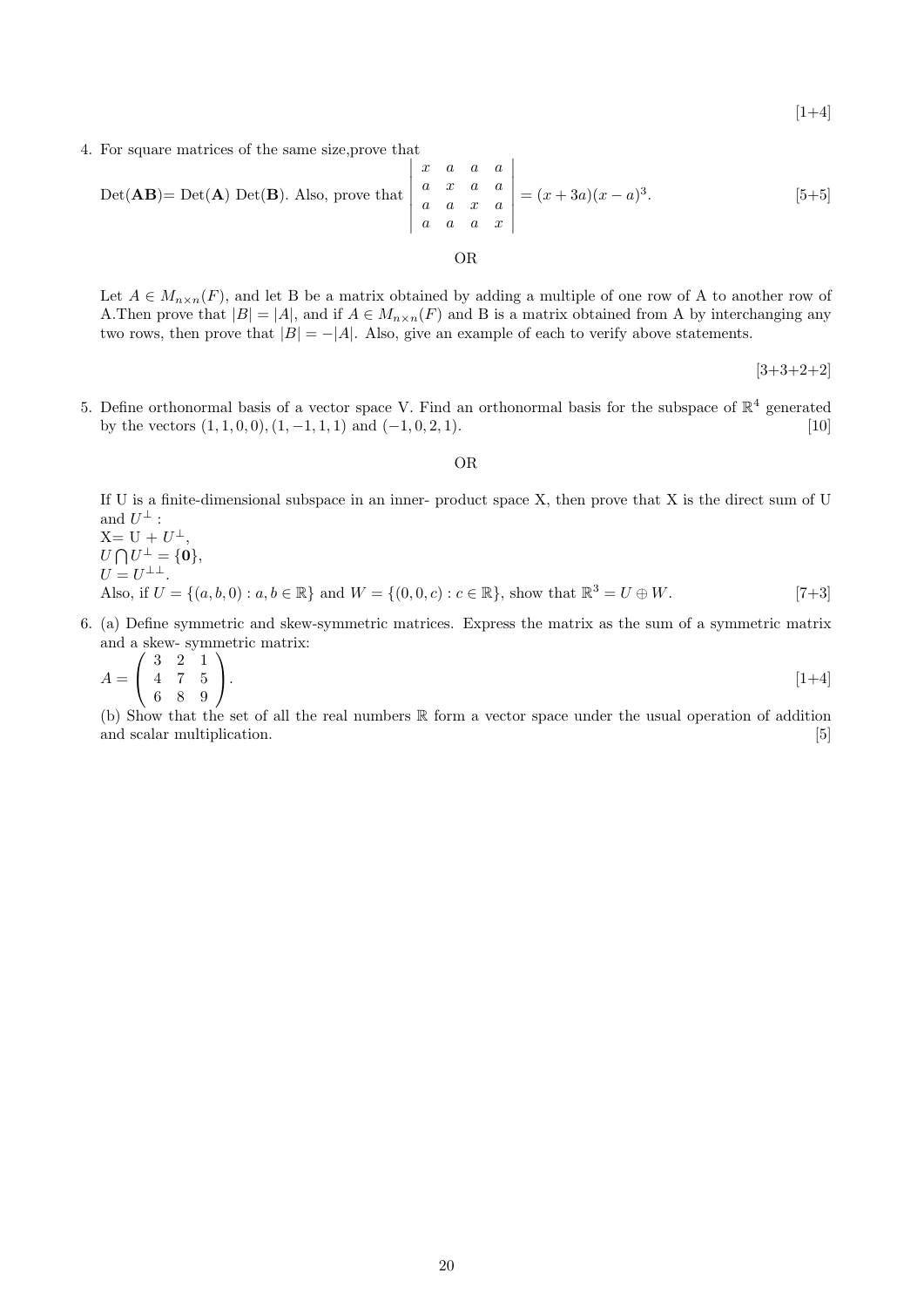# 4 Math 424 Detailed Course of Differential Equations

TRIBHUVAN UNIVERSITY Faculty of Humanities and Social Sciences Micro Syllabus

Course Title: Differential Equations (Compulsory) Full Marks: 100 **Course No.:** Math 424 **Pass Mark:** 40 Level: B.A. Year: II Nature of Course: Theory **Periods: 9 Lectures Hrs/Week** 

Course Objectives: This course is designed for the second year of Four Years B.A. Program as a compulsory subject in mathematics. The objective of this course is to acquaint students with the basic concepts of differential equations like first order linear and nonlinear differential equations, second order differential equations and higher order linear equations as well as partial differential equations with their wide range of applications in different fields. It aims at enabling students to build good knowledge base in the subject of ordinary differential equations and partial differential equations.

## Detailed Course Contents:

Unit 1 Introduction: [13 Lecture Hrs] 1.1 Some mathematical models and direction fields: Modeling of falling objects, direction field, Idea of constructing mathematical models Related problems.

1.2 Solutions of differential equations

Related problems.

1.3 Classification of differential equations, Related problems.

Unit 2 : First Order Linear and Nonlinear Differential Equations [18 Lecture Hrs]

2.1 Integrating factors Related problems. 2.2 separable equations Related problems. 2.3 Modeling with first order equations Related problems. 2.4 Difference between Linear and Nonlinear differential equations **Theorem (without proof):** If the functions p and g are continuous on an open interval  $I : \alpha < t < \beta$ 

containing the point  $t = t_0$ , then there is a unique function  $y = \phi(t)$  that satisfies the differential equation  $y' + p(t)y = g(t)$  for each t in I, and that also satisfies the initial condition  $y(t_0) = y_0$ .

**Theorem (without proof):** Let the function f and  $\frac{\partial f}{\partial y}$  be continuous in some rectangle  $\alpha < t < \beta$ ,  $Y < y < \delta$  containing the point  $(t_0, y_0)$ . Then, in some interval  $t_0 - h < t < t_0 + h$  contained in  $\alpha < t < \beta$ , there is a unique solution  $y = \phi(t)$  of the initial value problem  $y' = f(t, y)$ ,  $y(t_0) = y_0$ . Related problems.

2.5 Autonomous equations and Population Dynamics (Stability Theory)

Related problems.

2.6 Exact equations and Integrating Factors

**Theorem (Statement Only):** Let the functions  $M, N, M_u, N_x$ , where subscripts denote the partial derivatives, be continuous in the rectangular region  $R: \alpha < t < \beta, Y < y < \delta$ . Then  $M(x, y) + N(x, y)y' = 0$  is an exact differential equation in R if and only if  $M_y(x, y) = N_x(x, y)$  at each point on R. That is, there exists a function  $\psi_x(x, y) = M(x, y)$ ,  $\psi_y(x, y) = N(x, y)$ , if and only if M and N satisfy  $M_y(x, y) = N_x(x, y)$ . Related problems.

3.1 Numerical Approximations: Eulers method Related problems. 3.2 Improved Euler's Method Related problems. 3.3 The Runge-Kutta Method Related problems. 3.4 System of First order Equations, Related problems

 $[13$  Lecture Hrs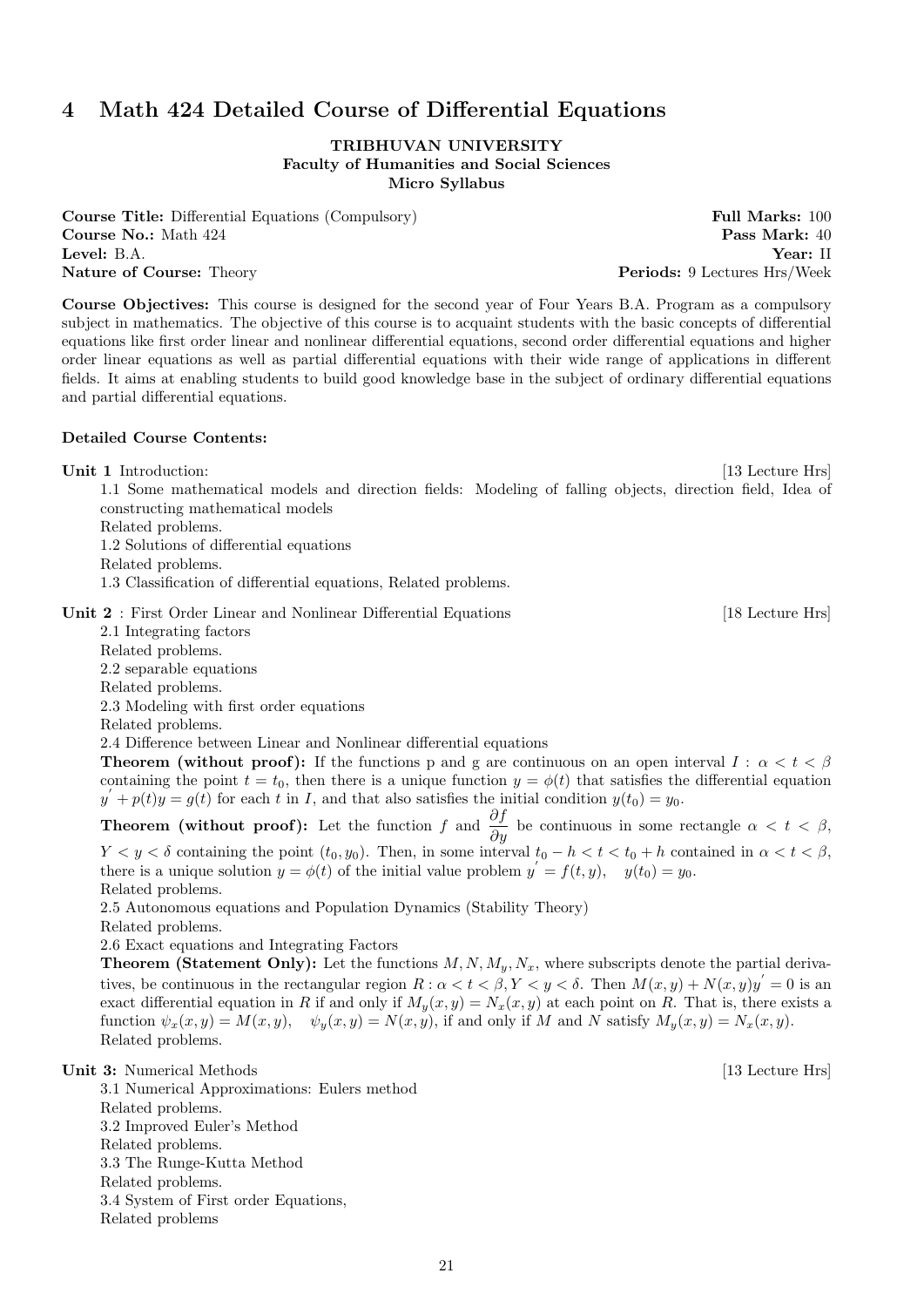3.5 First order difference equations Related problems.

Unit 4: Second Order Linear Equations: [18 Lecture Hrs]

4.1 Homogeneous Equations with constant coefficients. Related problems

4.2 Solutions of linear homogeneous equations; the Wronskian

Theorem (statement only): Existence and uniqueness theorem for the second order differential equations Theorem (statement only): Principle of superposition.

**Theorem (statement only):** Suppose that  $y_1$  and  $y_2$  are two solutions of equation  $L[y] = y'' + p(t)y' +$  $q(t)y = 0$  with the initial conditions  $y(t_0) = y_0$ ,  $y'(t_0) = y_0$ . Then it is always possible to choose the constants  $c_1, c_2$  so that  $y = c_1y_1(t) + c_2y_2(t)$  satisfies the differential equation and the initial conditions if and only if the Wronskian  $W = y_1 y_2 - y_1 y_2$  is not zero at  $t_0$ .

**Theorem (statement only):** Suppose that  $y_1$  and  $y_2$  are two solutions of equation  $L[y] = y'' + p(t)y' + p(t)y'$  $q(t)y = 0$ . Then the family of solutions  $y = c_1y_1(t) + c_2y_2(t)$  with arbitrary coefficients  $c_1$ , and  $c_2$  includes every solution if and only if there is a point  $t_0$  where the Wronskian of  $y_1$  and  $y_2$  is not zero.

**Theorem (statement only):** Consider the differential equation  $L[y] = y'' + p(t)y' + q(t)y = 0$ , whose coefficients p and q are continuous on some open interval I. choose some point  $t_0$  in I. Let  $y_1$  be the solution that satisfies the initial conditions  $y(t_0) = 1$ ,  $y'(t_0) = 0$ , and let  $y_2$  be the solution that satisfies the initial conditions  $y(t_0) = 0$ ,  $y'(t_0) = 1$ . Then  $y_1$  and  $y_2$  form a fundamental set of solutions.

Theorem (statement and proof): Abel's theorem

Related problems.

4.3 Complex roots of the characteristic equations.

Related problems

4.4 Repeated roots, reduction of order

Related problems

4.5 Non-homogeneous Equations; Method of undetermined coefficients.

**Theorem (With proof):** If  $Y_1$  and  $Y_2$  are two solutions of the nonhomogeneous equation

 $L[y] = y'' + p(t)y' + q(t)y = g(t)$ , then their difference  $Y_1 - Y_2$  is a solution of the corresponding homogeneous equation  $L[y] = y'' + p(t)y' + q(t)y = 0$ . If, in addition,  $y_1$  and  $y_2$  are a fundamental set of solutions of the homogeneous equation, then  $Y_1(t)-Y_2(t) = c_1y_1(t) + c_2y_2(t)$ , where  $c_1$  and  $c_2$  are certain constants. Theorem ( With proof ): The general solution of the nonhomogeneous equation

 $L[y] = y'' + p(t)y' + q(t)y = g(t)$  can be written in the form  $y = \phi(t) = c_1y_1(t) + c_2y_2(t) + Y(t)$ , where  $y_1$  and  $y_2$  are a fundamental set of solutions of the corresponding homogeneous equation,  $c_1$  and  $c_2$  are arbitrary constants, and Y is some specific solution of the nonhomogeneous equation.

Related problems.

4.6 Variation of Parameters

Theorem (statement only): Theorem about particular solution and general solution of a second order nonhomogeneous linear differential equation by using variation of parameters. Related problems.

Unit 5: Higher Order Linear Equations: [13 Lecture Hrs]

5.1. General Theory of nth order Linear Equations

**Theorem (no proof):** If the functions  $p_1, p_2, \ldots, p_n$  and g are continuous on the open interval I, then there exists exactly one solution  $y = \phi(t)$  of the differential equation

 $L[y] = \frac{d^n y}{dx}$  $\frac{d^{n}y}{dt^{n}} + p_{1}(t) \frac{d^{n-1}y}{dt^{n-1}}$  $\frac{d^{n-1}y}{dt^{n-1}} + \dots + p_{n-1}(t)\frac{dy}{dt} + p_n(t)y = g(t)$  that also satisfies the initial conditions

 $y(t_0) = y_0$ ,  $y'(t_0) = y'_0$ ,  $y^{(n-1)'}(t_0) = y_0^{(n-1)}'$ . This solution exists throughout the interval. **Theorem (no proof):** If the functions  $p_1, p_2, \ldots, p_n$  are continuous on the open interval I, if the functions

 $y_1, y_2, \ldots, y_n$  are solutions of  $L[y] = \frac{d^n y}{dx^n}$  $\frac{d^{n} y}{dt^{n}} + p_{1}(t) \frac{d^{n-1} y}{dt^{n-1}}$  $\frac{d^{n-1}y}{dt^{n-1}} + \dots + p_{n-1}(t)\frac{dy}{dt} + p_n(t)y = 0$  and if  $W(y_1, y_2, \ldots, y_n)(t) \neq 0$  for at least one point in I, then every solution can be expressed as a linear combi-

nation of the solutions  $y_1, y_2, \ldots, y_n$ .

**Theorem (no proof):** If  $y_1(t), \ldots, y_n(t)$  is a fundamental set of solutions of on an interval I, then  $y_1(t), \ldots, y_n(t)$  are linearly independent on I. Conversely, if  $y_1(t), \ldots, y_n(t)$  are linearly independent solutions on I, then they form a fundamental set of solutions on I. Related problems.

5.2 Homogeneous equations with constant coefficients

Related problems

5.3 Method of undetermined coefficients

Related problems.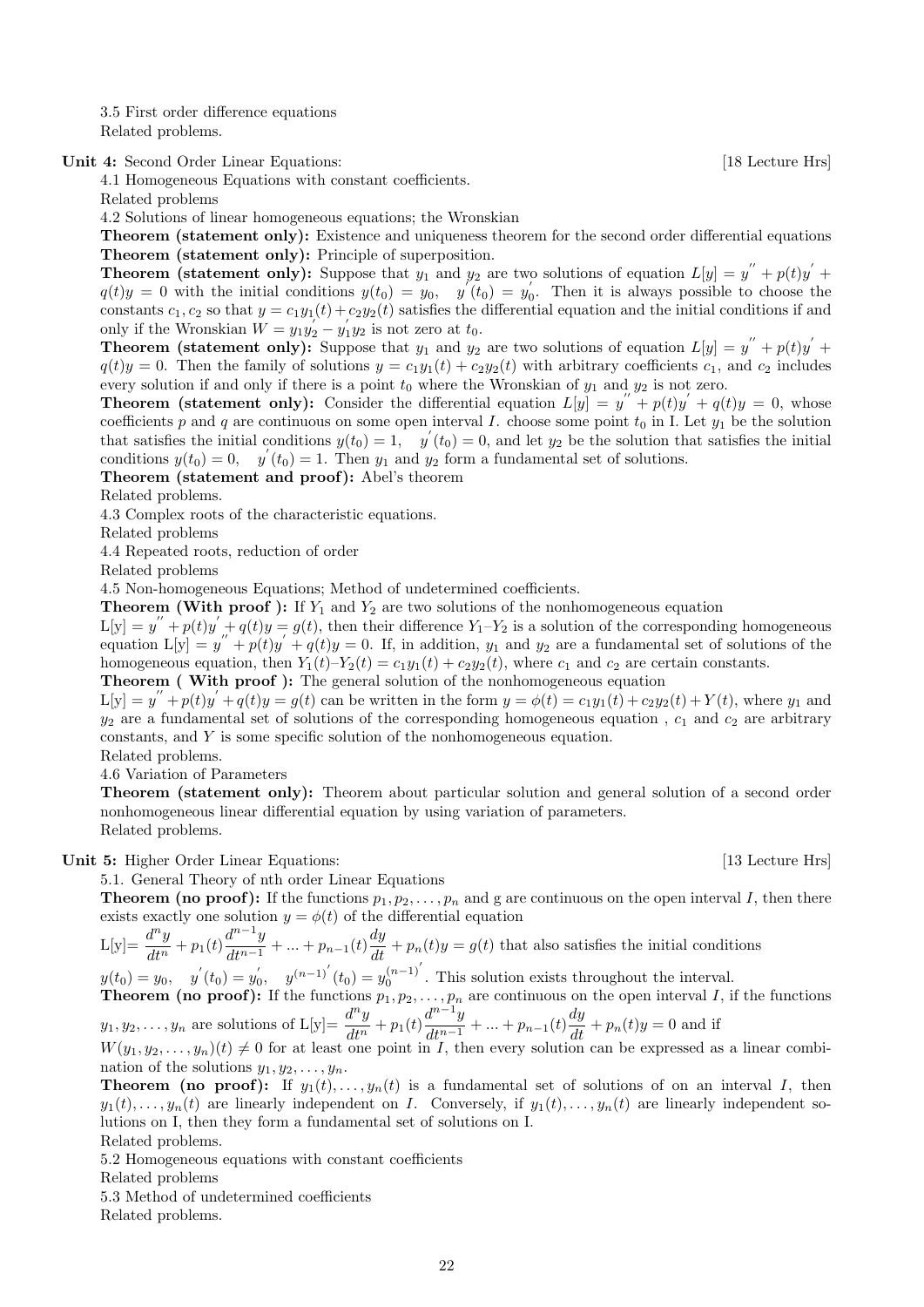5.4 Method of Variation of Parameters Related problems.

Unit 6: System of First Order Linear Equations: [13 Lecture Hrs]

6.1 Introduction

Theorem (No Proof): Existence and uniqueness theorem for the first order system of differential equations. Theorem (No Proof): Existence and uniqueness theorem for the first order linear system of differential equations.

Related problems.

6.2. Review of Matrices

No question in exam

6.3 System of Linear algebraic equations: Linear independence, Eigenvalues, Eigenvectors

Related problems

6.4 Basic Theory of first order linear equations

**Theorem (No Proof):** If the vector functions  $x^{(1)}$  and  $x^{(2)}$  are the solutions of the system  $x' = P(t)x$ , then the linear combination  $c_1x^{(1)} + c_2x^{(2)}$  is also a solution for any constants  $c_1$  and  $c_2$ .

**Theorem (No Proof):** If the vector functions  $x^{(1)}, \ldots, x^{(n)}$  are linearly independent solutions of the system  $x' = P(t)x$  on the interval  $\alpha < t < \beta$ , then in this interval  $W[x^{(1)},...,x^{(n)}]$  either is identically zero or else never vanishes.

**Theorem (No Proof):** If  $x^{(1)}, \ldots, x^{(n)}$  are solutions of the system  $x' = P(t)x$  for each point in the interval  $\alpha < t < \beta$ , then each solution  $x = \phi(t)$  of the system can be expressed as a linear combination of  $x^{(1)},...,x^{(n)}\phi(t) = c_1 x^{(1)}(t) + ... + c_n x^{(n)}(t)$  in exactly one way.

**Theorem (No Proof):** Let  $e^{(1)} = (1, 0, 0, \ldots, 0)^T$ ,  $e^{(2)} = (0, 1, 0, \ldots, 0)^T$ ,  $\ldots$ ,  $e^{(n)} = (0, 0, 0, \ldots, 1)^T$ . Further let  $x^{(1)},...,x^{(n)}$ , be the solutions of the system  $x' = P(t)x$  that satisfies the initial conditions  $x^{(1)}(t_0) = e^{(1)}, \dots, x^{(n)}(t_0) = e^{(n)}$  respectively, where t is any point in  $\alpha < t < \beta$ . Then  $x^{(1)}, \dots, x^{(n)}$ form a fundamental solutions of the system  $x' = P(t)x$ .

Related problems.

6.5 Homogeneous Linear Systems with Constant Coefficients Related problems.

Unit 7: Laplace Transforms and Their Applications to Differential Equations [13 Lecture Hrs]

7.1 Definition and Examples of Laplace Transforms

7.2 Properties of Laplace Transform; Linearity, Shifting (Translation)

7.3 The Laplace Transform of some basic functions like;  $1, e^{at}, t^n$ , sin at, cos bt, sinh kt etc.

7.4 The Inverse Laplace Transform and Convolution

7.5 Transform of Derivatives,

7.6 Transforms of Integrals

7.7 Unit Step Function

7.8 Solution of a Linear Differential Equations with Constant Coefficients Using Laplace Transform Methods. Problems of finding Laplace transform and Inverse Laplace Transform of some functions, Problems related to the properties, Problems of solving linear differential equations with constant coefficients including initial value problems.

Unit 8: Introduction to Partial Differential Equations [18 Lecture Hrs]

8.1 Introduction to Partial Differential Equations

8.2 Formation of PDEs by elimination of arbitrary constants and arbitrary functions

with some examples and related problems

8.3 Solutions of PDEs with examples and related problems

8.4 Equations Easily Integrable with some examples and related problems

8.5 Linear Equations of the First Order: Lagrange's Linear PDEs with some examples and related problems. 8.6 Nonlinear PDEs of First Order: Charpit's Method (Complete and particular integrals, General Integrals, Charpit's Method with examples and related problems).

Unit 9: Partial Differential Equations and Fourier Series [18 Lecture Hrs]

9.1 Two point boundary value Problems Related problems. 9.2 Fourier series Related problems. 9.3 The Fourier Convergence Theorem Theorem (No Proof ): Fourier Convergence theorem Related problems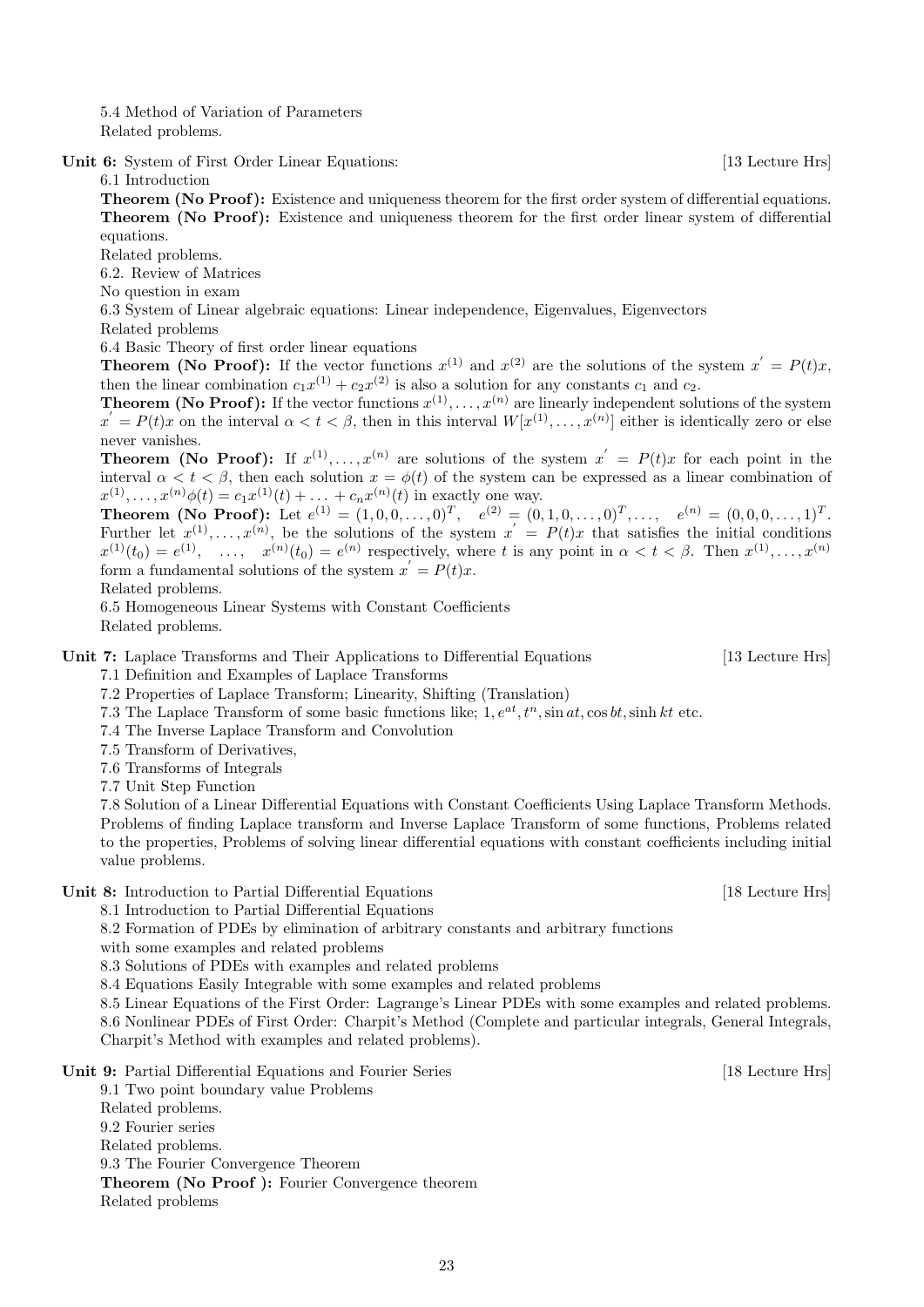9.4 Even and odd functions Related problems.

Unit 10: Separation of Variables [13 Lecture Hrs]

10.1 Separation of variables; Heat conduction in a Rod Related problems 10.2 Other heat conduction Problems Related problems 10.3 The wave equation: Vibration of an Elastic string Related problems 10.4 Laplace's equations Related problems

## Text/ Reference Books:

- 1. Boyce, W. and DiPrima, R.: Elementary Differential Equations and Boundary Value Problems, 9th Ed., Wiley India.
- 2. Zafar Ahsan: Differential Equations and Their Applications, Second Edition, PHI Learning Pvt. Ltd.
- 3. Durga Jang K.C. and Tek Bahadur Budhathoki: A Textbook of Differential Equations, Heritage Publishers & Distributors Pvt. Ltd.
- 4. James C. Robinson: An Introduction to Ordinary Differential Equations, Cambridge University Press.
- 5. P. Kattel and J. Kafle: Differential Equations with Applications, Sukunda Pustak Bhawan.

## Examination:

There will be a final examination of 70 marks for the period of three hours. The internal examination of 30 marks will be conducted by the department of mathematics of related campus and the marks will be submitted to Tribhuvan University Office of the Controller of Examination, Balkhu. A candidate must pass the internal and the final examinations separately.

## Marks allocation for the internal examination:

- Written examinations: 20 marks (1 hour)
- A student or a group of students with presentation: 5 marks
- Assignments: 5 marks

## Guidelines to the question setter:

In the final examination

- 1. Questions must include every unit.
- 2. There will be two groups, namely, Group A and Group B.
- 3. In group A, there must be OR selection for 15 marks questions.
- 4. In group B , there must be OR selection for 20 marks questions.
- 5. OR Selection must be given from the same unit.
- 6. Questions must be creative and should be appropriate to the allocated time.

On the basis of the guidelines mentioned, we enclose one set of model question for Differential Equations (Math 424)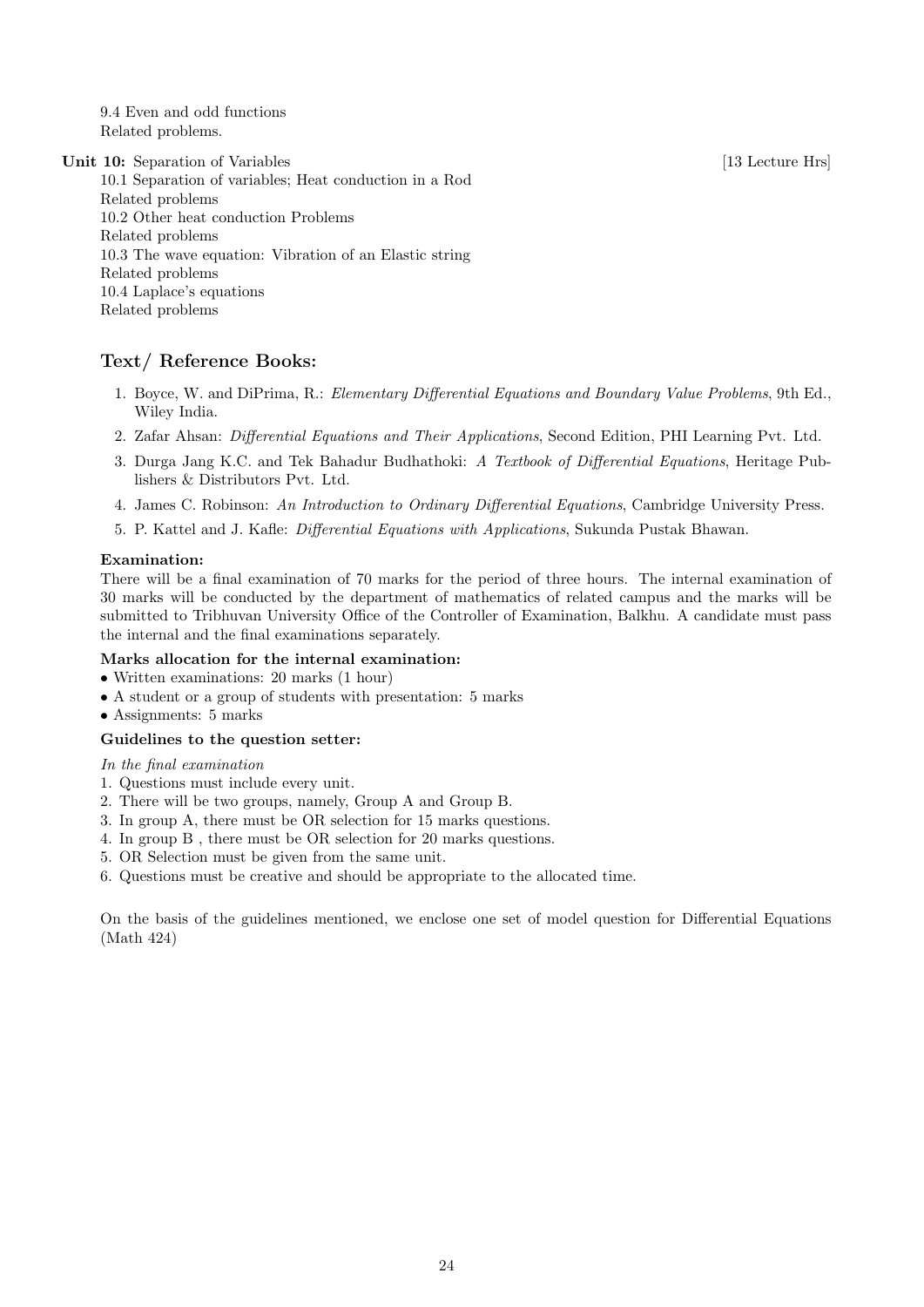#### Model Question

Tribhuvan University Faculty of Humanities and Social Sciences

Bachelor Level/ II year/Humanities Full Marks: 70 Mathematics (Math 424) Pass Marks: 28 Differential Equations Time: 3 hours Candidates are required to give their answers in their own words as far as practicable. The figures in the margin indicate full marks. Attempt All the questions.

Group A  $[2 \times 15 = 30]$ 

- 1. (a) Define solution of a differential equation. Determine the value of  $r$  for which the differential equation  $t^2y'' + 4ty' + 2y = 0$  has solutions of the form  $y = t^r$  for  $t > 0$ . [1+4]
	- (b) For the system  $x_1' = -2x_1 + x_2$ ,  $x_2' = x_1 2x_2$ , find the solution that satisfies the initial conditions  $x_1(0) = 2$  and  $x_2(0) = 3$ . [5]

OR

Find the Wronskian of the vectors  $\mathbf{X}^{(1)}(t) = \begin{pmatrix} t^2 \\ 2t \end{pmatrix}$  $2<sub>t</sub>$ ) and  $\mathbf{X}^{(2)}(t) = \begin{pmatrix} e^t \\ t \end{pmatrix}$  $e^t$  . What conclusion can be drawn about the coefficients in the system of homogeneous differential equations  $\mathbf{X}' = \mathbf{P}(t)\mathbf{X}$  satisfied by  $\mathbf{X}^{(1)}$ and  $X^{(2)}$ ? [2+3]

(c) Find the solution of the initial value problem

$$
y^{(4)} - y = 0, \quad y(0) = \frac{7}{2}, \quad y'(0) = -4, \quad y''(0) = \frac{5}{2}, \quad y'''(0) = -2
$$

2. (a) Define boundary conditions of a differential equation. Find the steady state solution of the equation  $\alpha^2 u_{xx} = u_t$  that satisfies the boundary conditions  $u(0, t) = T$ ,  $u_x(L, t) = 0$ . [1+4]

OR

| Find the general solution of one-dimensional wave equation $a^2 u_{xx} = u_{tt}$ .                                   |  |
|----------------------------------------------------------------------------------------------------------------------|--|
| For equilibrium solution of a difference equation. Solve $u_{n+1} = \frac{n+1}{2} u_n$ in terms of the initial value |  |

(b) Define equilibrium solution of a difference equation. Solve  $y_{n+1} =$  $=\frac{1}{n+2}$  y<sub>n</sub> in terms of the initial value  $[1+4]$  $y_0$  and also describe the behaviour of the solution as  $n \to \infty$ . [1+4]

#### OR

Use the Euler's method to show that the numerical solution of the initial value problem  $y' = 2y - 1;$   $y(0) = 1$  converges to  $\frac{1}{2}e^{2t} + \frac{1}{2}$ .  $[5]$ 

(c) By using the Laplace transform, solve:  $y'' + 3y' + 2y = 12e^{2x}$ .  $[5]$ 

## Group B  $[4 \times 10 = 40]$

- 3. Suppose a brine containing 0.2 kg of salt per liter runs into a tank initially filled with 500L of water containing 5 kg of salt. The brine enters the tank at a rate of 5L/min. The mixture, kept uniform by stirring, is flowing out at the rate of 5L/min.
	- (a) Write the appropriate variables with their units. [2]
	- (b) Construct a mathematical model of this flow process, that is, find the differential equation that describes this process. [3] **https://www.fractionality.com/** [3] **https://www.fractionality.com/** [3] **https://www.fractionality.com/** [3] **http://www.fractionality.com/** [3] **http://www.fractionality.com/** [3] **http://www.fractiona**
	- (c) By solving the differential equation obtained in part (b), find the concentration of the salt in the tank after 10 minutes. [5]

OR

(a) Solve the initial value problem  $y' = y^2$ ,  $y(0) = 1$ , and determine the interval in which the solution exists.  $[3+1]$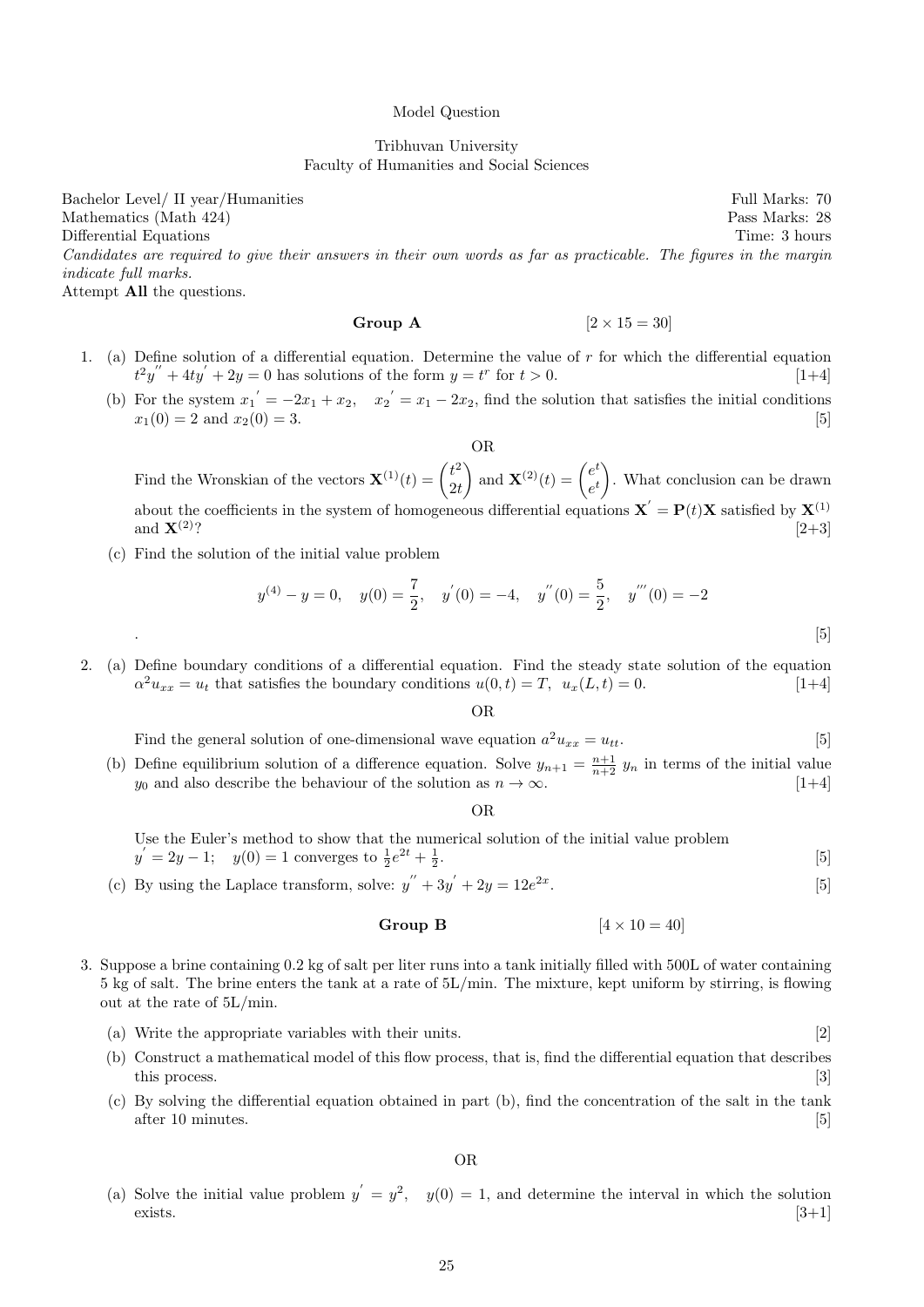- (b) For the differential equation  $dy/dt = y(y-1)(y-2)$ , sketch the graph of  $dy/dt = f(y)$  versus y, determine the critical (equilibrium) points and classify each one as asymptotically stable, semistable or unstable. Draw the phase line and sketch several graphs of solutions in the ty-plane. [6]
- 4. (a) Verify that  $y = 1$  and  $y = t^{\frac{1}{2}}$  are solutions of the differential equation  $yy'' + y'^{2} = 0$  for  $t > 0$ . Then show that  $y = 1 + t^{\frac{1}{2}}$  is not a solution. Explain why this does not contradict the existence and uniqueness theorem or the principle of superposition.  $[2+1+1]$ 
	- (b) Find the Wronskian of the functions  $y = \cos^2 t$  and  $y = 1 + \cos 2t$ . Can these two functions form a fundamental set of solutions for second order differential equations? Justify your answer. [2+1]
	- (c) Without solving the problem, determine an interval in which the solution of the initial value problem;  $y' + \tan t \ y = \sin t$ ,  $y(\pi) = 0$  is certain to exist. [3]
- 5. Define linear and nonlinear partial differential equation with an example of each. Solve:  $(y + z)p + (z + x)q = x + y$ , where the symbols have there usual meanings. [3+7]
- 6. Assume that the function  $f(x)$  defined by

$$
f(x) = \begin{cases} -1, & -1 \le x < 0 \\ 1, & 0 \le x < 1 \end{cases}
$$

is periodically extended outside the original interval. Find the Fourier series for the extended function.

[10]

#### OR

Find the solution of the initial value problem  $y'' + \omega^2 y = \sin nt$ ,  $y(0) = 0$ ,  $y'(0) = 0$ , where *n* is a positive integer and  $\omega^2 \neq n^2$ . What happens if  $\omega^2 = n^2$ ?  $[8+2]$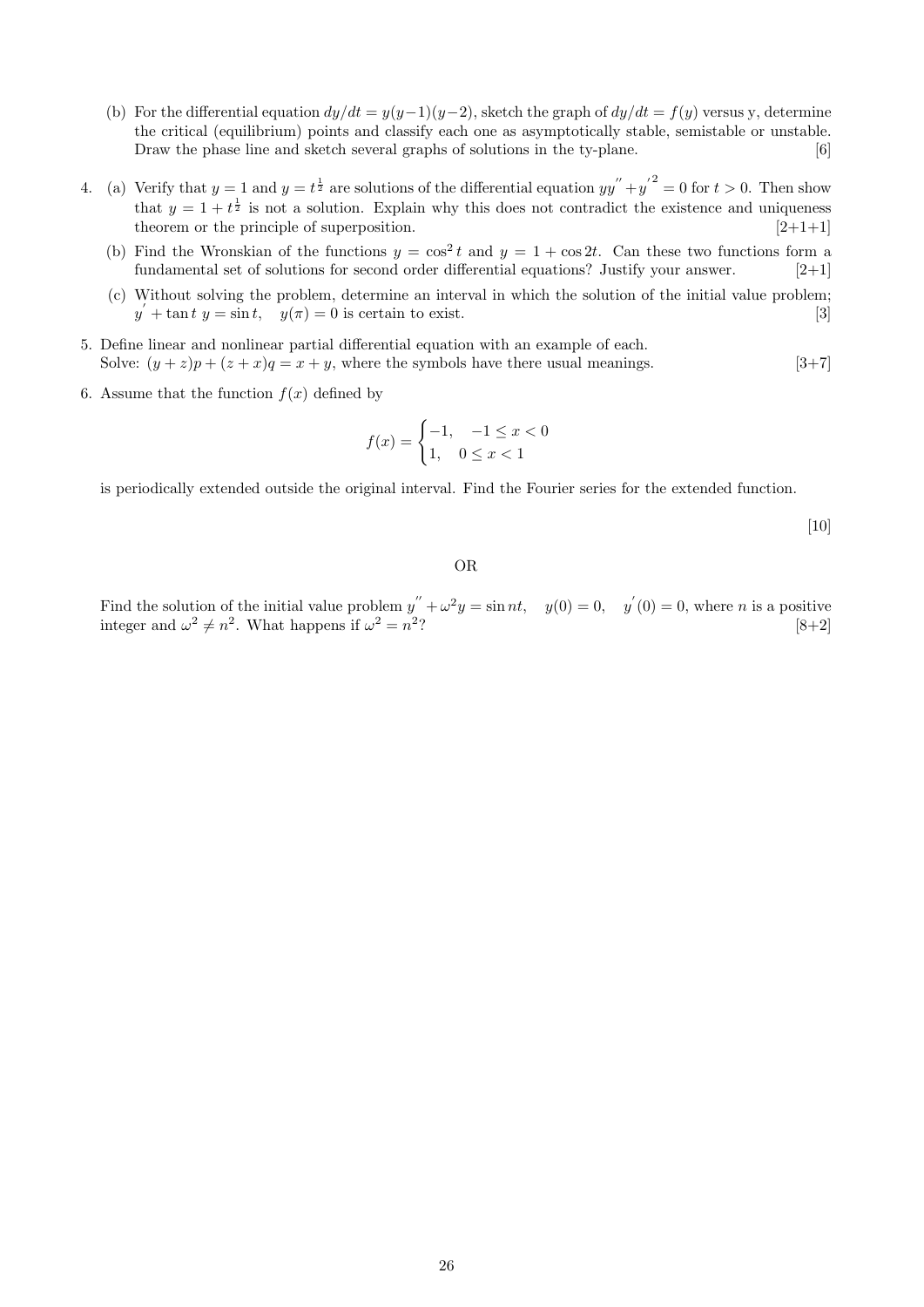# 27

# 5 Math 425 Detailed Course of Real Analysis

## TRIBHUVAN UNIVERSITY Faculty of Humanities and Social Sciences Micro Syllabus

**Course Title:** Real Analysis (Compulsory) **Full Marks:** 100 **Course No.:** Math 425 **Pass Marks:** 40 Level: B.A. Year: III Nature of Course: Theory **Periods: 9 Lecture Hrs/Week** 

Course Objectives: This course is designed for the third year of Four Years B.A. Program as a compulsory subject in mathematics. The general objectives of this course is to acquire basic knowledge and understanding of the language of mathematical terms, symbols, statements, formulae, definitions, logic, sets etc. Also, the course aims to develop basic knowledge and analytical skill in the emerging areas of Real Analysis and to prepare a base for higher studies in Mathematical Analysis.

## Detailed Course Contents:

## Unit 1. Logic, Sets and Functions [13 Lecture Hrs]

- Sentence and statement.
- Connectives and compound statements.
- Tautology and contradiction.
- Inference and proof.
- Techniques of proof.
- Quantifiers.
- Sets and set operations.
- Laws of set algebra.
- Classes of sets.
- Relations.
- Equivalence relations.
- Functions.
- Composition of functions and inverse of functions.
- Related problems.

## Unit 2. Real Number System [18 Lecture Hrs]

- Peano's axioms, Field axioms, Order axioms, Absolute value and distance, Completeness axioms.
- Properties of supremum and infimum: Uniqueness, Approximation property, Additive property, Comparison property, Archimedean property, Well-ordering principle, Rational density theorem , Irrational density theorem.
- Geometrical representation of the real numbers, Cardinality, Denumerable, Countable and uncountable sets.
- Theorem : Every subset of a countable set is countable.
- Theorem: If  $F = \{A_i : i = 1, 2, 3, \dots\}$  is a countable collection of countable sets then the union  $\cup A_i$  of all sets in  $F$  is also countable.
- Theorem: The complement of a countable subset of an uncountable set is also uncountable.
- Countable and uncountable subsets of the set of real numbers.
- Theorem: Every subset of the set of positive integers is countable.
- Theorem: The set  $\mathbb{Z}^+ \times \mathbb{Z}^+$  is countably infinite.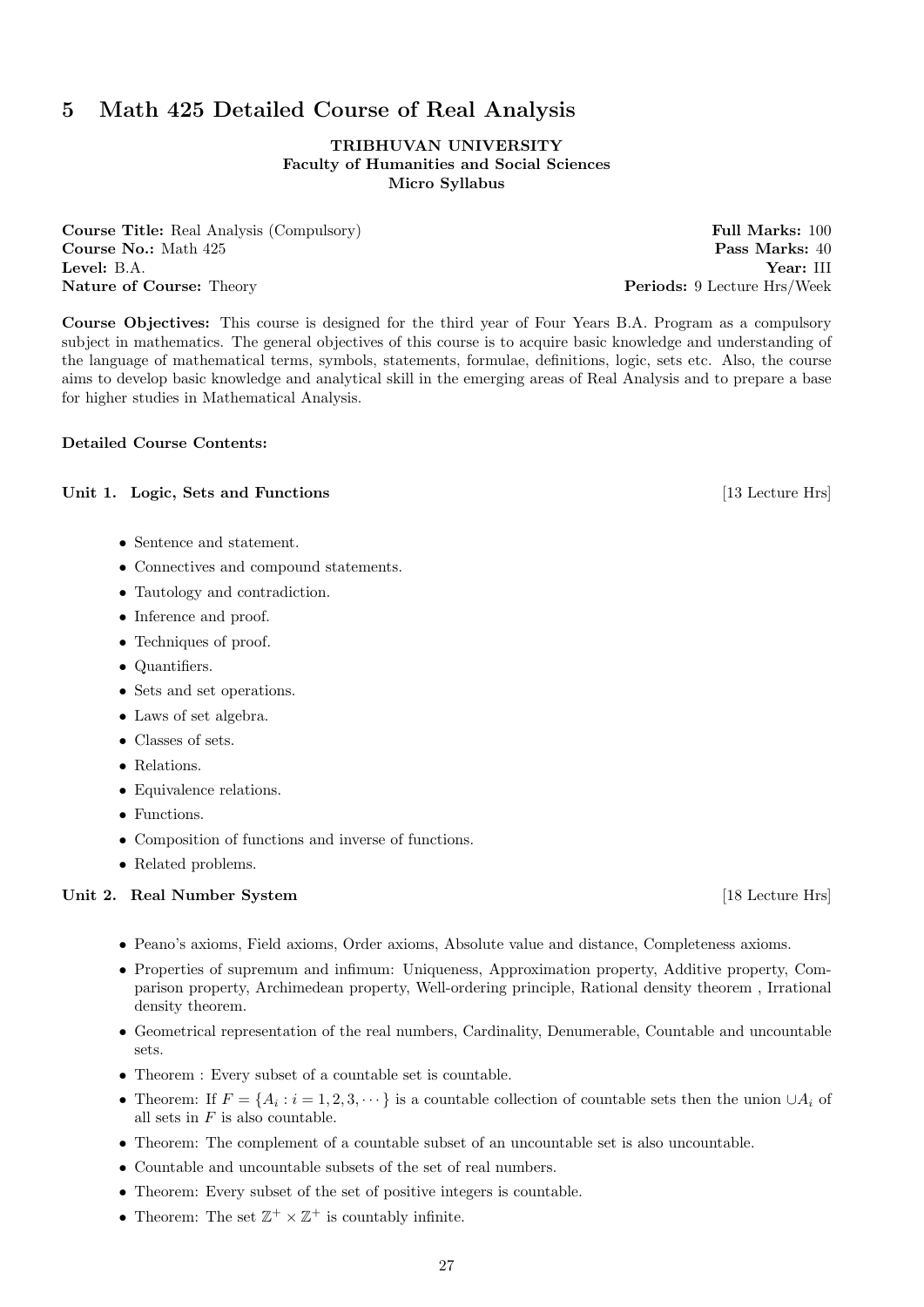- Theorem: The set of all rational numbers is countable.
- Theorem: The set of all infinite sequences of natural numbers is uncountable.
- Theorem: The set of all real numbers between 0 and 1 is not countable.
- Theorem: There exists a one to one correspondence between the open interval  $(0, 1)$  and the real line  $\mathbb{R}$ .
- Related problems.

## Unit 3. Point-Set Topology of the Real Line [18 Lecture Hrs]

- $\bullet$  Introduction, Intervals, Neighbourhood and interior points, Open sets in  $\mathbb R$ , Properties of open sets, Closed sets, Properties of closed sets.
- Adherent points and closure of a set.
- Limit points and derived set of a set.
- Boundary points and boundary of a set.
- Theorem: A set S in  $\mathbb R$  is closed if, and only if, it contains all its adherent points.
- Theorem: A set S is closed if, and only if,  $S = \overline{S}$ .
- Theorem: Let S be a set in R and S' its derived set. Then its closure  $\overline{S} = S \cup S'$ .
- Theorem: If c is a limit point of a set S in R, then every open interval  $B(c; r)$  contains infinitely many points of S.
- Theorem: A set S in  $\mathbb R$  is closed if, and only if, it contains all its limit points.
- Theorem: A set S in  $\mathbb R$  is closed if, and only if, it contains all its boundary points.
- Theorem: Every bounded infinite set in  $\mathbb R$  has a limit point in  $\mathbb R$ .
- Nested interval theorem.
- Concept of perfect set and Cantor set.
- Related problems.

## Unit 4. Sequences of Real Numbers [18 Lecture Hrs.]

- Infinite sequence, Sequence of real numbers, Monotonic and bounded sequences, Subsequence.
- Convergent sequences.
- Theorem: A sequence of real numbers can have at most one limit.
- Theorem: A convergent sequence of real numbers is bounded.
- Theorem: A real sequence  $\{x_n\}$  converges to x if and only if given  $\epsilon > 0$ , there exists a positive integer N such that for all  $n \geq N$ ,  $|x_n - x| < M\epsilon$ , where  $M > 0$  is independent of both N and  $\epsilon$ .
- Theorem: Let  $y_n \to 0$ . If for some  $M > 0$ , there exists a positive integer N such that for all  $n \geq$  $N, |x_n - x| \le M |y_n|$  then  $x_n \to x$ .
- Theorem: A real number x is an adherent point of a set S in R if and only if there is a sequence  $\{x_n\}$ in  $S$  converging to  $x$ .
- Operations on convergent sequences.
- Order properties.
- Simple convergence criteria
	- Sandwich theorem.
	- Monotone convergence criterion.
- Theorem: If the sequence  $\{x_n\}$  is monotonically decreasing or non-increasing and is bounded below then it is convergent and attains its greatest lower bound. Analogously for monotonically increasing sequence.
- Theorem: If a real sequence converges, then it is bounded.
- Relations between sequences and subsequences.
	- Forced limit.
	- Bolzano Weierstrass theorem.
	- Nested intervals theorem for sequences.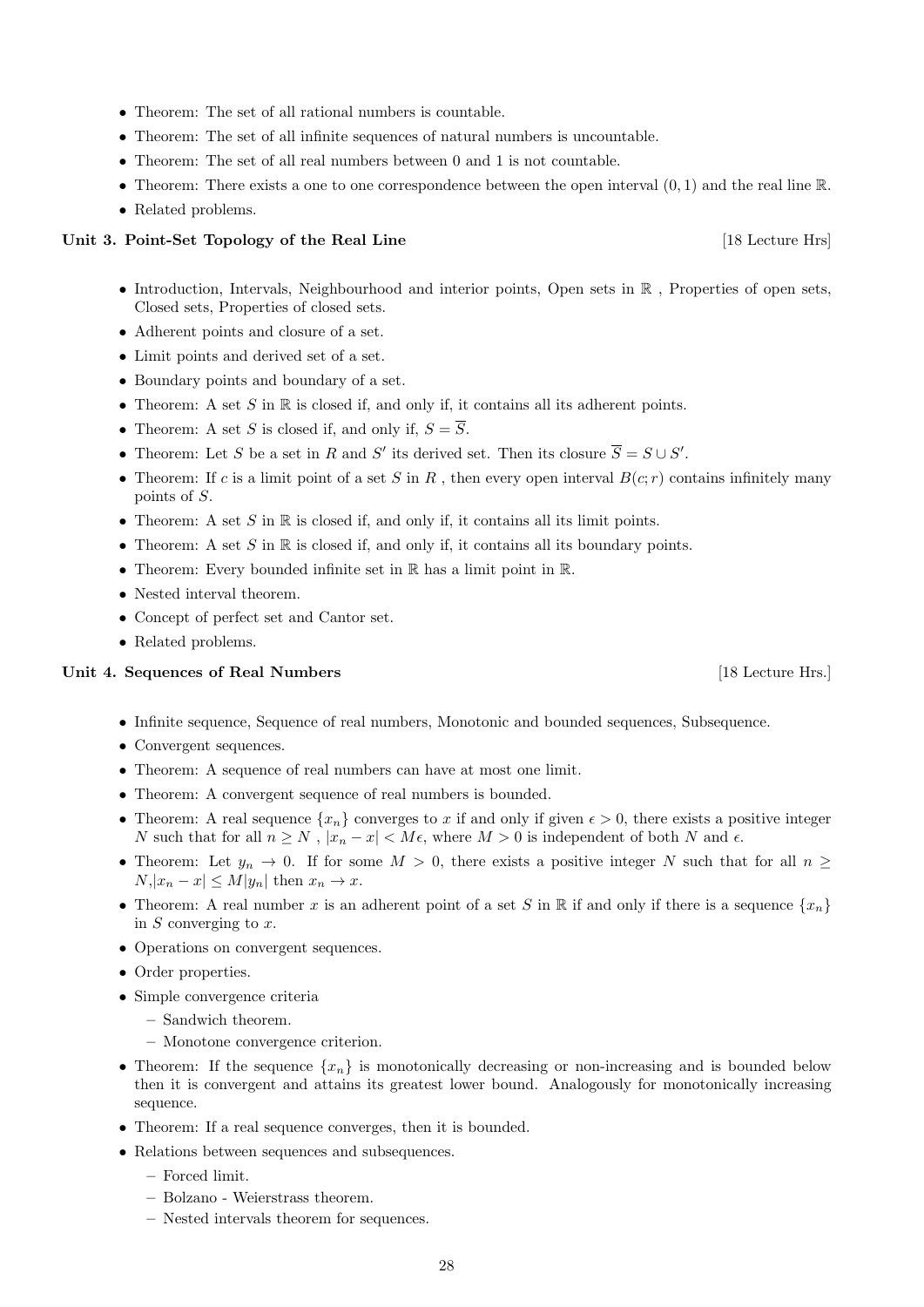- Cauchy sequences.
- Properties of Cauchy sequences.
- Concept of limit superior and limit inferior of a bounded sequence.
- Related problems.

## Unit 5. Series of Real Numbers [13 Lecture Hrs]

- Series
- Infinite series of real numbers.
- Convergence and divergence of an infinite series.
- Cauchy's criterion of convergence for infinite series.
- Series of non-negative terms, p-series test.
- Alternating series, Leibnitz test for alternating series.
- Different tests for convergence
	- Direct comparison test.
	- Limit comparison test.
	- D'Alembert's ratio test.
	- Cauchy's root test.
- Absolute and conditional convergence.
- Raabe's test (No proof).
- Logarithmic ratio test (No proof).
- Related problems

## Unit 6. Limit of a Function [13 Lecture Hrs]

- Limit of a function with different approaches.
- Limit at infinity.
- Infinite limit.
- Algebraic properties of limits.
- Uniqueness of limit.
- Squeezing theorem.
- Sequential criteria for limit of a function.
- One sided limits with geometry.
- Related problems.

## Unit 7. Continuity of Function [13 Lecture Hrs]

- Continuous function.
- One sided continuity.
- Algebra of continuous functions.
- Continuity of composite functions.
- Continuity of polynomial function.
- Discontinuities and its types with examples.
- Continuity and inverse images of open and closed sets.
- Sequential criterion for continuity.
- Continuity and compact sets.
- Image of a compact set under a continuous function.
- Continuous function on a closed and bounded set.
- Sign preserving theorem.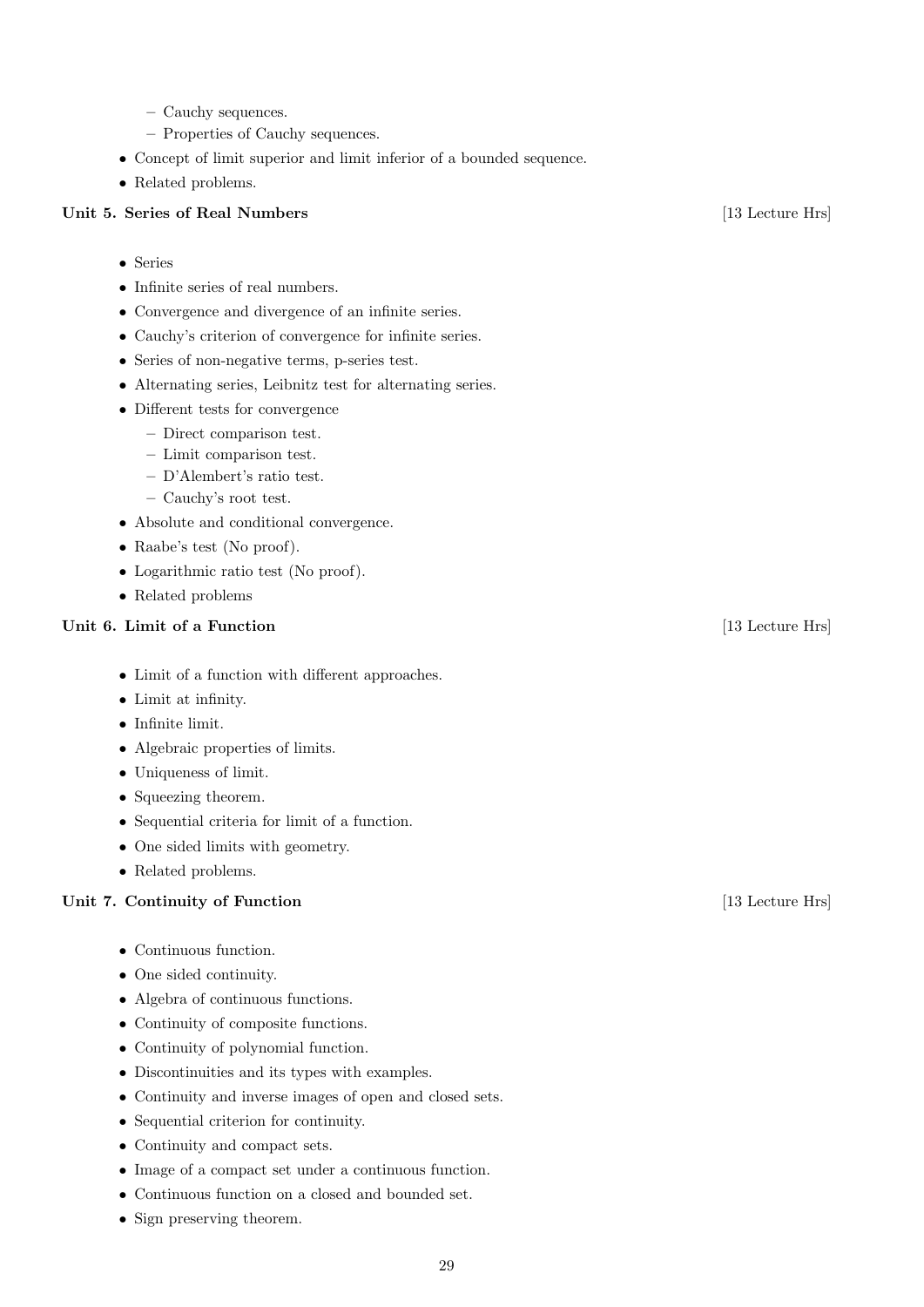- Bolzano theorem.
- Intermediate value theorem
- Uniform continuity and boundedness
- Lipschitz's condition
- Related problems

## Unit 8. Differentiation [18 Lecture Hrs]

- Derivative of a real valued function of a single real variable.
- Rules of differentiation.
- Sequential criterion for derivative.
- Differentiability and continuity.
- Differential
- Rolle's theorem.
- Mean value theorem.
- Test for constancy of a function.
- Cauchy's mean value theorem.
- Indeterminate forms and L' Hospital's rule.
- Test for monotonocity of a function.
- Extreme values.
- Stationary point and critical point.
- Point of inflection and concavity.
- Taylor's theorem and applications.
- Related problems.

## Unit 9. Riemann Integration [13 Lecture Hrs]

- Partitions and norm, refinement
- Riemann integral of bounded functions
- Darboux / Riemann sums
- Riemann integral and Riemann integrable function
- Relation between upper and lower sums
- Relation between lower and upper integrals
- Riemann's conditions of integrability
- Sufficient condition for integrability
- Elementary properties of Riemann integrals
- Integrals of step function
- Properties of integrals of step functions
- Related problems

## Unit 10. Fundamental Theorems of Integral Calculus [13] Lecture Hrs]

- $\bullet\,$  Primitive of a function
- First mean value theorem for Riemann integral
- Generalized first mean value theorem for integrals
- First fundamental theorem of integral calculus
- Second fundamental theorem of integral calculus
- Integration by parts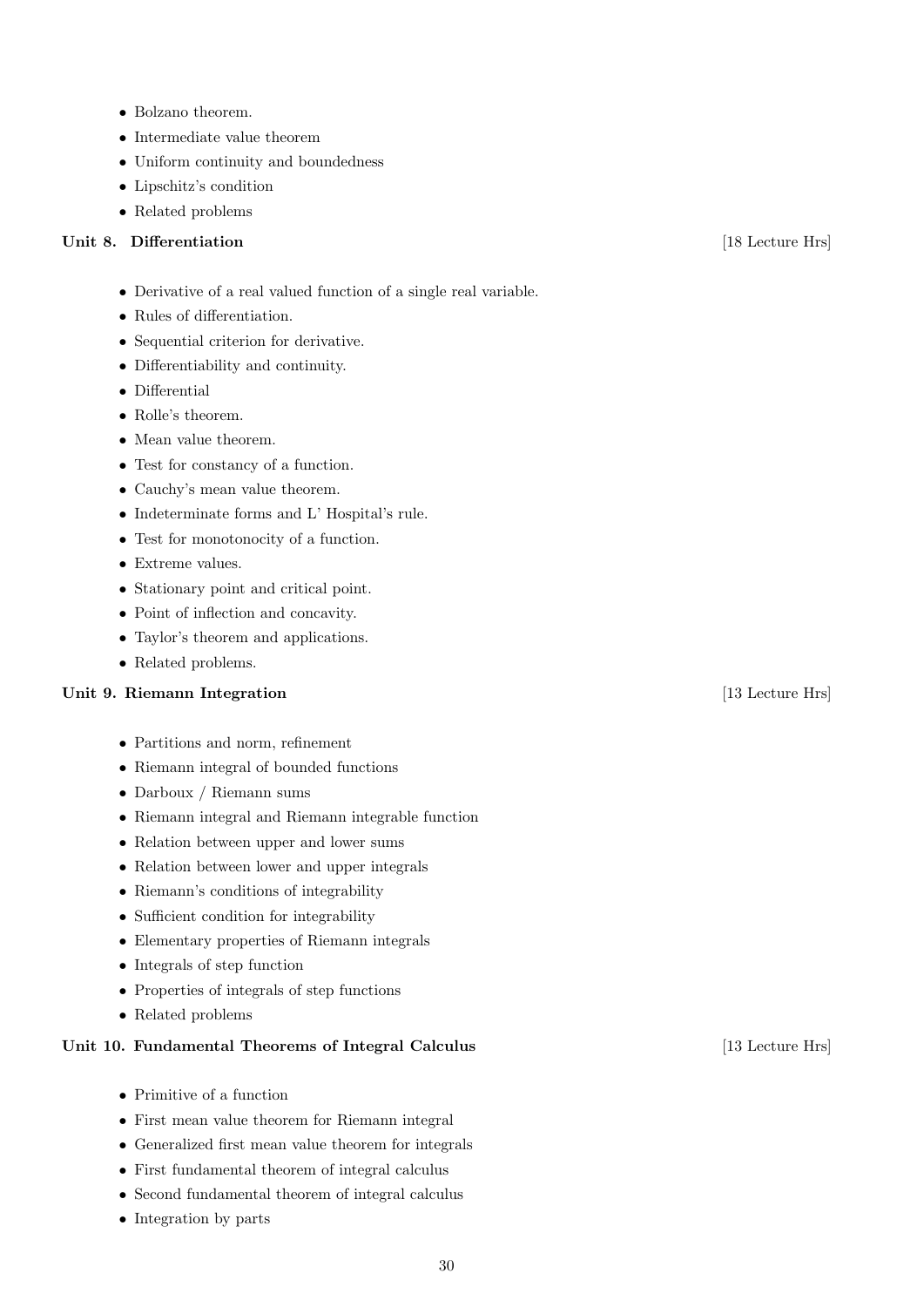- Change of variable in an integral
- Second mean value theorem for integrals
- Generalized second mean value theorem for Riemann integrals
- Related problems

## Text/ Reference Books:

- 1. Bartle, Robert G. & Sherbert, Donald R.: Introduction to Real Analysis, John Wiley and Sons Inc., Singapore.
- 2. Bajracharya, P.M.: Real Analysis, An Introduction to Proof, Buddha Academic Publishers & Distributors Pvt.Ltd., Kathmandu, Nepal
- 3. Shrestha, R.M. and Pahari,N.P.: Fundamentals of Mathematical Analysis, Sukunda Pustak Bhawan, Kathmandu, Nepal.
- 4. Malik, S.C.& Arora, Savita: Mathematical Analysis, Wiley Eastern Limited, New Delhi.
- 5. Gupta , S.L. & Rani, Nisa: Fundamental Real Analysis, Vikas Publishing House, New Delhi.

## Examination:

There will be a final examination of 70 marks for the period of three hours. The internal examination of 30 marks will be conducted by the department of mathematics of related campus and the marks will be submitted to Tribhuvan University Office of the Controller of Examination, Balkhu. A candidate must pass the internal and the final examinations separately.

## Marks allocation for the internal examination:

- Written examinations: 20 marks (1 hour)
- A student or a group of students with presentation: 5 marks
- Assignments: 5 marks

## Guidelines to the question setter:

## In the final examination

- 1. Questions must include every unit.
- 2. There will be two groups, namely, Group A and Group B.
- 3. In group A, there must be OR selection for 15 marks questions.
- 4. In group B , there must be OR selection for 20 marks questions.
- 5. OR Selection must be given from the same unit.
- 6. Questions must be creative and should be appropriate to the allocated time.

On the basis of the guidelines mentioned, we enclose one set of model question for Real Analysis (Math 425)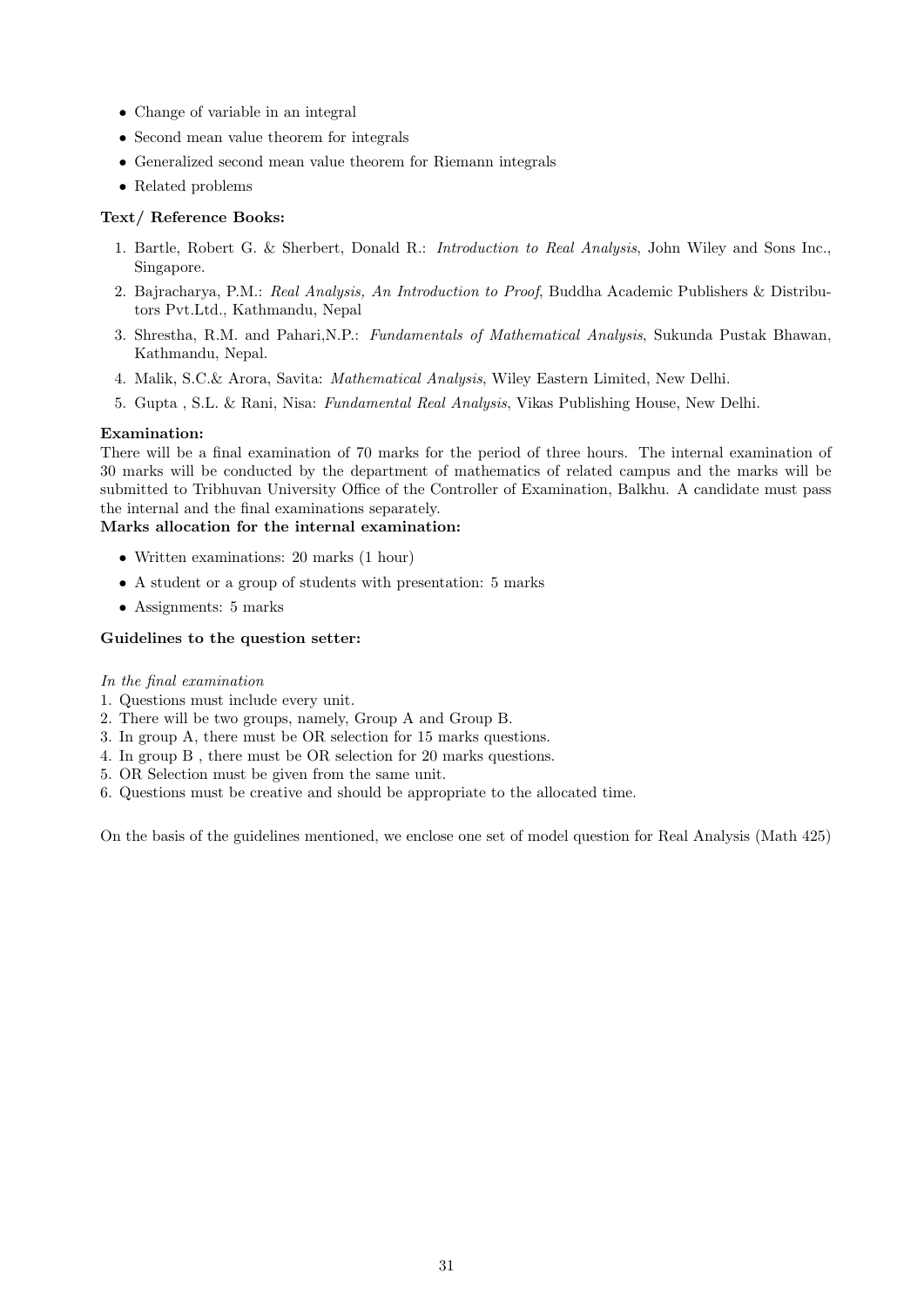#### Model Question

## Tribhuvan University Faculty of Humanities and Social Sciences

Bachelor Level/ III year/Humanities Full Marks: 70 Mathematics (Math 425) Pass Marks: 28 Real Analysis Time: 3 hours Candidates are required to give their answers in their own words as far as practicable. The figures in the margin indicate full marks. Attempt All the questions.

**Group A** 
$$
[2 \times 15 = 30]
$$

- 1. (a) Let  $f: X \to Y$  and  $g: Y \to Z$  be two bijective functions. Show that  $g \circ f: X \to Z$  is bijective and  $(g \circ f)^{-1} = f^{-1} \circ g^{-1}$ . [5]
	- (b) State limit comparison test for the convergence of an infinite series.Test the convergence of the series  $1 + \frac{2}{12}$  $\frac{2}{1^3+2}+\frac{5}{2^3}$  $\frac{5}{2^3+2}+\frac{10}{3^3+}$  $\frac{1}{3^3+2} + \cdots$  [1+4]

OR

Prove that the series  $\sum_{n=1}^{\infty} n^{-p}$  converges for  $p > 1$  and diverges for  $p \le 1$ . [5]

(c) Define limit of a function at a point. Prove that the limit of a function, if it exists then it is unique.

 $[1+4]$ 

 $[1+4]$ 

2. (a) Distinguish between continuity and uniform continuity of a function of a real variable. Discuss the continuity and uniform continuity the function  $f(x) = x^2$  on  $\mathbb R$ . [1+4]

OR

Define compact set. Let a real valued function of a real variable  $f : \mathbb{R} \to \mathbb{R}$  be continuous on a compact subset S of the domain R. Prove that the image set  $f(S)$  is compact in R. [1+4]

(b) Show that the greatest integer function  $f(x) = [x]$  is integrable on [0, 4] and  $\int_0^4 [x] dx = 6$ . [5]

OR

State Riemann's condition of integrability. Prove that if f and g are integrable on  $[a, b]$  then fg is integrable on  $[a, b]$ . [1+4]

(c) Distinguish between primitive and integral. State and prove first fundamental theorem of integral  $\epsilon$  calculus.  $[1+4]$ 

Group B  $[4 \times 10 = 40]$ 

3. Define supremum and infimum for a bounded set with one example of each. Let  $S = \begin{cases} x : x = \frac{n}{2} \end{cases}$  $\frac{n}{n+1}, n \in \mathbb{Z}^+\bigg\}.$ Show that S is bounded and l.u.b  $S = 1$  and g.l.b.  $S = \frac{1}{2}$ 2  $[2+2+6]$ 

OR

Define countable set. Prove that the set of rational numbers is countable. Also, prove that the set of all real numbers between 0 and 1 is not countable. [1+4+5]

- 4. (a) Prove that a set S in  $\mathbb R$  is closed if, and only if, it contains all its adherent points.
	- (b) State the necessary condition for a set in R to have a limit point. Prove that every bounded infinite set in R has a limit point in R.  $[4+6]$
- 5. (a) Define Cauchy sequence. Prove that every Cauchy sequence in  $\mathbb R$  is bounded.  $[1+4]$

(b) Define a convergent sequence. Discuss the convergence of the sequence  $\{x_n\}$  given by  $x_n = \left(1 + \frac{1}{n}\right)^n$ .

6. (a) State Taylor's series for real valued continuous function. Use a Taylor's polynomial to approximate  $f(x) = \frac{1}{1+x}$  at  $x = 0.1$  with error less than 0.001. [7]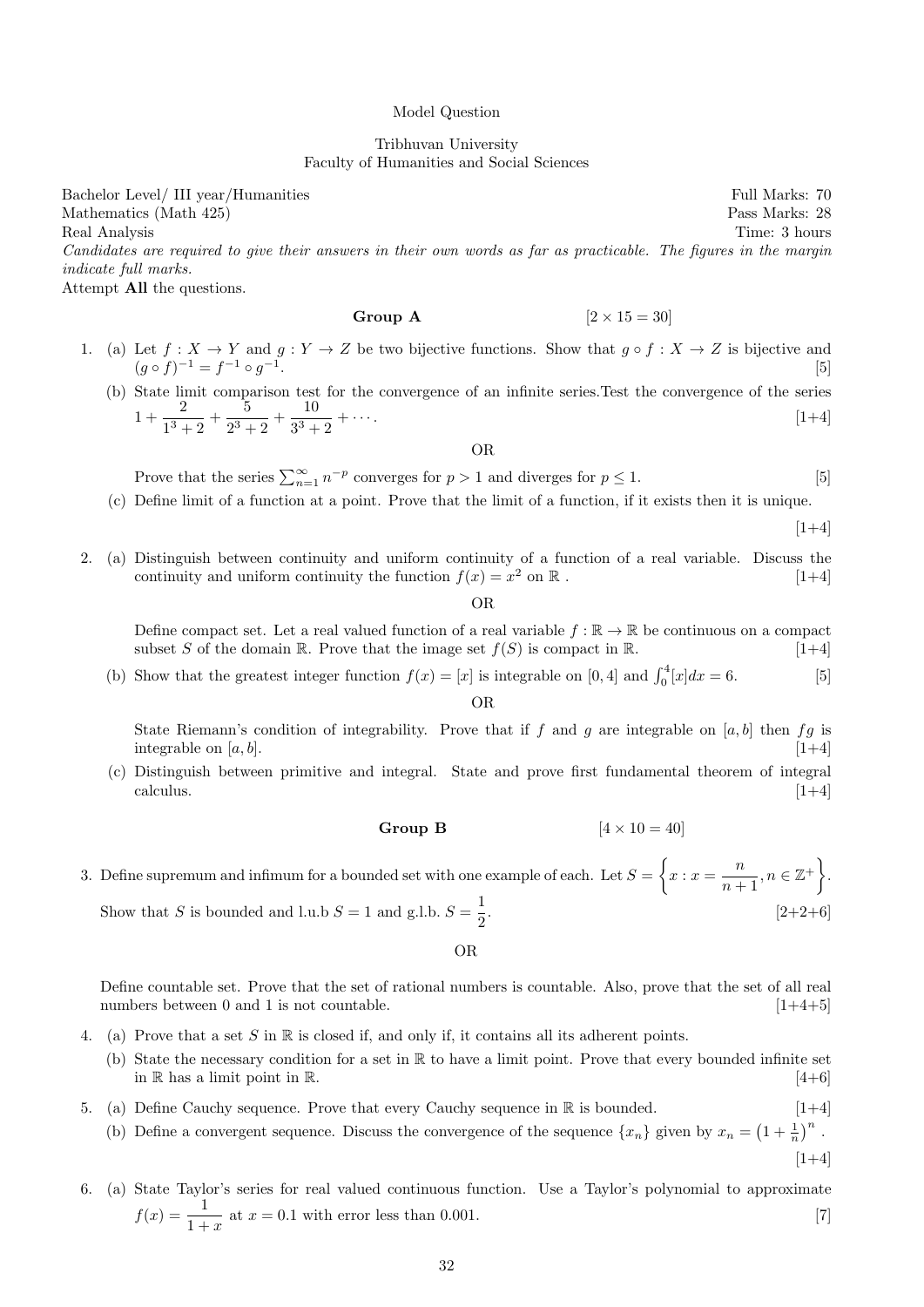(b) Prove or disprove that if f on  $(a, b) \subset \mathbb{R}$  is continuous at c in  $(a, b)$  then f is differentiable at c. [3]

## OR

- (a) State and prove Rolle's theorem. Give its geometrical meaning. Verify Rolle's theorem for  $f(x) = \sin x$ in  $[0, \pi]$ . [4+2+2]
- (b) Define point of inflection of a function. Find the point of inflection of  $y = x^4$  if it exists. [2]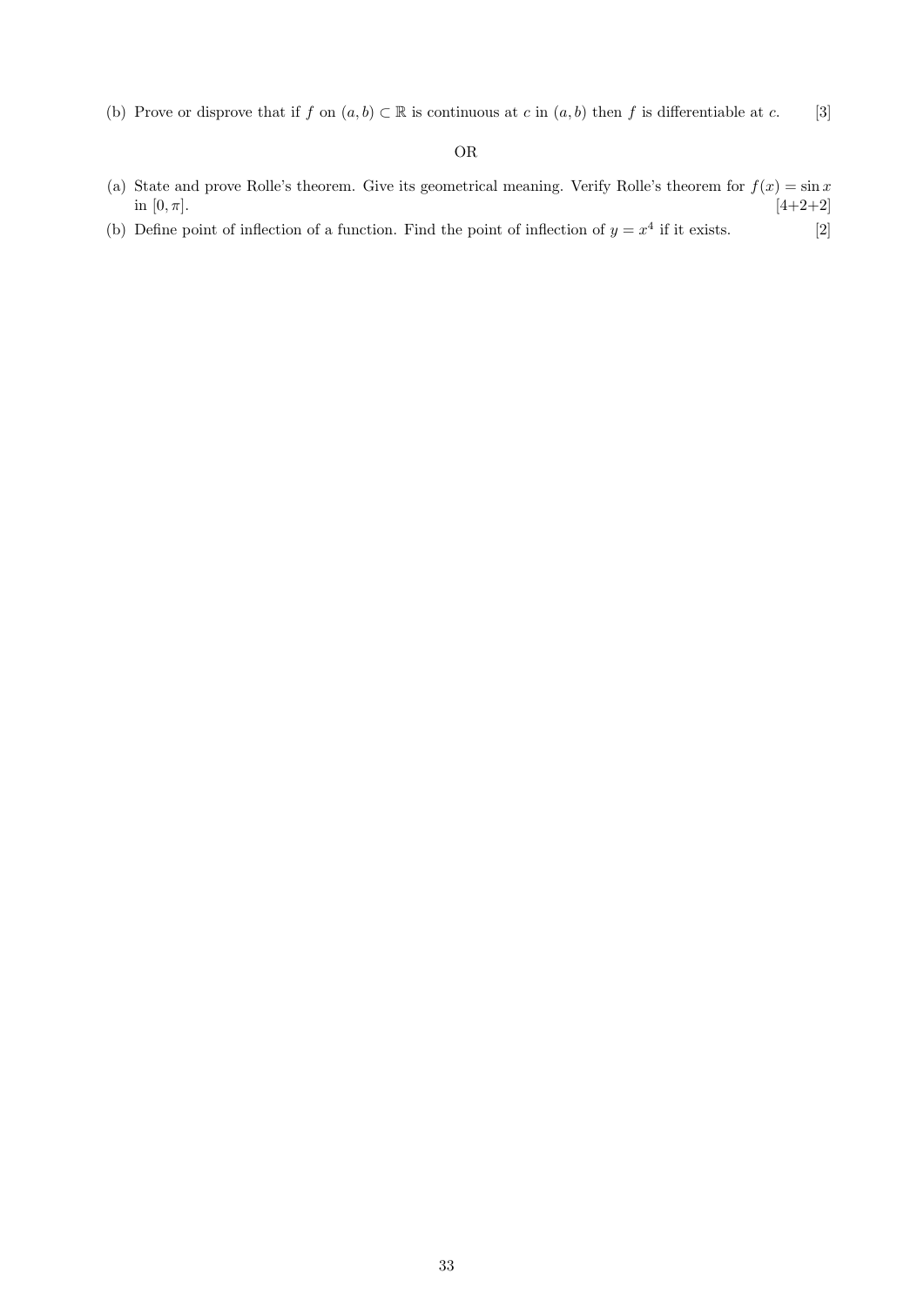# 6 Math 410A Detailed Course of Linear Programming and Discrete Mathematics

## TRIBHUVAN UNIVERSITY Faculty of Humanities and Social Sciences Micro Syllabus

Course Title: Linear Programming and Discrete Mathematics (Elective) Full Marks: 100 **Course No.:** Math 410A **Pass Marks: 40** Level: B.A. Year: III Nature of Course: Theory **Periods: 9 Hrs**/Week

Course Objectives:This course is designed for the third year of Four Years B.A. Program as an elective subject. The course covers basic introduction of linear programming problems, their solution techniques and implementation of the solution techniques to solve real world problems formulated as linear programming problem. After the completion of this course, students will be able to

- know the concept and importance of convexity in optimization.
- formulate instances of real world problems in the form of linear programming problem (LPP).
- know solution techniques for the solution of LPP.
- understand the notions of graphs and some algorithms.
- familiarize with some applications.

## Detailed Course Contents:

#### Unit 1. Linearity and Convexity **Example 2.1** Lecture Hrs [21 Lecture Hrs]

Basic definitions, concepts and examples of

- system of linear equations and inequalities
- matrix representation of system of linear equations and inequalities
- linear dependence and independence
- basic solutions
- lines and hyper planes
- affine and convex sets
- convex cones, polyhedra
- convex functions
- basic properties of convex functions
	- first-order conditions with proof
	- second-order conditions
- tutorial on related problems

Note: Resource material- Text/Reference Book(s): 1

## Unit 2. Linear Programming (LP)-Models [11 Lecture Hrs]

- variables and constraints
- cost function
- formulation strategy of an LP problem
- general, canonical and standard forms of LP models
- slack and surplus variables
- the equivalent relation of different LP-forms with proof
- LP problem in matrix notation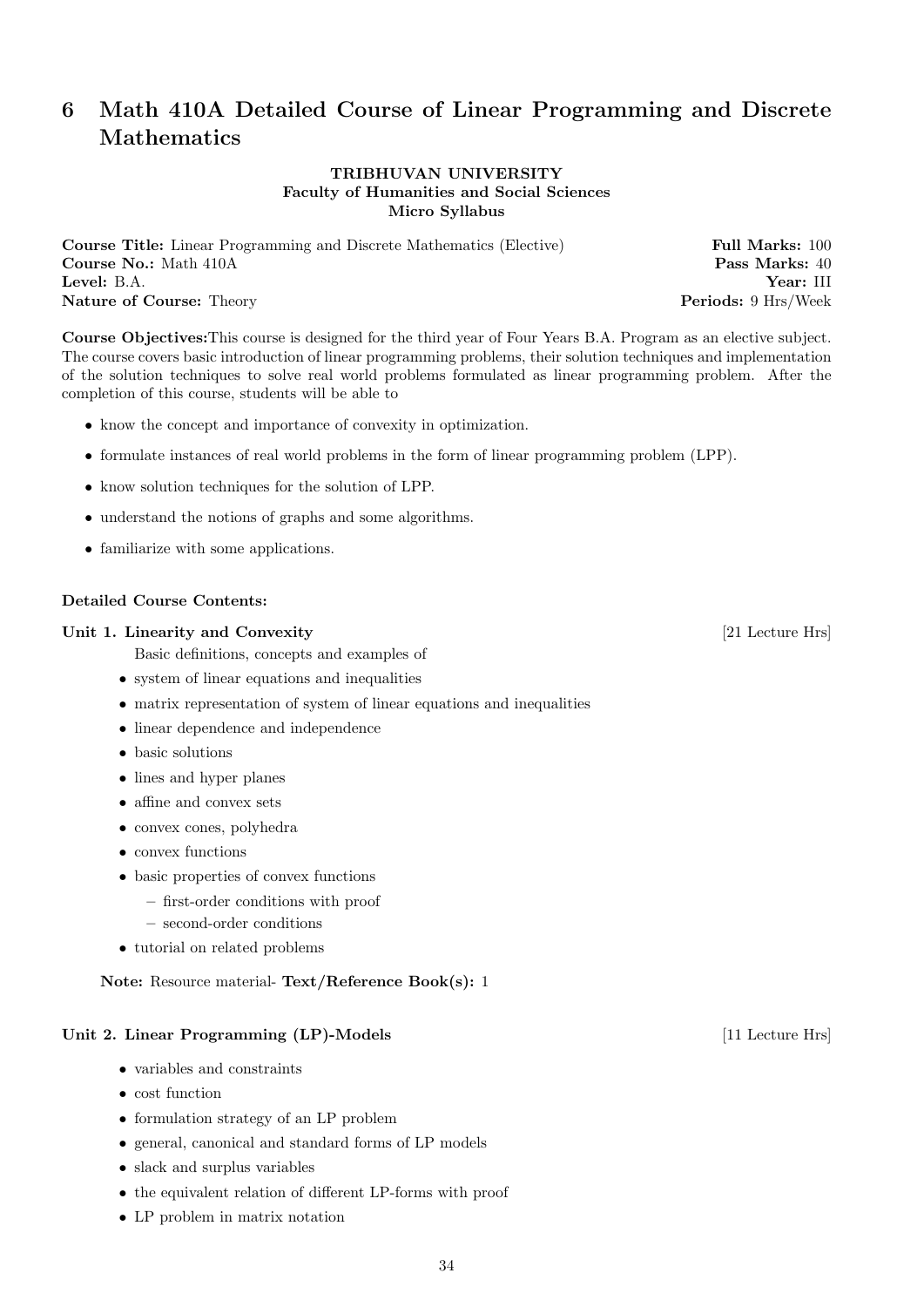- formulation of some instances of real-world problems in the form of LP-models
	- feed mix problem
	- production scheduling
	- cutting stock problem
	- the transportation problem
	- capital budgeting problem
- tutorial on related problems.

## Note: Resource material - Text/Reference Book(s): 1

# Unit 3. Solution Methods to LP Problems [11 Lecture Hrs]

- extreme points and optimality
- basic feasible solutions (bfs)
	- degenerate bfs
	- correspondance with bfs and extreme points
	- existence of bfs
	- theorems 3.1, 3.2, 3.3 and 3.4 (no proof)
- solution of LP with two variables: graphical method
- key simplex method
- Tutorial on related problems.

Note: Resource material - Text/Reference Book(s): 1

## Unit 4. Simplex Method [21 Lecture Hrs]

- geometric motivation of the simplex method
- algebra of the simplex method
	- interpretation of entering and leaving basis
	- blocking variable
- termination: optimality and un-boundedness
	- termination with an optimal solution
	- unique and alternative optimal solutions
	- unboundedness
- the simplex Method
	- initialization step
	- main step
	- modification for a maximization problem
	- finite convergence of the simplex method in the absence of degeneracy
	- theorem 3.5 Finite convergence (no proof)
- the simplex method in tableau format
	- pivoting
	- initialization step
	- main step
	- interpretation of entries in the simplex tableau
	- indentifying  $B^{-1}$
- block pivoting
- the simplex tableau and examples
- tutorial on related problems.

Note: Resource material- Text/Reference Book(s): 1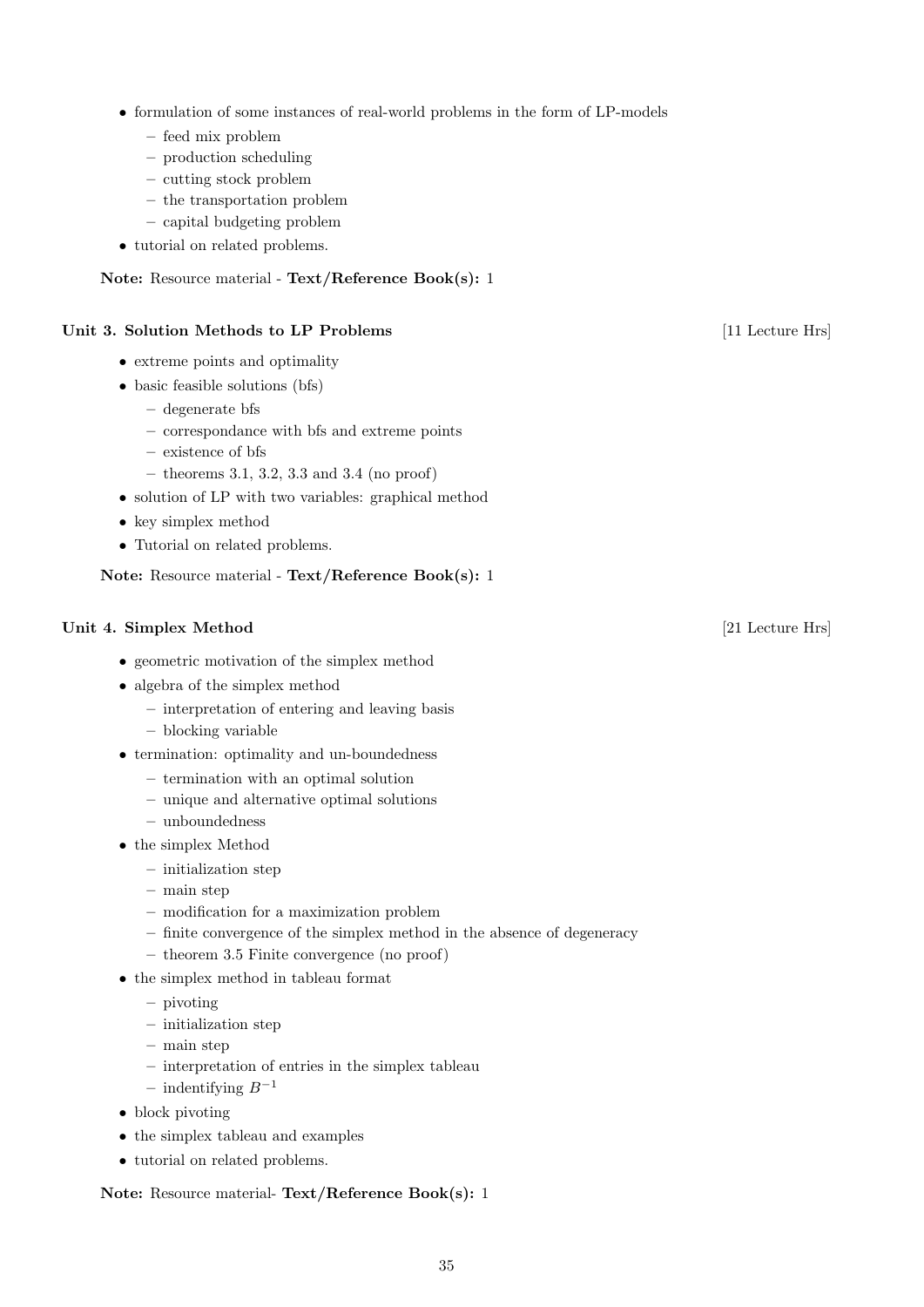## Unit 5. LP Duality Theory [11 Lecture Hrs ]

- the dual LP formulation
	- canonical form of duality
	- standard form of duality
	- dual of the dual
	- lemma 6.1 (no proof)
	- mixed form of duality
	- primal-dual relationships
	- weak duality property
	- fundamental theorem of duality (no proof)
- complementary slackness conditions
	- complementary slackness theorem
- The dual simplex algorithm
	- interpretation of dual feasibility on the primal simplex tableau
	- the dual simplex method
- tutorial on related problems.

Note: Resource material- Text/Reference Book(s): 1

–

- notation and definitions
	- basic nottions, subgraphs, factors, digraphs
	- lemma 1.1.1
- path, cycles, connectedness, tree(basic)
	- lemma 1.2.6
	- lemma 1.2.7
	- $-$  theorem 1.2.8
	- theorem 1.2.10
	- corollary 1.2.11
	- lemma 1.2.12
	- $-$  theorem 1.2.13 (no proof)
- Eulerian and Hamiltonian Graph
	- definitions
	- theorem 1.3.1 (Euler's theorem
	- corollary 1.3.2
	- $-$  theorem  $1.4.1\,$
	- corollary 1.4.2
	- corollary 1.4.3
- tutorial on related problems.

Note: Resource material- Text/Reference Book(s): 3

- introduction to trees
- tree traversal, spanning trees
	- $-$  theorem 9.1
	- corlollary 9.2
	- theorem 9.3

## Unit 6. Graphs [11 Lecture Hrs ]

Unit 7. Trees  $[11 \text{ Lecture Hrs}]$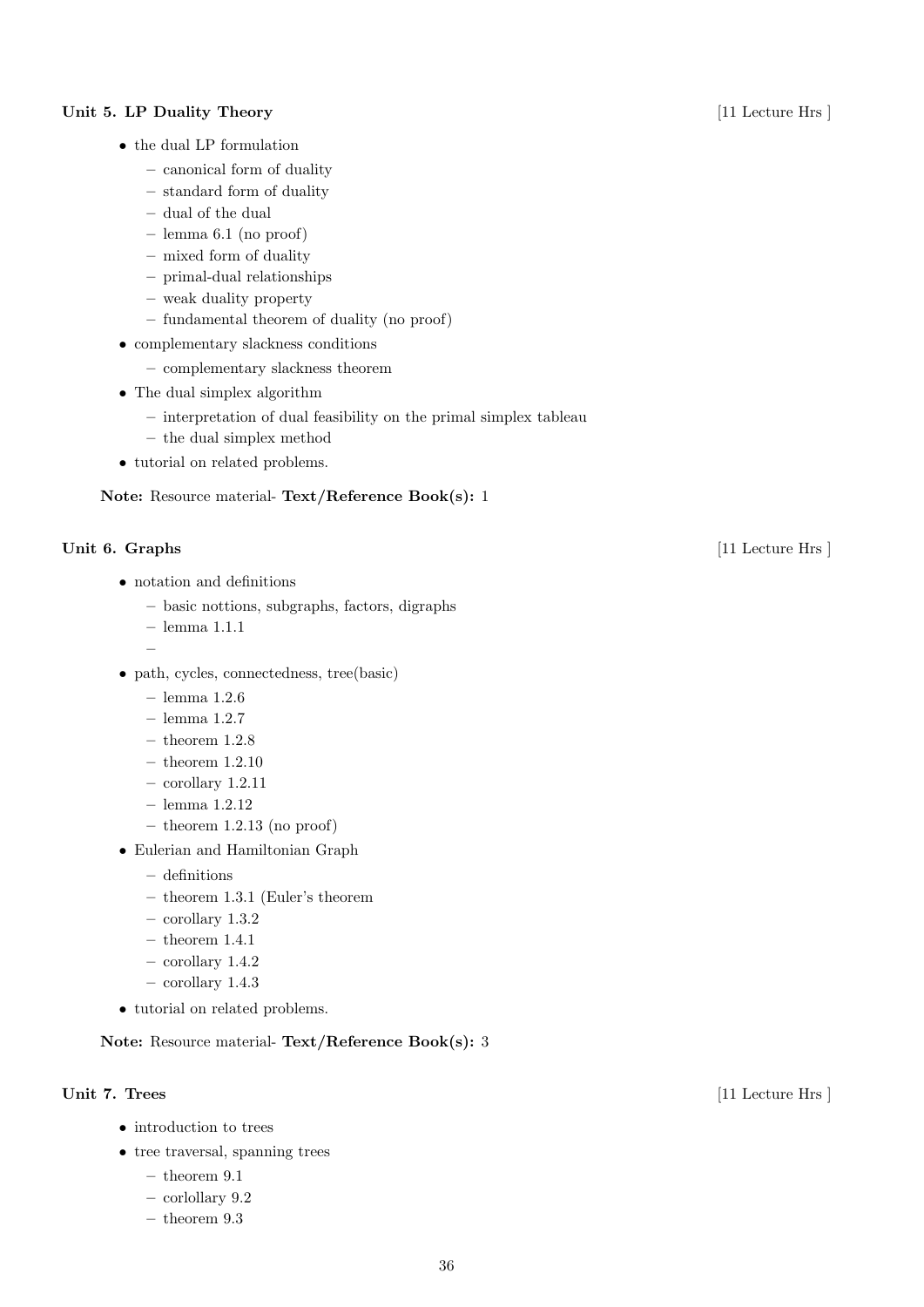- applications of trees
	- the minimum connector problem
	- enumeration of chemical molecules
	- electrical networks
	- searching trees
- tutorial on related problems.

# Note: Resource material- Text/Reference Book(s): 2

## Unit 8. Shortest Paths [21 Lecture Hrs ]

- shortest paths
- finite metric spaces
	- definition
	- lemma 3.2.1
	- proposition 3.2.2
- breadth first search and bipartite graphs
	- algorithm 3.3.1
	- $-$  theorem  $3.3.2\,$
	- corollary 3.3.3 (no proof)
	- $-$  theorem  $3.3.5\,$
	- algorithm 3.3.6
	- $-$  theorem 3.3.7 (no proof)
- the algorithm of Dijkstra
	- algorithm 3.6.1
	- $-$  theorem 3.6.2
	- algorithm 3.6.6
	- theorem 3.6.7 (no proof)
- tutorial on related problems.

Note: Resource material- Text/Reference Book(s): 3

## Unit 9. Spanning Trees [21 Lecture Hrs]

- trees and forests
	- lemma 4.1.1
- incidence matrices
	- definition 4.2.1
	- lemma 4.2.2
	- $-$  theorem 4.2.3
	- $-$  theorem 4.2.4
	- $-$  theorem 4.2.5
	- corollary 4.2.6
	- $-$  theorem 4.2.7
	- lemma 4.2.8
	- $-$  theorem 4.2.9
- minimal spanning trees
	- $-$  theorem 4.3.1
	- lemma 4.3.2
	- $-$  theorem 4.3.3
- the algorithms of Prim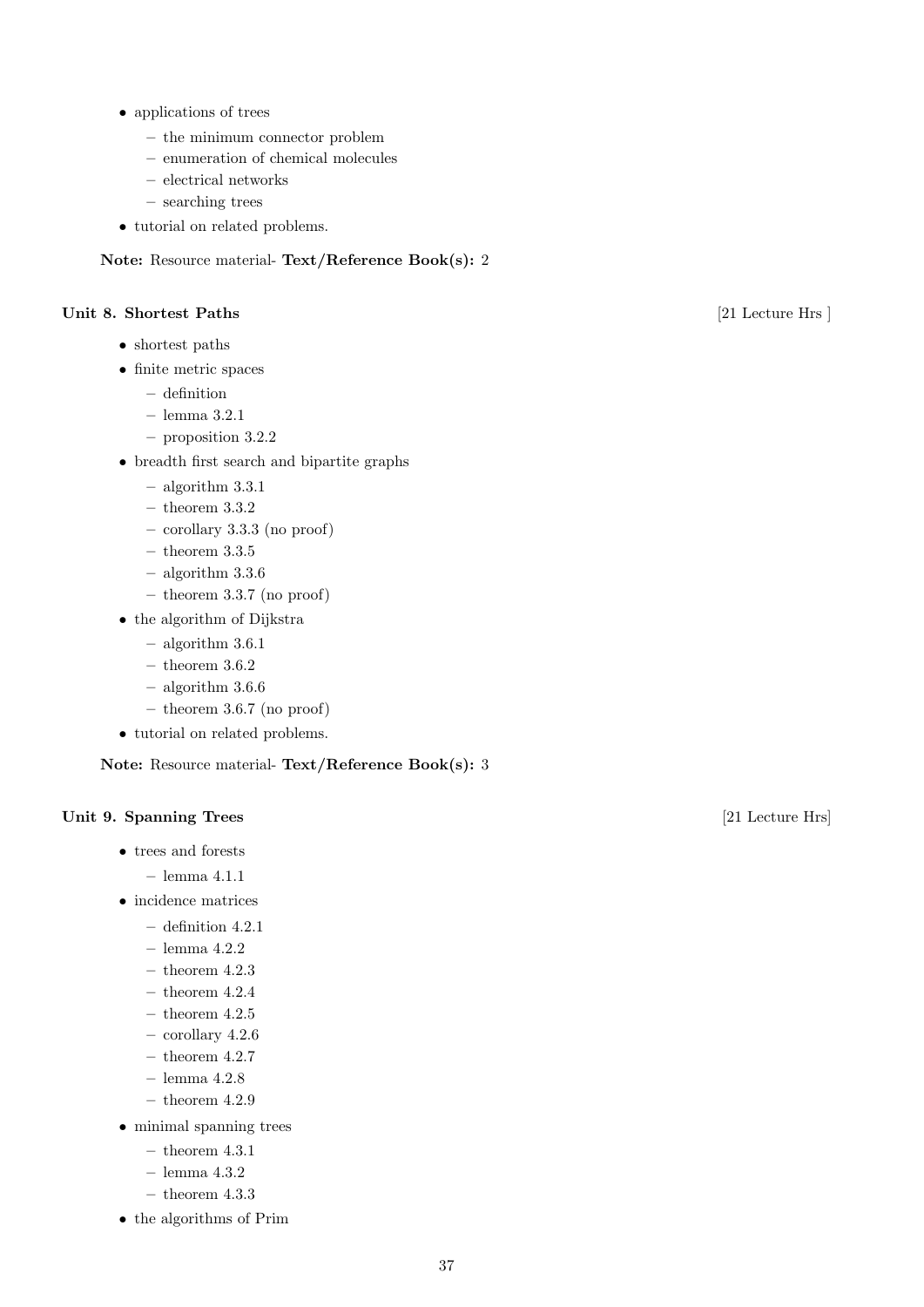- algorithm 4.4.1
- $-$  theorem 4.4.2 (no proof)
- algorithm 4.4.3
- Kruskal's and Boruvka's algorithms
	- algorithm 4.4.6
	- algorithm 4.4.7
	- $-$  algorithm  $4.4.10$
- tutorial on related problems.

Note: Resource material- Text/Reference Book(s): 3

## Unit 10. Application [11 Lecture Hrs ]

- assignment problem
- maximal flows in a network
- minimum cost flow problem
- transshipment problem
- diet problem
- traveling salesperson problem
- transportation problem
- tutorial on related problems.

## Note: Resource material- Text/Reference Book(s): 3.

Instructors are advised to provide some aforementioned problems to the students as an assignment.

## Text/Reference Books:

- 1. M. S. Bazaraa, J. J. Jarvis, H. D.Sherali, Linear Programming and Network Flows,John Wiley & Sons, Inc., Hoboken, New Jersey 2010
- 2. Robin J. Wilson, Introduction to Graph Theory, Addison Wesley Longman Limited.
- 3. D. Jungnickel, Graphs, Networks and Algorithms, Springer.

Note: Some contents of the syllabus may not be found in the prescribed resource materials. One may search such contents in any useful resource material.

## Examination:

There will be a final examination of 70 marks for the period of three hours. The internal examination of 30 marks will be conducted by the department of mathematics of related campus and the marks will be submitted to Tribhuvan University Office of the Controller of Examination, Balkhu. A candidate must pass the internal and the final examinations separately.

## Marks allocation for the internal examination:

- Written examinations: 20 marks (1 hour)
- A student or a group of students with presentation: 5 marks
- Assignments: 5 marks

## Guidelines to the question setter:

In the final examination

- 1. Questions must include every unit.
- 2. There will be two groups, namely, Group A and Group B.
- 3. In group A, there must be OR selection for 15 marks questions.
- 4. In group B , there must be OR selection for 20 marks questions.
- 5. OR Selection must be given from the same unit.
- 6. Questions must be creative and should be appropriate to the allocated time.

On the basis of the guidelines mentioned, we enclose one set of model question for Linear Programming and Discrete Mathematics (Math 410 A)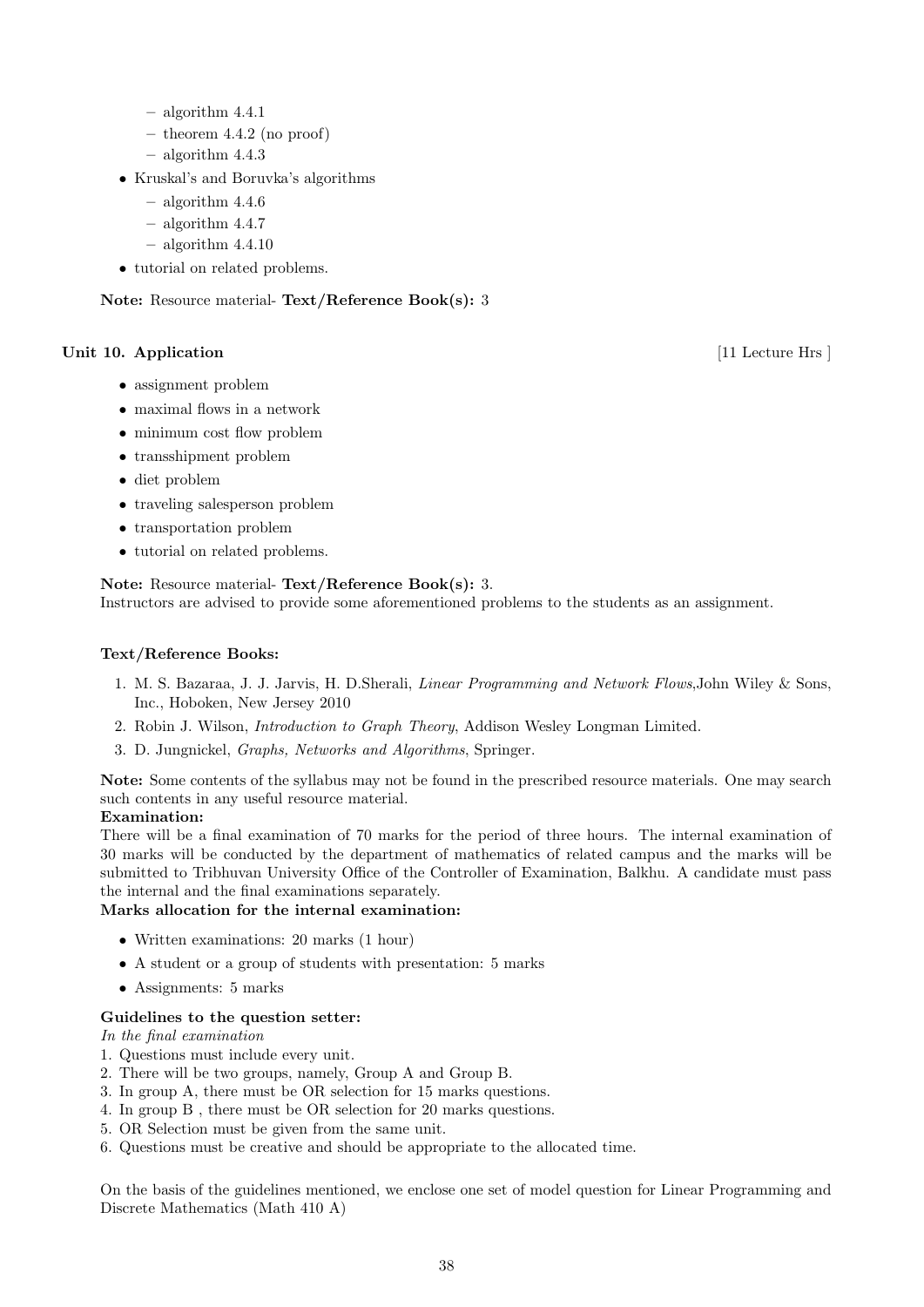## Tribhuvan University

Faculty of Humanities and Social Sciences

Model Question

Bachelor Level/ III Year / Humanities Full Marks:70 Mathematics (Math 410A) Pass Mark:28 Linear Programming and Discrete Mathematics Time: 3 Hours Time: 3 Hours Candidates are required to give their answers in their own words as far as practicable. The figures in the margin indicate full marks. Attempt All the questions.

Group A  $[2 \times 15 = 30]$ 

1. (a) Define a convex set and verify that  $\{(x_1, x_2) : x_1^2 + x_2^2 \le 1\}$  is a convex set.  $[1+4]$ 

OR

State and prove the first-order condition of a convex function. [1+4] (b) What strategy is to be followed while formulating an LP model ? Use the strategy and formulate the transportation problem in LP model.  $[1+4]$ 

(c) Solve the following with graphical method [5]

$$
\begin{array}{rcl}\n\textit{maximize} & x_1 + 3x_2 \\
\textit{s.t.} & x_1 - 2x_2 & \le 0 \\
& -2x_1 + x_2 & \le 4 \\
& 5x_1 + 3x_2 & \le 15 \\
& x_1, x_2 \ge 0\n\end{array}
$$

|  | 2. (a) Show that any finite metric space can be realized by a network with a positive length function. | $\lceil 5 \rceil$ |
|--|--------------------------------------------------------------------------------------------------------|-------------------|
|  | (b) Describe the breath first search algorithm.                                                        | [5]               |

OR

Define a tree and a forest.  $[1+1+8]$ Let T be a graph with n vertices. Then the following statements are equivalent:

(i) T is a tree

- (ii) T contains no cycles, and has n—1 edges
- (iii) T is connected, and has n-1 edges
- (iv) T is connected, and each edge is a bridge
- (v) any two vertices of T are connected by exactly one path

(vi) T contains no cycles, but the addition of any new edge creates exactly one cycle.

(c) Let M be the incidence matrix of a digraph G. Then prove that M is totally unimodular. [5]

**Group B** 
$$
[4 \times 10 = 40]
$$

3. Solve the following using simplex method: [10]

 $minimize$   $-x_1 - 3x_2$ s.t.  $2x_1 + 3x_2 \leq 6$  $-x_1 + x_2 \leq 1$  $x_1, x_2 \geq 0.$ 

4. (a) State and prove the complementary slackness theorem. [5]

39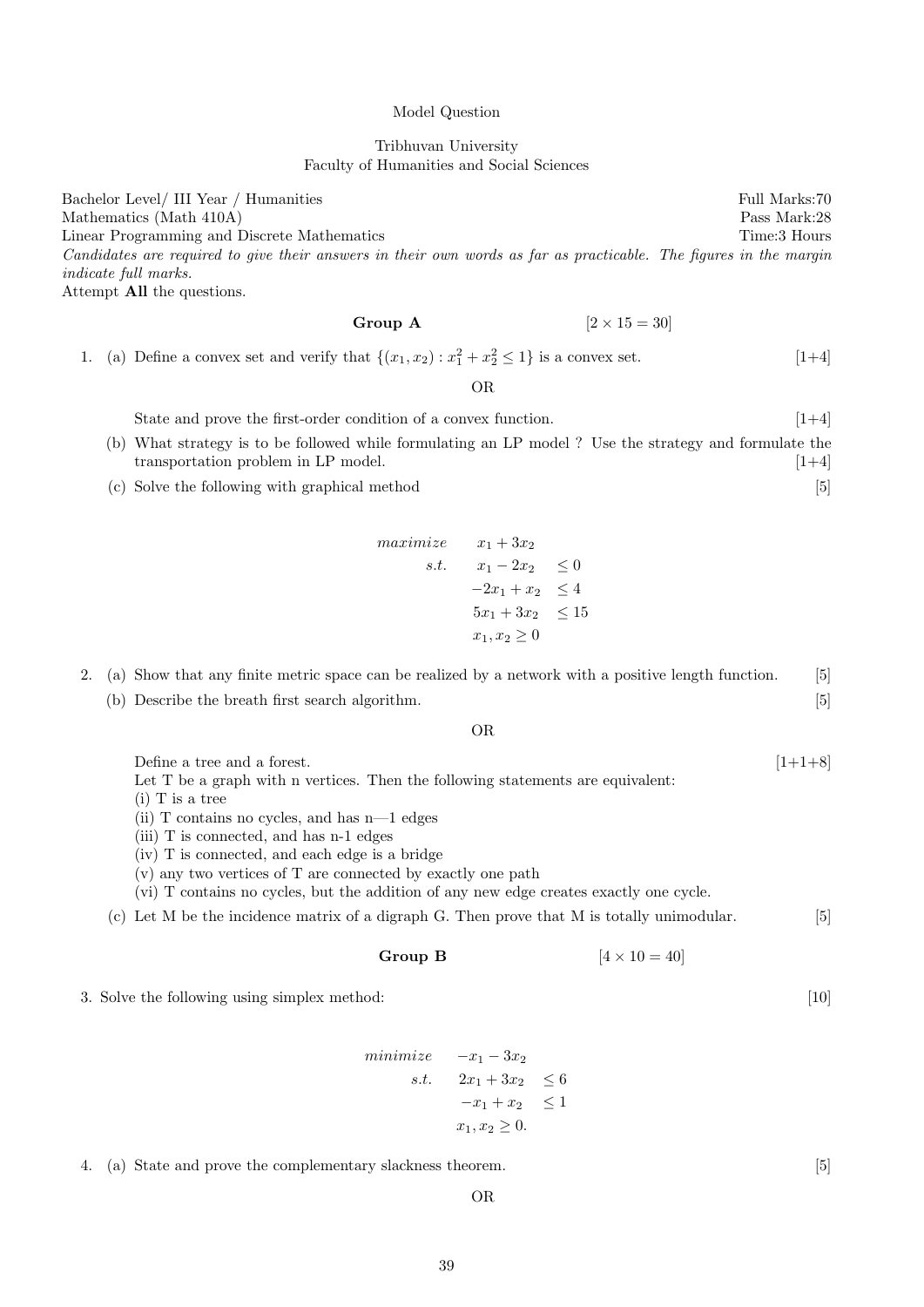Write a procedure that converts an LP primal problem into dual form. Dualize the following primal LP  $\Box$  problem.  $[3+2]$ 

$$
\begin{array}{rcl}\nminimize & -x_1 - 3x_2 \\
s.t. & 2x_1 + 3x_2 & \leq 6 \\
& -x_1 + x_2 & \leq 1 \\
x_1, x_2 \geq 0.\n\end{array}
$$

(b) Let G be a graph with n vertices. Then prove that any two of the following conditions imply the third: (a) G is connected. (b) G is acyclic. (c) G has  $n-1$  edges.  $[5]$ 

OR

Define an incidence matrix as a representation of a digraph. Moreover consider an appropriate digraph  $G = (V, A)$  with  $|V| = 5$  and  $|A| = 7$  and represent it with the incidence matrix. [1+4]

5. Describe how a maximum flow problem is modeled over a graph in LP form. [10]

### OR

| Describe how a minimum cost flow problem is modeled over a graph in LP form. |  | 10 <sup>1</sup> |  |
|------------------------------------------------------------------------------|--|-----------------|--|
|------------------------------------------------------------------------------|--|-----------------|--|

6. Discuss an algorithm which obtains minimal spanning tree and assure it with a formal proof. [5+5]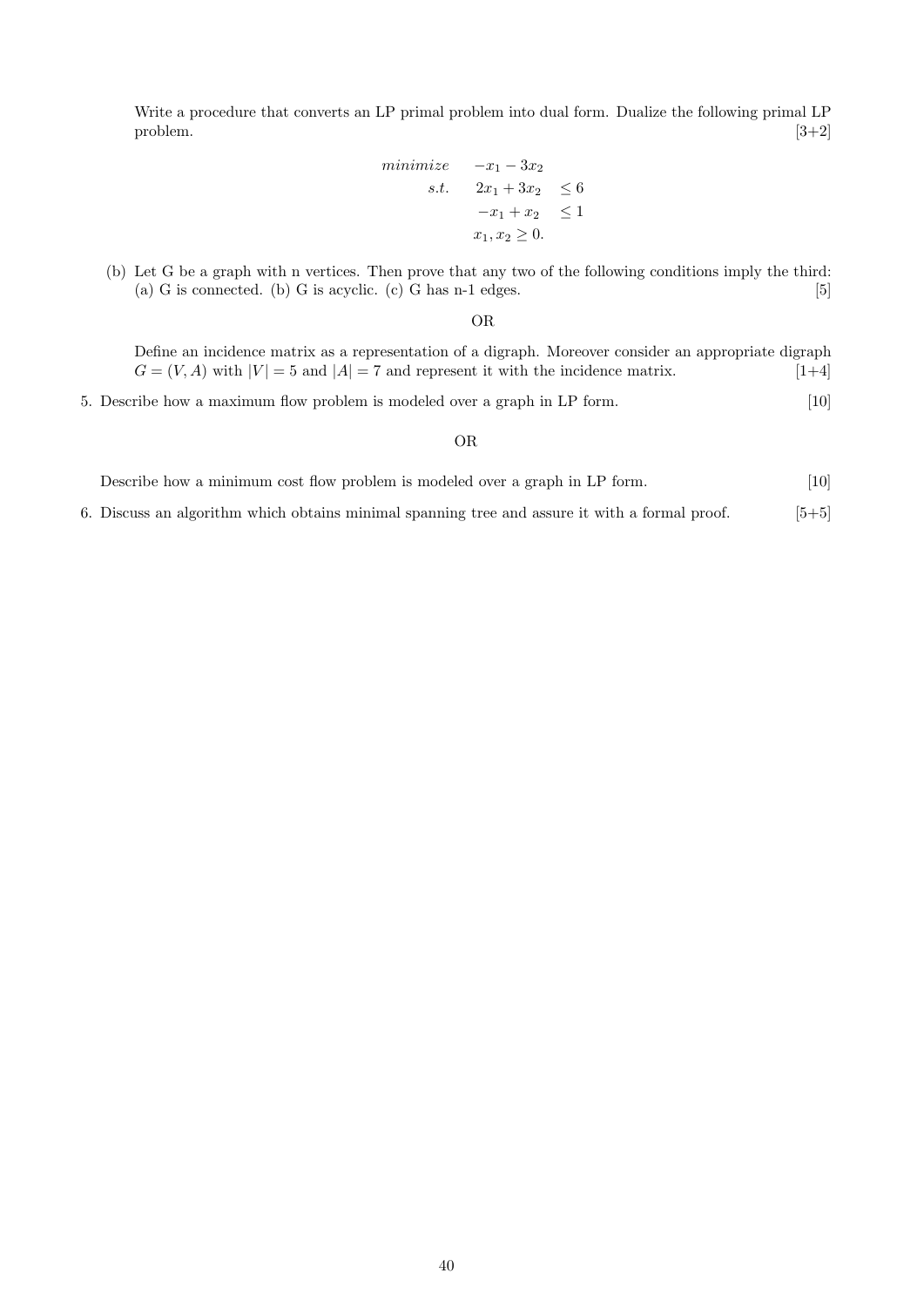# 7 Math 410B Detailed Course of Computer Programming

## TRIBHUVAN UNIVERSITY Faculty of Humanities and Social Sciences Micro Syllabus

Course Title: Computer Programming (Elective) Full Marks: 100 (50 Theory + 50 Lab) **Course No.:** Math 410B **Pass Mark:** 40 (20 Theory + 20 Lab) Level: B.A. Year: III Nature of Course: Theory and Practical Periods: 9 Lecture hours/Week

Course Objectives: This course is designed for the third year of Four Years B.A. Program as an elective subject. The course aims at providing exposure to mathematical problem-solving through computer programming. With the help of programming in C, it provides basic constructs for most of the high-level programming languages. After the completion of the course, the students will be able to develop logic so that they can write computer programs focusing on the various problems related to mathematics courses.

## Detailed Course Contents

# Part A: Theory [75 Lecture Hrs]

Unit 1: Introduction to C Programming [11 Lecture Hrs]

- Computer languages
	- Machine language
	- High-level language
	- Compilation, interpretation
- Introduction to C
- Importance of C
- Basic structure of a C program
- Compilation and execution of a C program using an IDE
- The C-character set: Letters, numbers, special characters, white spaces
- C-tokens
	- Keywords and identifiers
	- Delimiters: comma, semicolon, quotes, braces, pipes, slashes
- Data types
	- Basic data types: int, char, float, double
	- Qualifiers: short, long, signed, unsigned
	- Decimal, binary, octal, hexadecimal integers
	- Type declarations
- Constants
	- Primary and secondary constants
	- Rules for constructing integer, real, character constants
- Variables
	- Definition
	- Declaration of a variable
	- Rules of constructing variable names
- Expressions, Statements, Comments, Symbolic constants
- Different types of errors
	- Run-time errors
	- Compile errors
	- Logical errors
- Debugging of programs

Unit 2. C Instructions [21 Lecture Hrs]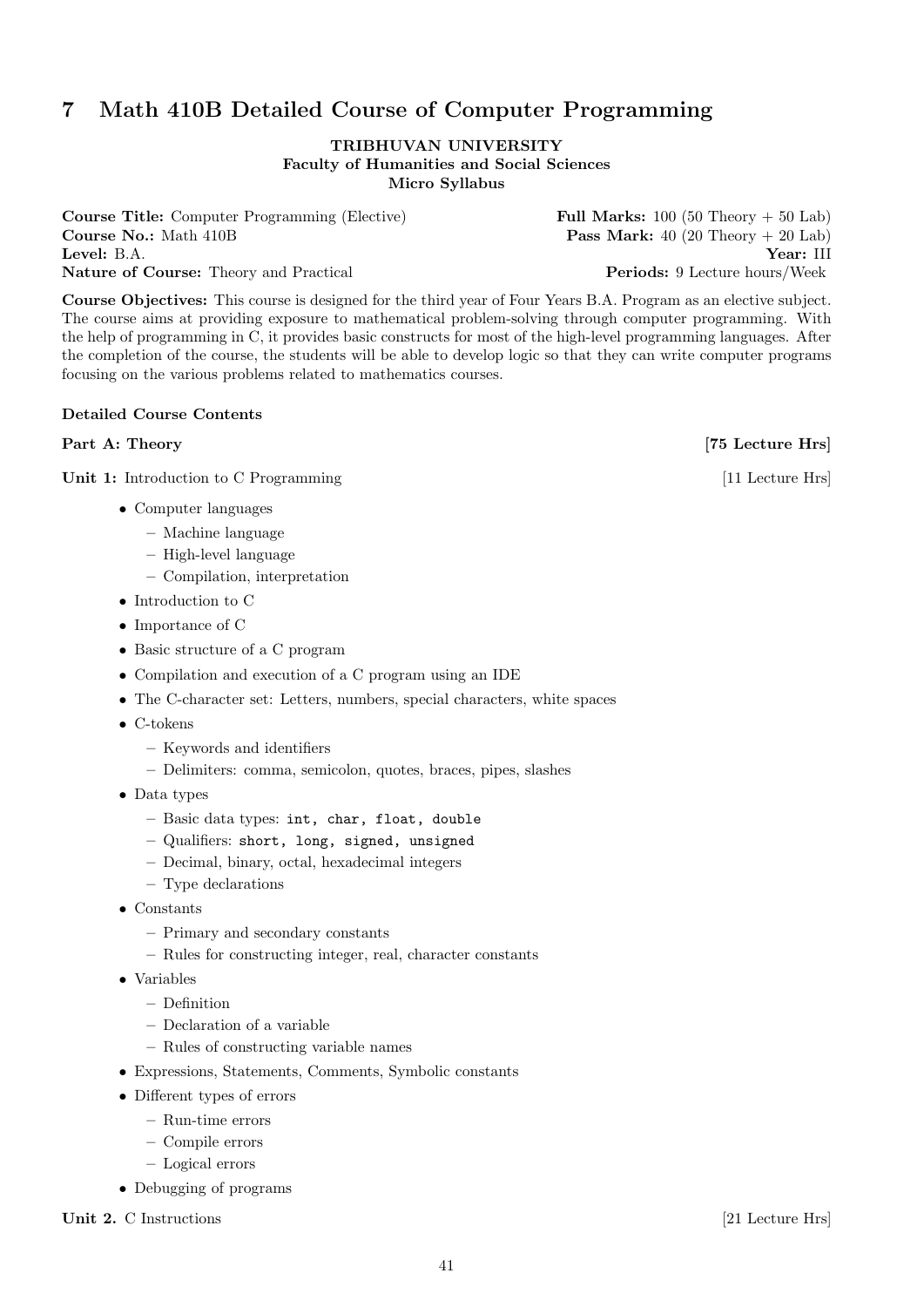- Input-Output Statements
	- Single character input-output
		- ∗ The getchar function
		- ∗ The putchar function
	- Input data using scanf
		- ∗ General form of scanf
		- ∗ Format specifiers or Conversion characters
		- ∗ Multiple inputs using white spaces
		- ∗ Specifying maximum field width
	- Writing output data using printf
		- ∗ General form of printf
		- ∗ Conversion characters
		- ∗ Escape sequences
		- ∗ Reading and writing a line of text
		- ∗ Specifying minimum field width
		- ∗ Use of %g
		- ∗ Use of flags
	- gets and puts functions
- Operators and Expressions
	- Overview of operators and expressions (in relation to operators and expressions in mathematics)
	- Arithmetic operators
		- ∗ Addition, subtraction, multiplication, division, modulo operators
		- ∗ Integer division vs float division
		- ∗ Exponentiation using the library function pow
		- ∗ Arithmetic expressions
	- Unary operators
		- ∗ Unary minus
		- ∗ The increment operator ++
		- ∗ The decrement operator --
	- Relational operators
		- $*$  Less than  $(\leq),$  less than or equal to  $(\leq=),$  greater than  $(\geq),$  greater than or equal to  $\geq$ operators
	- Comparison operators: is equal to  $(==)$  and is not equal to  $(!=)$
	- Logical operators
		- ∗ Logical AND (&&) and OR (||) operators
		- ∗ Logical operators in combination with other operators
	- Assignment Operators
		- ∗ The assignment operator =
		- ∗ The assignment operators +=, -=, \*=, /=, %=
	- The conditional operator (?:)
	- Bitwise operators
		- ∗ Bit numbering and conversion
		- ∗ One's complement operator
		- ∗ Right shift operator
		- ∗ Left shift operator
		- ∗ Bitwise AND operator
		- ∗ Bitwise OR operator
		- ∗ Bitwise XOR operator
	- Comma operator
	- Precedence of operators in C expressions
- Type conversion in expressions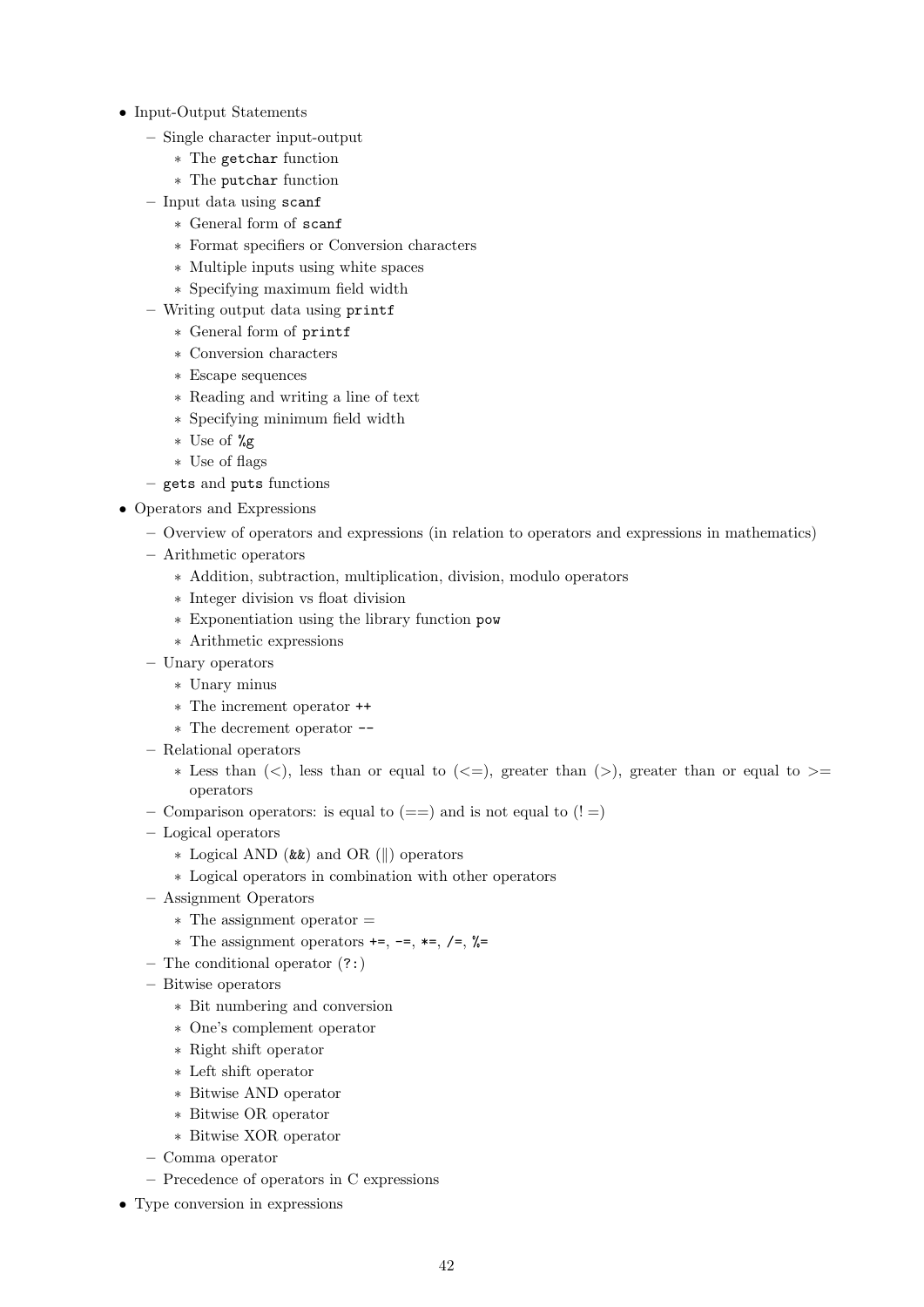- Programming examples using the operators, e.g., calculation of simple interest, compound interest, area of a circle
- Unit 3. Decision Control Instructions [11 Lecture Hrs]
	- Sequential vs. controlled execution of instructions
	- Branching
		- The if statement
			- ∗ General form
			- ∗ Use of logical operators with if
			- ∗ Single and multiple statements within if
		- The if-else statement
			- ∗ General form
			- ∗ Conditional operator vs. if-else
			- ∗ Nested if-elses
		- Programming examples using if-else, e.g., finding absolute value, testing whether a number lies in a given interval (open, closed), finding roots of a quadratic equation
	- Looping
		- Iterative process
		- The while and do-while statements
			- ∗ General forms
			- ∗ Difference between while and do-while
			- ∗ Programming examples using while, do-while, e.g., generating a sequence, summing up a series, finding arithmetic mean, calculating factorial
		- The for statement
			- ∗ General form
			- ∗ for with comma operator
			- ∗ Programming examples using for, e.g., generating a sequence, summing up a series, finding arithmetic mean, calculating factorial
		- The break and continue statements
			- ∗ break, continue within while, do-while
			- ∗ break, continue within for
			- ∗ Programming examples, e.g., testing whether a natural number is a prime or not, generating a sequence of integers skipping some terms
		- The switch statement
		- The goto statement
- Unit 4. Functions and Arrays [11 Lecture Hrs]
	- Functions
		- Overview of functions
			- ∗ General idea of a function
			- ∗ Benefits of using a function
		- Defining a function
			- ∗ General form
			- ∗ Arguments, parameters
			- ∗ Return types
		- Library functions
			- ∗ Header files
			- ∗ Functions from math.h
		- User-defined functions
			- ∗ Function prototypes
			- ∗ Examples of functions with different data types
			- ∗ Accessing a function
			- ∗ Local and global variables: scope rules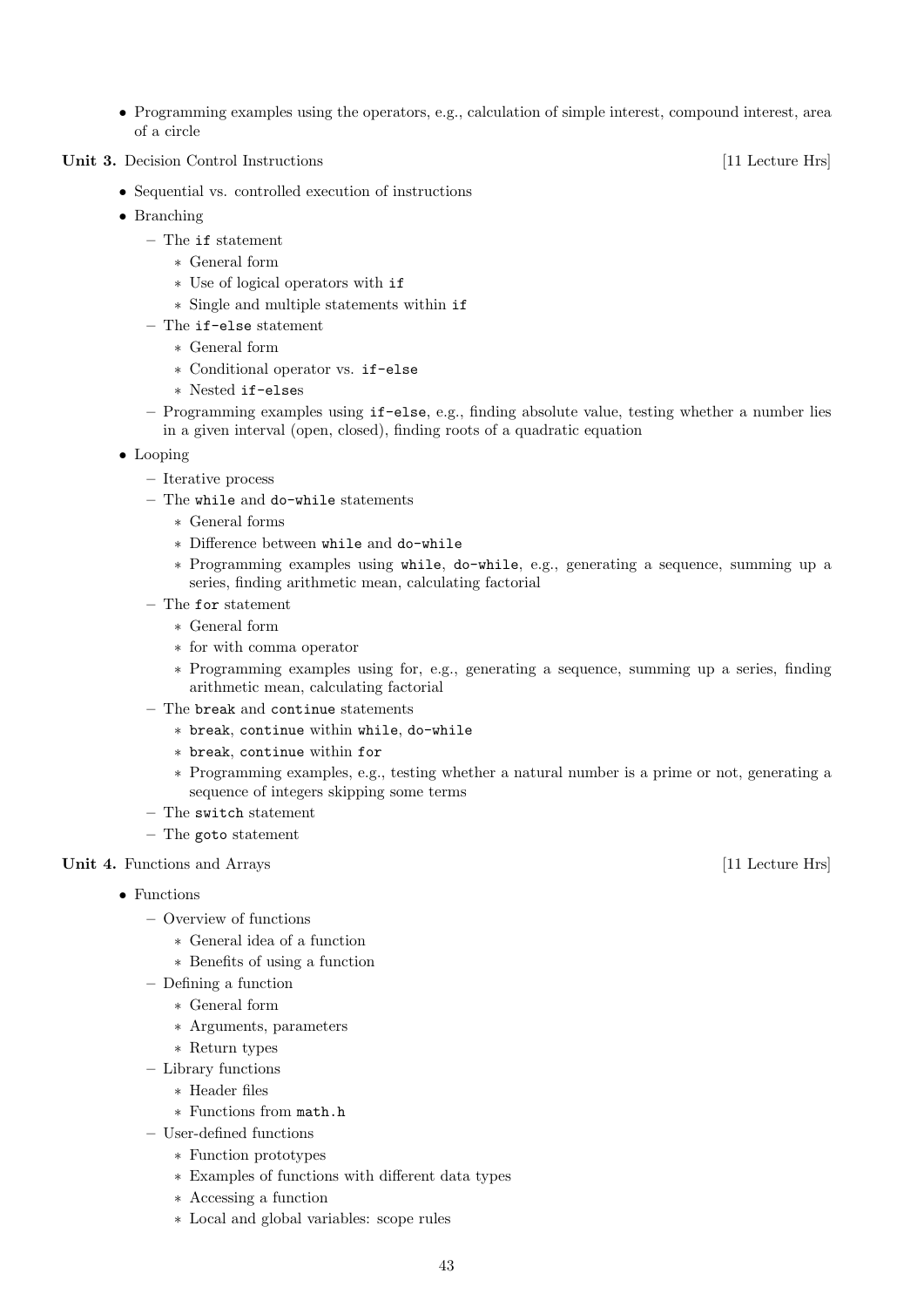- ∗ Passing arguments to a function
- ∗ Programming examples, e.g., writing some of the previously discussed examples in function form, composition  $qof$  of functions  $f, q$
- Recursion
	- ∗ Recursion formula and recursive functions
	- ∗ Programming examples using recursions, e.g., to find  $n!$ ,  $\sum n$
- Arrays
	- Defining an array
		- ∗ Array declaration
		- ∗ Accessing elements of an array
		- ∗ Array initialization
	- Processing an array
		- ∗ Programming examples illustrating multiplication of a numerical data type array by a given number, storing the sum of individual entries in two arrays to a third array
		- ∗ Programming examples to find the average deviation, standard deviation of list of given numbers
	- Multi-dimensional array
		- ∗ One dimensional array vs. multidimensional array
		- ∗ Multidimensional array declaration
		- ∗ Accessing elements of a multidimensional array
		- ∗ Multidimensional array initialization
	- Arrays and strings
		- ∗ String as an array of characters
		- ∗ Initializing a string
		- ∗ String input and output

# Unit 5. Solving Mathematical Problems with C Programming [21 Lecture Hrs]

- Searching and sorting
	- Searching for a particular element in a set using linear search
	- Searching for the maximum/minimum element in a set of real numbers
	- Sorting a given set of real numbers in ascending/descending order using bubble sort algorithm
- Matrices and matrix operations
	- Matrix as a multi-dimensional array
	- Matrix operations
		- ∗ Multiplication by a scalar
		- ∗ Transpose, testing whether a matrix is symmetric, skew-symmetric
		- ∗ Sum and difference
		- ∗ Matrix multiplication
	- Determinant of square matrices (up to  $3 \times 3$  matrices)
- Numerical solution of a system of linear equations
	- Gauss-Seidel Method (diagonally dominant cases)
	- Use of Cramer's rule (no. of variables up to 3)
- Numerical solution of non-linear equations
	- Newton-Raphson method
- Solution of polynomial equations
	- Solution of quadratic equations
	- Identification of integer solutions of a polynomial equation
- Sequence and series
	- Generating a sequence with a given general term
	- Finding sum of a finite number of terms in a series
- Approximating limits and derivatives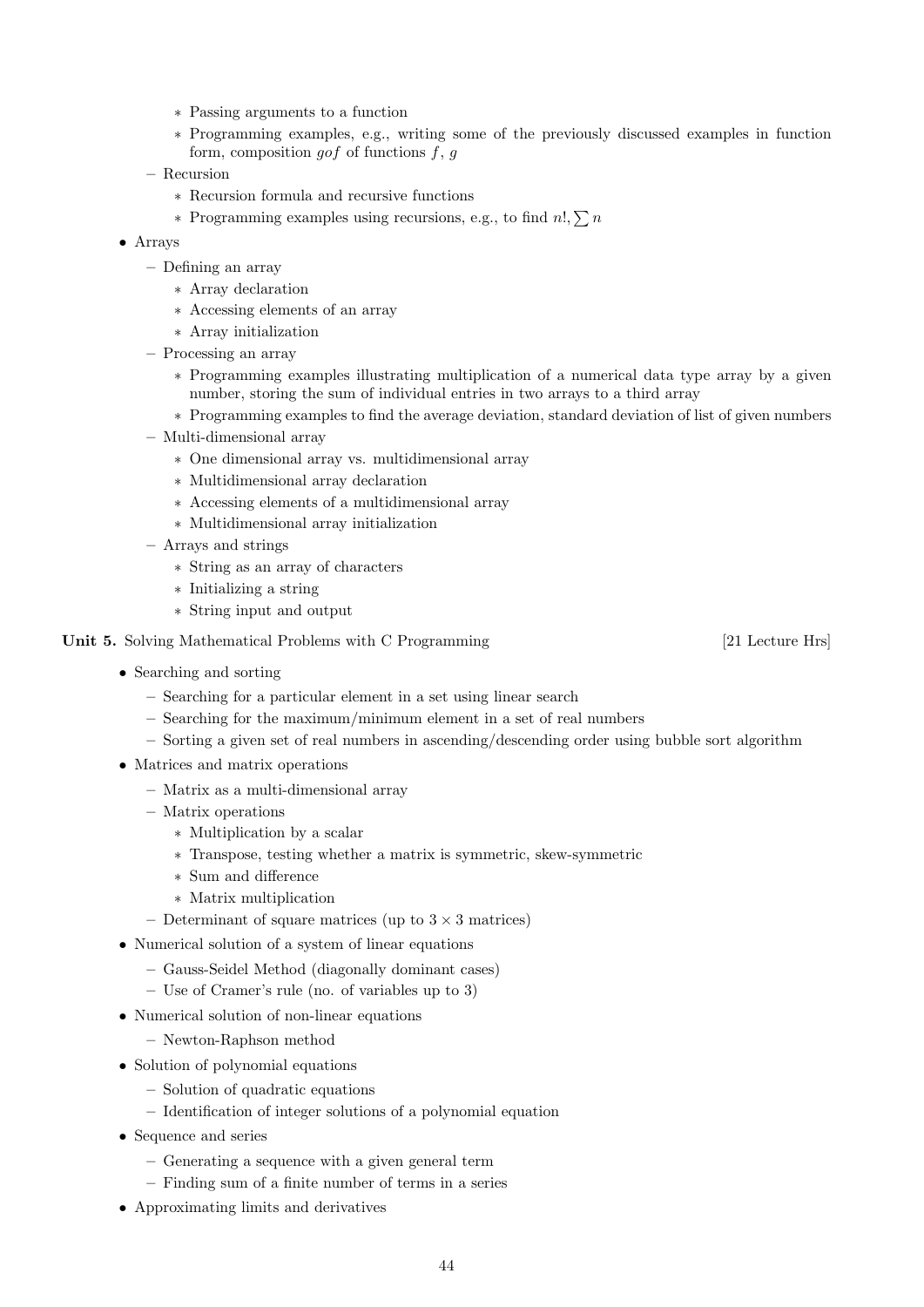- Using intuitive ideas of limits and derivatives to approximate the limit, derivative of a function at a given point
- Approximation by Taylor series expansion
	- $-$  Generating Taylor series expansion of a function with known n-th derivative
	- Finding approximate value of a function at a given point using Taylor series expansion about the origin
- Numerical integration
	- Approximation of definite integrals using Trapezoidal rule

# Part B: Laboratory Works [75 Lecture Hrs]

# Unit 1: [12 Lecture Hrs]

- 1. Familiarization with a computer system, activities like creation of a folder, copying, pasting, deleting
- 2. Installation of C program IDE, creating a new .c file, saving in a folder
- 3. First C programs with printf, single line and multi-line comments
- 4. Declaration of variables with different data types, displaying output with different data types along with  $\ln$ ,  $\setminus$ t
- 5. Error handling tricks

- 1. Input/output with gechar, putchar, gets, puts
- 2. Input/output with scanf, printf and programs with arithmetic operators taking input with scanf and output with printf.
- 3. Programs for using simple mathematical formulae calculation of simple interest, area of a circle, volume of a sphere, degree to Fahrenheit conversion, taking input
- 4. Programs to illustrate the use of the operators:  $++$ ,  $-$ ,  $+=$ ,  $-$ ,  $*=$ ,  $\neq$ ,  $\frac{1}{6}$ , ?:
- 5. Use of type conversion including binary to octal, hexadecimal, and vice versa
- 6. Programs to illustrate bitwise operators

- 1. if, if-else statements, e.g., check whether a number is divisible by a given number or not, finding absolute value of a number
- 2. Nested if-else statements, e.g., assign the grade based on percentage of marks
- 3. while statements: e.g., create a list of numbers, find the average of numbers, find the factorial
- 4. do-while statements: e.g., take inputs of numbers unless 0 is entered, and find the sum of entered numbers
- 5. for looping: e.g., create a multiplication table from 1 to 10
- 6. break, continue, goto: e.g., creating a sequence until some criteria is met, skipping some terms of the sequence
- 7. switch statements: e.g., get two numbers and an operator symbol  $(+, -, *, /)$  as an input and display the sum, difference, product, quotient of the numbers accordingly
- 8. Problems with mixture of different control statements; e.g., testing whether a number is prime or not. Printing the list of prime numbers up to a given number

- 1. Use of the functions using #include<math.h>
- 2. Examples of user-defined functions

# Unit 2: [12 Lecture Hrs]

Unit 3: [18 Lecture Hrs]

Unit 4: [15 Lecture Hrs]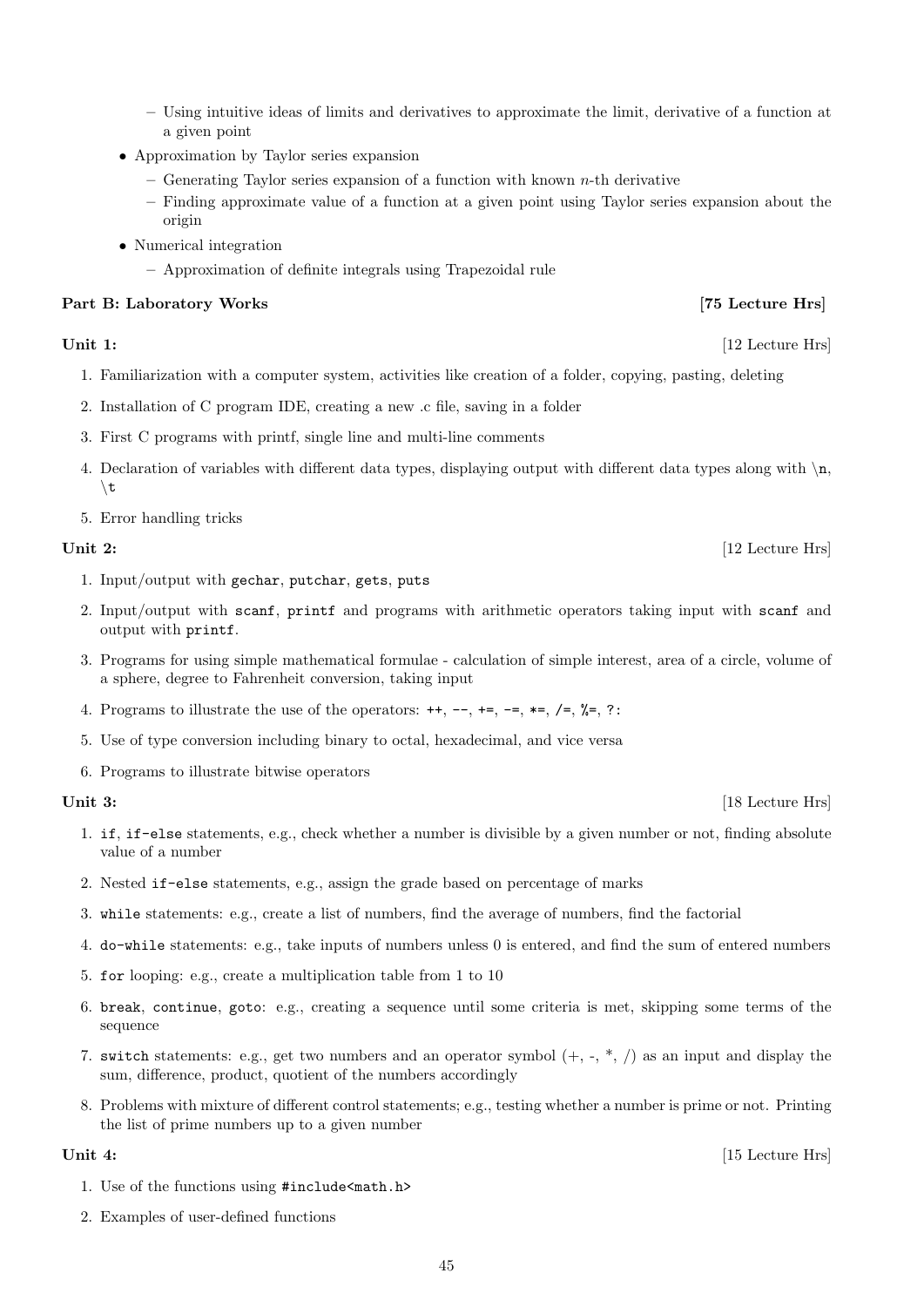- with and without arguments
- with and without return types
- 3. Construct two functions, and
	- define a third function which is a composite of the two functions and print its value,
	- define a function using other operations, e.g., sum, difference, quotient
- 4. Using recursion
	- find the factorial of a number,
	- find sum of the first n natural numbers.
- 5. Store a list of numbers in an array
	- Multiply each element in an array by a given number and store in a different array. Print the resulting array.
	- Store the sum of two arrays in a third array and print it.
- 6. Find different descriptive statistics, e.g., mean, average deviation, standard deviation of the numbers stored in an array.
	- Store a matrix in a two-dimensional array. Access different elements of the matrix.
- 7. Programming examples involving
	- string as an array of characters
	- initializing a string
	- string input and output

- 1. Represent a list of numbers as an array.
	- Test whether a number exists in the array.
	- Find the maximum or minimum of the elements of the array.
	- Sort the array in ascending/descending order using bubble sort algorithm.
- 2. Represent a matrix A as a two-dimensional array, and
	- construct a matrix  $C$  multiplying  $A$  by a constant, and print  $C$ ,
	- construct  $D$  as a sum/difference of  $A$  and  $B$ , and print  $D$ ,
	- take D as a matrix so that AD is defined. Define  $E = AD$  and print E.
- 3. Consider a  $3 \times 3$  matrix A as a two-dimensional array, and
	- $\bullet$  test whether A is symmetric/skew-symmetric or not.
	- create a function to find the determinant of A.
- 4. Take a diagonally dominant system of linear equations with 2 or 3 variables.
	- Solve the system using Gauss-Seidel method.
	- Solve the system using Cramer's rule.
- 5. Consider a non-linear equation and an interval in which a solution lies. Find the solution using Newton-Raphson method.
- 6. Given a quadratic equation, find its solution by using formula.
	- Given a cubic equation, test whether it has an integer root or not.
- 7. Given an  $n$ -th term of a sequence,
	- find the number of terms less than a given number,
	- print the sum of the first  $k$  terms for a given  $k$ .

Unit 5: [18 Lecture Hrs]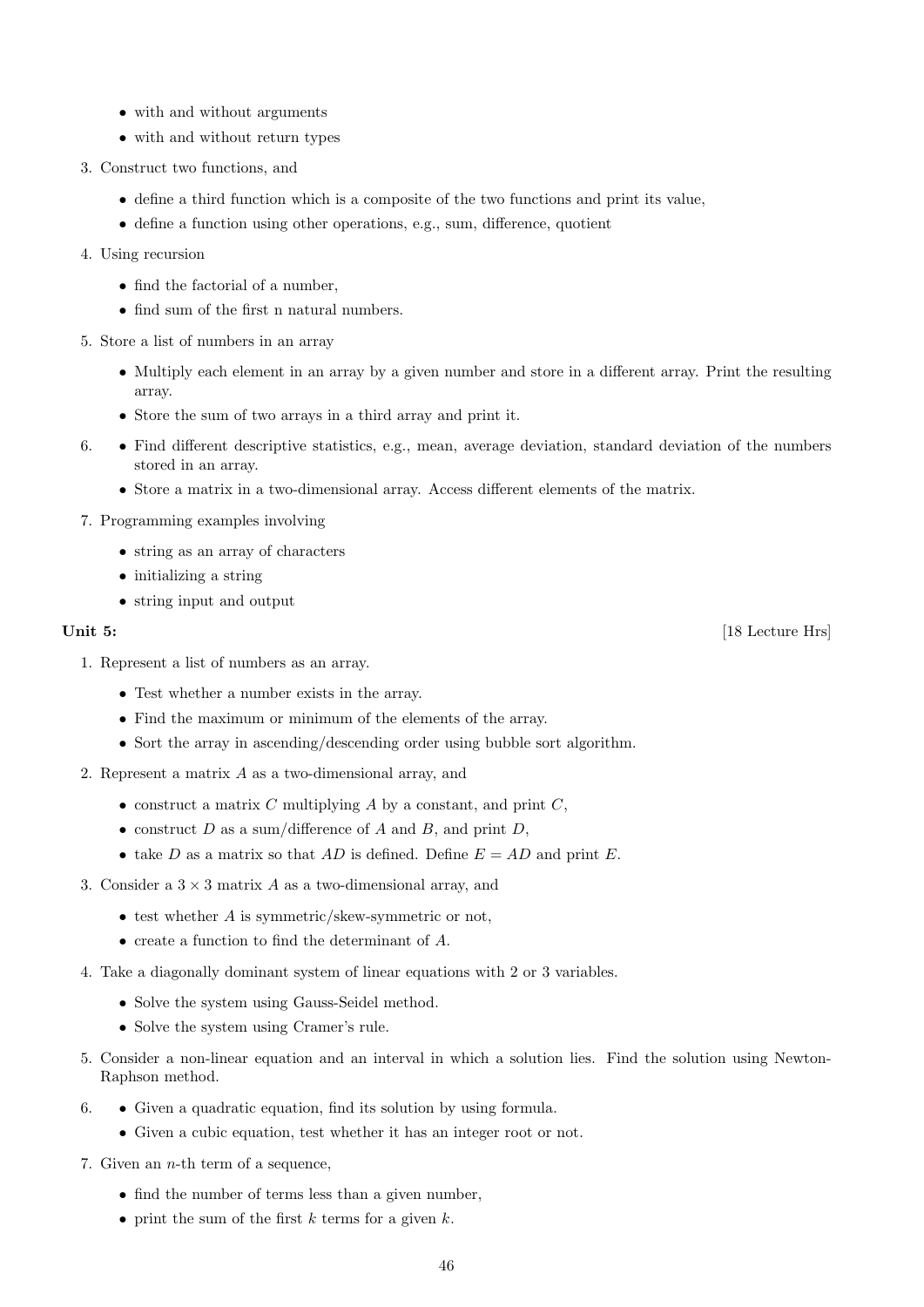- 8. Given  $f(x)$ ,
	- approximate  $f'(a)$  using the definition of derivative for a given a,
	- using the *n*-th derivative, generate the coefficients of  $(x-a)^0$ ,  $(x-a)^1$ ,  $(x-a)^2$ ,  $\cdots$  in the Taylor series expansion about a.
- 9. Find the approximate value of a function at a point using Taylor series, e.g.,  $log(1.1)$ ,  $sin 0.2$ ,  $e<sup>2</sup>$ .
	- Use trapezoidal rule to find the definite integral of a given function, e.g.,  $\int_1^4 \log x \, dx$ ,  $\int_0^1 e^{x^2} \, dx$ . Find the error of approximation when the corresponding indefinite integral is known.

# Text/Reference Books:

- 1. Y. P. Kanetkar: Let Us C. BPB publications, 2004.
- 2. B. S. Gottefried: Theory and Problems of Programming with C, Mc-Graw Hill, New York, 1996
- 3. E. Balagurusamy: Programming in ANSI C (4E), Tata Mc Graw Hill, 1989.

## Examination:

There will be a final examination of 70 marks (Theory: 35 marks, Practical: 35 marks) and internal examination(s) of 30 marks. The candidate must pass in theory part and practical (laboratory) part of the final examination respectively and internal (Theory and Practical) examinations separately.

The duration of the final examination of the theory part (35 marks) will be of one hour and 30 minutes. The examination for the practical (laboratory) part of 35 marks will be conducted by the concerned department of mathematics along with external examiner(s) and the marks will be submitted to Tribhuvan University Office of the Controller of Examination, Balkhu.

## Marks allocation for the final practical examination:

- Laboratory examination: 20 marks
- Quiz (objective type questions): 5 marks
- Lab record file: 5 marks
- Viva-voce: 5 marks

The internal examination of 30 marks will be conducted by the department of mathematics of the related campus and the marks will be submitted to Tribhuvan University Office of the Controller of Examination, Balkhu.

# Marks allocation for the internal examination:

- Theory examinations: 10 marks
- Laboratory examinations: 10 marks
- Presentations: 3 marks
- Assignments: 2 marks
- Quiz (objective questions): 2 marks
- Viva-voce: 3 marks

There will be an internal examination (Theory written exam and Quiz) of 12 marks for the period of one hour.

## Guidelines to the question setter (Theory):

In the final examination

- 1. Questions must include every unit.
- 2. There will be two groups, namely, Group A and Group B.
- 3. In group A, there must be OR selection for 5 marks questions.
- 4. In group B , there must be OR selection for 10 marks questions.
- 5. OR Selection must be given from the same unit.
- 6. Questions must be creative and should be appropriate to the allocated time.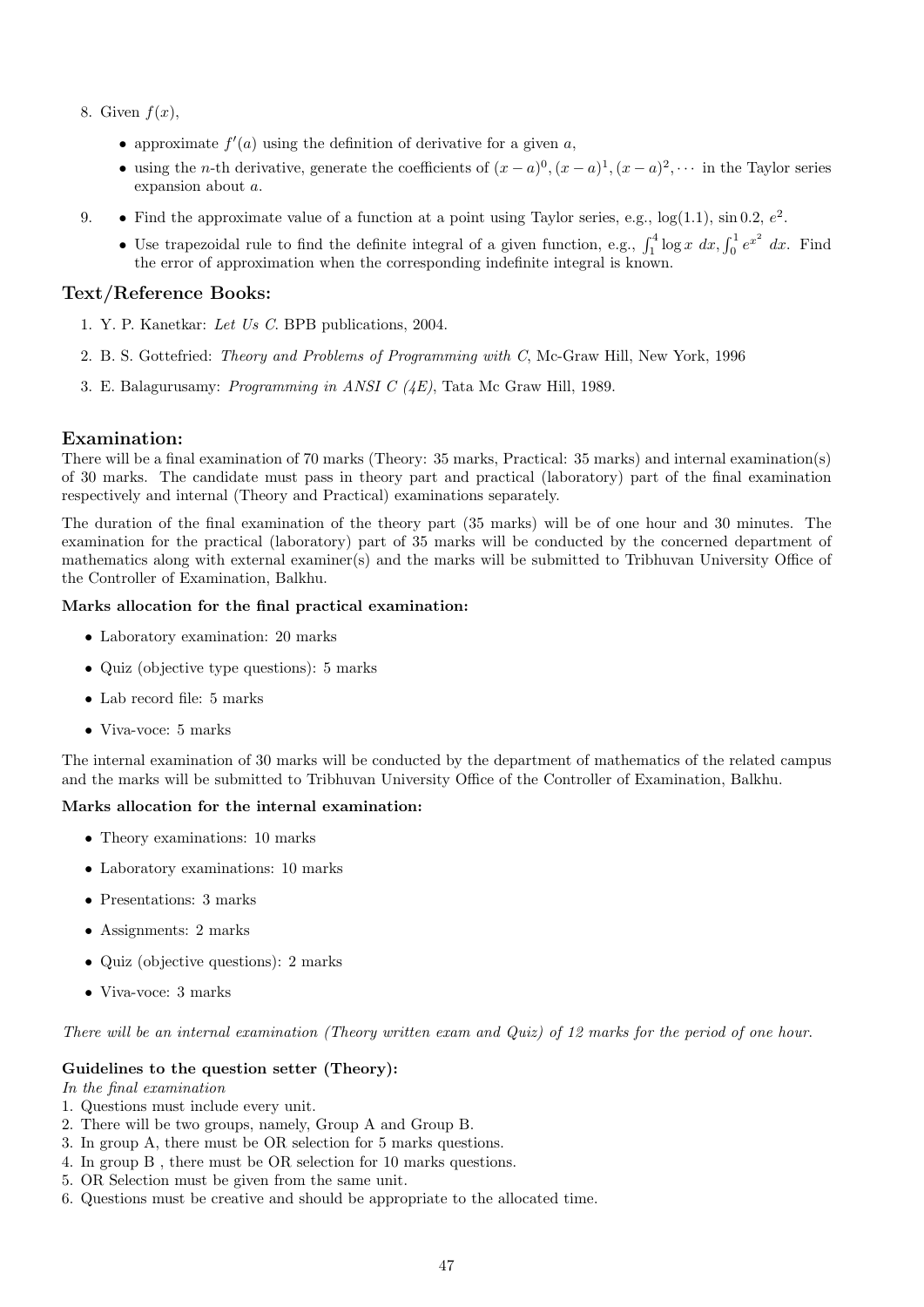# Guidelines to the question setter (Practical):

In the final examination

1.There is Quiz (objective type questions): 5 marks for the examination period of 15 minutes.

2. There must be OR selection for 10 marks questions of Laboratory examination (20 marks) for the examination period of 1 hour 15 minutes.

On the basis of the guidelines mentioned, we enclose one set of model question for Computer Programming (Math 410B)(Theory and Practical both)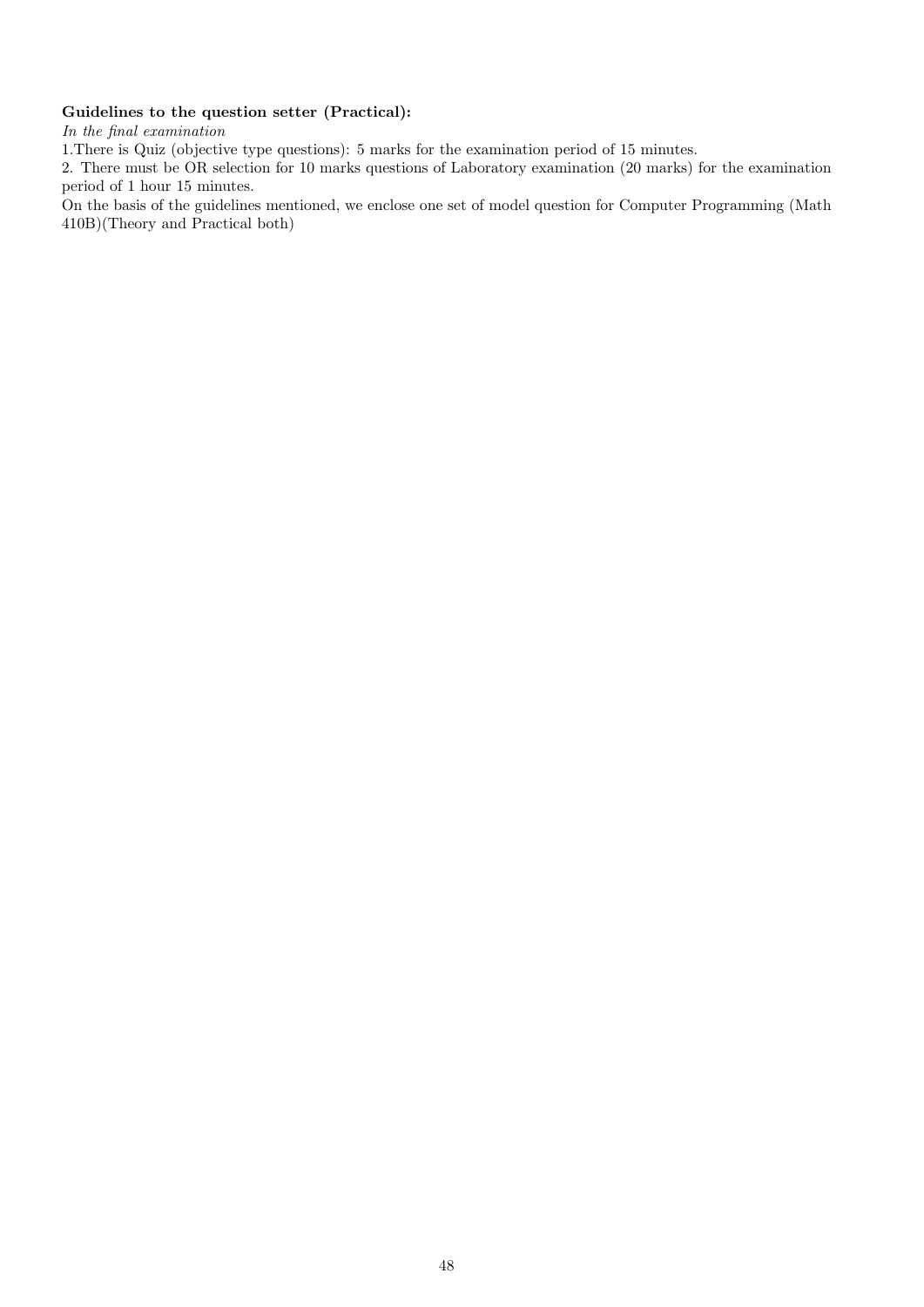### Model Question

## Tribhuvan University Faculty of Humanities and Social Sciences

Bachelor Level/ III year/Humanities Full Marks: 35 Mathematics (Math 410B) Pass Marks: 14 Computer Programming(Theory)  $rac{1}{2}$  hours Candidates are required to give their answers in their own words as far as practicable. The figures in the margin indicate full marks. Attempt All the questions.

# Group A  $[1 \times 15 = 15]$

1. (a) Mention, with examples, four basic data types used in C. Write a program to read values into any two floating point variables. Compute their sum and print it. The value of sum should be printed up to two decimal places only. Label your program with proper comments.  $[1 + 1 + 1 + 1]$ 

#### OR

Mention any three rules of naming identifiers. Write a program to declare three variables of data type integer, double, and string. Read the values from user and print the values. Label your program with appropriate comments.  $[1 + 2 + 1 + 1]$ 

(b) What is the purpose of if-else statement? Write a program to read marks of 4 subjects of a student. Compute percentage and display the grade using following rules:  $[1 + 4]$ 

| Percentage                                   | Grade |
|----------------------------------------------|-------|
| Greater than or equal to 85                  |       |
| Less than 85 and greater than or equal to 80 | В     |
| Less than 80 and greater than or equal to 75 | €     |
| Less than 75                                 | н,    |

(c) What is the difference between the local variables and global variables? Write a C- program to find the factorial of a number using recursive method. [5]

- 2. What are unary operators? Discuss the types of unary operators with examples. Write a C-program using do while loop to illustrate the use of increment operator.  $[2+3+5]$
- 3. Write a program to approximate  $\int_1^4 \log_e x \, dx$  using Trapezoidal rule. Using

$$
\int \log_e x \, dx = x \log_e x - x,
$$

find the error in the approximation.  $[7 + 3]$ 

OR

Write a program to find the roots of a quadratic equation and display

- (i) both roots if they are unequal,
- (ii) only one root if they are equal. [5+5]

# Group B  $[2 \times 10 = 20]$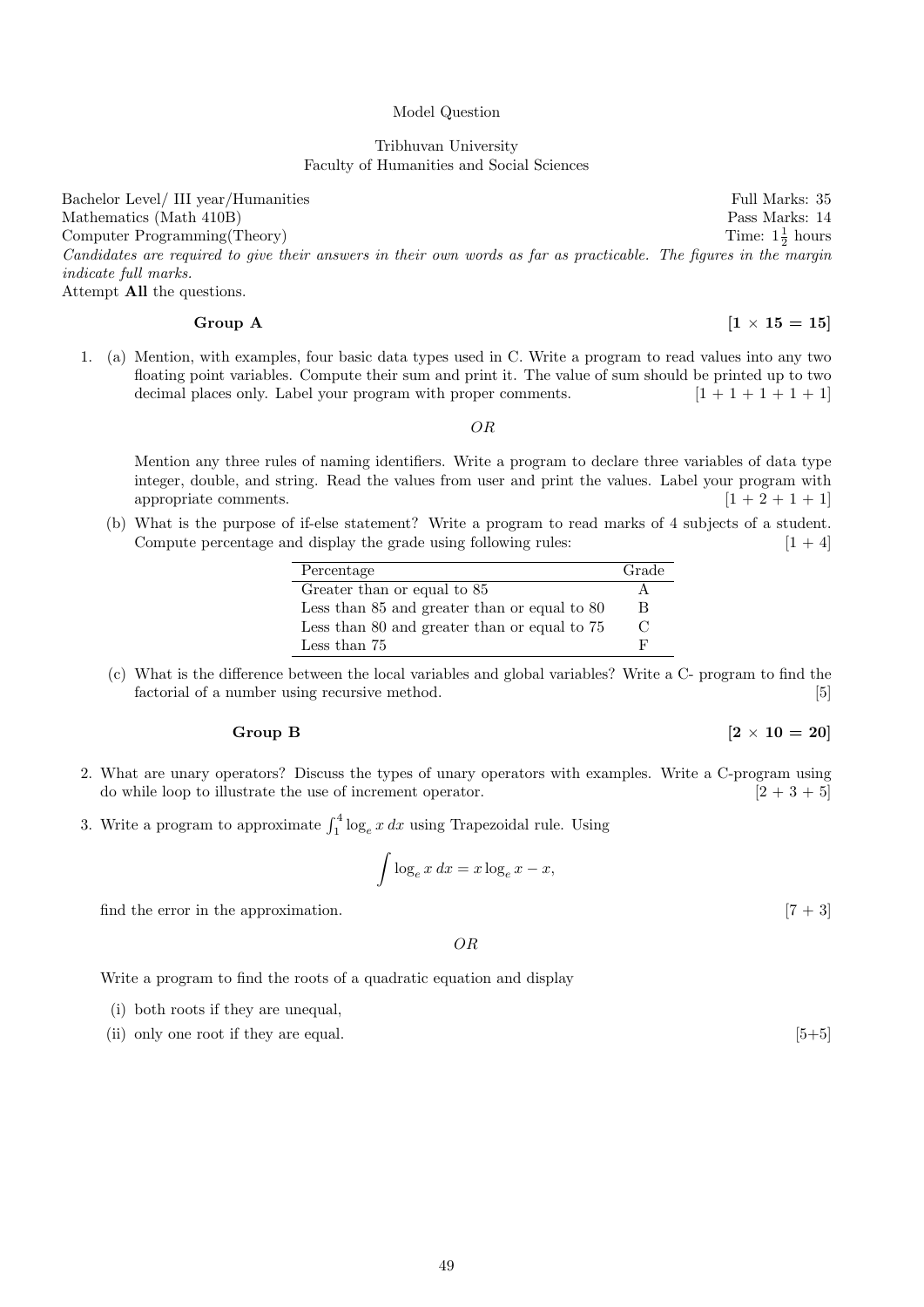## Model Question

## Tribhuvan University Faculty of Humanities and Social Sciences

Bachelor Level/ III year/Humanities Full Marks: 35 Mathematics (Math 410B) Pass Marks: 14 Computer Programming(Practical)

# A. Quiz (objective type questions): 15 minutes [5 marks]

- 1. Which of following is a valid C-identifier?
	- a. 5th
	- b. "c identifier"
	- c. suma
	- d. c-identifier
- 2. Which of following is a multiline comment in C?
	- a. // hello
	- b.  $/*hello*/$
	- c. //hello//
	- d. /\*hello%

## 3. Which of following is used in switch statement to exit out of a particular case?

- a. break
- b. exit
- c. case
- d. switch
- 4. What will be the output of following code? #include<stdio.h>

```
void main()
{
int i = 0;
while (i < 3){
printf("Hello");
i++;
}
```
- } a. Hello is printed zero times.
- b. Hello is printed twice.
- c. Hello is printed thrice.
- d. Hello is printed infinitely.
- 5. A program execution in C always begins by carrying out the instructions in
	- a. main function
	- b. printf function
	- c. scanf function
	- d. All of the options
- 6. Strings in C are terminated by
	- a.  $\setminus 0$
	- b.  $\setminus a$
	- c.  $\ln$
	- d.  $\mathbf{t}$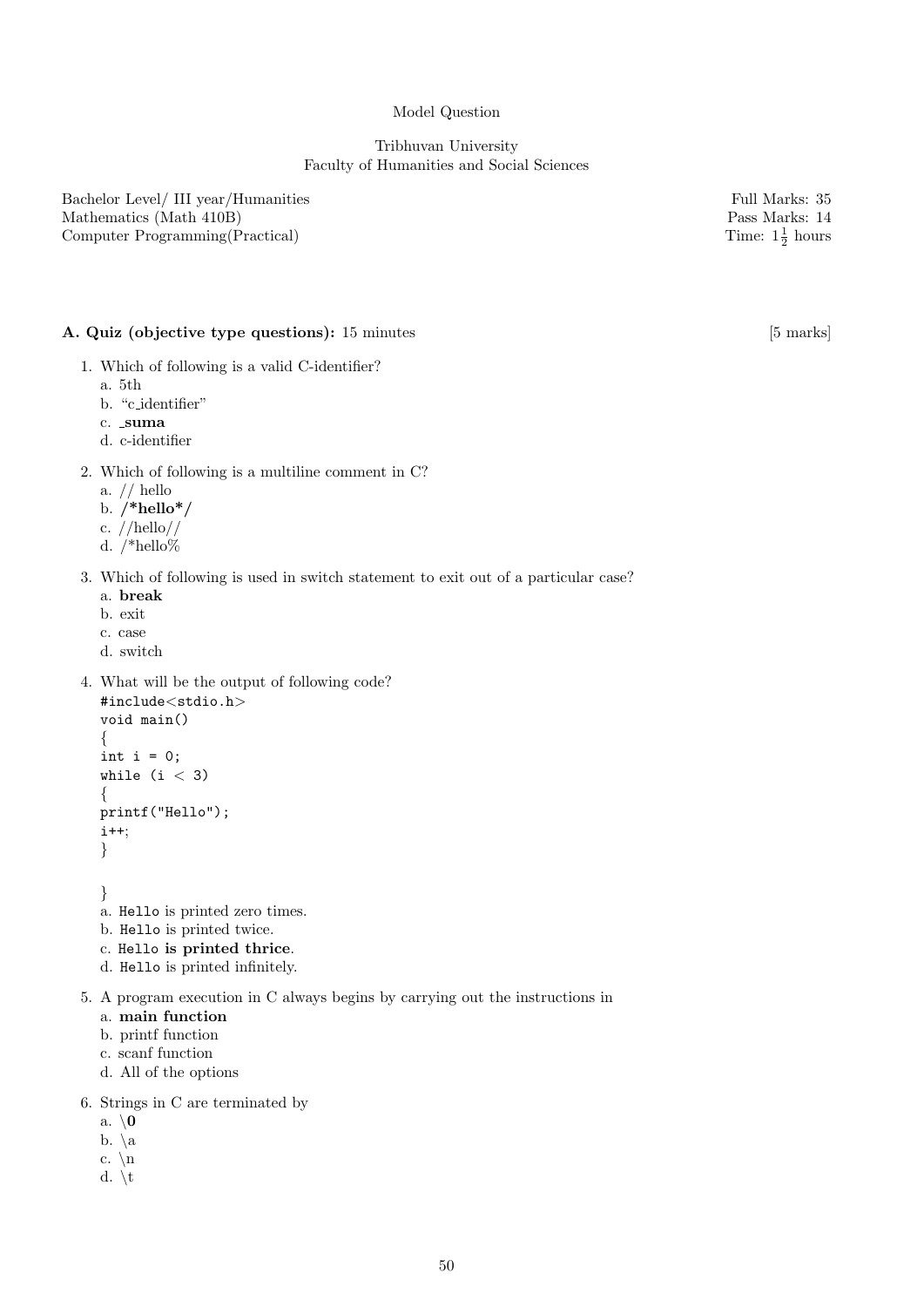- 7. Function with no return type is represented by
	- a. int
	- b. float
	- c. void
	- d. double

8. A function to calculate natural logarithm with the header file "math.h" is:

- a)  $log()$
- b)  $\ln()$
- c) loge()
- d) log10()
- 9. The function pow() to calculate power of a number belongs to the header file  $\dots \dots$ 
	- a) mathio.h
	- b) square.h
	- c) power.h
	- d) math.h

```
10. In an array initialized as
```

```
int arr[3][2] = \{\{10, 20\}, \{30, 40\}, \{50, 60\}\};the value of arr[2][1] is:
a) 60
b) 30
c) 20
```
d) 21

**B. Laboratory examination:** 1 hr 15 minutes [ $2 \times 10 = 20$  marks]

- 1. (a) Write a recursive program to find sum of first n natural numbers.  $[5]$ (b) Read a character type input and use switch statement to display "Male" if input is m, "Female" if input is f, "None" for default case. [5 ]
- 2. Write a program to multiply two matrices of sizes  $2 \times 3$  and  $3 \times 2$  and display the result. [10 ]

OR

Write a program for Newton-Raphson method to find an approximate root of non-linear equation  $3x \sin x +$  $e^x = 0$  with tolerance error 0.0001 and initial guess  $a_0 = 1$ . [10]

| C. Lab record file | [5 marks] |
|--------------------|-----------|
| D. Viva-voce       | [5 marks] |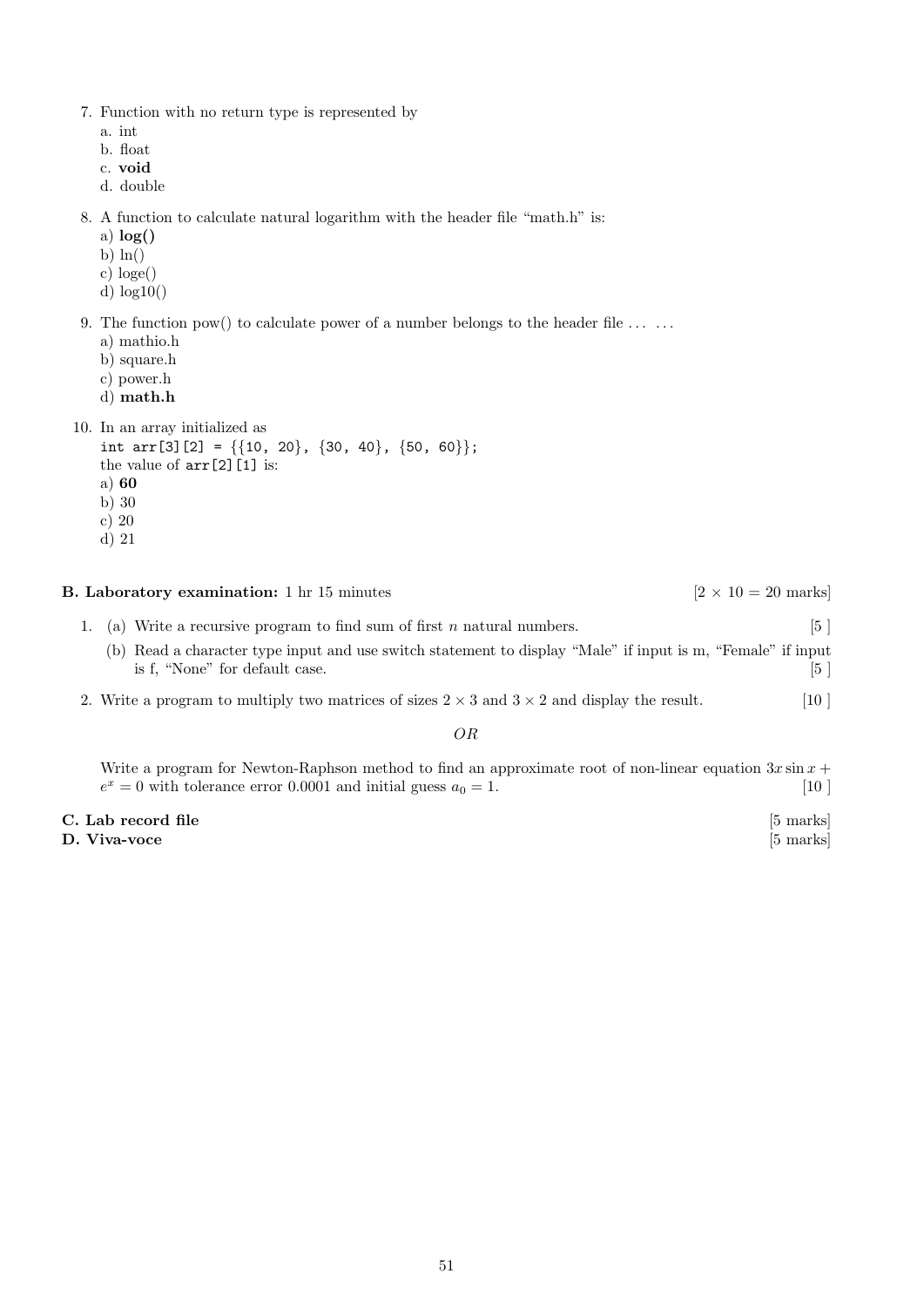# 8 Math 426 Detailed Course of Modern Algebra

## TRIBHUVAN UNIVERSITY Faculty of Humanities and Social Sciences Micro Syllabus

**Course Title:** Modern Algebra (Compulsory) **Full Marks: 100 Course No.:** Math 426 **Pass Mark:** 40 Level: B.A. Year: IV Nature of Course: Theory **Periods: 9 Lectures Hrs/Week** Periods: 9 Lectures Hrs/Week

Course Objectives: This course is designed for the fourth year of Four years B.A. program as a compulsory subject in mathematics. The main objectives of this course are to enable the students to develop in-depth knowledge and good theoretical background in algebra, to take up higher studies to sustain interest and enjoyment of algebra and its applications in various branches of mathematics related to humanities and social sciences, and to get associated with teaching and familiar with recent trends in the field of algebra.

## Detailed Course Contents:

## Unit 1. Groups and Subgroups [13 Lecture Hrs]

Introduction and examples, Complex numbers, Euler's formula, Algebra on circles,

Binary operations: definition and examples,

isomorphism binary structures:

Groups: definition and examples, Elementary properties of groups

Theorem: If G is a group with binary operation  $*$ , then the left and right cancellation laws hold in G.

Theorem: If G is a group with binary operation  $*$ , and if a and b are any elements of G, then the linear equations  $a^*x= b$  and  $y^*a= b$  have unique solutions x and y in G.

Theorem: The identity element and inverse of each element are unique in a group.

**Corollary:** Let G be a group. For all  $a, b \in G$ , we have  $(a * b)' = b' * a'$ .

Finite groups, order of a group, order of an element of a group and group tables,

Subgroups: notation and terminology, Subsets and subgroups, improper, proper, trivial and non trivial subgroups, examples,

**Lemma:** If H is any subgroup of a group G, then  $Hh= H=hH$ .

Theorem: A subset H of a group G is a subgroup of G if and only if

(a) H is closed under the binary operation of G,

(b) The identity element e of G is in H,

(c) For all  $a \in H$  it is true that  $a^{-1}$  H also.

cyclic Group and subgroups,

**Theorem:** Let G be a group and let  $a \in G$ . Then  $H = \{a^n : n \in \mathbb{Z}\}\$ is a subgroup of G and every subgroup containing a contains H.

Examples,

Theorem: Every cyclic group is abelian.

Theorem: Division Algorithm for  $Z$ . If m is a positive integer and n is any integer, then there exist unique integers q and r such that n= mq+r and  $0 \le r < m$ .

Theorem: A subgroup of a cyclic group is cyclic.

**Corollary:** The subgroups of Z under addition are precisely the groups  $n\mathbb{Z}$  under addition for  $n \in \mathbb{Z}$ . Greatest common divisor

Theorem: Let G be a cyclic group with generator a. If the order of G is infinite, then G is isomorphic to  $(\mathbb{Z}, +)$ . If G has finite order n, then G  $(\mathbb{Z}_n, +_n)$ , Generating set and Caley diagraphs,

**Theorem:** The intersection of some subgroups  $H_i$  of a group G for  $i \in I$  is again a subgroupG.

**Theorem (No Proof)**: If G is a group and  $a_i \in G$  for i I, then the subgroup H of G generated by  $\{a_i : i \in I\}$ has an element precisely those elements of G that are finite products of integral powers of the  $a_i$ , where powers of a fixed  $a_i$  may occur several times in the product.

Discussion about Cayley diagraph with examples,

Related problems.

# Unit 2. Permutations, Cosets, and Direct Products [18 Lecture Hrs]

Groups of permutations, Permutation groups,

**Theorem:** Let A be a nonempty set, and let  $S_A$  be the collection of all permutations of A. Then  $S_A$  is a group under permutation multiplication.

Two important examples, Image of H,

**Lemma:** Let G and G' and let  $\phi : G \to G'$  be a one-to-one function such that  $\phi(xy) = \phi(x)\phi(y)$  for all x, y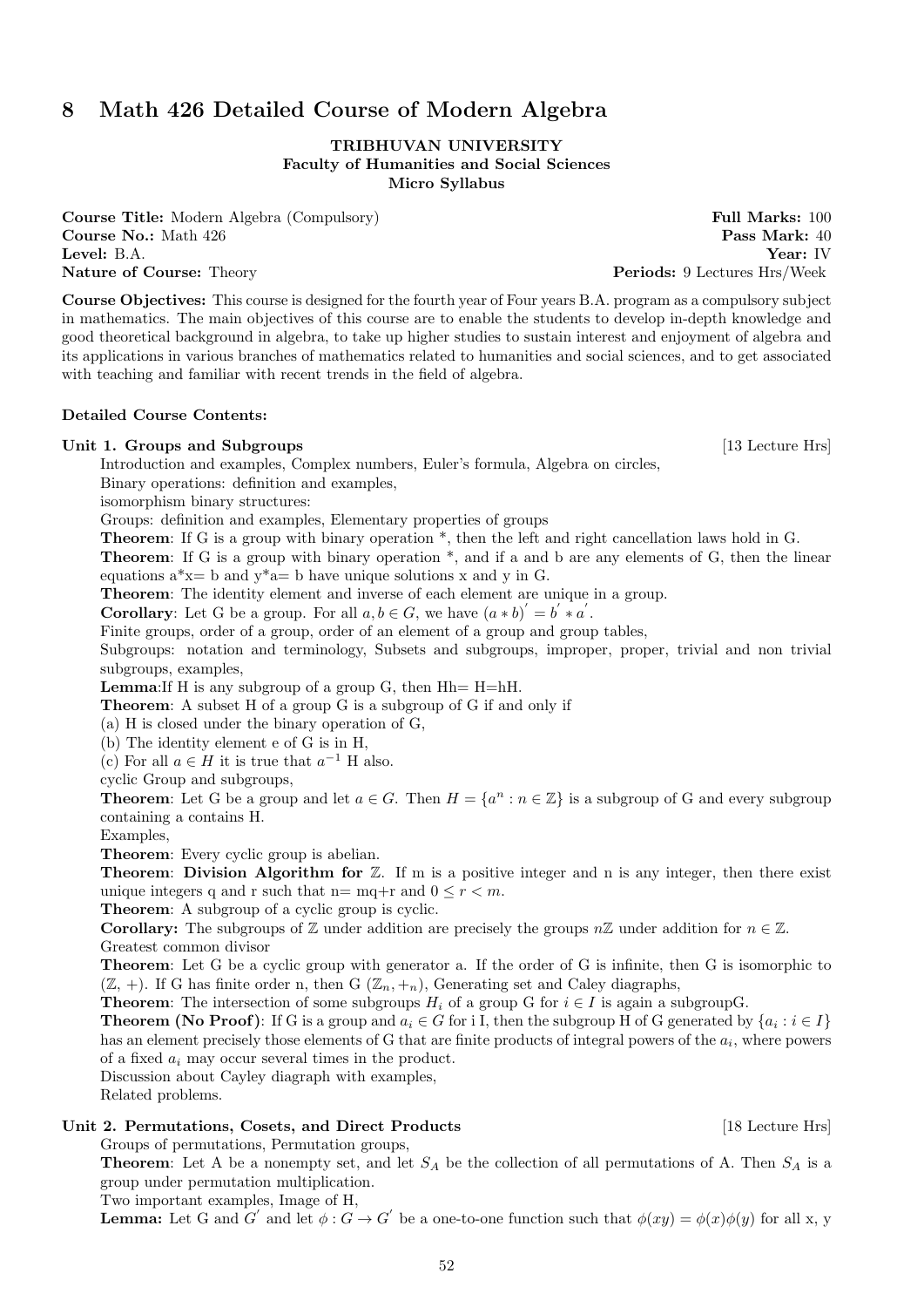G. Then  $\phi[G]$  is a subgroup of  $G'$  and  $\phi$  provides an isomorphism of G with  $\phi[G]$ .

Theorem: (Cayley's): Every group is isomorphic to a group of permutations.

Orbits, Cyclic, and the Alternating groups,

Theorem: Every permutation of a finite set is a product of disjoint cycles.

Even and odd permutation,

Corollary: Any permutation of a finite set of at least two elements is a product of transpositions.

**Theorem (No Proof)**: No permutation in  $S_n$  can be expressed both as a product of even number of transposition and as a product of an odd number of transpositions.

Cosets and the theorem of Lagrange, Cosets with examples,

**Theorem:** Let H be a subgroup of G. Let the relation  $\sim_L$  be defined on G by  $a \sim_L b$  if and only if  $a^{-1}b \in H$ . Let  $\sim_R$  be defined by  $a \sim_R b$  if and only if  $ab^{-1} \in H$ . Then and  $\sim_L$  and  $\sim_R$  are both equivalence relations on G.

Theorem: Any two right(left) cosets of a subgroup are either disjoint or identical.

Theorem: (Theorem of Lagrange) Let H be a subgroup of a finite group G. Then the order of H is a divisor of the order of G.

Corollary: Every group of prime order is cyclic.

Theorem: The order of an element of a finite group divides the order of the group.

Direct product with examples,

**Theorem:** Let  $G_1, G_2,$ ,  $\overline{G}_n$  be groups. For  $(a_1, a_2, ..., a_n)$  and  $(b_1, b_2, ..., b_n)$  in  $\prod_{i=1}^n G_i$ ,

define  $(a_1, a_2, ..., a_n)(b_1, b_2, ..., b_n)$  to be the element  $(a_1b_1, a_2b_2, ..., a_nb_n)$ . Then  $\prod_{i=1}^{n} G_i$  is a group under this binary operation.

Internal direct product

**Lemma**: Suppose that G is the internal direct product of  $N_1, N_2, ..., N_n$ . Then for  $i \neq j, N_i \cap N_j = \{e\}$ , and if  $a \in N_i, b \in N_j$  then ab=ba.

**Theorem:** Let G be a group and suppose that G is the internal direct product of  $N_1N_2, ..., N_n$ . Let  $T = N_1 \times N_2 \times ... \times N_n$ . Then G and T are isomorphic.

**Theorem (No Proof):** The group  $\mathbb{Z}_m \times \mathbb{Z}_n$  is cyclic and is isomorphic to  $\mathbb{Z}_{mn}$  if and only if m and n are relatively prime, that is, the gcd of m and n is 1.

**Corollary** (No Proof): The group  $\prod_{i=1}^{n} \mathbb{Z}_m$  is cyclic and isomorphic to  $\mathbb{Z}_{m_1m_2...m_n}$  if and only if the numbers  $m_i$  for i= 1, 2, ..., n are such that the gcd of any two of them is 1.

**Theorem:** Let  $(a_1, a_2, ..., a_n) \in \prod_{i=1}^n G_i$ . If  $a_i$  is of finite order  $r_i$  in  $G_i$ , then the order of  $(a_1, a_2, ..., a_n)$  in  $\prod_{i=1}^n G_i$  is equal to the least common multiple of all the  $r_i$ .

Related problems.

### Unit 3. Homomorphism and Factor Groups [18 Lecture Hrs] [18 Lecture Hrs]

Homomorphism, Examples, Properties of homomorphism.

**Theorem:** Let  $\phi$  be a homomorphism of a group G into a group G'

(a) If e is the identity element in G, then  $\phi(e)$  is the identity element e' in G',

(b) If  $a \in G$ , then  $\phi(a^{-1}) = \phi(a)^{-1}$ ,

(c) If H is a subgroup of G, then  $\phi[H]$  is a subgroup of  $G'$ ,

(d) If K' is a subgroup of G', then  $\phi^{-1}[K']$  is a subgroup of G.

**Theorem:** Let  $\phi: G \to G'$  be a group homomorphism, and let  $H = Ker(\phi)$ . Let  $a \in G$ . Then the set  $\phi^{-1}[\{\phi(a)\}] = x \in G : \phi(x) = \phi(a)$  is the left coset aH of H, and is also the right coset Ha of H. Consequently, the two partition of G into left cosets and into right cosets of H are the same.

**Corollary**: A group homomorphism  $\phi : G \to G'$  is a one to one map if and only if  $Ker(\phi) = \{e\}.$ Normal subgroup with examples

**Corollary**: If  $\phi: G \to G'$  is a group homomorphism, then  $Ker(\phi)$  is a normal subgroup of G. Factor groups with examples

**Theorem:** Let  $\phi : G \to G'$  be a group homomorphism with kernel H. Then the cosets of H form a factor group,  $\frac{G}{H}$ , where (aH) (bH)= (ab) H. Also, the map  $\mu: \frac{G}{H} \to \phi[G]$  defined by  $\mu(aH) = \phi(a)$  is an isomorphism. Both coset multiplication and  $\mu$  are well defined, independent of the choices a and b from the cosets.

Theorem: Let H be a subgroup of a group G. Then left coset multiplication is well defined by the equation  $(aH)$  (bH)= (ab) H if and only if H is a normal subgroup of G.

**Corollary:** Let H be a normal subgroup of G. Then the cosets of H form a group  $\frac{G}{H}$  under the binary operation (aH) (bH)= (ab) H

**Theorem:** Let H be a normal subgroup of G. Then  $\gamma$  :  $G \to \frac{G}{H}$  given by  $\gamma(x) = xH$  is a homomorphism with kernel H .

Theorem (The Fundamental Homomorphism Theorem): Let  $\phi: G \to G^{'}$  be a group homomorphism with kernel H. Then  $\phi[G]$  is a group, and  $\mu : \frac{G}{H} \to \phi[G]$  given by  $\mu(gH) = \phi(g)$  is an isomorphism. If  $\gamma: G \to \frac{G}{H}$  is the homomorphism given by  $\gamma(g) = gH$ , then  $\phi(g) = \mu \gamma(g)$  for each  $g \in G$ .

Normal subgroups and inner automorphism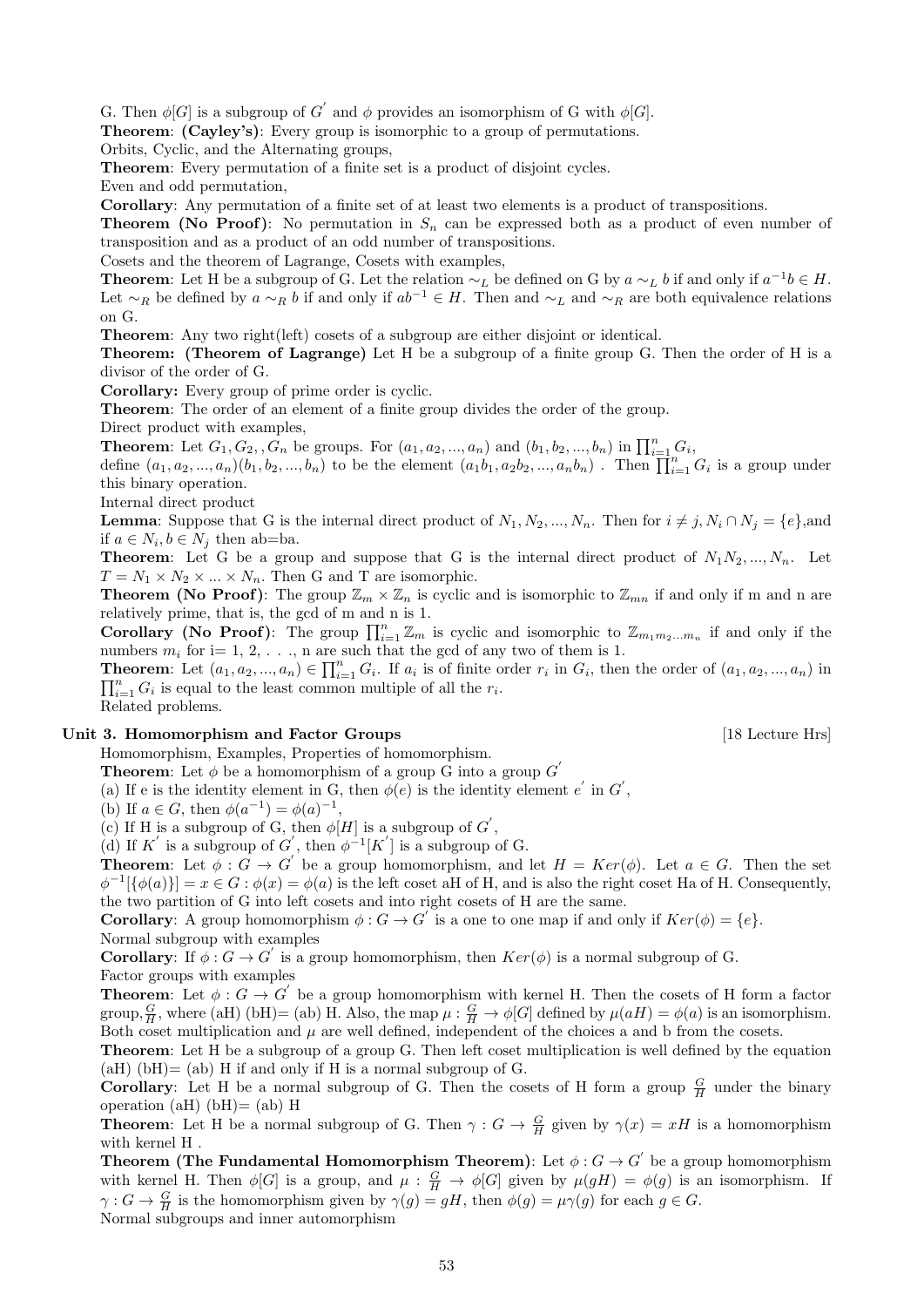Theorem: The following are three equivalent conditions for a subgroup H of a group G to be a normal subgroup of G

(a)  $ghg^{-1} \in H$  for all  $g \in G$  and  $h \in H$ (b)  $gHg^{-1} = H$  for all  $g \in G$ 

(c) gH= Hg for all  $g \in G$ 

also, find quotient groups,

Factor group computations and simple groups with examples, definition of simple group and examples **Theorem:** Let  $\phi: G \to G'$  be a group homomorphism. If N is a normal subgroup G, then  $\phi[N]$  is a normal subgroup of  $\phi[G]$ . Also, if N' is a normal subgroup of  $\phi[G]$ , then  $\phi^{-1}[N']$  is a normal subgroup of G. Related problems.

## Unit 4. Group Theory Continued [13 Lecture Hrs]

Normalizer of a subgroup of a group, index of a subgroup H in a group G, Center of a group with examples **Theorem:** The normalizer  $N(a)$  of any element a of a group G is a subgroup of G.

**Theorem:** The center  $Z(G)$  of a group G is a normal subgroup of G.

Index of H in G

**Theorem:** Suppose H and K are subgroup of a group G such that  $K \leq H \leq G$ , and suppose index (H:K) and  $(G:H)$  are both finite. Then  $(G:K)$  is finite, and  $(G:K)=(G:H)(H:K)$ . Isomorphism Theorems,

**Theorem (First Isomorphism Theorem)**: Let  $\phi: G \to G'$  be a homomorphism with kernel K, and let  $\gamma_K: G \to \frac{G}{K}$  be the canonical homomorphism. Then there is a unique isomorphism  $\mu: \frac{G}{K} \to \phi[G]$  such that  $\phi(x) = \mu(\gamma_K(x))$  for each  $x \in G$ .

**Lemma:** Let N be a normal subgroup of a group G and let  $\gamma: G \to \frac{G}{N}$  be the canonical homomorphism. Then the map  $\phi$  from the set of normal subgroups of G containing N to be the set of normal subgroups of  $\frac{G}{N}$ given by  $\phi(L) = \gamma[L]$  is one to one and onto.

Join of H and N,  $H \vee N$ 

**Lemma**: If N is a normal subgroup of G, and if H is any subgroup of G, then  $H \vee N = HN = NH$ . Furthermore, if H is also normal in G, then HN is normal in G.

**Theorem (Second Isomorphism Theorem)**: Let H be a subgroup of G and let N be a normal subgroup of G. Then  $\frac{HN}{N} \cong \frac{H}{(H \cap N)}$ .

Example

Theorem (Third Isomorphism Theorem): Let H and K be normal subgroups of a group G with K  $\leq$ H. Then  $\frac{G}{H} \cong \frac{\frac{G}{K}}{\frac{H}{K}}$ .

**Theorem:** For a prime number p, every group G of order  $p^2$  is abelian.

**Theorem:** If H and K are finite subgroups of a group G, then  $|HK| = \frac{(|H|)(|K|)}{|H \cap K|}$  $\frac{H|J(|K|)}{|H\cap K|}$ .

Related problems.

## Unit 5. Rings and Fields [13 Lecture Hrs]

Rings and fields, definition and basic properties, and examples

**Theorem:** If R is a ring with additive identity 0, then for  $a, b \in R$  we have

 $(a)$  0a = a0 = 0,

(b)  $a(-b) = (-a)b = -(ab)$ ,

 $(c)$  (-a)(-b)= ab

Homomorphism and isomorphism with examples, Commutative ring, unit, division ring, skew field, subring, Divisors of zero, Integral domains, Examples,

**Theorem:** In the ring  $\mathbb{Z}_n$ , the divisors of 0 are precisely those nonzero elements that are not relatively prime to n.

**Corollary:** If p is a prime, then  $\mathbb{Z}_p$  has no divisors of 0.

Theorem: The cancellation laws hold in a ring R if and only if R has no divisors of 0.

Theorem: Every field F is an integral domain.

Theorem: Every finite integral domain is a field.

**Theorem:** If p is a prime, then  $\mathbb{Z}_p$  is a field.

The characteristic of a ring with examples

**Theorem:** Let R be a ring with unity. If  $n.1 \neq 0$  for all  $n \in \mathbb{Z}^+$ , then R has characteristic 0. If n.1= 0 for some  $n \in \mathbb{Z}^+$ , then the smallest such integer n is the characteristic of R.

Fermat's and Euler's theorem

**Theorem (Little Theorem of Fermat)**: If  $a \in \mathbb{Z}$  and p is a prime not dividing a, then p divides  $a^{p-1}-1$ , that is,  $a^{p-1} \equiv 1 \pmod{p}$  for  $a \not\equiv 0 \pmod{p}$ 

**Corollary:** If  $a \in \mathbb{Z}$ , then  $a^p \equiv a \pmod{p}$  for any prime p Examples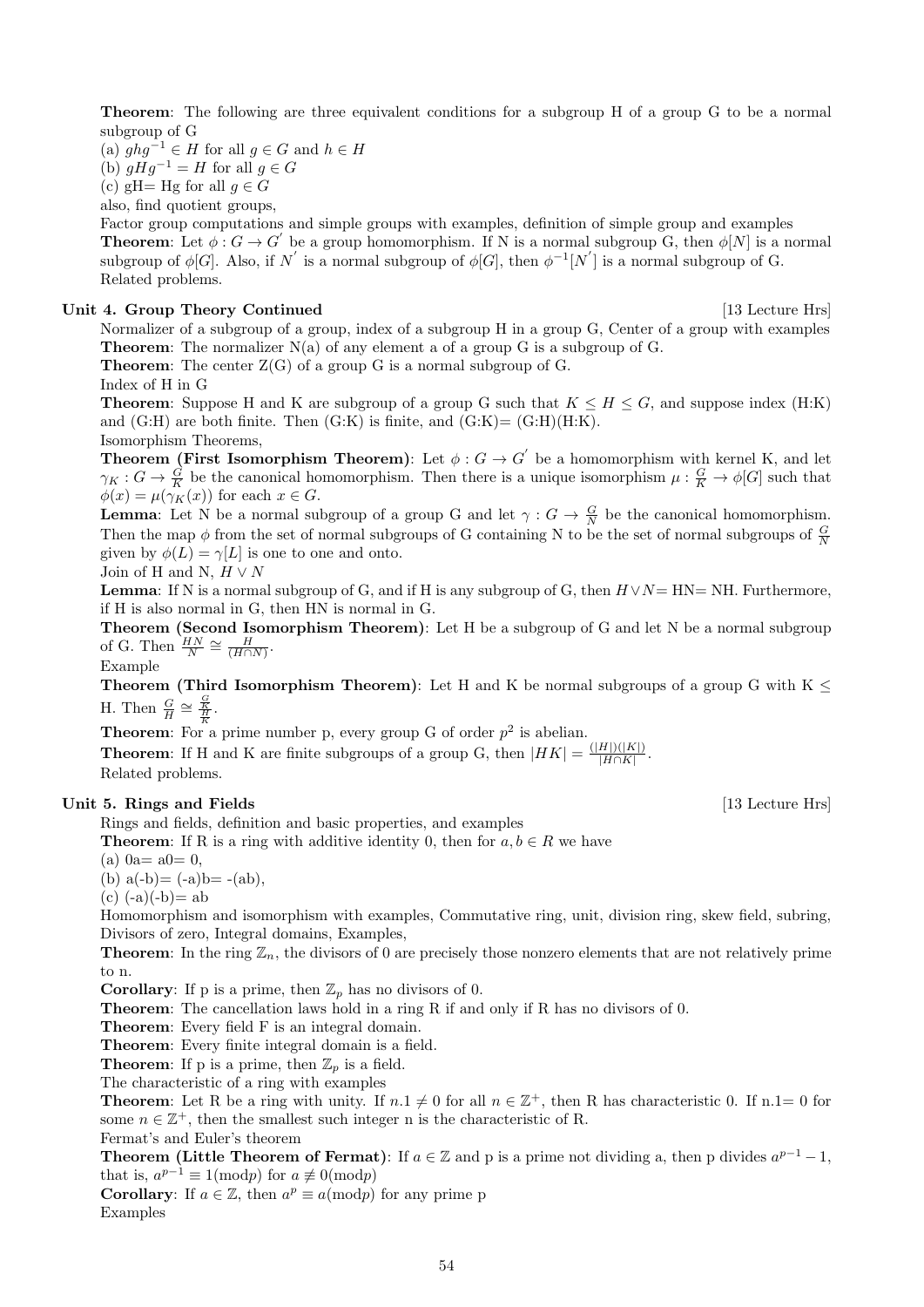**Theorem (No Proof):** The set  $G_n$  of nonzero elements of  $\mathbb{Z}_n$  that are not 0 divisors form a group under multiplication modulo n.

**Theorem (Euler's Theorem)**: If a is an integer relatively prime to n, then  $a^{\phi(n)} - 1$  is divisible by n, that is,  $a^{\phi(n)} \equiv 1 \pmod{n}$ .

**Theorem:** Let m be a positive integer and let  $a \in \mathbb{Z}_m$  be relatively prime to m. For each  $b \in \mathbb{Z}_m$ , the equation ax= b has a unique solution in  $\mathbb{Z}_m$ .

The field of quotients of an integral domain,

**Lemma**: The relation between elements of the set  $S = \{(a, b) : a, b \in \mathbb{Z}\}\)$  as  $(a, b)$  and  $(c, d)$  in S denoted by  $(a, b) \sim (c, d)$ , if and only if ad=bc is an equivalence relation.

**Lemma (No Proof):** For  $[(a,b)]$  and  $[(c,d)]$  in F, the equations  $[(a,b)] + [(c,d)] = [(ad+bc,bd)]$  and  $[(a,b)]$  $[(c,d)] = [(ac, bd)]$  give well- defined operations of addition and multiplication on F.

**Lemma**: The map  $i: D \to F$  given by  $i(a) = [(a, 1)]$  is an isomorphism of D with a subring of F, where D is an integral domain. Here we can take  $D = \mathbb{Z}$ 

Rings of polynomials, Definition

**Theorem:** The set  $R[x]$  of all polynomials in an indeterminate x with coefficients in a ring R is a ring under polynomial addition and multiplication. If R is commutative, then so is R[x], and if R has unity  $1 \neq 0$ , then 1 is also unity for R[x].

Theorem (No Proof): (The evaluation Homomorphisms for Field Theory) Let F be a subfield of a field E, let  $\alpha$  be any element of E, and let x be an indeterminate. The map  $\phi_{\alpha}: F[x] \to E$  defined by  $\phi_{\alpha}(a_0 + a_1x + a_2x^2 + ... + a_nx^n) = a_0 + a_1\alpha + a_2\alpha^2 + ... + a_n\alpha^n$  for  $(a_0 + a_1x + a_2x^2 + ... + a_nx^n) \in F[x]$  is a homomorphism of F[x] into E. Also,  $\phi_{\alpha}(x) = \alpha$ , and  $\phi_{\alpha}$  maps F isomorphically by the identity map; that is  $\phi_{\alpha}(a) = a$  for  $a \in F$ . The homomorphism  $\phi_{\alpha}$  is evaluation at  $\alpha$ . Examples,

Factorization of polynomials over a field,

Theorem (Division Algorithm for F[x]): Let  $f(x) = a_n x^n + a_{n-1} x^{n-1} + ... + a_1 x + a_0$  and  $g(x) =$  $b_m x^m + b_{m-1} x^{m-1} + \ldots + b_1 x + b_0$  be two elements of F[x], with  $a_n$  and  $b_m$  both nonzero elements of F and  $m > 0$ . Then there are unique polynomials q(x) and r(x) in F[x] such that  $f(x) = g(x)q(x) + r(x)$ , whether either  $r(x)=0$  or the degree of  $r(x)$  is less than the degree m of  $g(x)$ . Examples,

**Corollary (Factor Theorem):** An element  $a \in F$  is a zero of  $f(x) \in F[x]$  if and only if x-a is a factor of  $f(x)$  in  $F[x]$ .

Examples

**Corollary (No Proof):** A nonzero polynomial  $f(x) \in F[x]$  of degree n can have at most n zeros in a field F.

Irreducible polynomials with examples,

**Theorem:** Let  $f(x) \in F[x]$ , and let  $f(x)$  be of degree 2 or 3. Then  $f(x)$  is reducible over F if and only if it has a zero in F.

**Theorem (No Proof): (Eisenstein Criterion)** Let  $p \in \mathbb{Z}$  be a prime. Suppose that

 $f(x) = a_n x^n + \dots + a_1 x + a_0$  is in  $\mathbb{Z}[x]$ , and  $a_n \not\equiv 0 \pmod{p}$ , but  $a_i = 0 \pmod{p}$  for all  $i < n$ , with  $a_0 \not\equiv 0 \pmod{p^2}$ . Then  $f(x)$  is irreducible over  $\mathbb Q$ .

In other words, let  $p \in \mathbb{Z}$  be a prime. Suppose that  $f(x) = a_n x^n + \dots + a_1 x + a_0$  is in  $\mathbb{Z}[x]$ .

If  $p|a_0, p|a_1, p|a_2, \ldots, p|a_{n-1}, p \nmid a_n, p^2 \nmid a_0$ , then  $f(x)$  is irreducible polynomial over Q.

Examples,

Related problems.

## Unit 6. Ideals and Factor Rings [18 Lecture Hrs] [18 Lecture Hrs]

Homomorphisms and factor rings with examples

**Theorem:** Let  $\phi$  be a homomorphism of a ring R in into a ring R'. If 0 is the additive identity in R, then  $\phi(0) = 0$  is the additive identity in R', and if  $a \in R$ , then  $\phi(-a) = -\phi(a)$ . If S is a subring of R, then  $\phi(S)$ is a subring of R'. Going the other way, if S' is a subring of R', then  $\phi^{-1}[S']$  is a subring of R. Finally, if R has unity 1, then  $\phi(1)$  is unity for  $\phi[R]$ .

**Theorem:** Let  $\phi: R \to R'$  be a ring homomorphism, and let  $H = \text{Ker}(\phi)$ . Let  $a \in R$ . Then  $\phi^{-1}[\phi(a)] =$  $a + H = H = a$ , where  $a + H = H + a$  is the coset containing a of the commutative additive group  $\langle H, + \rangle$ . **Corollary**: A ring homomorphism  $\phi : R \to R'$  is a one-to-one map if and only if  $\text{Ker}(\phi) = \{0\}.$ 

**Theorem:** Let  $\phi: R \to R'$  be a ring homomorphism with kernel H. Then the additive cosets of H form a ring  $\frac{R}{H}$  whose binary operations are defined by choosing representatives. That is, the sum of two cosets is defined by

 $(a+ H) + (b+ H) = (a+ b) + H$ ,

and the product of the cosets is defined by

 $(a+ H)(b+ H) = (ab+ H).$ 

Also, the map  $\mu: \frac{R}{H} \to \phi[R]$  defined by  $\mu(a+H) = \phi(a)$  is an isomorphism.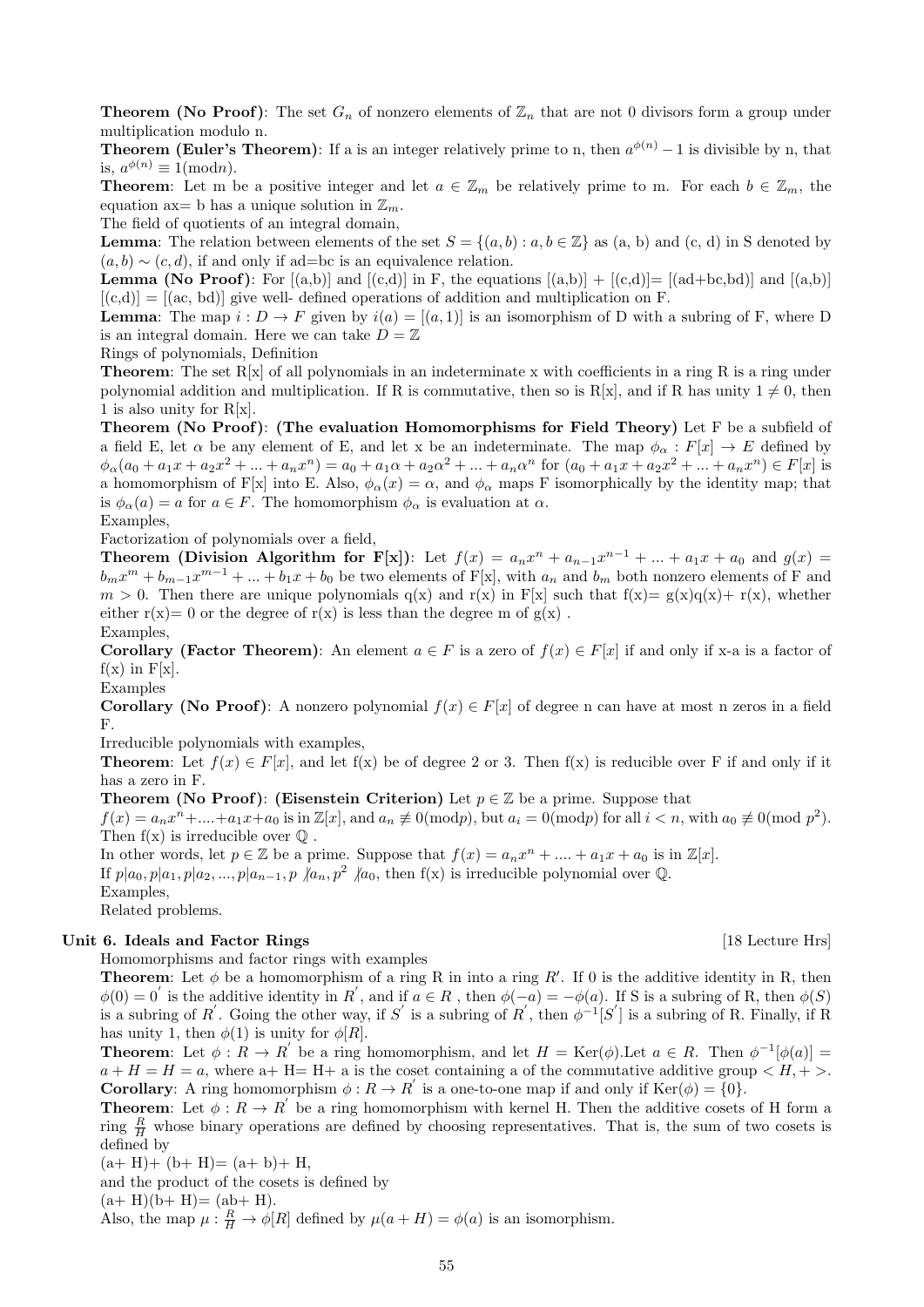Theorem: Let H be a subring of the ring R. Multiplication of additive cosets of H is well defined by the equation

 $(a+ H)$   $(b+ H) = ab + H$ 

if and only if  $ah \in H$  and  $hb \in H$  for all  $a, b \in R$  and  $h \in H$ .

Ideal with examples,

**Corollary**: Let N be an ideal of a ring R. Then the additive cosets of N form a ring  $\frac{R}{N}$  with the binary operations defined by

 $(a+N)+(b+N)=(a+b)+N$ and  $(a+N)(b+N) = ab + N.$ 

Factor ring

**Theorem:** Let N be an ideal of a ring R. Then  $\gamma: R \to \frac{R}{N}$  given by  $\gamma(x) = x + N$  is a ring homomorphism with kernel N.

**Theorem (Fundamental homomorphism theorem)**: Let  $\phi: R \to R'$  be a ring homomorphism with kernel N. Then  $\phi[R]$  is a ring, and the map  $\mu: \frac{R}{N} \to \phi[R]$  given by  $\mu(x+N) = \phi(x)$  is an isomorphism. If  $\gamma: R \to \frac{R}{N}$  is the homomorphism given by  $\gamma(x) = x + N$ , then for each  $x \in R$ , we have  $\phi(x) = \mu \gamma(x)$ . Prime and maximal ideals with examples

**Theorem:** If R is a ring with unity, and N is an ideal of R containing a unit, then  $N = R$ .

Corollary: A field contains no proper nontrivial ideals.

**Theorem:** Let R be a commutative ring with unity. Then M is a maximal ideal of R if and only if  $\frac{R}{M}$  is a field.

Corollary: A commutative ring with unity is a field if and only if it has no proper nontrivial ideals. Prime ideal with examples,

**Theorem:** Let R be a commutative ring with unity, and  $N \neq R$  be an ideal in R. Then  $\frac{R}{N}$  is an integral domain if and only if N is a prime ideal in R.

Corollary: Every maximal ideal in a commutative ring R with unity is a prime ideal.

**Theorem:** If R is a ring with unity 1, then the map  $\phi : \mathbb{Z} \to R$  given by  $\phi(n) = n.1$  for  $n \in \mathbb{Z}$  is a homomorphism of  $\mathbb Z$  into R.

Related problems.

## Unit 7. Extension Fields [13 Lecture Hrs]

Definition of field, extension field with examples,

**Theorem (No Proof)** If F is a field, then every nonconstant polynomial  $f(x) \in F[x]$  can be factored in F[x] into a product of irreducible polynomial, the irreducible polynomials being unique except for order and for unit (that is, nonzero constant) factors in F.

**Theorem (Kronecker's theorem):** (Basic goal) Let F be a field and let  $f(x)$  be a nonconstant polynomial in F[x]. Then there exists an extension field E of F and  $\alpha \in E$  such that  $f(\alpha) = 0$ 

Algebraic and transcendental elements with examples,

**Theorem:** Let E be an extension field of a field F and let  $\alpha \in E$ . Let  $\phi_{\alpha}: F[x] \to E$  be the evaluation homomorphism of F[x] into E such that  $\phi_{\alpha}(a) = a$  for  $a \in F$  and  $\phi_{\alpha}(x) = \alpha$ . Then  $\alpha$  is transcendental over F if and only if  $\phi_{\alpha}$  gives an isomorphism of F[x] with a subdomain of E, that is, if and only if  $\phi_{\alpha}$  is a oneto-one map.

The irreducible polynomial for over F,

**Theorem:** Let E be an extension field of a field F, and let  $\alpha \in E$ , where  $\alpha$  is an algebraic over F. Then there is an irreducible polynomial  $p(x) \in F[x]$  such that  $p(\alpha) = 0$ . This irreducible polynomial  $p(x)$  is uniquely determined up to a constant factor in F and is a polynomial of minimal degree  $\geq 1$  in F[x] having  $\alpha$  as a zero. If  $f(\alpha) = 0$  for  $f(x) \in F[x]$ , with  $f(x) \neq 0$ , then  $p(x)$  divides  $f(x)$ .

The monic polynomial with examples, simple extension with example,

**Theorem:** Let E be a simple extension of  $F(\alpha)$  of a field F, and let  $\alpha$  be algebraic over F. Let the degree of  $irr(\alpha, F)$  be  $n \geq 1$ . Then every element  $\beta$  of  $E = F(\alpha)$  can be uniquely expressed in the form

$$
\beta = b_0 + b_1 \alpha + b_2 \alpha^2 + \dots + b_{n-1} \alpha^{n-1}
$$

, where the  $b_i$  are in F.

Algebraic extensions,

.

Theorem: A finite extension field E of a field F is an algebraic extension of F.

Theorem: If E is finite extension field of a field F, and K is a finite extension field of E,then K is a finite extension of F, and

$$
[K:F] = [K:E][E:F]
$$

**Corollary (No Proof):** If E is an extension field of F,  $\alpha E$  is algebraic over F, and  $\beta \in F(\alpha)$ , then deg( $\beta, F$ )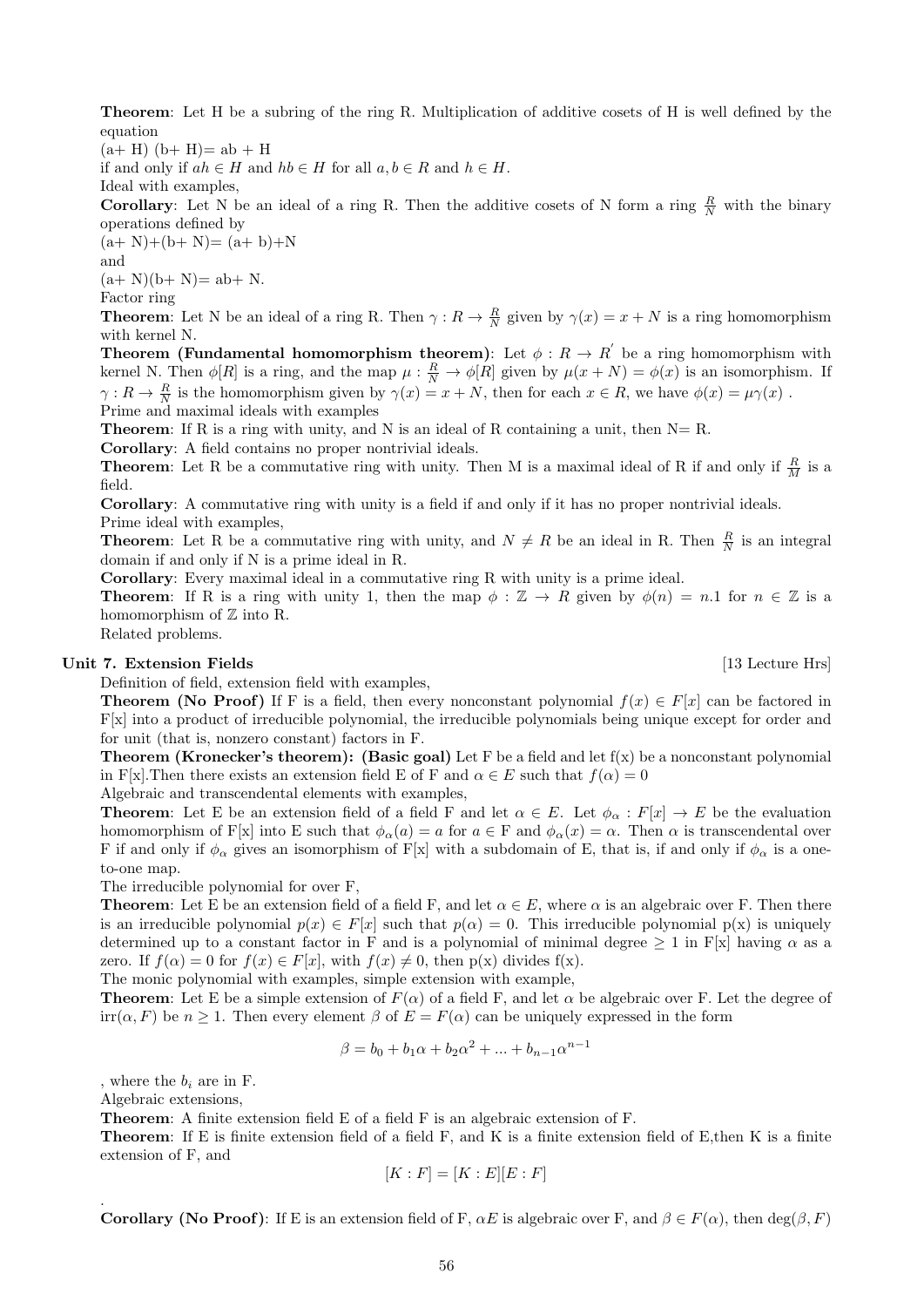divides deg( $\alpha$ , F).

Theorem: Let E be an algebraic extension of a field F. Then there exist a finite number of elements  $\alpha_1, \alpha_2, ..., \alpha_n$  in E such that  $E = F(\alpha_1, \alpha_2, ..., \alpha_n)$  if and only if E is a finite-dimensional vector space over F, that is, if and only if E is a finite extension of F.

Examples, Related problems.

Unit 8. Factorization [13] Lecture Hrs]

Principal ideal, principal ideal domain generated by a, Examples,

Theorem: If F is a field, every ideal in F[x] is principal.

**Theorem:** An ideal  $\langle p(x) \rangle \neq 0$  of F[x] is maximal if and only if  $p(x)$  is irreducible over F.

**Theorem:** Let  $p(x)$  be an irreducible polynomial in F[x]. If  $p(x)$  divides  $r(x) s(x)$  for  $r(x), s(x) \in F[x]$ , then either  $p(x)$  divides  $r(x)$  or  $p(x)$  divides  $s(x)$ .

Definition of principal ideal domain (PID) and unique factorization domain (UFD) with examples,

Theorem (No Proof): Every PID is a UFD.

Definition of primitive polynomial and content with examples,

**Lemma (No Proof):** If D is a UFD, then for every nonconstant  $f(x) \in D[x]$  we have  $f(x) = (c) g(x)$ , where  $c \in D, q(x) \in D[x],$  and  $g(x)$  is primitive. The element c is unique up to a unit factor in D and is the content of  $f(x)$ . Also,  $g(x)$  is unique up to a unit factor in D.

**Lemma (Gauss's Lemma)**: If D is a UFD, then a product of two primitive polynomials in  $D[x]$  is again primitive.

Euclidean domains with examples,

Theorem: Every Euclidean domain is a PID.

Corollary: A Euclidean domain is a UFD.

**Theorem:** For a Euclidean domain with a Euclidean norm  $\nu$ ,  $\nu(1)$  is minimal among all  $\nu(a)$  for nonzero  $a \in D$ , and  $u \in D$  is a unit if and only if  $\nu(u) = \nu(1)$ .

Relation between Euclidean domain, UFD and PID,

Theorem (No Proof): (Euclidean Algorithm)

Examples,

Gaussian integers with examples

**Lemma**: In  $\mathbb{Z}[i]$ , the following properties of the norm function N hold for all $\alpha, \beta \in \mathbb{Z}[i]$ :

(1)  $N(\alpha) \geq 0$ 

(2)  $N(\alpha) = 0$  if and only if  $\alpha = 0$ 

(c)  $N(\alpha\beta) = N(\alpha)N(\beta)$ .

**Lemma:**  $\mathbb{Z}[i]$  is an integral domain.

Related problems.

## Unit 9. Theory of Polynomial Equations [18 Lecture Hrs]

Polynomial over an integral domain, Division algorithm.

**Theorem:** The set  $D[x]$  of all polynomials in x over an integral domain D, is an integral domain.

**Theorem:** For any two nonzero polynomials  $f(x)$  and  $g(x)$  over a field K, there exist unique polynomials  $q(x)$  and  $r(x)$  such that  $f(x) = g(x)q(x) + r(x)$  where  $r(x)$  is zero or of degree less than that of  $g(x)$ .

**Theorem:** (Remainder Theorem) The value of a polynomial(x) at  $x = c$  is equal to the remainder obtained on dividing  $f(x)$  by x- c.

**Theorem:** (Factor Theorem) x-c is a factor of a polynomial  $f(x)$  if and only if  $f(x)$  is zero.

Division of a polynomial, Zero of a polynomial, Rolle's Theorem (no proof),Properties of equations, Properties of equations, Descartes rule of signs.

**Theorem:**  $\alpha$  is a root of the equation  $f(x) = 0$  if and only if the polynomial  $f(x)$  is divisible by x-  $\alpha$ .

**Theorem:** A polynomial over  $\mathbb{C}$ , of degree n, has exactly n zeros in  $\mathbb{C}$ .

**Theorem:** In an equation  $f(x) = 0$  with real coefficients, imaginary roots occur in conjugate pairs. Related problems discussion.

Relation between roots and coefficients, Application to the solution of an equation with related problems discussion.

Symmetric function of roots, Transformation of equations with related problems discussion.

Transformation in general, multiple roots, Sum of the power of roots with related problems discussion.

Reciprocal equations, Binomial equation with related problems discussion.Polynomial over an integral domain, Division algorithm, Division of a polynomial, Zeros of a polynomial, Rolle's theorem (no proof), Properties of equations, Descartes rule of signs, Relation between roots and coefficients, Application to the solution of an equation, Symmetric function of roots, Transformation of equations,Transformation in general, Multiple roots, Sum of the power of roots, Reciprocal equations, Binomial equation.

Related problems.

57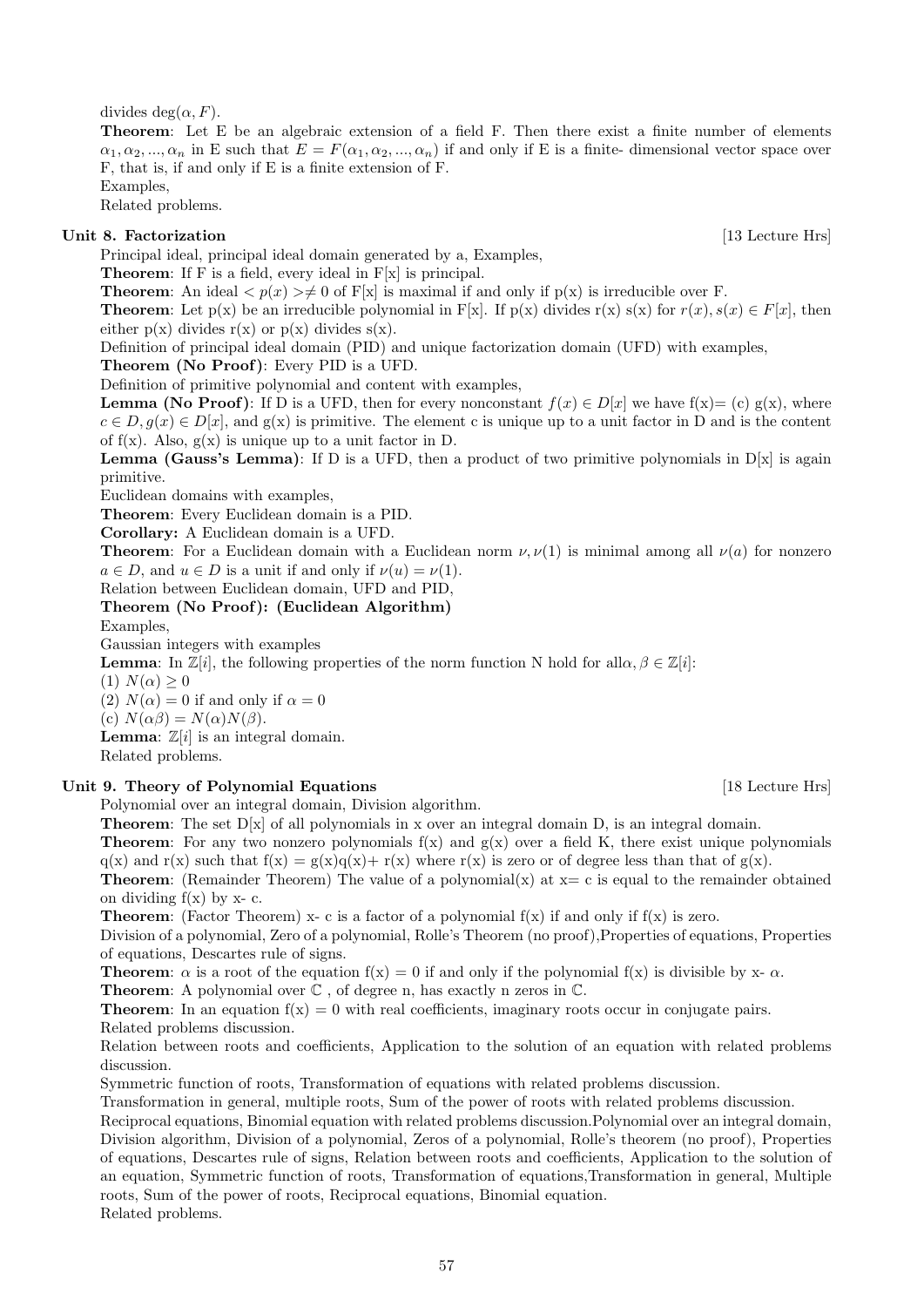## Unit 10. Cubic and Biquadratic Equations [13] Lecture Hrs]

Algebraic solution, Algebraic solution of the cubic, Nature of roots of cubic.

Equation of square difference of cubic, Nature of roots from Cardan's solution and application to the numerical examples with related problems discussion.

Cardan method with related problems discussion.

Solution by symmetric functions of roots, Solution of the biquadratic and the radical.

Related problems discussion about Ferrari's method.

Related problems discussion about radical (Euler's method).

Related problems discussion about Descarte's method.

Algebraic solution, Algebraic solution of the cubic, Nature of roots of cubic, Equation of square difference of cubic, Nature of roots from Cardan's solution and application to the numerical examples, Solution by symmetric functions of roots, Solution of the biquadratic and the radical. Related problems.

# Text/Reference Books:

- 1. J.B. Fraleigh: A First Course in Abstract Algebra, Seventh Edition, Pearson.
- 2. T.P. Nepal and T.B. Budhathoki: A Textbook of Modern Algebra with Theory of Equations, Heritage Publication and Distributors Pvt. Ltd. Kathmandu.
- 3. R.M. Shrestha and S. Bajracharya: Linear Algebra, Groups, Rings & Theory of Equations, Sukunda Pustak Bhavan, Kathmandu.
- 4. I.N. Herstein: Topics in Algebra, Vikas Publication, India.
- 5. A.R. Vasishtha; Modern Algebra, Krishna Prakashan Mandir, Meerut.

# Examination:

There will be a final examination of 70 marks for the period of three hours. The internal examination of 30 marks will be conducted by the department of mathematics of related campus and the marks will be submitted to Tribhuvan University Office of the Controller of Examination, Balkhu. A candidate must pass the internal and the final examinations separately.

## Marks allocation for the internal examination:

- Written examinations: 20 marks (1 hour)
- A student or a group of students with presentation: 5 marks
- Assignments: 5 marks

# Guidelines to the question setter:

In the final examination

- 1. Questions must include every unit.
- 2. There will be two groups, namely, Group A and Group B.
- 3. In group A, there must be OR selection for 15 marks questions.
- 4. In group B , there must be OR selection for 20 marks questions.
- 5. OR Selection must be given from the same unit.
- 6. Questions must be creative and should be appropriate to the allocated time.

On the basis of the guidelines mentioned, we enclose one set of model question for Modern Algebra (Math 426)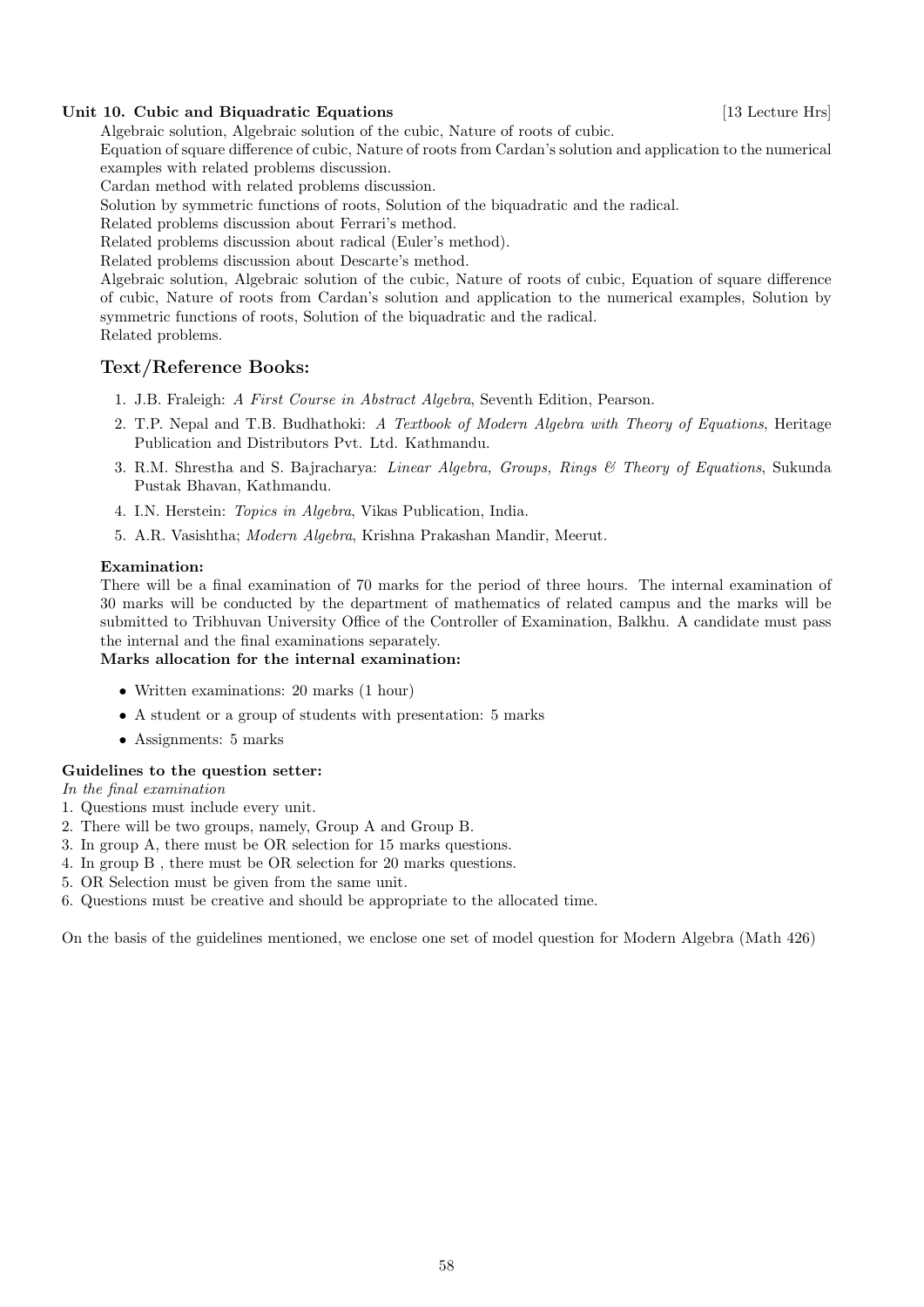#### Model Question

## Tribhuvan University Faculty of Humanities and Social Sciences

Bachelor Level/ IV year/Humanities Full Marks: 70 Mathematics (Math 426) Pass Marks: 28 Modern Algebra Time: 3 hours Candidates are required to give their answers in their own words as far as practicable. The figures in the margin indicate full marks.

Attempt All the questions.

## Group A  $[2 \times 15 = 30]$

1. (a) Define permutation group with an example. Prove that every group is isomorphic to a group of permutations. Verify this theorem to take a group  $G = \{1, \omega, \omega^2\}$ , where  $\omega^3 = 1$ , is isomorphic to a subgroup of a permutation group of order 6.  $[2+4+1.5]$ 

OR

Define direct product of the groups. Prove that the group  $\mathbb{Z}_2 \times \mathbb{Z}_3$  is a cyclic group. Also, suppose that G is the internal direct product of  $N_1, N_2, ..., N_n$ . Then prove that for  $i \neq j, N_i \cap N_j = \{e\}$ , and if  $a \in N_i, b \in N_j$  then ab=ba. [1+2+4.5]

(b) Define maximal ideal. Let R be a commutative ring with unity. Then prove that M is a maximal ideal of R if and only if  $\frac{R}{M}$  is a field. Use this result to show that  $3\mathbb{Z}$  is a maximal ideal of  $\mathbb{Z}$  if and only if Z 3Z is a field.  $[1+4.5+2]$ 

\n- 2. (a) Define group. Let 
$$
G = \mathbb{R} - \{1\}
$$
. Define  $^*$  of G by  $a^*b = a+b$ -ab. Then
\n- (i) show that  $^*$  gives a binary operation of G,
\n- (ii) show that  $(G,^*)$  is a group, (iii) find the solution of the equation  $3*x^*4=7$  in G.
\n

(b) what do you mean by symmetric function? Find the sum of the squares and the cubes of the roots of the cubic equation  $x^3 - px^2 + qx - r = 0$ . Also, solve the equation  $x^3 - 9x^2 + 14x + 24 = 0$  two of whose roots are in the ratio 3:2.  $[1.5+3+3]$ 

OR

Find the condition that the equation  $x^3 - px^2 + qx - r = 0$  should have its roots in harmonic progression and hence or otherwise solve the equation  $6x^3 - 11x^2 - 3x + 2 = 0$ . [4.5+3]

Group B  $[4 \times 10 = 40]$ 

 $|5|$ 

3. (a) Define factor group. Find the factor group and the order of  $\frac{\mathbb{Z}_6}{\langle 2 \rangle}$ 

OR

- Let H be a normal subgroup of agroup G. Prove that the following are equivalent: (i)  $ghg^{-1} \in H$  for all  $g \in G$  and  $h \in H$ . (ii)  $qHq^{-1} = H$  for all  $q \in G$ . (iii) gH=Hg for all  $g \in G$ . [5] (b) Let  $\phi : \mathbb{Z}_{12} \to \mathbb{Z}_3$  be the homomorphism such that  $\phi(1) = 2$ . Then
	- (i) Find the kernel K of  $\phi$ . (ii) Find the group  $\phi[\mathbb{Z}_{12}]$ . [2+3]
- 4. Prove that if  $a \in \mathbb{Z}$  and p is a prime not dividing a, the p divides  $a^{p-1}$ , that is,  $a^{p-1} \equiv 1 \pmod{p}$  for  $a \not\equiv 0 \pmod{p}$ . How does Fermat's theorem become from Euler's theorem? Justify. Also, compute the remainder of  $8^{103}$  when divided by 13 to use Fermat's theorem. [5+2+3]

OR

Prove that the set  $R[x]$  of all polynomials in an indeterminate x with coefficient in a ring R is a ring under polynomial addition and multiplication. Also, show that if R is a commutative ring, then so is  $R[x]$ . [8+2]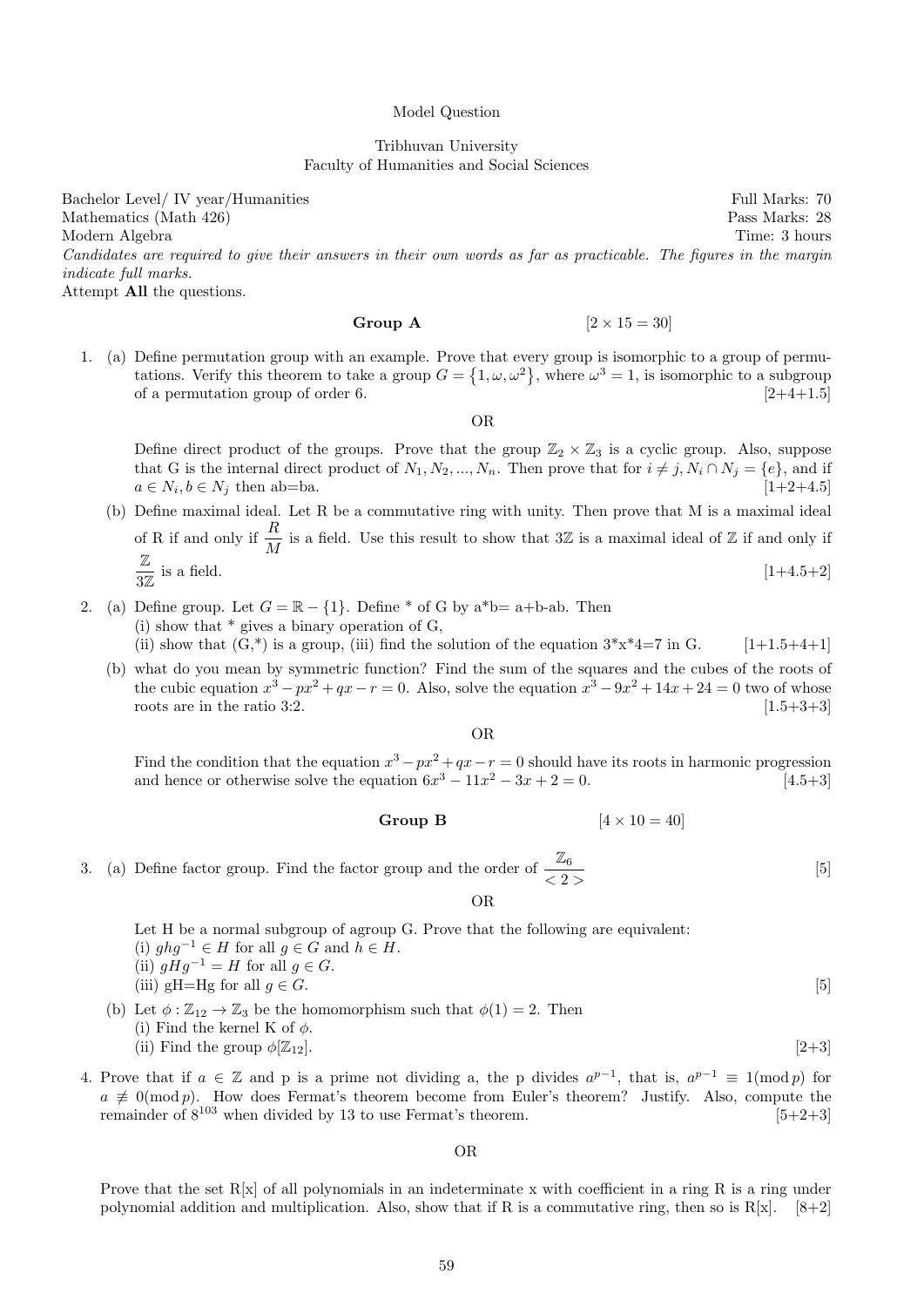- 5. (a) Show that the number  $\alpha = \sqrt{1 + \sqrt[3]{2}}$  is algebraic over Q by finding  $f(x) \in \mathbb{Q}[x]$  such that  $f(\alpha) = 0$ .
	- [5]
	- (b) If D is a unique factorization domain, then prove that a product of two primitive polynomials in  $D[x]$  is again a primitive. [5]

# OR

Define Euclidean domain with an example. Prove that every Euclidean domain is a principal ideal domain. [5] [5]  $\sim$  [5]  $\sim$  [5]  $\sim$  [5]  $\sim$  [5]  $\sim$  [5]  $\sim$  [5]  $\sim$  [5]  $\sim$  [5]  $\sim$  [5]  $\sim$  [5]  $\sim$  [5]  $\sim$  [5]  $\sim$  [5]  $\sim$  [5]  $\sim$  [5]  $\sim$  [5]  $\sim$  [5]  $\sim$  [5]  $\sim$  [5]  $\sim$  [5]  $\sim$  [5]  $\sim$  [5]  $\sim$  [5]

6. Find the equation whose roots are the squares of the differences of the roots of the given cubic equation  $x^3+qx+r=0$ . Hence form the equation of the squared differences of the cubic equation  $x^3+6x^2+7x+2=0$ .

 $[6+4]$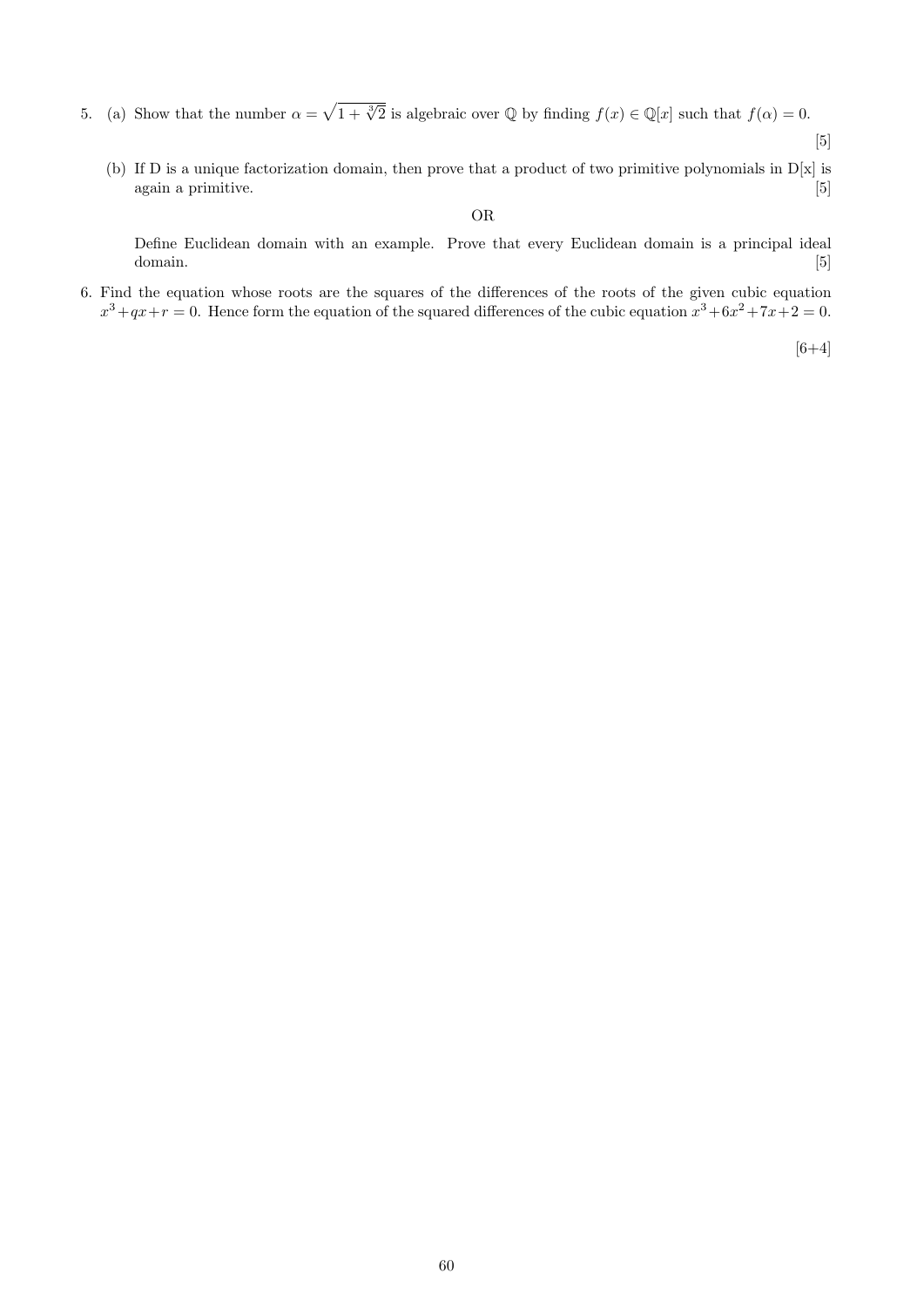# 9 Math 427 Detailed Course of Mathematical Analysis

## TRIBHUVAN UNIVERSITY Faculty of Humanities and Social Sciences Micro Syllabus

**Course Title:** Mathematical Analysis (Compulsory) Full Marks: 100 Course No.: Math 427 Pass Mark: 40 Level: B.A. Year: IV Nature of Course: Theory extends the periods: 9 Lectures Hrs/Week

Course Objectives: This course is designed for the fourth year of Four years B.A. program as a compulsory subject in mathematics. The main aim of this course is to provide advanced knowledge of mathematical analysis. Prerequisite for this course is the Real Analysis (Math 425). The general objectives of this course are:

- a. to develop theoretical knowledge and analytical skills in the emerging areas of mathematics;
- b. to raise interest of students in the field of analytical world so that they can take up any course easily in modern mathematics;
- c. to acquire and develop skill in the use and understanding of mathematical language, especially in mathematical terms, symbol, statement,formula, definition and logic;
- d. to construct solutions, proofs, examples and counter examples with their own independent efforts
- e. to prepare a sound base for higher studies in pure and applied mathematics.

# Detailed Course Contents:

# UNIT 1 EUCLIDEAN SPACES AND METRIC SPACES [18 Lecture Hrs]

1.1 The Set  $\mathbb{R}^n$ 

- 1. Definitions of *n*-dimensional point and the set  $\mathbb{R}^n$
- 2. Algebraic structure of  $\mathbb{R}^n$ : Definition of equality, sum, multiplication by scalars, difference, zero vector, inner product, norm and distance of n-dimensional points.
- 3. Vector space and Algebraic properties of  $\mathbb{R}^n$ .

**Theorem** (Statement only):  $\mathbb{R}^n$  forms a vector space over the field of real numbers with respect to the coordinate wise addition and scalar multiplication.

**Theorem** (Statement only): For any  $x, y, z \in \mathbb{R}^n$  and any real number a

- (i)  $\mathbf{x} \cdot \mathbf{v} = \mathbf{v} \cdot \mathbf{x}$  (Commutative law)
- (ii)  $\mathbf{x} \cdot (\mathbf{y} + \mathbf{z}) = \mathbf{x} \cdot \mathbf{y} + \mathbf{x} \cdot \mathbf{z}$  (Distributive law)
- (iii)  $(a\mathbf{x}).\mathbf{y} = a(\mathbf{x}.\mathbf{y}) = \mathbf{x}.(a\mathbf{y})$  (Associative law)
- (iv)  $x.x = 0$  for  $x = 0$  and  $x.x \neq 0$  for  $x \neq 0$

**Theorem:** Let  $\mathbf{x}, \mathbf{y} \in \mathbb{R}^n$  and a be a real number. Then,

- (i)  $||\mathbf{x}|| \geq 0$  and  $||\mathbf{x}|| = 0$  if, and only if,  $\mathbf{x} = 0$
- $(ii)$   $||\mathbf{x}|| = || \mathbf{x}||$
- (*iii*)  $||ax|| = |a| ||x||$  (Absolute homogenity)
- $(iv)$   $||\mathbf{x} \mathbf{y}|| = ||\mathbf{y} \mathbf{x}||$  (Symmetry)
- (v)  $||\mathbf{x} + \mathbf{y}||^2 + ||\mathbf{x} \mathbf{y}||^2 = 2(||\mathbf{x}||^2 + ||\mathbf{y}||^2)$  (Parallelogram equality)
- (*vi*) If  $\mathbf{x} \cdot \mathbf{y} = \mathbf{0}$ , then  $\|\mathbf{x} + \mathbf{y}\|^2 = \|\mathbf{x}\|^2 + \|\mathbf{y}\|^2$  (Pythagorean identity)

**Theorem:** Let  $\mathbf{x}, \mathbf{y} \in \mathbb{R}^n$ . Then,

- (i)  $|\mathbf{x}.\mathbf{y}| \leq ||\mathbf{x}|| ||\mathbf{y}||$  (Cauchy-Schwarz's inequality)
- (*ii*)  $\|\mathbf{x} + \mathbf{y}\| \le \|\mathbf{x}\| + \|\mathbf{y}\|$  (Triangle inequality)
- (iii)  $||\mathbf{x}|| ||\mathbf{y}||| \le ||\mathbf{x} \mathbf{y}||$

(d) Definition of unit coordinate vectors in  $\mathbb{R}^n$ .

1.2 Open Balls and Open Sets in  $\mathbb{R}^n$ 

[ 3 Lectures]

[2 Lectures]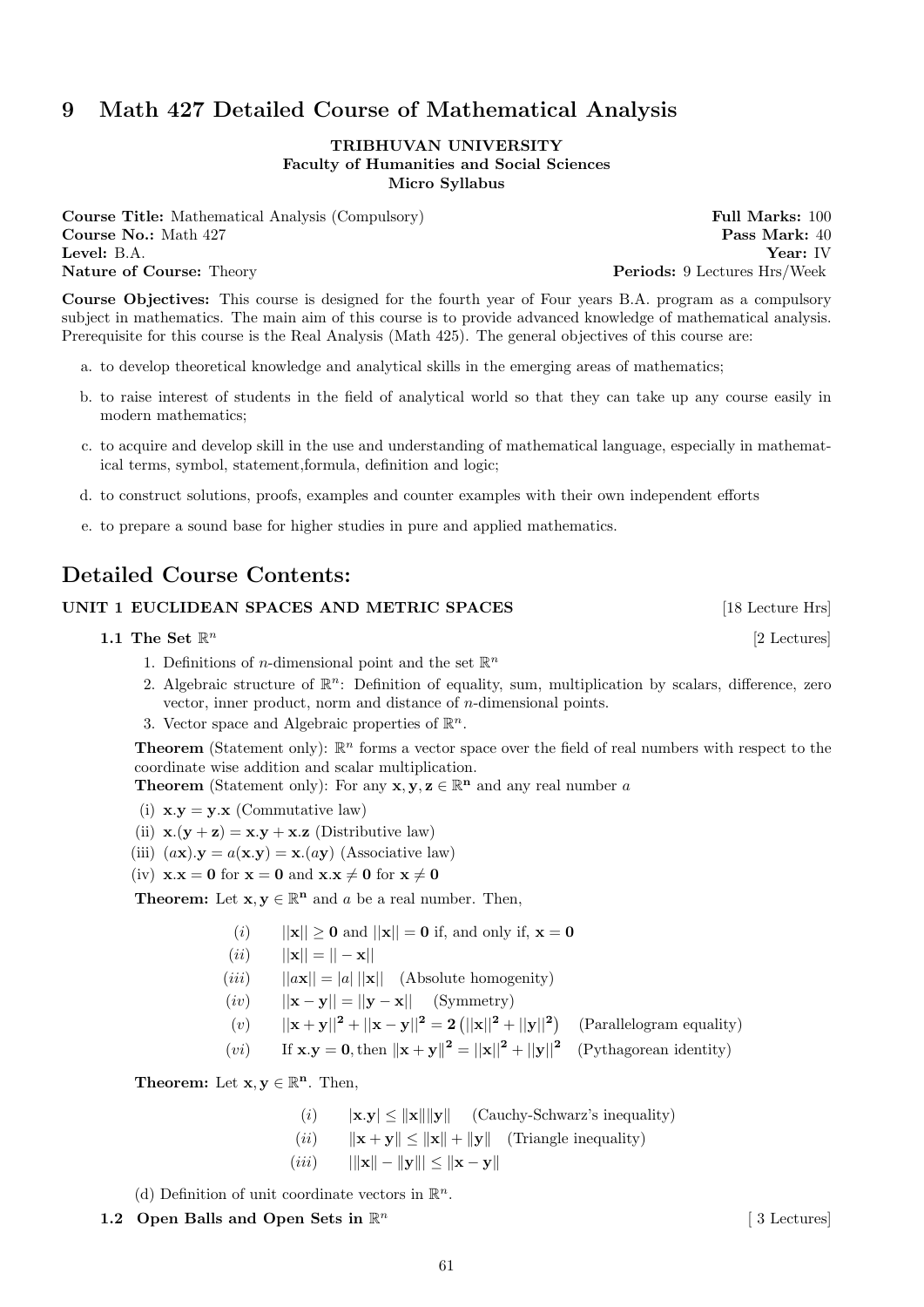- 1. Definitions of open  $n$ -balls, closed balls and spheres with examples and geometrical shape for different  $n$
- 2. Definitions of (i) interior point and interior (ii) exterior point and exterior (iii) boundary point and boundary of a set in  $\mathbb{R}^n$ .
- 3. Definition of open and closed sets in  $\mathbb{R}^n$  with examples. **Theorem:** Let  $S \subseteq \mathbb{R}^n$ . Then, (i) S is open in  $\mathbb{R}^n$  if, and only if,  $S = \text{int}S$ . (ii) The interior of  $S$  is an open subset of  $S$ .
- 4. Construction of open and closed sets in  $\mathbb{R}^n$ . **Theorem:** The union of arbitrary collection of open sets in  $\mathbb{R}^n$  is open, and the intersection of a finite collection of open sets is open in  $\mathbb{R}^n$ . **Theorem:** The union of a finite collection of closed sets in  $\mathbb{R}^n$  is closed, and the intersection of arbitrary collection of closed sets in  $\mathbb{R}^n$  is closed in  $\mathbb{R}^n$ . Examples to show arbitrary intersection of open sets may not be open, and the arbitrary union of closed sets may not be closed.

**Theorem:** If A is closed and B is open in  $\mathbb{R}^n$ , then  $A - B$  is closed and  $B - A$  is open in  $\mathbb{R}^n$ .

## 1.3 Closed Sets and Adherent Points [3] Lectures]

- 1. Definition of adherent point and closure; accumulation point and derived set and isolated point of a set with examples.
	- (a) **Theorem:** Let  $S \subset \mathbb{R}^n$  and  $\mathbf{x} \in \mathbb{R}^n$ , then x is an accumulation point of S if, and only if, x is an adherent point of  $S - \{x\}.$
	- (b) **Theorem:** x is an accumulation point of S if, and only if, every open n-ball  $B(x)$  contains infinitely many points of S.
	- (c) Examples of an infinite set with no accumulation point.
	- (d) **Theorem:** A set  $S \subseteq \mathbb{R}^n$  is closed if, and only if, it contains all its adherent points.
- 2. Definition of closure and derived set with examples
	- (a) Proof of the relation  $\overline{S} = S \cup S'$ .
	- (b) **Theorem:** A set S in  $\mathbb{R}^n$  is closed if, and only if, S contains all its accumulation points.
	- (c) **Theorem:** A set S in  $\mathbb{R}^n$  is closed if, and only if, S contains all its boundary points.
	- (d) **Theorem:** The derived set S' of a set S in  $\mathbb{R}^n$  is a closed set.

# **1.4 Definition of Dense Set in**  $\mathbb{R}^n$  **and Examples** [0.5 Lectures]

## 1.5 Metric Spaces. [1.5 Lectures] [1.5 Lectures]

- 1. Definition of metric space with examples
- 2. Examples of metric spaces (Discrete metric space,  $\mathbb{R}^n$  with different types of metrices)
- 3. Definition of metric subspace with examples

# 1.6 Point Set Topology in Metric Spaces [3 Lectures]

- 1. Definition of open ball in metric spaces and subspaces
- 2. The notation  $B_S(a, r) = B_M(a, r) \cap S$
- 3. Definition of interior point, open set and closed set in metric space with examples
- 4. Construction of open and closed sets in metric space
- 5. Definition of adherent point, accumulation point, closure and derived sets in a metric space

**Theorem:** Let  $(S, d)$  be a metric subspace of a metric space  $(M, d)$ , and X be a subset of S. Then, X is open in S if, and only if,  $X = A \cap S$  for some set A which is open in M.

**Theorem:** Let  $(S, d)$  be a metric subspace of  $(M, d)$  and Y, a subset of S. Then Y is closed in S if, and only if,  $X = B \cap S$  for some set B which is closed in M.

Theorem: The union of any collection of open sets is open, and intersection of a finite collection of open sets is open.

Theorem: The union of a finite collection of closed sets in a metric space is closed, and intersection of any collection of closed sets is closed.

**Theorem:**If A is open set in a metric space M and B is closed in M, then  $A - B$  is open in M and  $B - A$  is closed in M.

**Theorem:** For any subset  $S$  of a metric space  $M$ , the following statements are equivalent.

- a)  $S$  is closed in  $M$ .
- b) S contains all its adherent points.
- c) S contains all its accumulation points.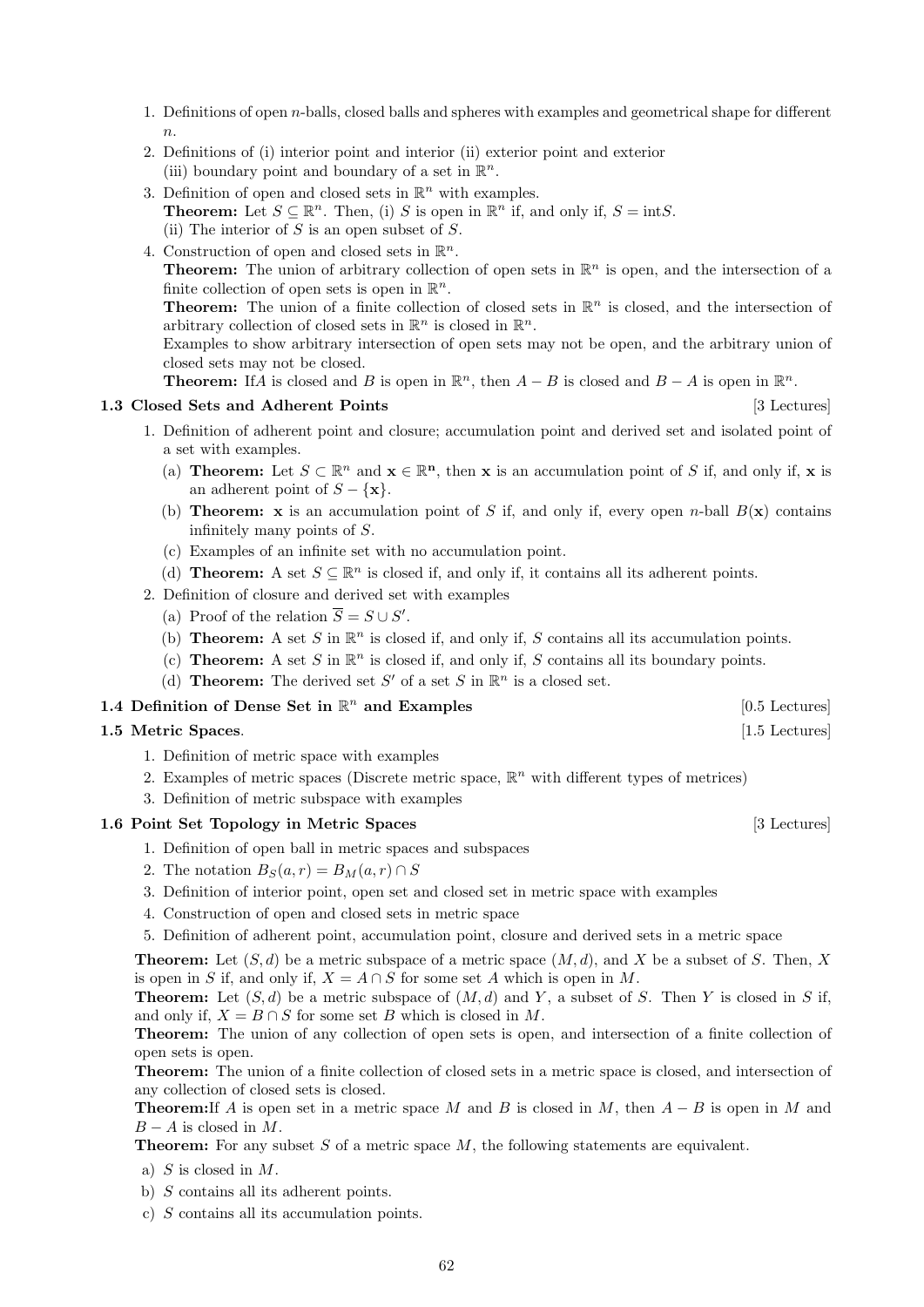d)  $S = \overline{S}$ .

## 1.7 Bolzano-Weierstrass Theorem [1 Lecture] [1 Lecture]

1. Definition of a bounded set in  $\mathbb{R}^n$  and metric spaces.

2. Bolzano-Weierstrass theorem (No proof for  $n > 1$ ).

1.8 Cantor's Intersection Theorem (Statement and Proof). [1 Lecture]

## 1.9 Exercise [3 Lectures]

At least the following problems from Exercise on page 65, Chapter-3 of the book Mathematical Analysis, Tom M. Apostol II Edition (1987) should be discussed: 3.9, 3.11, 3.12, 3.26, 3.27, 3.28, 3.29, 3.31

# UNIT 2 COVERING THEOREMS AND COMPACTNESS [13 Lecture Hrs]

## 2.1 Lindelöf Covering Theorem [3 Lectures]

- (a) Definition of covering, open covering, countable covering, finite covering and subcovering with examples.
- (b) **Theorem:** Let  $G = \{A_1, A_2, \dots\}$  denote a countable collection of all *n*-balls having rational radii and centres at points with rational co-ordinates. Assume  $\mathbf{x} \in \mathbb{R}^n$  and let S be an open set in  $\mathbb{R}^n$ such that  $\mathbf{x} \in S$ . Then, there exists at least one of the *n*-balls  $A_k$  in G contains x and is contained in S. That is, we have  $\mathbf{x} \in A_k \subseteq S$  for some  $A_k$  in G.
- (c) **Theorem:** (Lindelöf covering theorem in  $\mathbb{R}^n$ ) (Statement and Proof)

## 2.2 Heine-Borel Covering Theorem [1 Lecture] [1 Lecture]

**Theorem:** Let F be an open covering of a closed and bounded set A in  $\mathbb{R}^n$ . Then there is a finite subcollection of F which also covers A.

## 2.3 Compactness in  $\mathbb{R}^n$

- (a) Definition of compact sets in  $\mathbb{R}^n$  with examples.
- (b) **Theorem:** Let S be a subset of  $\mathbb{R}^n$ . Then the following three statements are equivalent.
	- i. S is compact.
	- ii. S is closed and bounded.
	- iii. Every infinite subset of  $S$  has an accumulation point in  $S$ .

## 2.4 Compact Subsets of a Metric Space [3.5 Lectures]

- (a) Definition of open covering, compact set and bounded set in a metric space
- (b) **Theorem:** Let S be a compact subset of a metric space  $M$ . Then,
	- i. S is closed and bounded.
	- ii. Every infinite subset of S has an accumulation point in S.
- (c) Example to show that there exists a closed and bounded set in a metric space which is not compact.
- (d) **Theorem:** Let X be a closed subset of a compact metric space  $M$ . Then X is compact.
- (e) **Theorem:** Assume that  $S \subseteq T \subseteq M$ ,  $(M, d)$  is a metric space. Then S is compact in  $(M, d)$  if, and only if, S is compact in the metric space  $(T, d)$ .

## $2.5$  Exercise [3.5hr]

At least the following problems from the Exercise on page 66 and 68, Chapter-3 of the book "Mathematical Analysis", Tom M Apostol II Edition (1987) should be discussed: 3.18, 3.19, 3.38, 3.39, 3.40, 3.41, 3.42.

# Unit 3 LIMITS AND CONTINUITY [18 Lecture Hrs]

## 3.1 Convergent Sequences in Metric Spaces [2 Lectures]

- (a) Definition of convergent sequence with examples, definition of increasing, decreasing sequence, subsequence and bounded sequence
- (b) The sequence  $\begin{cases} 1 \end{cases}$ n  $\}$  converges in  $\mathbb R$  but not in  $(0, 1]$ .
- (c) **Theorem** (Uniqueness of limit): A sequence  $\{x_n\}$  of points in a metric space  $(S, d)$  can converge to at most one point in S.
- (d) **Theorem:** An increasing sequence  $\{x_n\}$  which is bounded above converges to the supremum of its range  $\{x_1, x_2, \dots\}$  and a decreasing sequence  $\{x_n\}$  which is bounded below converges to the infimum of its range  $\{x_1, x_2, \dots\}$ .

[2 Lectures]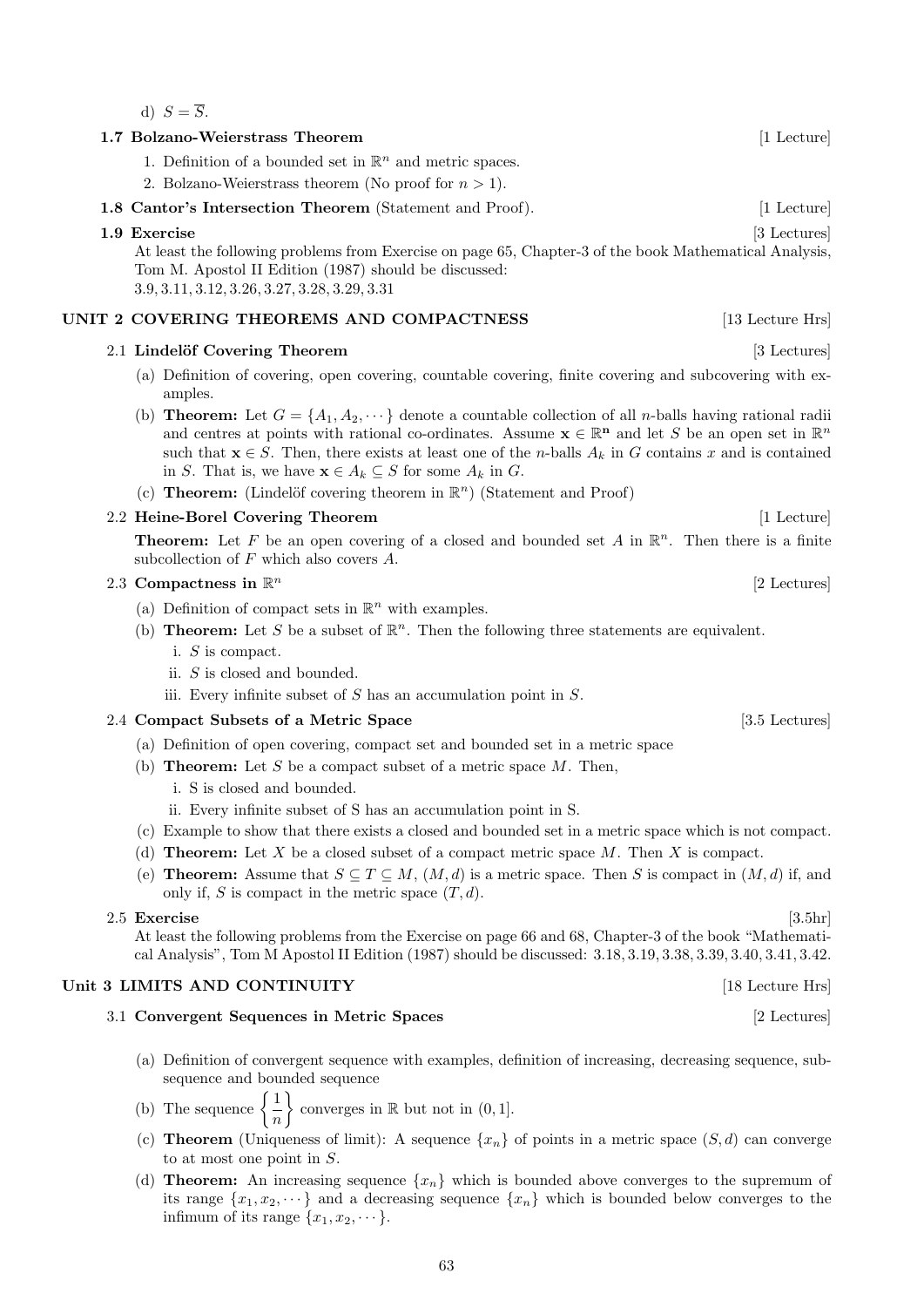(e) **Theorem:** Let  $\{x_n\}$  be a sequence of points in a metric space  $(S, d)$  and let  $x_n \to p$ . If  $T =$  ${x_1, x_2, \dots}$  is the range of  ${x_n}$ , then i. T is bounded.

ii.  $p$  is an adherent point of  $T$ .

- (f) **Theorem:** Let  $(S, d)$  be a metric space and  $T \subseteq S$ . Let p be a point in S which is an adherent point of T. Then, there is a sequence  $\{x_n\}$  of points in T converging to p.
- (g) **Theorem:** A sequence  $\{x_n\}$  of points in a metric space  $(S, d)$  converges to p if, and only if, its every subsequence  $\{x_{k(n)}\}$  also converges to p.
- (h) **Theorem** (Sequential criterion for closed set): Let  $(S, d)$  be a metric space and A be a non empty subset of S. Then  $p \in \overline{A}$  if, and only if, there exists a sequence  $\{x_n\}$  in A such that  $x_n \to p$ .

# 3.2 Cauchy Sequences [1.5 Lectures]

- (a) Definition of Cauchy sequence with examples
- (b) Theorem: Cauchy's general principle of convergence or Cauchy convergence criterion
- (c) Theorem: Every convergent sequence in a metric space is Cauchy but not conversely.
- (d) **Theorem:** In Euclidean space  $\mathbb{R}^k$ , every Cauchy sequence is convergent.

# 3.3 Complete Metric Space [1 Lecture]

- (a) Definition of complete metric space with examples.
- (b) **Theorem:** In a metric space  $(S, d)$ , every compact subset T is complete.

# 3.4 Sequences and Compactness [1 Lecture]

- (a) Definition of sequentially compact metric space with example
- (b) **Theorem:** If a metric space  $(S, d)$  is sequentially compact, then every infinite subset of S has a limit point.
- (c) **Theorem:** Every compact metric space  $(S, d)$  is sequentially compact.

# 3.5 Bolzano Weierstrass Theorem for Sequence [0.5 Lectures] [0.5 Lectures]

**Theorem** (Bolzano-Weierstrass theorem for sequence): Every bounded sequence in  $\mathbb{R}^n$  has a convergent subsequence.

# 3.6 Limit of a Function and Properties [1.5 Lectures] [1.5 Lectures]

- (a) Definition of a limit of function in terms of  $\epsilon, \delta$ , and in terms of open balls
- (b) **Theorem** (Sequential criterion for limit of a function): Let  $(S, d_S)$  and  $(T, d_T)$  be two metric spaces,  $A \subseteq S$  and  $f : A \to T$  function. Let p be an accumulation point of A and assume that  $b \in T$ . Then  $\lim_{x\to p} f(x) = b$  if, and only if,  $\lim_{n\to\infty} f(x_n) = b$ , for every sequence  $\{x_n\}$  of points of  $A - \{p\}$ which converges to p.
- (c) Theorem (Algebra of limit of functions): Let  $(S, d)$  be a metric space,  $A \subseteq S$  and p be an accumulation point of A. Let  $f: A \to \mathbb{R}$  and  $q: A \to \mathbb{R}$  be two real valued functions and assume that

$$
\lim_{x \to p} f(x) = a
$$
 and 
$$
\lim_{x \to p} g(x) = b.
$$

. Then,

1. 
$$
\lim_{x \to p} [f(x) \pm g(x)] = a \pm b.
$$
  
\n2. 
$$
\lim_{x \to p} [\lambda f(x)] = \lambda a.
$$
  
\n3. 
$$
\lim_{x \to p} [f(x)g(x)] = ab.
$$
  
\n4. 
$$
\lim_{x \to p} \frac{f(x)}{g(x)} = \frac{a}{b}, \text{ if } b \neq 0.
$$
  
\n5. 
$$
\lim_{x \to p} |f(x)| = |a|.
$$

## 3.7 Continuous Functions and Properties [1.5 Lectures]

- (a) Definition of continuous function in terms of  $\epsilon, \delta$ , and in terms of open balls.
- (b) Theorem: Every function is continuous at an isolated point.
- (c) **Theorem** (Continuity of composite function): Let  $(S, d_S)$ ,  $(T, d_T)$  and  $(U, d_U)$  be three metric spaces. Let  $f : S \to T$  and  $g : f(S) \to U$  be two functions. If f is continuous at a point  $p \in S$ and g is continuous at  $f(p)$ , then the composite function  $h = gof$  defined on S by the equation  $h(x) = g(f(x))$  for all  $x \in S$  is continuous at p.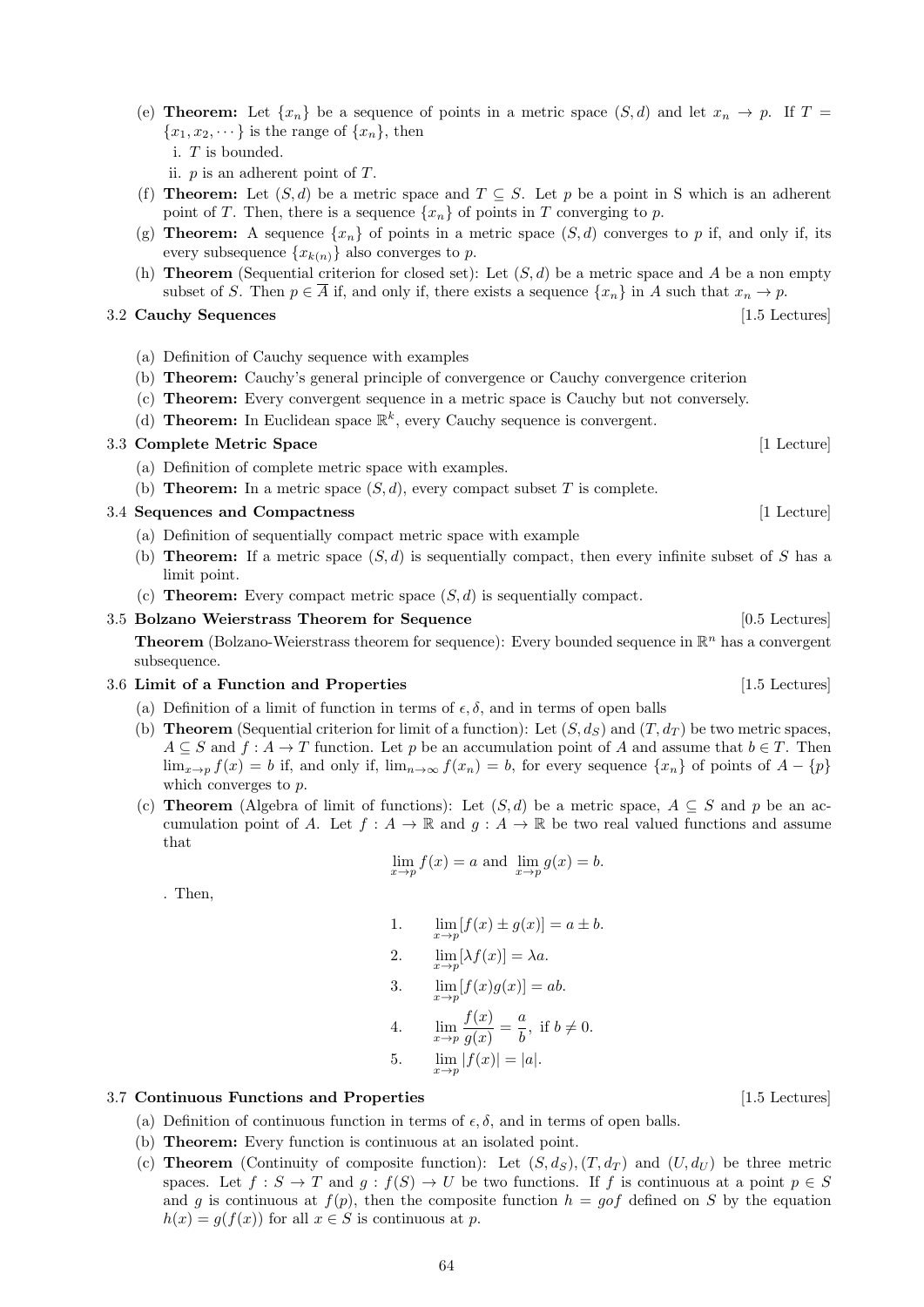(d) **Theorem** (Sequential criterion for continuity): Let  $(S, d_S)$  and  $(T, d_T)$  be two metric spaces, f:  $S \to T$  be a function and assume that  $p \in S$ . Then f is continuous at p if, and only if, for every sequence  $\{x_n\}$  of points of S converging to p, the sequence  $\{f(x_n)\}$  of points of T converges to  $f(p)$ .

# 3.8 Continuity and Inverse Images of Open and Closed Sets [1.5 Lectures]

- (a) Definition of inverse image (or pre-image) of a set and examples.
- (b) Theorem: (Continuity and inverse image of open (or, closed) set): Let  $f : S \to T$  be a function from a metric space  $(S, d_S)$  to another metric space  $(T, d_T)$ . Then f is continuous on S if, and only if, for every open (or, closed) set Y in T, the inverse image  $f^{-1}(Y)$  is open (or, closed) in S.
- (c) Examples to show the image of an open (or, a closed) set under a continuous map need not be open (or. closed).

# 3.9 Continuous Functions on Compact Sets [2 Lectures]

- (a) Theorem: The image of a compact set under a continuous function is compact.
- (b) Definition of a bounded vector valued function  $f: S \to \mathbb{R}^k$
- (c) **Theorem:** Let  $f: S \to \mathbb{R}^k$  be a function from a metric space  $(S, d)$  to a Euclidean space  $\mathbb{R}^k$ . If f is continuous on a compact subset  $X$  of  $S$ , then  $f$  is bounded on  $X$ .
- (d) Theorem: Let  $f: S \to \mathbb{R}^k$  be defined on a metric space  $(S, d_S)$  to the Euclidean space  $\mathbb{R}^k$ . If f is continuous on a compact subset Xof S, then  $\exists$  points p and q in X such that

$$
f(p) = \text{Infimum} f(X) \text{ and } f(q) = \text{Supremum} f(X).
$$

- (e) Corollary: A continuous function attains its maximum and minimum on a compact set.
- (f) **Theorem:** Let  $f : S \to T$  be a function from a metric space  $(S, d_S)$  to another metric space  $(T, d_T)$ . Assume that f is one-to-one on S, so that the inverse function  $f^{-1}$  exists. If S is compact and if f is continuous on S, then  $f^{-1}$  is continuous on  $f(S)$ .
- (g) Example to show that compactness is essential in above theorem (d).

# 3.10 Topological Mappings (Homeomorphisms) [0.5 Lectures]

- (a) Definition of topological mappings.
- (b) Discussion about topological properties and isometry.

# 3.11 Bolzano's Theorem [1.5 Lectures] [1.5 Lectures]

- (a) Theorem (Sign preserving property for continuous function): Let f be defined on an interval S in R. Assume that f is continuous at a point c in S and let  $f(c) \neq 0$ . Then, there exists an one ball  $B(c, \delta)$  such that  $f(x)$  has the same sign as  $f(c)$  in  $B(c, \delta) \cap S$ .
- (b) **Theorem** (Bolzano's theorem or the theorem for location of roots): Let f be a real-valued and continuous function on a compact interval [a, b] in R, and suppose that  $f(a)$  and  $f(b)$  have opposite signs, i.e.  $f(a) \times f(b) < 0$ . Then, there exists at least one point  $c \in (a, b)$  such that  $f(c) = 0$ .
- (c) **Theorem** (Intermediate value theorem): Let f be a real valued continuous function on a compact interval S in R. Suppose that there are two points  $a < b$  in S such that  $f(a) \neq f(b)$ . Then f takes every values between  $f(a)$  and  $f(b)$  in the interval  $(a, b)$ .

# 3.12 Uniform Continuity [0.5 Lectures]

- (a) Definition of uniform continuity and examples
- (b) Non-uniform continuity condition
- (c) Theorem Uniform continuity implies continuity, but the converse need not be true.

# 3.13 Uniform Continuity and Compact Sets [1 Lecture]

Theorem (Heine's theorem for uniform continuity on a compact set): Let  $f: S \to T$  be a function from one metric space  $(S, d_S)$  to another metric space  $(T, d_T)$ . Let A be a compact subset of S and assume that f is continuous on A. Then, f is uniformly continuous on A.

3.14 Exercises [2 Lectures] At least the following problems from Exercise on page 96, Chapter-4 of the book "Mathematical Analysis", Tom M Apostol II Edition (1987) should be discussed:

65

4.2, 4.5, 4.6, 4.7, 4.9, 4.29, 4.30, 4.50, 4.51, 4.52.

# UNIT 4 FUNCTIONS OF BOUNDED VARIATION [13 Lecture Hrs]

4.1 Review of Monotonic Functions [1 Lecture] [1 Lecture]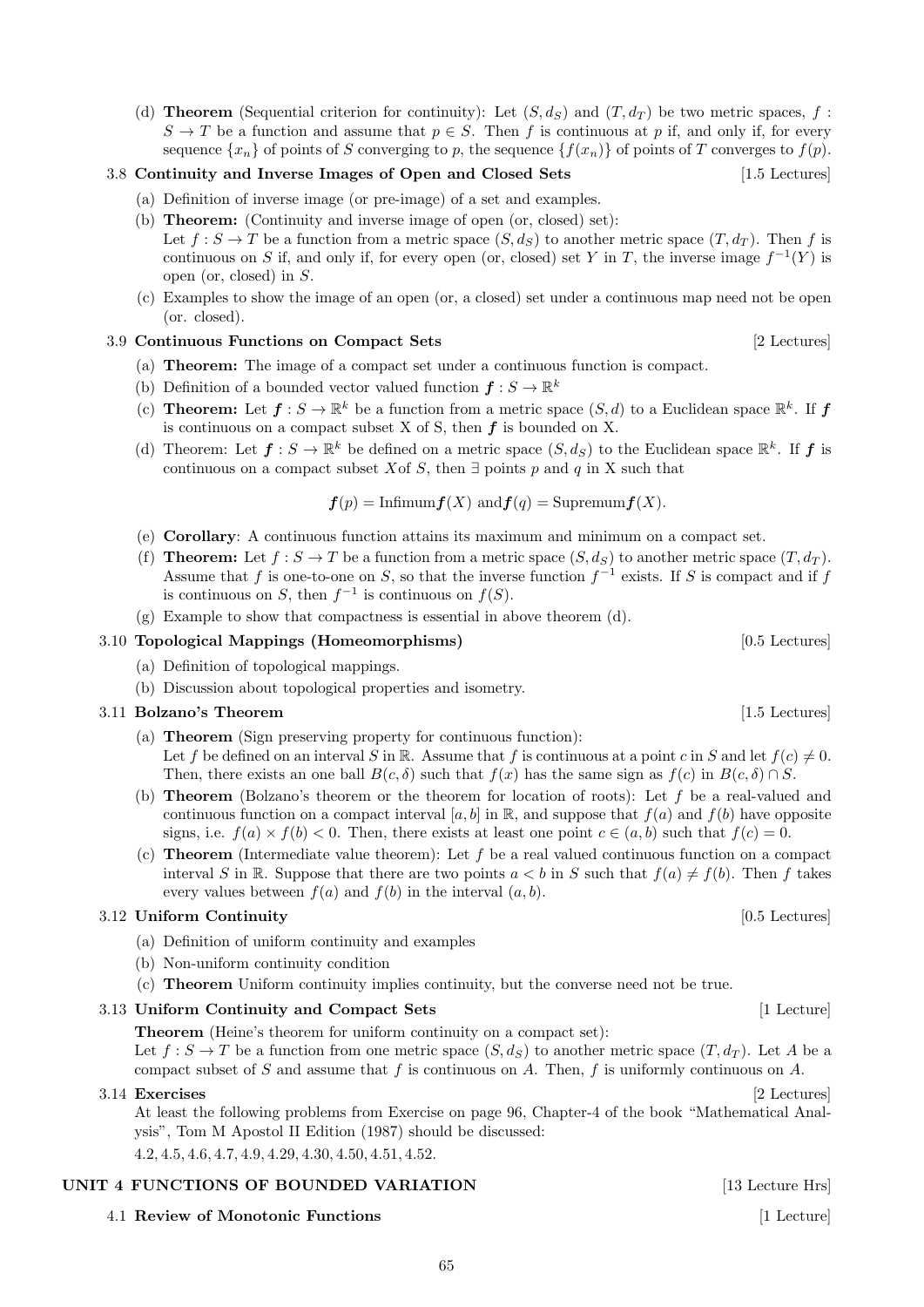- (a) Definition of increasing (non-decreasing) and decreasing (non-increasing) functions
- (b) Definition of strictly increasing and strictly decreasing functions
- (c) Definition of monotonic functions
- (d) Examples related to above definitions

### 4.2 Properties of Monotonic Functions. [1.5 Lectures]

(a) **Theorem:** If f is an increasing function defined on [a, b] and let  $x_0, x_1, \dots, x_n$  be  $n+1$  points such that  $a = x_0 < x_1 < \cdots < x_n = b$ , then

$$
\sum_{k=1}^{n-1} [f(x_k^+) - f(x_k^-)] \le f(b) - f(a)
$$

(b) Theorem: If f is monotonic on [a, b], then the set of discontinuities of f is countable.

### 4.3 Function of Bounded Variation (BV). [3 Lectures]

- (a) Definition of a partition of a compact interval.
- (b) Definition of a function of BV on  $[a, b]$ .
- (c) **Theorem:** If f is monotonic on [a, b], then f is of BV on [a, b].
- (d) **Theorem:** If f is continuous on [a, b] and if its derivative  $f'(x)$  exists and is bounded in  $(a, b)$ , then f is of BV on  $[a, b]$ .
- (e) Theorem: If f is of BV on [a, b], say  $\sum |\Delta f_k| \leq M$  for all partitions of [a, b], then f is bounded on [a, b]. In fact,  $|f(x)| \leq |f(a)| + M$ ,  $\forall x \in [a, b]$ .
- (f) Examples related to the functions of BV

i. The function 
$$
f(x) = \begin{cases} x^2 \sin(\frac{1}{x}) & x \neq 0 \\ 0 & x = 0 \end{cases}
$$
 is of BV on [0, 1].  
ii. The function  $f(x) = \begin{cases} x \cos(\frac{\pi}{2x}) & x \neq 0 \\ \end{cases}$  is continuous but not of BV on

ii. The function 
$$
f(x) = \begin{cases} \cos \sqrt{2x} & \sin \sqrt{2x} \\ 0 & x = 0 \end{cases}
$$
 is continuous but not of BV on [0, 1].

iii. The function 
$$
f(x) = \begin{cases} x^2 \cos(\frac{1}{x}) & x \neq 0 \\ 0 & x = 0 \end{cases}
$$
 is continuous and is of BV on [0, 1].

iv. Boundedness of  $f'(x)$  is not necessary for  $f(x)$  to be of BV on [0, 1].

## 4.4 Total Variation [1.5 Lectures] [1.5 Lectures]

- (a) Definition of total variation and its consequences.
- (b) **Theorem:** Let f and g are each function of BV on  $[a, b]$ . Then, so are their sum, difference and product.
- (c) The quotient  $f/g$  need not be a function of BV.
- (d) **Theorem:** If f is of BV on [a, b] and assume that f is of bounded away from zero. Then  $g = 1/f$ is also of BV on  $[a, b]$ .

## 4.5 Additive Property of Total Variation [1.5 Lectures] [1.5 Lectures]

- (a) **Theorem:** Let f be of BV on [a, b] and assume that  $c \in (a, b)$ . Then f is of BV on [a, c] and on [c, b]. And, we have  $V_f(a, b) = V_f(a, c) + V_f(c, b)$ .
- (b) **Theorem:** If f is a function of BV on  $[a, b]$ , then it is so on every closed subinterval  $[c, d]$  of  $[a, b]$ .
- 4.6 Total Variation on [a, x] as a Function of x [1 Lecture] **Theorem:** Let f be a function of BV on  $[a, b]$ . Let V be defined on  $[a, b]$  as follows:
	- $V(x) = V_f(a, x)$  for  $a < x \le b$  and  $V(a) = 0$ . Then, both V and  $V f$  are increasing functions on [a, b].

## 4.7 Function of BV as a Difference of Two Increasing Functions [1.5 Lectures]

- (a) **Theorem:** f is of BV on [a, b] if, and only if, f can be expressed as the difference of two increasing functions.
- (b) **Theorem:** f is of BV on  $[a, b]$  if, and only if, f can be expressed as the difference of two strictly increasing functions.
- (c) Remarks: Representation of a function of BV as a difference of two increasing functions (or strictly increasing functions) is not unique.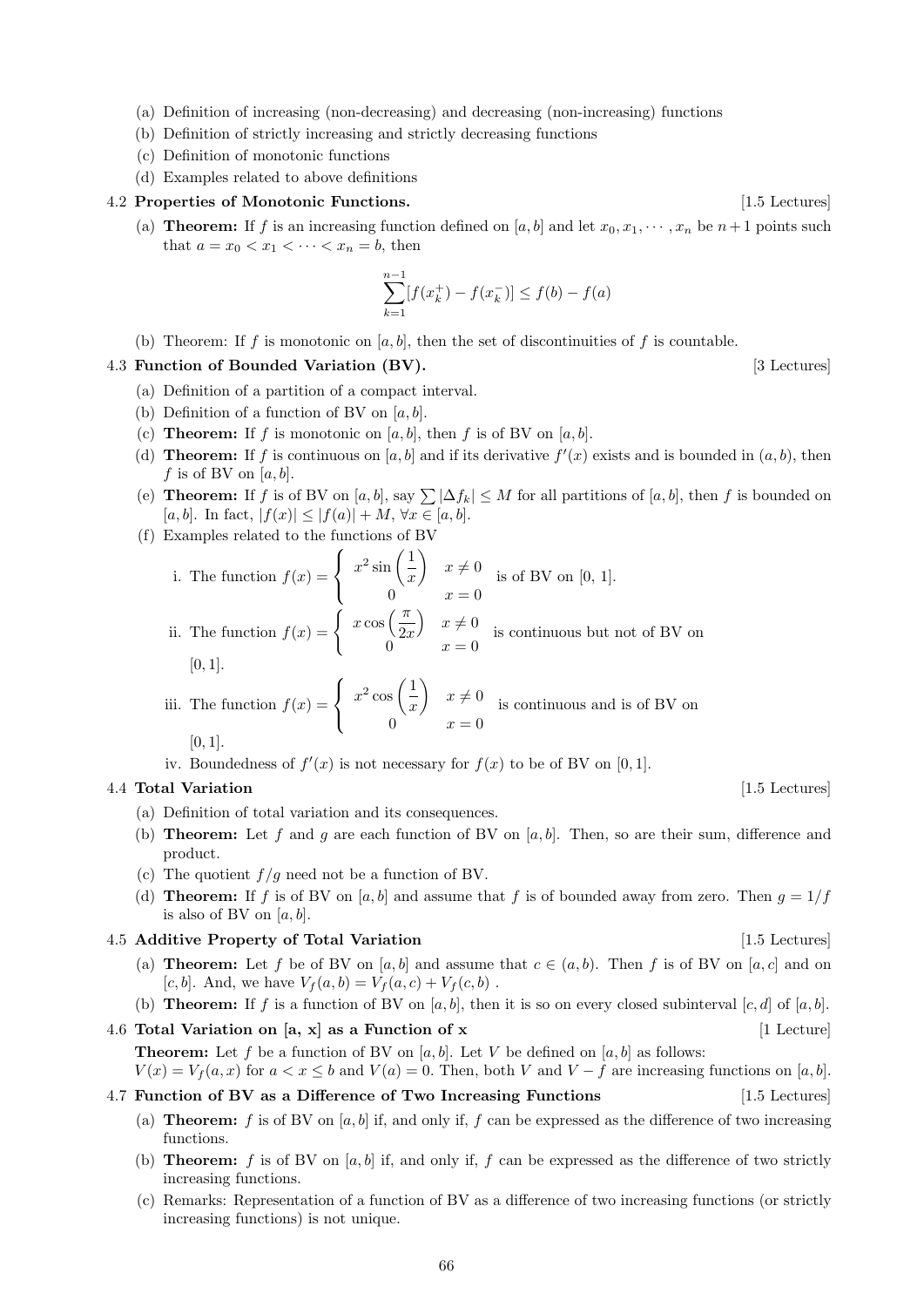## 4.8 Continuous Function of Bounded Variations [1 Lecture] [1 Lecture]

- (a) **Theorem:** Let f be of BV on [a, b]. Define a function V on [a, b] by  $V(x) = V_f(a, x)$  for  $x \in (a, b]$ and  $V(a) = 0$ . Then, every point of continuity of f is also a point of continuity of V, and conversely.
- (b) **Theorem:** Let f be a continuous function on [a, b]. Then f is of BV on [a, b] if, and only if, f can be expressed as the difference of two increasing continuous functions.

### 4.9 Exercises. [1 Lecture]

At least the following problems from Exercise on page 137, Chapter-6 of the book "Mathematical Analysis", Tom Apostol II Edition (1987) should be discussed: 6.1, 6.3.

Note: If time permits, one can give a list of simple problems for exercise to the students from other books like 'Introduction to Mathematical Analysis' by Amritava Gupta, 'The Elements of Real Analysis' by Robert G. Bartle etc.

## Unit 5 RIEMANN STIELTJES (R-S) INTEGRATION [18 Lecture Hrs]

## 5.1 Review of Riemann Integrals [0.5 Lectures] [0.5 Lectures]

- (a) Definition of partition, Norm of a partition, Refinement of a partition, Lower, Upper and Riemann Riemann sums of a bounded function.
- (b) Definition of upper and lower integrals, Riemann integral.
- (c) Theorem: (Statement only) Necessary and sufficient conditions for the existence of Riemann integrability

## 5.2 Riemann-Stieltjes Integrals [0.5 Lectures]

(a) Definition of R-S sum of a bounded function f w.r.to  $\alpha$  on [a, b].

 $\overline{L}$ 

(b) Definition of R-S integral of a bounded function f w.r.to  $\alpha$  on [a, b].

## 5.3 Linear Properties of R-S Integrals [1 Lecture] [1 Lecture]

(a) **Theorem** (Linearity on integrand): If  $f \in \mathcal{R}(\alpha)$ ,  $g \in \mathcal{R}(\alpha)$  on [a, b], then  $c_1f + c_2g \in \mathcal{R}(\alpha)$  on [a, b], where  $c_1$  and  $c_2$  are two constants, and also we have

$$
\int_{a}^{b} (c_1 f + c_2 g) d\alpha = c_1 \int_{a}^{b} f d\alpha + c_2 \int_{a}^{b} g d\alpha
$$

(b) **Theorem** (Linearity on integrator): If  $f \in R(\alpha)$ ,  $f \in \mathcal{R}(\alpha)$  on [a, b], then  $f \in \mathcal{R}(c_1\alpha + c_2\beta)$  on [a, b], where  $c_1$  and  $c_2$  are two constants and also we have

$$
\int_{a}^{b} f d(c_1 \alpha + c_2 \beta) = c_1 \int_{a}^{b} f d\alpha + c_2 \int_{a}^{b} f d\beta
$$

(c) **Theorem** (Additive property of R-S integral): Assume that  $c \in (a, b)$ . If any two of the three integrals in (1) exist, then the third also exists and we have

$$
\int_{a}^{c} f d\alpha + \int_{c}^{b} f d\alpha = \int_{a}^{b} f d\alpha \tag{1}
$$

 $\overline{L}$ 

### 5.4 Integration by Parts [1 Lecture]

(a) Theorem ( Integration by parts):

If  $f \in \mathcal{R}(\alpha)$  on  $[a, b]$ , then  $\alpha \in \mathcal{R}(f)$  on  $[a, b]$ . Moreover, we have

$$
\int_a^b f(x)d\alpha(x) + \int_a^b \alpha(x)df(x) = f(b)\alpha(b) - f(a)\alpha(a).
$$

(b) Examples to support the above formula.

#### 5.5 Change of Variables in R-S Integrals [1 Lecture] [1 Lecture]

Theorem (R-S integrability of composite functions):

- (a) Let  $f \in R(\alpha)$  on [a, b] and let g be a strictly monotonic continuous function defined on interval [c, d].
- (b) Let  $a = g(c)$  and  $b = g(d)$ .
- (c) Let h and  $\beta$  be the composite functions defined by

$$
h(x) = f[g(x)] \text{ and } \beta(x) = \alpha[g(x)] \,\forall x \in S.
$$

Then  $h \in \mathcal{R}(\beta)$  on S and we have  $\int_a^b f d\alpha = \int_c^d h d\beta$ . i.e.,

$$
\int_{g(c)}^{g(d)} f(x)d\alpha(x) = \int_c^d f[g(x)]d\{\alpha[g(x)]\}.
$$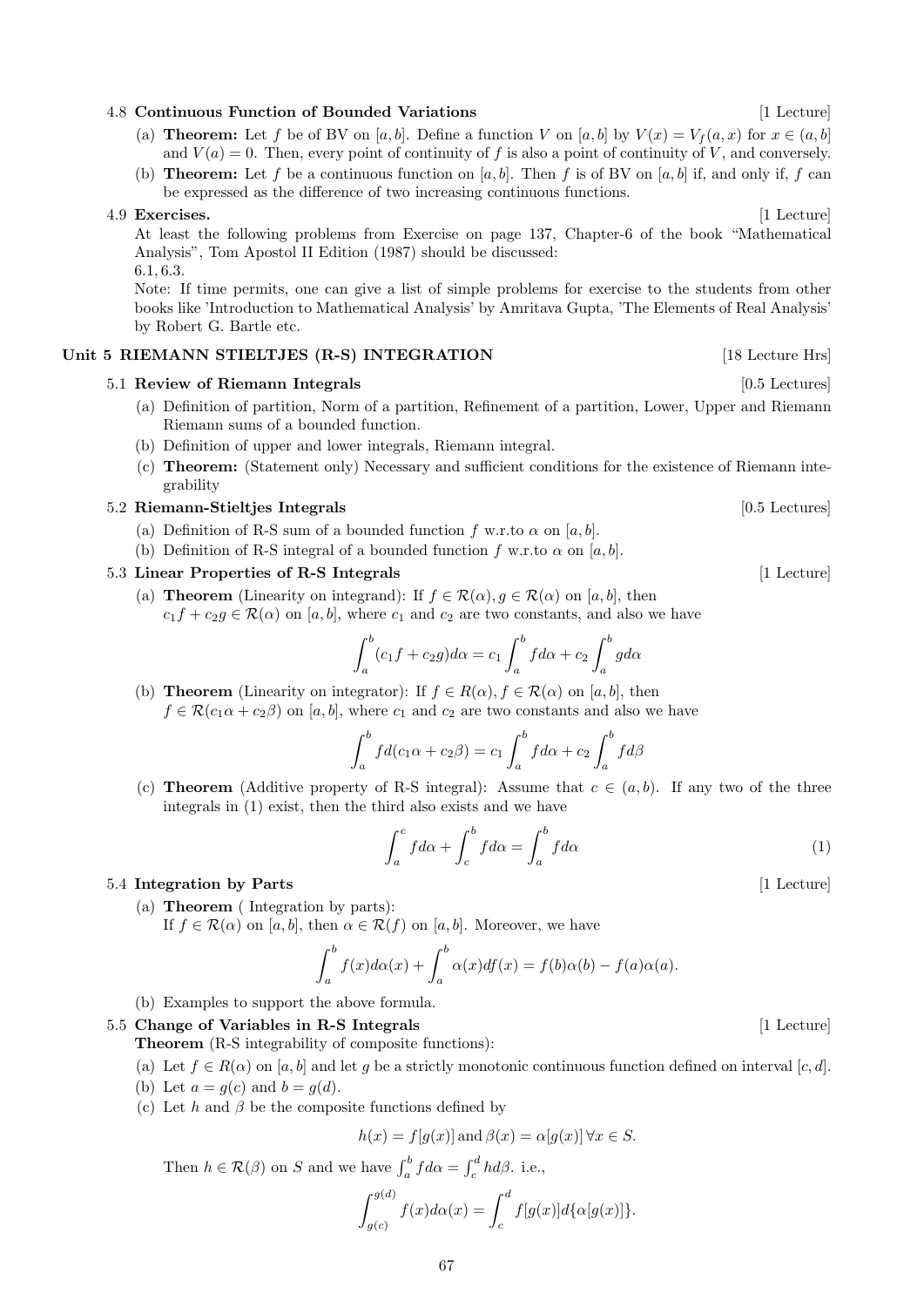### 68

## 5.6 Reduction to a Riemann Integral. [1 Lecture] [1 Lecture]

- (a) Theorem (Relation between Riemann and Reimann-Stieltjes integrals):
	- Let  $f \in R(\alpha)$  on [a, b] and assume that  $\alpha$  has a continuous derivative  $\alpha'$  on [a, b]. Then, the Riemann integral  $\int_a^b f(x) \alpha'(x) dx$  exists and we have

$$
\int_a^b f(x)d\alpha(x) = \int_a^b f(x)\alpha'(x)dx.
$$

In other words, R-S integral of f w.r.t.  $\alpha$  on [a, b] is equal to the Riemann integral of  $f\alpha'$  on [a, b].

(b) Example to support the above theorem.

## 5.7 Step Function as Integrators [0.5 Lectures] [0.5 Lectures]

- (a) Definition of Step Function
- (b) Theorem: (Step functions as integrator) (Statement only)
	- Let  $c \in (a, b)$  and define  $\alpha$  on [a, b] as follows. The values of  $\alpha(a), \alpha(b), \alpha(c)$  are arbitrary and  $\alpha(x) = \alpha(a)$  if  $a \leq x < c$  and  $\alpha(x) = \alpha(b)$  if  $a < x \leq c$ . Let f be defined on [a, b] in such a way that at least one of f or  $\alpha$  is continuous at c from the left and at least one is continuous at c from the right at c. Then,  $f \in \mathcal{R}(\alpha)$  on  $[a, b]$  and we have  $\int_a^b f d\alpha = f(c)[\alpha(c^+) - \alpha(c^-)].$
- (c) Examples:
	- i. The existence of the value of R-S integral can also be affected by changing the value of the integrand f at a single point.
	- ii. In a Riemann integral  $\int_a^b f(x)dx$ , the values of f can be changed at finite number of points without affecting either the existence or the value of the integral.

## 5.8 Reduction of R-S Integral to a Finite sum. [1 Lecture]

- (a) Theorem (Reduction of a R-S integral to a finite sum) ( Statement only)
- (b) Theorem (Reduction of finite Sum to R-S integral) ( Statement only)

# 5.9 Monotonically Increasing Integrators, Upper & Lower Integrals [1.5 Lectures]

- (a) Definition of upper and lower Stieltjes sums and their integrals
- (b) **Theorem** (Refinement of partition): Assume that  $\alpha \uparrow$  on [a, b]. Then,
	- i.  $P, P' \in \mathcal{P}[a, b]$  and  $P' \supseteq P \implies U(P', f, \alpha) \leq U(P, f, \alpha)$  and  $L(P', f, \alpha) \geq L(P, f, \alpha)$ .
	- ii. For any two partitions  $P_1$  and  $P_2$  of [a, b],  $L(P_1, f, \alpha) > U(P_2, f, \alpha)$ .
- (c) **Theorem** (Comparison of lower and upper integrals): Assume that  $\alpha \uparrow$  on [a, b]. Then  $I(f, \alpha) \leq$  $I(f,\alpha)$ .
- (d) Example to show that  $I(f, \alpha) < \overline{I}(f, \alpha)$ .

## 5.10 Riemann's Conditions for R-S Integral [1 Lecture] [1 Lecture]

- (a) Definition of Riemann's condition.
- (b) Theorem (Riemann's condition): Statement and proof

# 5.11 **Comparison Theorems** [1.5 Lectures] [1.5 Lectures]

- (a) **Theorem** (Order preserving property in R-S integral): Assume that  $\alpha \uparrow$  on [a, b],  $f, g \in \mathcal{R}(\alpha)$  on  $[a, b]$  and if  $f(x) \leq g(x) \forall x \in [a, b]$ , then we have  $\int_a^b f(x) d\alpha(x) \leq \int_a^b g(x) d\alpha(x).$
- (b) **Theorem:** Assume that  $\alpha \uparrow$  on [a, b] and  $f \in \mathcal{R}(\alpha)$  on [a, b], then  $|f| \in \mathcal{R}(\alpha)$  on [a, b], and we have  $\begin{array}{c} \begin{array}{c} \begin{array}{c} \end{array} \\ \begin{array}{c} \end{array} \end{array} \end{array}$  $\left| \int_a^b f(x) d\alpha(x) \right| \leq \int_b^a |f(x)| d\alpha(x).$
- (c) Theorem (R-S integrability of the square function): Assume that  $\alpha \uparrow$  on [a, b] and  $f \in \mathcal{R}(\alpha)$  on [a, b], then  $f^2 \in \mathcal{R}(\alpha)$  on [a, b].
- (d) **Theorem** (R-S Integrability of the product): Assume that  $\alpha \uparrow$  on [a, b]. If  $f \in \mathcal{R}(\alpha)$  on [a, b] and  $q \in \mathcal{R}(\alpha)$  on [a, b], then the product  $fq \in \mathcal{R}(\alpha)$  on [a, b]. In other words, the product of two R-S integrable functions is again R-S integrable.

# 5.12 Necessary and Sufficient Conditions for R-S Integrability [1.5 Lectures]

- (a) Theorem: (A Sufficient condition for R-S integrals): If f is continuous on [a, b] and if  $\alpha$  is of BV on [a, b], then  $f \in \mathcal{R}(\alpha)$  on [a, b].
- (b) Theorem (A sufficient condition for R-S integrals): Let f be of BV on [a, b] and  $\alpha$  is continuous on [a, b], then  $f \in R(\alpha)$  on [a, b].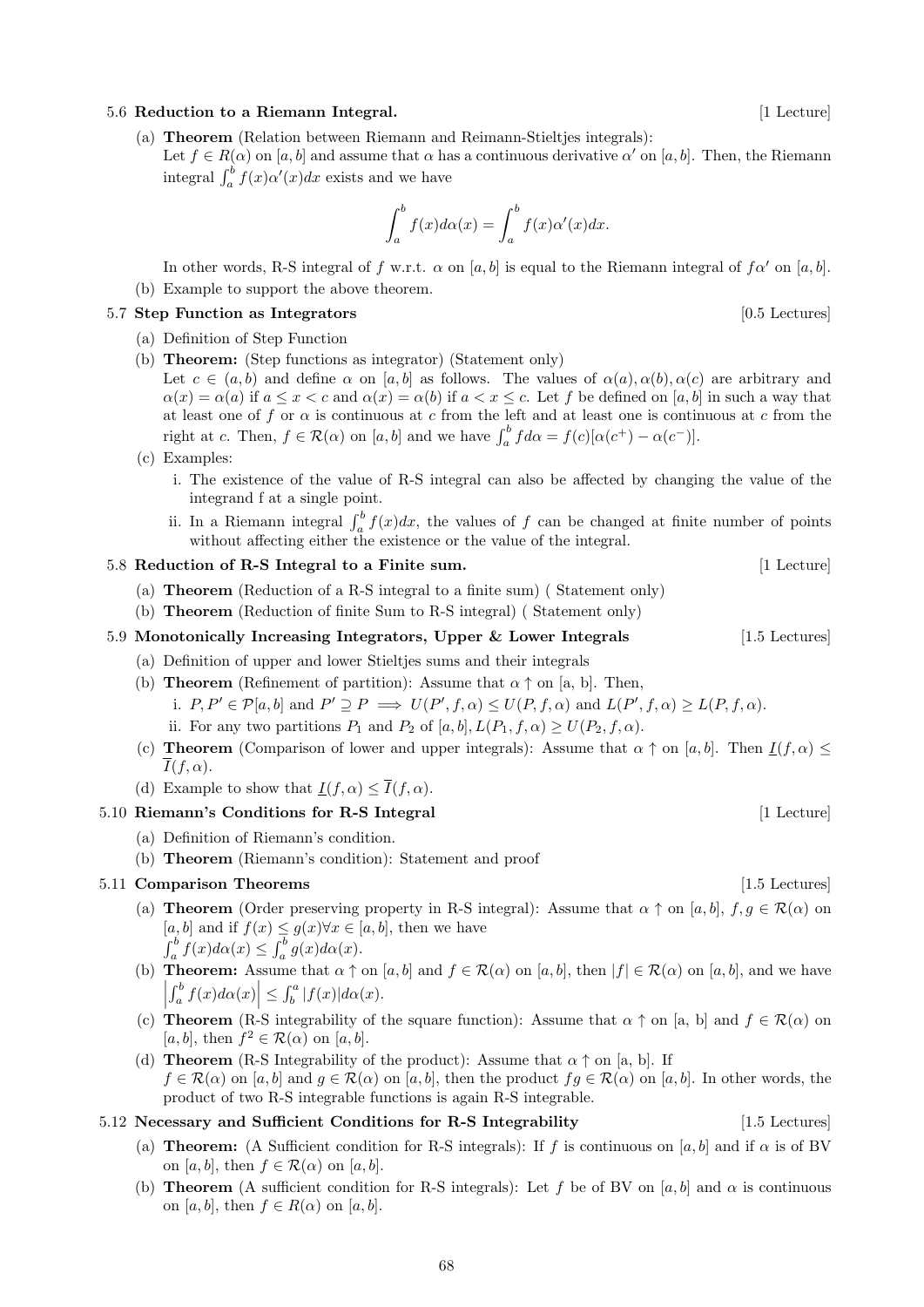- (c) Theorem: (A sufficient condition for Riemann integrals): Each of the following conditions is sufficient for the existence of the Riemann integral  $\int_b^a \breve{f}(x)dx$ :
	- i. f is continuous on  $[a, b]$
	- ii.  $f$  is of BV on  $[a, b]$
- (d) **Theorem** (Necessary condition for existence of R-S integrals): Assume that  $\alpha \uparrow$  on [a, b] and  $c \in (a, b)$ . Assume that both f and  $\alpha$  are discontinuous at  $x = c$  from the right, i.e. assume that there exists an  $\epsilon > 0$  such that  $\forall \delta > 0$ , there are values of x and y in the interval  $(c, c + \delta)$  satisfying

$$
|f(x) - f(y)| \ge \epsilon \text{ and } \alpha(y) - \alpha(c) \ge \epsilon.
$$

Then, the integral  $\int_a^b f(x)d\alpha(x)$  cannot exist. Similarly, if both f and  $\alpha$  are discontinuous at  $x = c$ from the left, then  $\int_a^b f(x)dx$  cannot exist.

- 5.13 Mean Value Theorems (MVTs) for R-S Integrals. [1.5 Lectures] [1.5 Lectures]
	- (a) Theorem: (First MVT for R-S integral):

Assume that  $\alpha \uparrow$  on [a, b] and  $f \in R(\alpha)$  on [a, b]. Let M and m are the supremum and infimum of the set  $\{f(x) : x \in [a, b]\}.$  Then  $\exists$  a real number c satisfying

$$
m \le c \le M
$$
 such that  $\int_a^b f(x)d\alpha(x) = c \int_a^b d\alpha(x) = c[\alpha(b) - \alpha(a)]$ 

In particular, if f is continuous on [a, b], then  $c = f(x_0)$  for some  $x_0$  in [a, b].

- (b) The restriction that c is a point of the closed interval is essential in the statement of the First MVT.
- (c) Theorem: (Second mean value theorem for R-S integral): Assume that  $\alpha$  is continuous and  $f \uparrow$  on [a, b]. Then  $\exists$  a point  $x_0 \in [a, b]$  such that

$$
\int_a^b f(x)d\alpha(x) = f(a)\int_a^{x_0} d\alpha(x) + f(b)\int_{x_0}^b d\alpha(x)
$$

(d) Statement of the corresponding theorem for Riemann integral.

## 5.14 Integral as the Function of the Interval. [1 Lecture] [1 Lecture]

- (a) Definition of integral function.
- (b) **Theorem:** Let  $\alpha$  be of BV on [a, b] and assume that  $f \in \mathcal{R}(\alpha)$  on [a, b]. Define F on [a, b] by an equation

$$
F(x) = \int_{a}^{x} f(x) d\alpha(x), \text{ where } x \in [a, b].
$$

Then, we have

- i. F is of BV on  $[a, b]$ .
- ii. Every point of continuity of  $\alpha$  is also a point of continuity of F.
- iii. If  $\alpha \uparrow$  on [a, b], then the derivative of  $F(x)$  exists at point  $x \in (a, b)$ , where  $\alpha'(x)$  exists and f is continuous. For such x, we have  $F'(x) = f(x)\alpha'(x)$ .
- (c) Theorem of Integrators of BV (Statement only).
- (d) **Theorem** (Conversion of a Riemann integral of the product  $f \cdot g$  into an R-S integral): Let  $f \in \mathcal{R}$ on  $[a, b], g \in \mathcal{R}$  on  $[a, b]$  and let

$$
F(x) = \int_a^x f(t)dt, \quad G(x) = \int_a^x g(t)dt \text{ if } x \in [a, b].
$$

Then F and G are continuous functions of BV on [a, b]. Also  $f \in \mathcal{R}(G)$  and  $g \in \mathcal{R}(F)$  on [a, b], and we have

$$
\int_a^b f(x)g(x)dx = \int_a^b f(x)dG(x) = \int_a^b g(x)dF(x)
$$

### 5.15 Fundamental Theorems of Integral Calculus [2 Lectures]

- (a) Definition of primitive (or antiderivative) of a function with examples
- (b) **Theorem** (First fundamental theorem of integral calculus): Let  $f \in \mathcal{R}$  and be continuous on [a, b]. Let  $F(x) = \int_a^x f(t)dt$  for all  $x \in [a, b]$ , then the derivative  $F'(x)$  exists and  $F'(x) = f(x)$ . In other words, the integral function  $F(x)$  of a continuous function f is differentiable for all  $x \in [a, b]$  and satisfies  $\frac{d}{dx}[F(x)] = f(x)$ .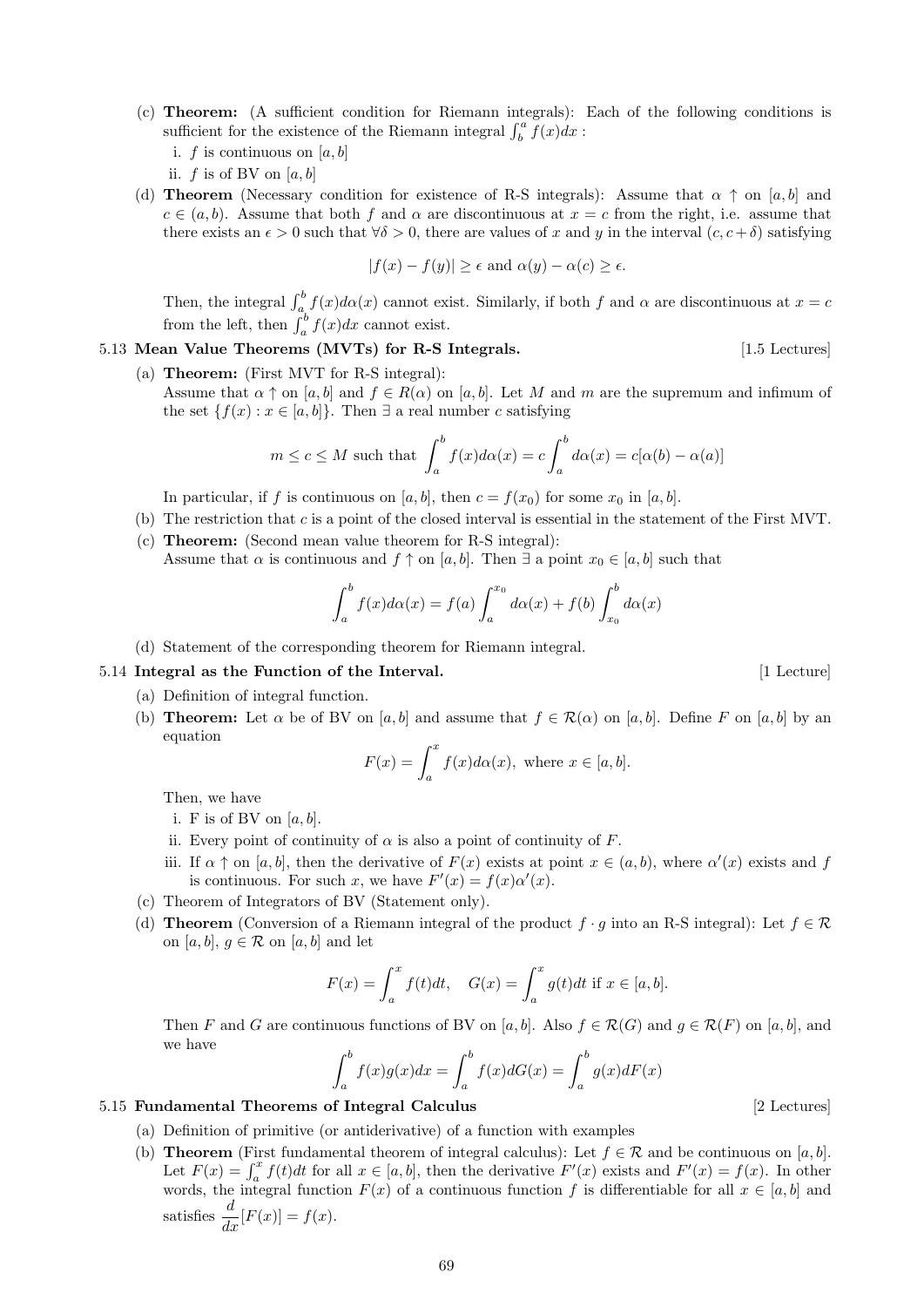70

(c) Theorem (Second fundamental theorem of integral calculus):

Assume that  $f \in \mathcal{R}$  on  $[a, b]$  and let F be a function defined on  $[a, b]$  such that the derivative  $F'(x)$ exists at each point  $x \in (a, b)$  and  $F'(x) = f(x) \forall x \in (a, b)$ . At the end points, assume that  $F(a^+)$ and  $F(b^-)$  exist and satisfy

$$
F(a) - F(a^+) = F(b) - F(b^-).
$$

Then, we can have  $\int_b^a f(x)dx = \int_a^b F'(x)dx = F(b) - F(a)$ . In other words, if  $F : [a, b] \to \mathbb{R}$  is a primitive of  $f : [a, b] \to \mathbb{R}$ , then

$$
\int_{a}^{b} f(x)dx = F(b) - F(a).
$$

### 5.16 Exercise [1.5 Lectures]

At least the following problems from Exercise on page 174, Chapter-7 of the book "Mathematical Analysis", Tom Apostol II Edition (1987) should be discussed: 7.1, 7.2, 7.3, 7.11, 7.12, 7.13.

## UNIT 6 MULTIVARIABLE DIFFERENTIATION [13 Lecture Hrs]

(a) Review of derivative of vector valued function  $f : \mathbb{R} \to \mathbb{R}^n$  and its limitations.

(b) Review of partial derivatives of function  $f : \mathbb{R}^n \to \mathbb{R}$  and its limitations.

# 6.1 Linear Operators and Matrix Representations [0.5 Lectures] [0.5 Lectures]

- (a) Review of the process of finding an  $m \times n$  matrix  $\mathcal{M}(T)$  of scalars for the linear operator  $T : \mathbb{R}^n \to$  $\mathbb{R}^m$ .
- (b) Matrix of the composite map:  $\mathcal{M}(S \circ T) = \mathcal{M}(S) \mathcal{M}(T)$  (Statement and its meaning).

## 6.2 Directional Derivatives [1 Lecture]

- (a) Definition of directional derivative for functions  $\mathbf{f} : \mathbb{R}^n \to \mathbb{R}^m$  in the direction given by  $\mathbf{u}$ .
- (b) Consequence of definition (a).

## 6.3 Directional Derivatives and Continuity [1 Lecture] [1 Lecture]

- (a) Example to show the existence of partial derivatives does not imply the existence of directional derivatives  $f'(c;u)$  in all the directions given by  $u$ .
- (b) Example to show the existence of  $f'(c;u)$  in all u does not imply the continuity of f at c.

## 6.4 Total Derivative [2 Lectures]

- (a) Definition of total derivative with review of error function in one dimensional case.
- (b) **Theorem** (Equality of total derivative and directional derivative): If  $f : \mathbb{R}^n \to \mathbb{R}^m$  is differentiable at  $c$  in  $S \subseteq \mathbb{R}^n$  with total derivative  $T_c$ , then the directional derivative  $f'(c;u)$  exists for every u in  $\mathbb{R}^n$  and we have  $f'(c;u) = T_c(u)$ .
- (c) **Theorem** (Uniqueness of total derivative): Total derivative of a differentiable function  $f : \mathbb{R}^n \to \mathbb{R}^m$ if exists, is unique.
- (d) **Theorem** (Differentiability implies continuity): Let  $S \subseteq \mathbb{R}^n$  and if  $f : S \to \mathbb{R}^m$  is differentiable at c. Then,  $f$  is continuous at  $c$ .

#### $6.5$  Total Derivatives Expressed in terms of Partial Derivatives

- (a) **Theorem:** A function which is differentiable at point  $c$  admits first order partial derivative at that point.
- (b) Proof of the relation:

### 6.6 The Jacobian Matrix [1 Lecture] [1 Lecture]

(a) Derivation of Jacobian matrix (Matrix in connection with total derivative) Statement: Let  $f: \mathbb{R}^n \to \mathbb{R}^m$  be a function differentiable at each point  $c \in \mathbb{R}^n$  with total derivative  $T = f'(c)$ . Then T can be represented by an  $m \times n$  matrix with entries of the components  $Df(c)$ .

 $\boldsymbol{f}'(\boldsymbol{c})(\boldsymbol{v})=\sum^{n}_{n}% \boldsymbol{v}^{T}(\boldsymbol{c})\left(\boldsymbol{v}^{\prime}\right)^{-1}e^{-i\boldsymbol{f}(\boldsymbol{c})}\left(\boldsymbol{v}^{\prime}\right)^{-1}\boldsymbol{v}$ 

(b) Derivation of the inequality

$$
\|\mathbf{f}'(\mathbf{c})(\mathbf{v})\| \le M \|\mathbf{v}\|, \text{ where } M = \sum \|\nabla f_k(\mathbf{c})\|
$$

 $i=1$ 

 $v_kD_k\boldsymbol f(\boldsymbol c)$ 

6.0 Review [0.5 Lectures]

$$
[4, 7, 4, 1]
$$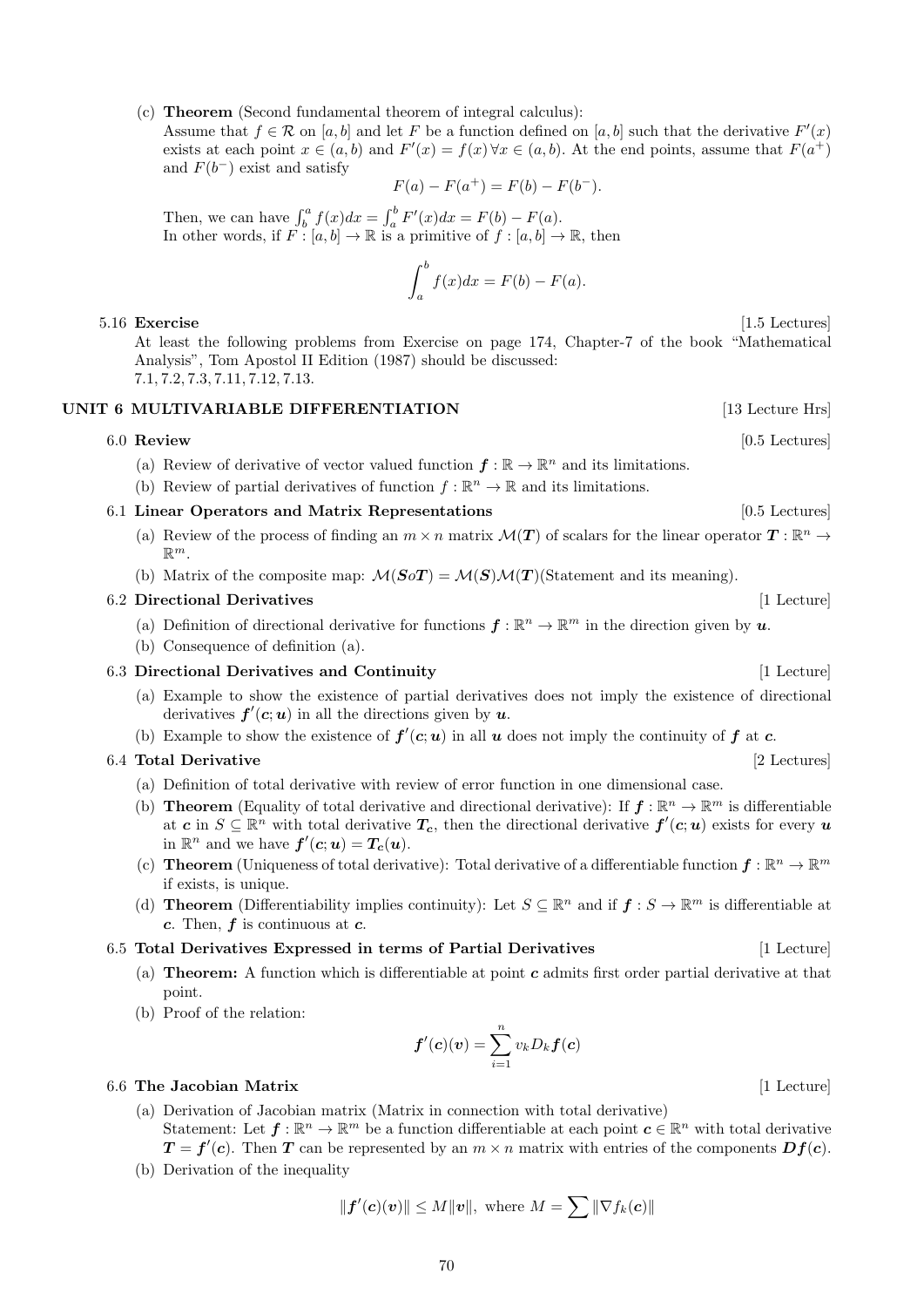#### 6.7 The Mean Value Theorem (MVT) for Differentiable Functions [1 Lecture]

- (a) Review of one dimensional MVT and definition of line segment joining x and y in  $\mathbb{R}^n$ .
- (b) MVT on Multivariable Calculus for Differentiable Functions  $f: \mathbb{R}^n \to \mathbb{R}^m$
- (c) Application of MVT: Statements only (In the proof, the notion of connectedness is used, which is not introduced in our course).

#### 6.8 Sufficient Condition for Differentiability [1 Lecture] [1 Lecture]

**Theorem** (Sufficient condition for differentiability) (Statement only): Let S be the subset of  $\mathbb{R}^n$  and assume  $\mathbf{f}: S \to \mathbb{R}^n$  be a function. Assume that one of the partial derivatives  $D_1\mathbf{f}, D_2\mathbf{f}, \cdots D_n\mathbf{f}$  exists at  $c \in S$  and that the remaining  $n-1$  partial derivatives exist in some n-ball  $B(c)$  and are continuous at  $c$ . Then  $f$  is differentiable at  $c$ .

Some examples related to this theorem for up to  $n = 3$ .

#### 6.9 Sufficient Conditions for Equality of Mixed Partial Derivatives [2 Lectures]

(a) Notation 
$$
D_{r,k}f = D_r(D_k(f)) = \frac{\partial^2 f}{\partial x_r \partial x_k}
$$

(b) Example to show that mixed partial derivatives  $D_{1,2}f(x, y)$  and  $D_{2,1}f(x, y)$  are not necessarily equal, i.e.  $f_{xy} \neq f_{yx}$ .

.

- (c) Theorem: (A sufficient condition for equality mixed partial derivatives) Young's Theorem: Assume that  $f: \mathbb{R}^n \to \mathbb{R}^m$ . If both partial derivatives  $D_r f$  and  $D_k f$  exist in an *n*-ball  $B(c; \delta)$  and if both are differentiable at c, then  $D_{r,k}f(c) = D_{k,r}f(c)$ .
- (d) **Theorem** (Schwarz's Theorem) (Statement only): If both partial derivatives  $D_r f$  and  $D_k f$  exist in an open n–ball  $B(c)$  and if both  $D_{r,k}f$  and  $D_{k,r}f$  are continuous at c. Then  $D_{r,k}f(c) = D_{k,r}f(c)$ .

#### 6.10 Exercises [2 Lectures]

At least the following problems from Exercise on page 362, Chapter-12 of the book "Mathematical Analysis", Tom M. Apostol II Edition (1987) should be discussed: 12.3, 12.4, 12.7, 12.8, 12.12, 12.24.

#### UNIT 7 SEQUENCES AND SERIES OF FUNCTIONS [13 Lecture Hrs]

#### 7.1 Sequence of Functions [5 Lectures]

- (a) Introduction of sequences of functions
- (b) Definition of limit function and pointwise convergence
- (c) Examples:
	- i. Sequence of continuous functions with a discontinuous limit function
	- ii. Sequence of functions for which  $\lim_{n\to\infty} \int_0^1 f_n(x)dx = \int_0^1 \lim_{n\to\infty} f_n(x)dx$
	- iii. Sequence of differentiable functions  $\{f_n\}$  with limit 0 for which  $\{f'_n\}$  diverges
- (d) Definition of uniform convergence and uniform boundedness.
- (e) Geometrical interpretation of uniform convergence
- (f) Proof of the fact that uniform convergence of a sequence of functions implies its pointwise convergence but converse may not be true.
- (g) Cauchy's criterion for uniform convergence for sequence and its proof.
- (h) Theorems related to uniform convergence and continuity:
	- i. **Theorem** (Uniform convergence preserves continuity): If  $f_n \to f$  uniformly on a set S and if each  $f_n$  is continuous on S, then f is continuous on S.
	- ii. Theorem (Dini's uniform convergence theorem): If  ${f_n}$  is a sequence of continuous functions converging pointwise to a continuous function f on a compact set  $S \subseteq \mathbb{R}^n$ , and if  $\{f_n(x)\}\$ is monotone decreasing, then  $f_n \to f$  (uniformly) on S
- (i) Uniform convergence and differentiation for sequence
- **Theorem** (Statement only): Assume that  $\{f_n\}$  is a real valued function having a finite derivative at each point of  $(a, b)$ . Assume that for at least one point  $x_0$  in  $(a, b)$ , the sequence  $\{f_n(x_0)\}$  converges. Assume further that there exists a function g such that  $f'_n \to g$  uniformly on  $(a, b)$ . Then
	- i. there exists a function f such that  $f_n \to f$  uniformly on  $(a, b)$ .
	- ii. for each x in  $(a, b)$ , the derivative  $f'(x)$  exists and  $f'(x) = g(x)$ .
- (j) Uniform convergence and integration for sequence:
- **Theorem** (Statement only): Let  $\{f_n\}$  be a sequence of continuous functions on [a, b]. If  $f_n \to f$ uniformly on  $[a, b]$ , then

$$
\lim_{n \to \infty} \int_{a}^{b} f_n(x) dx = \int_{a}^{b} f(x) dx.
$$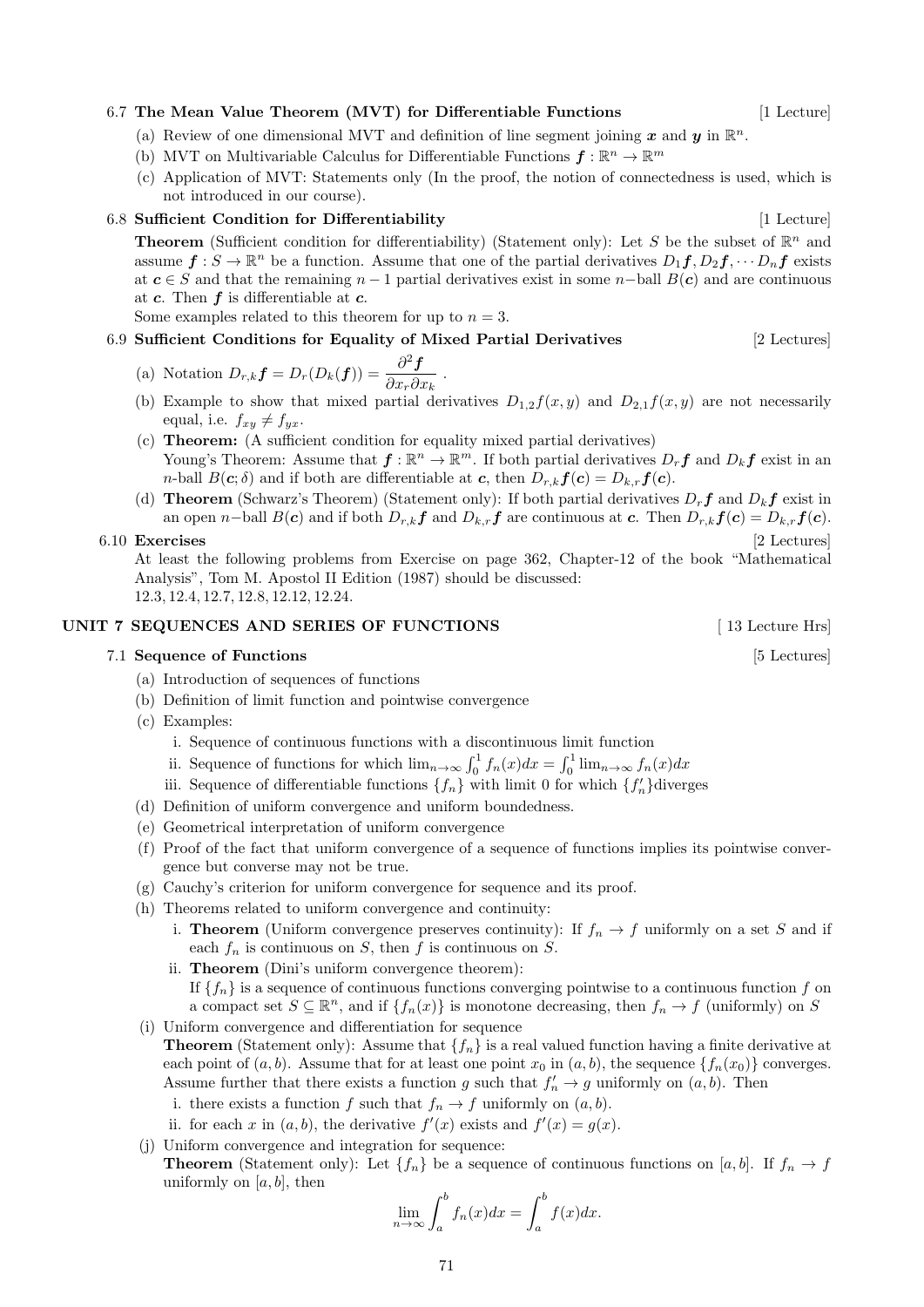#### 7.2 Series of Functions [6 Lectures]

- (a) Definition of uniform convergence of series of functions.
- (b) The theorem of Cauchy's condition for uniform convergence of series and its poof.
- (c) Statements and proof of Weierstrass M-test, Dirichlet's test, Abel's test, and their applications to test the uniform convergence of series of functions.
- (d) The theorem on continuity of the limit function of a uniformly convergent series. **Theorem:** Assume that  $\sum f_n(x) = f(x)$  (uniformly on S). If each  $f_n$  is continuous at a point c of S, then  $f$  is also continuous at  $c$ .
- (e) Uniform convergence and differentiation of Series Theorem (Statement only): Assume that each  $f_n$  is a real valued function defined on  $(a, b)$  such that the derivative  $f'_n(x)$  exists for each  $x \in (a, b)$ . Assume that for at least one point  $x_0$  in  $(a, b)$ , the series  $\sum f_n(x_0)$  converges. Assume further that there exists a function g such that  $\sum f'_n(x) = g(x)$  (uniformly) on  $(a, b)$ . Then (a) there exists a function f such that  $\sum f_n(x) = f(x)$  (uniformly) on  $(a, b)$ .
	- (b) if  $x \in (a, b)$ , the derivative  $f'(x)$  exists and equals to  $\sum f'_n(x)$ .
- (f) Uniform convergence and integration for series: Theorem (Term by term Integration of Series):

Let  $\sum_{n=1}^{\infty} f_n$  be a series of continuous functions on [a, b]. If  $\sum_{n=1}^{\infty} f_n$  converges uniformly to f on  $[a, b]$ , then

$$
\sum_{n=1}^{\infty} \int_{a}^{b} f_n(x) dx = \int_{a}^{b} f(x) dx \quad \forall x \in [a, b].
$$

7.3 Exercise [2 Lectures]

At least the following problems from Exercise on page 247, Chapter-9 of the book "Mathematical Analysis", Tom M. Apostol II Edition (1987) should be discussed: 9.1, 9.3, 9.4, 9.5, 9.6, 9.11, 9.12, 9.13, 9.18, 9.22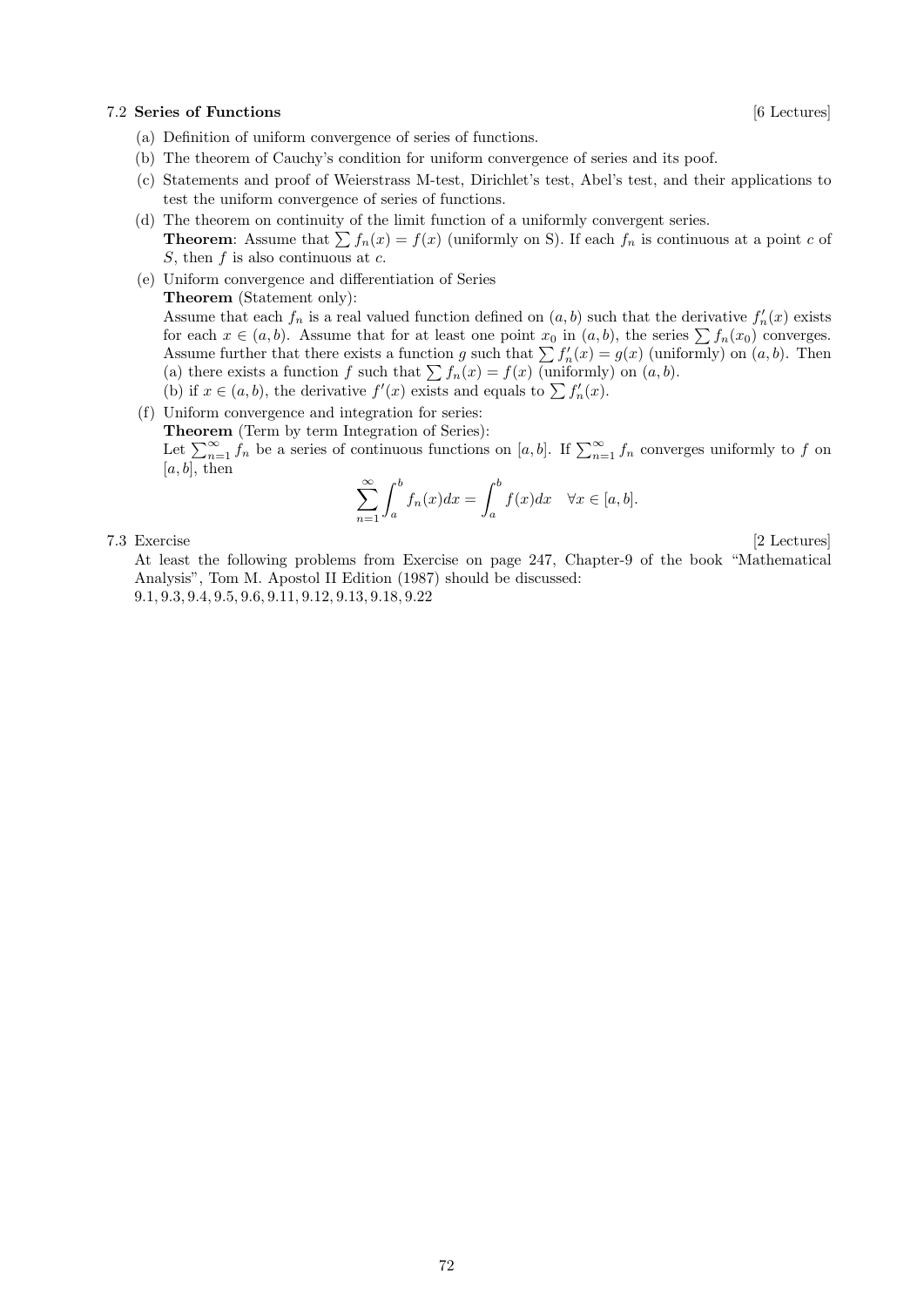#### UNIT 8 IMPROPER INTEGRALS [18 Lecture Hrs]

8.1 Classification of Improper Integrals with Examples [1 Lecture] [1 Lecture]

#### 8.2 Improper Integrals of First Kind [ 9 Lectures]

- (a) Definition of convergence and divergence
- (b) Application of the fundamental theorem of integral calculus.
- (c) The convergence or the divergence of the improper integrals of the functions:

(a) 
$$
\frac{1}{x^2}
$$
 on  $(1, \infty)$    
\n(b)  $\sin x$  on  $(0, \infty)$   
\n(c)  $\frac{1}{x^{\alpha}}$  on  $(a, \infty)$ , where  $a > 0$    
\n(d)  $e^{-rx}$  on  $(0, \infty)$ , where  $r > 0$ 

- (d) Geometrical interpretation of convergent improper integral of the first kind.
- (e) Analogy of the improper integral  $\int_a^{\infty} f(x)dx$  with infinite series  $\sum_{n=1}^{\infty} a_n$
- (f) The theorem on the Cauchy's criterion for convergence

**Theorem** (Cauchy's Criterion): Let f be integrable over [a, t] for all  $t \ge a$ . Then the integral  $\int_a^{\infty} f(x)dx$  converges if, and only if, for every  $\epsilon > 0$ , there exists a point  $t_0 > a$  such that for any two points  $t'', t'$  satisfying  $t'' > t' \geq t_0$  implies

$$
\left| \int_{t'}^{t''} f(x) dx \right| < \epsilon.
$$

(g) Linear properties of improper integral: **Theorem:** If  $\int_a^{\infty} f(x)dx$  and  $\int_a^{\infty} g(x)dx$  exist, then  $\int_a^{\infty} (f(x) \pm g(x))dx$  exists and we have

$$
\int_{a}^{\infty} (f(x) \pm g(x)) dx = \int_{a}^{\infty} f(x) dx \pm \int_{a}^{\infty} g(x) dx.
$$

**Theorem:** If  $\int_a^{\infty} f(x)dx$  exists, then for every  $c \in \mathbb{R}$ ,  $\int_a^{\infty} f(x)dx$  exists and

$$
\int_{a}^{\infty} cf(x)dx = c \int_{a}^{\infty} f(x)dx.
$$

(h) A necessary and sufficient condition for the convergence of the improper integral: Theorem: Let  $f(x) \geq 0$  for all  $x \geq a$  and let f be integrable over  $[a, t]$  for all  $t \geq a$ . Then the integral  $\int_a^{\infty} f(x) dx$ converges if, and only if, the set

 ${I_1 = \int_a^t f(x)dx, t \ge a}$  is bounded. In this case,

$$
\int_{a}^{\infty} f(x)dx = \sup \left\{ I_{t} : I_{t} = \int_{a}^{t} f(x)dx \right\}.
$$

(i) The comparison test, and the limit comparison test to determine the convergence or divergence of some improper integrals.

**Theorem** (Comparison test for convergence and divergence): Let  $f$  and  $g$  be two integrable functions over [a, t] for all  $t \ge a$  and if  $0 \le f(x) \le g(x)$  for all  $x \ge a$ . Then,

- i. if the integral  $\int_a^{\infty} g(x)dx$  converges, then the integral  $\int_a^{\infty} f(x)dx$  also converges.
- ii. if the integral  $\int_a^{\infty} f(x)dx$  diverges, then the integral  $\int_a^{\infty} g(x)dx$  also diverges.

**Theorem** (Limit comparison test): Let  $g(x) > 0$  and if  $\lim_{x \to \infty} \frac{f(x)}{g(x)}$  $\frac{f(x)}{g(x)} = L$ , finite and nonzero, then both integrals converge or diverge together. Also if  $\lim_{x\to\infty} \frac{f(x)}{f(x)}$  $\frac{f(x)}{g(x)} = 0$ , and  $\int_a^{\infty} g(x) dx$  converges, then the integral  $\int_a^{\infty} f(x)dx$  also converges, and if  $\lim_{x\to\infty} \frac{f(x)}{g(x)} = \infty$  and  $\int_a^{\infty} g(x)dx$  diverges, then  $f(x)$  $\int_a^{\infty} f(x)dx$  also diverges.

**Theorem** (Limit comparison test for convergence): Let  $0 \leq f$  be integrable over [a, t] for all  $t \geq a$ and for  $p > 1$ ,  $x^p f(x) = L$  (finitely exists), then the integral  $\int_a^{\infty} f(x)dx$  converges.

**Theorem:** Let  $f(x)$  be integrable over [a, t] for all  $t \ge a$  and  $\lim_{x \to \infty} x f(x) = L \ne 0$  (or=  $\pm \infty$ ). Then, the integral  $\int_{a}^{\infty} f(x)dx$  diverges.

**Theorem** (Statement only): Let f be integrable over [a, t], for all  $t \ge a$  and  $\lim_{x\to\infty} x f(x) =$ L or  $\pm \infty$ . If  $L \neq 0$ , then  $\int_{a}^{\infty} f(x)dx$  diverges and if  $L = 0$ , the test fails.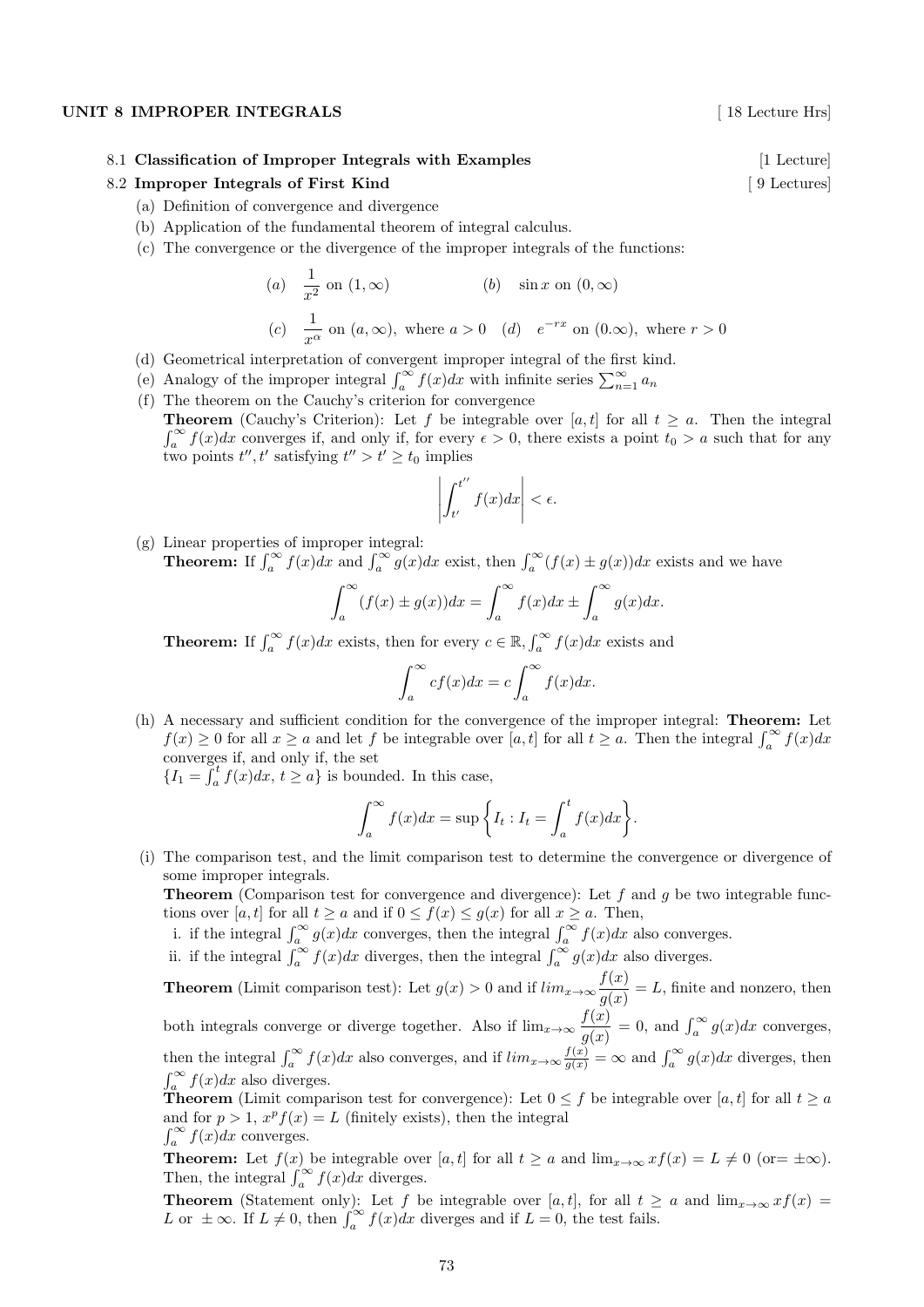- (j) Definitions of absolute and conditional convergence of  $\int_a^{\infty} f(x) dx$
- (k) Theorem asserting that absolute convergence implies its convergence: **Theorem:** If the integral  $\int_a^{\infty} |f(x)|dx$  converges, then  $\int_a^{\infty} f(x)dx$  also converges. i.e., every absolutely convergent improper integral is necessarily convergent.
- (l) Theorem on absolute convergence of the improper integral of a product: **Theorem** (Absolutely integrability of the product): If  $\int_{a}^{\infty} f(x)dx$  converges absolutely and g is bounded on[a, ∞), then the product  $f(x)g(x)$  is also absolutely integrable over [a, ∞).
- (m) Dirichlet's test and Abel's test for the convergence of the improper integral of a product: **Theorem** (Dirichlet's test): Assume that (i) f is integrable over [a, t] for all  $t \ge a$  and there exists a constant  $M > 0$  such that

$$
\forall t \ge a, \quad \left| \int_a^t f(t)dt \right| \le M.
$$

(ii)  $g(x)$  is monotonic decreasing to 0 as  $x \to \infty$ , *i.e.*,  $g(x) \to 0$  as  $x \to \infty$ . Then the integral  $\int_{a}^{\infty} f(x)g(x)dx$  is convergent.

**Theorem** (Abel's test): Assume that (i) the integral  $\int_a^{\infty} f(x)dx$  converges (ii)  $g(x)$  is monotonic and bounded on  $[a, \infty)$  *i.e.*,  $\exists$  a constant  $M > 0$  such that  $|g(x)| \leq M$ . Then, the integral  $\int_a^{\infty} f(x)g(x)dx$  is convergent.

- (n) Variants of the improper integral of the first kind.
- (o) Definition of the Cauchy principle value of the integral over R. To show the fact that the existence of the Cauchy principal value may not always imply the convergence of the integral  $\int_{-\infty}^{\infty} f(x) dx$ .

## 8.3 Improper Integral of the Second Kind [5 Lectures]

- (a) Definition of convergence and divergence.
- (b) Reduction of the improper integral of the second kind into that of the first kind.
- (c) Geometrical interpretation of the convergent improper integral of the second kind  $\int_a^b f(x)dx$ .
- (d) Theorem on Cauchy's criterion for convergence: **Theorem** (Cauchy's criterion) (Statement only): Assume that  $f$  be integrable over  $[t, b]$  for all  $t \in (a, b]$ . Then, the integral  $\int_a^b f(x)dx$  converges if, and only if, for every  $\epsilon > 0$ , there exists  $t_0 \in (a, b]$  such that  $a < t' < t^{\prime\prime} \leq t_0$  implies

$$
\left| \int_{t'}^{b} f(x)dx - \int_{t''}^{b} f(x)dx \right| = \left| \int_{t'}^{t''} f(x)dx \right| < \epsilon
$$

(e) The comparison test, and the limit comparison test to determine convergence or divergence of some improper integrals:

**Theorem** (Comparison test for integrands) (Statement only): Let  $f, g$  be two integrable functions over  $[t, b]$  for all  $t \in (a, b]$  and if  $0 \le f(x) \le g(x)$  for all  $x \in (a, b]$ .

- (i) If the integral  $\int_a^b g(x)dx$  converges, then the integral  $\int_a^b f(x)dx$  also converges.
- (ii) If the integral  $\int_a^b f(x)$  diverges, then the integral  $\int_a^b g(x)dx$  also diverges.
- Remarks: Above comparison test can be formulated in limit form as follows:

**Theorem** (Statement only) (Comparison test for integrands in limit): Let  $f, g$  be two functions integrable over  $(t, b]$  for all  $t \in (a, b]$  and if

$$
\lim_{x \to a^+} \frac{f(x)}{g(x)} = L,
$$

where L is finite. Then, the two integrals  $\int_a^b f(x)dx$  and  $\int_a^b g(x)dx$  converge and diverge together. **Theorem** (Statement only) (Limit comparison test for convergence and divergence): Let  $0 \le f(x)$ be bounded and integrable over [t, b] for all  $t \in (a, b]$ . Then (i) If  $0 < p < 1$  and  $\lim_{x \to a^+} (x - a)^p f(x)$ exists and say L, then  $\int_a^b f(x)dx$  converges. (ii) If  $p \ge 1$  and  $\lim_{x \to a^+} (x-a)^p f(x)$  exists and non zero  $(\pm \infty)$  then the integral diverges.

- (f) The variants of the improper integral of the second kind.
- (g) Definition of the Cauchy principle value of the improper integral of the second kind. Example to show that the existence of the Cauchy principal value may not imply the convergence of the integral. 8.4 Exercise [3] Lectures]
- 

From the book "Advanced Calculus by D.V. Widder", Chapter 10, related problems should be discussed.

## Unit 9 COMPLEX NUMBERS AND FUNCTIONS [13 Lecture Hrs]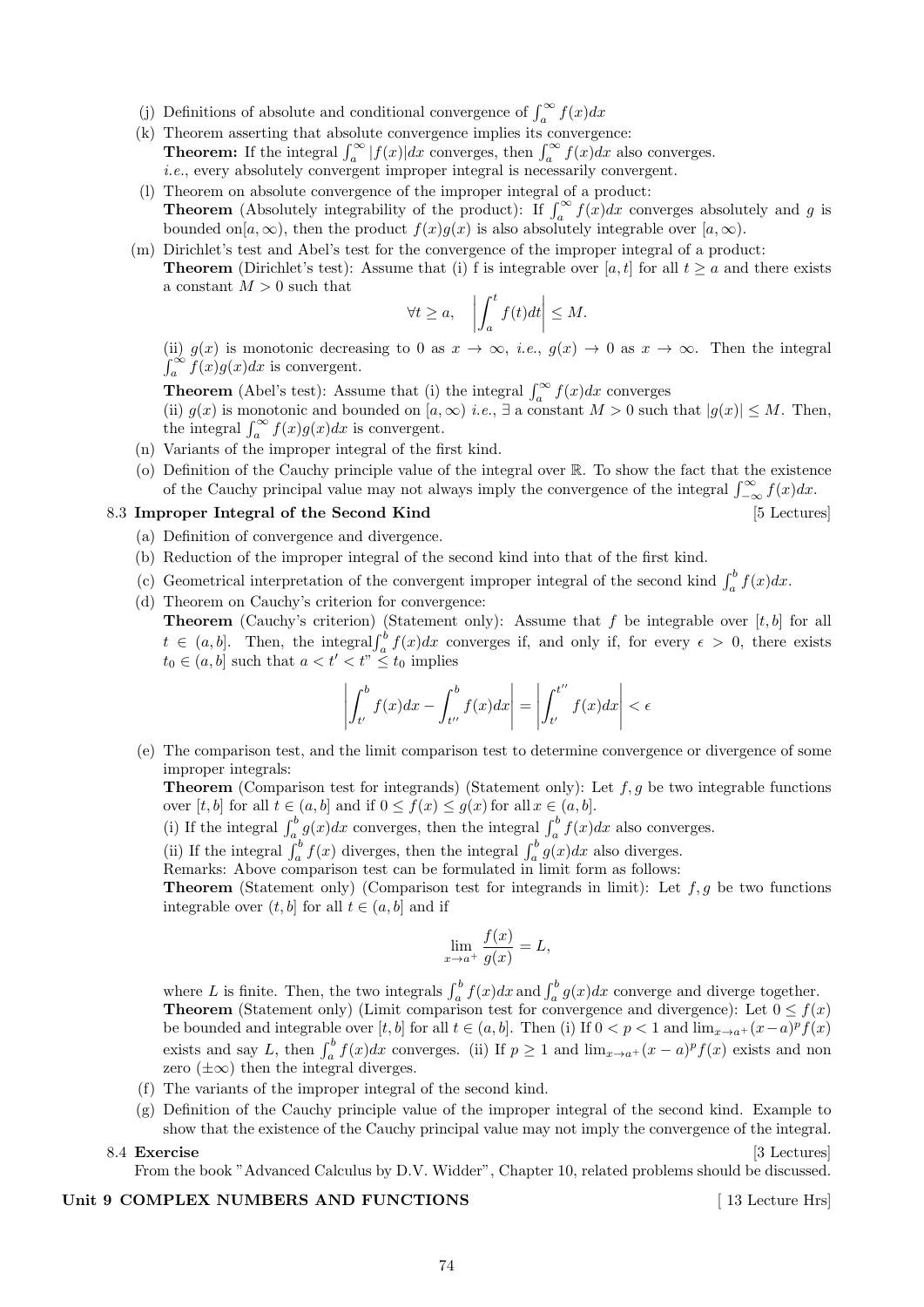## 9.1 Review, Different forms and Roots of Complex Numbers

(a) Review of definition of complex number, Sum and product of complex numbers, Basic algebraic properties of complex numbers, Modulus and conjugate of complex numbers, Triangle inequality, Polar form of complex numbers, Related Examples.

 $[2.5$  Lectures $]$ 

- (b) Products, quotients and powers in exponential form, Arguments of products and quotients Examples 1, 2 on Page No. 20 and Examples 1, 2 on Page No. 21, 22 [2 Lectures]
- (c) Roots of complex numbers. Examples 1, 2, 3 on Page No. 27, 28, 29 [2 Lectures]
- (d) Region in the complex plane: Definition of  $\epsilon$ -neighbourhood, Deleted neighbourhood, Interior, exterior and boundary points, Open and closed sets, Domain and region, Bounded and unbounded sets. [1.5 Lectures]

## 9.2 Function of a Complex Variable and Mappings [3] Lectures]

- (a) Definition of function of a complex variable
- (b) Definition of mapping with examples
- (c) Mapping by  $w = z^2$ . Example 1, on Page No. 39
- (d) Mapping by  $w = e^z$ , Example 1, 2 on Page No. 42 and 43.

#### 9.3 Exercises [ 2 Lectures]

At least the following problems from the following pages of the book Complex Variables and Applications, 8th edition, by James Ward Brown & Ruel V. Churchill should be discussed: Page No. 5 : 1, 2, 3, 4; Page No. 8 : 1, 2, 3 ; Page No. 12: 1, 3, 4, 5, 6 ; Page No. 14: 1, 2, 7, 13, 15 ; Page No. 22-23: 1, 2, 3, 5, 6; Page No. 29-30: 1, 2, 3, 8 Page No. 37: 1, 2, 3.

#### UNIT 10 ANALYTIC FUNCTIONS [13 Lecture Hrs]

#### 10.1 Limits and Continuity [3 Lectures]

- (a) Definition of limit of a function  $f(z)$  of a complex variable  $z$  as  $z \to z_0$ . Examples 1 and 2, Page No. 46, 47.
- (b) Theorems on limits.
	- i. **Theorem:** Suppose that  $f(z) = u(x, y) + iv(x, y)$ ,  $(z = x + iy)$  and  $z_0 = x_0 + iy_0$ ,  $w_0 = u_0 + iv_0$ Then,

$$
\lim_{z \to z_0} f(z) = w_0
$$
 if, and only if,  $\lim_{(x,y) \to (x_0,y_0)} u(x,y) = u_0$ ,  $\lim_{(x,y) \to (x_0,y_0)} v(x,y) = v_0$ 

ii. Theorem (Statement only): Suppose that

$$
\lim_{z \to z_0} f(z) = w_0, \quad \lim_{z \to z_0} F(z) = W_0.
$$
 Then,

 $f(z)$ 

$$
\lim_{z \to z_0} (f(z) + F(z)) = w_0 + W_0, \qquad \lim_{z \to z_0} (f(z)F(z)) =
$$

and if  $W_0 \neq 0$ 

$$
\lim_{z \to z_0} \frac{f(z)}{F(Z)} = \frac{w_0}{W_0}
$$

- (c) Limit involving the point at infinity:
	- **Theorem** (Statement only): If  $z_0$  and  $w_0$  are points in the z and w planes respectively, then

$$
\lim_{z \to z_0} f(z) = \infty
$$
 if, and only if,  $\lim_{z \to z_0} \frac{1}{f(z)} = 0$ 

and

$$
\lim_{z \to \infty} f(z) = w_0
$$
 if, and only if,  $\lim_{z \to 0} \frac{1}{f(z)} = w_0$ .

Moreover,

# $\lim_{z \to z_0} f(z) = \infty$  if, and only if,  $\lim_{z \to 0} \frac{1}{f(z)}$  $\frac{1}{f(\frac{1}{z})}=0.$

 $w_0W_0$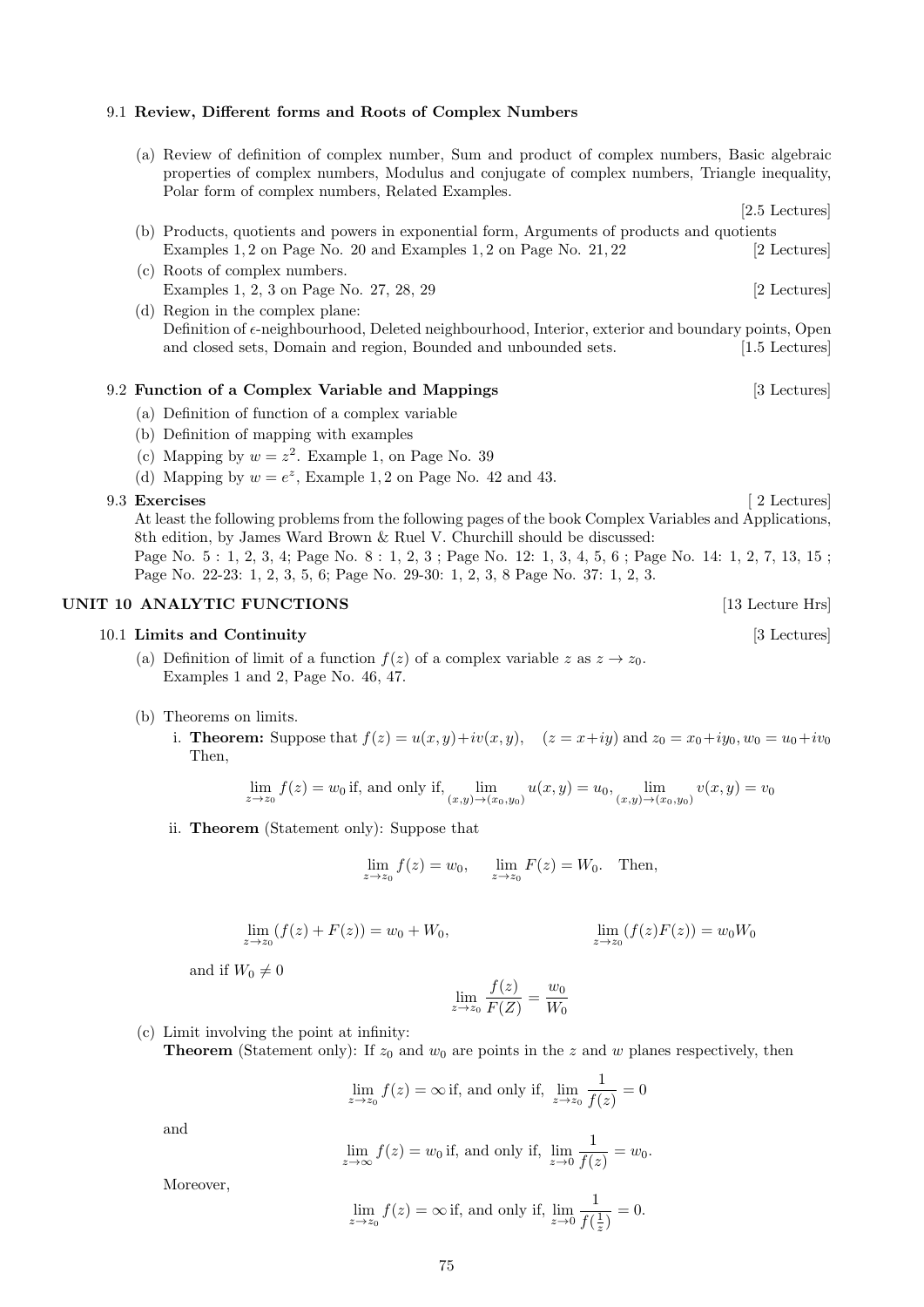Examples on Page No. 52.

(d) Continuity:

Definition of continuity of a function  $f(z)$  of a complex variable at  $z = z_0$ Theorem: The composition of continuous functions is itself continuous. **Theorem:** If a function  $f(z)$  is continuous and non-zero at a point  $z_0$ , then  $f(z) \neq 0$  throughout some neighbourhood of that point.

## 10.2 Complex Differentiation [4 Lectures]

- (a) Definition of derivative of a function of complex variable. Examples 1, 2, 3 on Page No. 57, 58.
- (b) Differentiation formulae (Statement only, as the proofs are similar to those in real variables).
- (c) **Theorem:** Suppose that  $f(z) = u(x, y) + iv(x, y)$  and that  $f'(z)$  exists at a point  $z_0 = x_0 + iy_0$ . Then the first order partial derivatives of u and v must exists at  $(x_0, y_0)$  and satisfy the Cauchy-Riemann equations  $u_x = v_y$  and  $u_y = -v_x$ Also,  $f'(z_0) = u_x + iv_x$ , where these partial derivatives are to be evaluated at  $(x_0, y_0)$ . Examples 1 and 2, on Page No. 65, 66.
- (d) Sufficient condition for differentiability:

**Theorem:** Let  $f(z) = u(x, y) + iv(x, y)$  be defined throughout some  $\epsilon$ -nbhd of a point  $z_0 = x_0 + iy_0$ , and suppose that (i) the first order partial derivatives of the functions u and v with respect to x and y exists everywhere in the neighborhood; (ii) those partial derivatives are continuous at  $(x_0, y_0)$ and satisfy the Cauchy-Riemann equations  $u_x = v_y$  and  $u_y = -v_x$  at  $(x_0, y_0)$ . Then  $f'(z_0)$  exists and its value being  $f'(z_0) = u_x + iv_x$  where the right hand side is to be evaluated at  $(x_0, y_0)$ . Examples 1,2 of Page No. 68

(e) Cauchy-Riemann equations in polar form:

**Theorem:** Let the function  $f(z) = u(r, \theta) + iv(r, \theta)$  be defined throughout some  $\epsilon$ -neighbourhood of a non zero point  $z_0 = r_0 e^{i\theta_0}$  and suppose that

(i) the first order partial derivatives of the function u and v with respect to r and  $\theta$  exists everywhere in the neighborhood; (ii) those partial derivatives are continuous at  $(r_0, \theta_0)$  and satisfy the polar form  $ru_r = v_\theta$  and  $u_\theta = -rv_r$  of Cauchy-Riemann equations at  $(r_0, \theta_0)$ . Then  $f'(z_0)$  exists, its value being  $f'(z_0) = e^{-i\theta}(u_r + iv_r)$  where R.H.S. is to be evaluated at  $(v_0, \theta_0)$ Examples 1, Page No. 70

#### 10.3 Analytic Functions [3] Lectures] [3] Lectures]

(a) Definition of Analytic functions, Entire function, Singular points, Relations between continuity, differentiability and analyticity.

Examples 1, 2, 3 on Page No. 75, 76.

(b) Definition of Harmonic function and Harmonic conjugate:

**Theorem:** If a function  $f(z) = u(x, y) + iv(x, y)$  is analytic in a domain D, then its component functions  $u$  and  $v$  are harmonic in  $D$ .

**Theorem:** A function  $f(z) = u(x, y) + iv(x, y)$  is analytic in a domain D if, and only if, v is a harmonic conjugate of u.

Examples 3, 4, 5 on Page No. 80, 81.

(c) Reflection Principle

**Theorem** (Statement only): Suppose that a function f is analytic in some domain D which contains a segment of the x-axis and whose lower half is the reflection of the upper half with respect to that axis. Then  $f(z) = f(\overline{z})$  for each point z in the domain if, and only if,  $f(x)$  is real for each point x on the segment.

Examples on Page No. 97.

10.4 Exercises [3 Lectures]

At least the following problems from the following pages of the book "Complex Variables and Applications", 8th edition, by James Ward Brown & Ruel V. Churchill should be discussed:

1, 2, 3 on Page No. 55; 1 on Page No. 62 ; 1, 2, 3 on Page No. 71; 1, 2, 4 on Page No. 77; 1, 2 on Page No. 81.

#### Text/Reference Books:

- 1. T. M. Apostol; Mathematical Analysis, 2nd edition, Narosa Publishing House, India.
- 2. D.V. Wider; Advanced Calculus, 2nd edition, Dover Publications.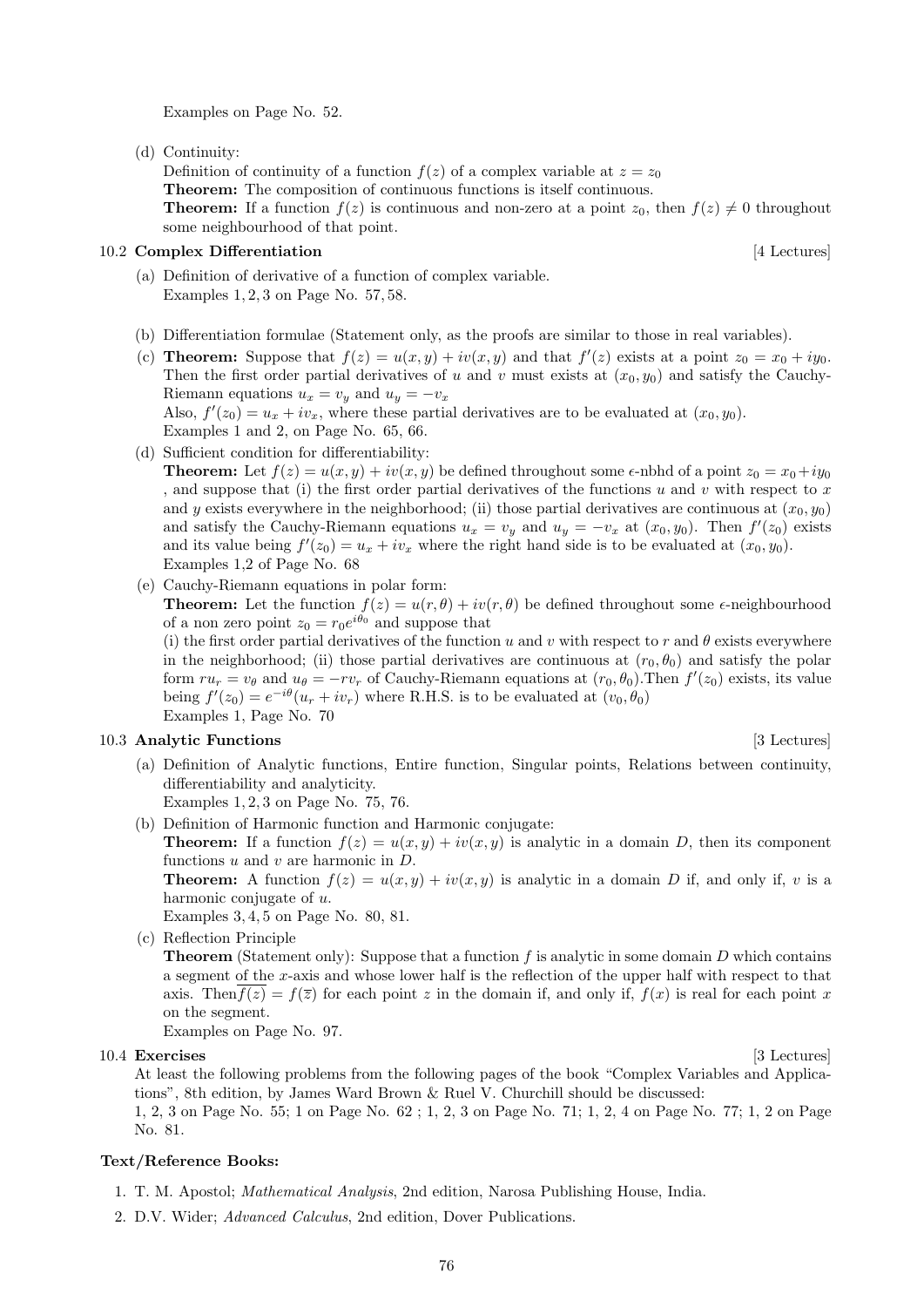- 3. J. W. Brown and R. V. Churchill; Complex Variables and its Applications, 8th edition, McGraw-Hill. Inc.
- 4. Narayan Prasad Pahari; A Textbook of Mathematical Analysis, Sukunda Pustak Bhawan, Kathmandu.
- 5. S. Ponnusamy; Foundations of Mathematical Analysis, Springer.

## Examination:

There will be a final examination of 70 marks for the period of three hours. The internal examination of 30 marks will be conducted by the department of mathematics of related campus and the marks will be submitted to Tribhuvan University Office of the Controller of Examination, Balkhu. A candidate must pass the internal and the final examinations separately.

## Marks allocation for the internal examination:

- Written examinations: 20 marks (1 hour)
- A student or a group of students with presentation: 5 marks
- Assignments: 5 marks

## Guidelines to the question setter:

In the final examination

- 1. Questions must include every unit.
- 2. There will be two groups, namely, Group A and Group B.
- 3. In group A, there must be OR selection for 15 marks questions.
- 4. In group B , there must be OR selection for 20 marks questions.
- 5. OR Selection must be given from the same unit.
- 6. Questions must be creative and should be appropriate to the allocated time.

On the basis of the guidelines mentioned, we enclose one set of model question for Mathematical Analysis (Math 427)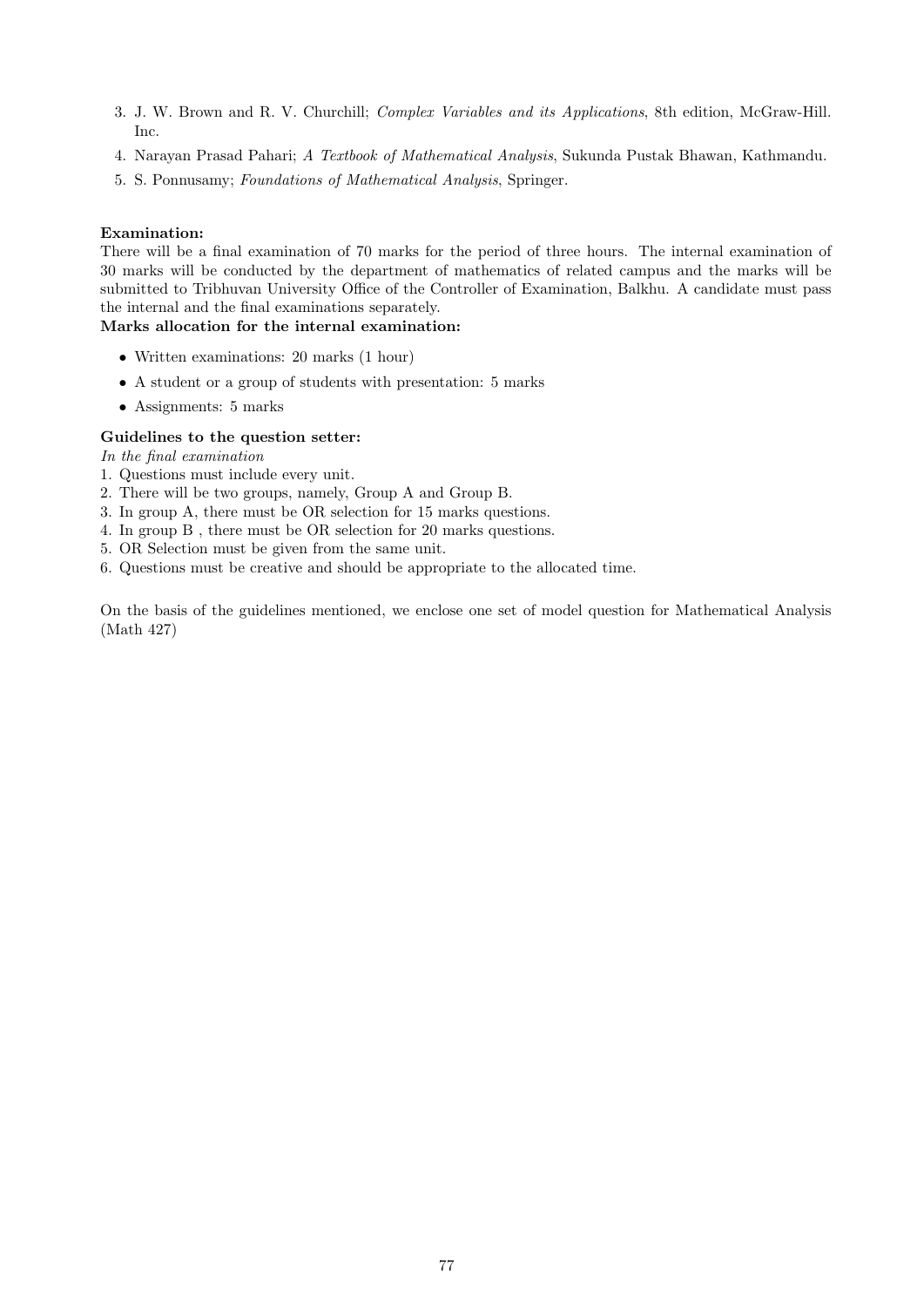#### Model Question

### Tribhuvan University Faculty of Humanities and Social Sciences

Bachelor Level/ IV year/Humanities Full Marks: 70 Mathematics (Math 427) Pass Marks: 28 Mathematical Analysis Time: 3 hours Candidates are required to give their answers in their own words as far as practicable. The figures in the margin indicate full marks. Attempt All the questions.

Group A  $[2 \times 15 = 30]$ 

1. (a) State and prove Lindelöf covering theorem.  $[1+4]$ (b) Define uniform continuity of a function on a set in a metric space. Let  $f(x) = x^2$  for all x in  $A = (0, 1]$ . Prove that  $f(x) = x^2$  is uniformly continuous on  $A = (0.1]$ . [1+4]

OR

Let f be defined on an interval S in R. Assume that f is continuous at a point c in S and let  $f(c) \neq 0$ . Then, prove that there exists a one-ball  $B(c; \delta)$  such that  $f(x)$  has same sign as  $f(c)$  in  $B(c; \delta) \cap S$ . [5] (c) Define total variation of a function on  $[a, b]$ . Assume that f and g are each of bounded variation on  $[a, b]$ . Then, prove that the function  $f \cdot g$  is also bounded variation on [a, b]. [1+4]

2. (a) Define the directional derivative. Show that the existence of finite directional derivative  $f'(c;u)$  of a function f at c in all the directions given by u may not imply the continuity of the function at c.  $[1+4]$ 

#### OR

Let S be an open subset of  $\mathbb{R}^n$  and let  $f: S \to \mathbb{R}^n$  is differentiable at each point of S. Let **x** and **y** be two points of S such that  $L(\mathbf{x}, \mathbf{y}) \subseteq S$ . Then, for every point  $\mathbf{a} \in \mathbb{R}^n$ , there is a point **z** in  $L(\mathbf{x}, \mathbf{y})$  such that  $a. \{f(y) - f(x)\} = a. \{f'(z)(y - x)\}.$  [5]

(b) State any two major differences between pointwise and uniform convergence of a sequence of functions. Show that the sequence

$$
f_n(x) = \frac{nx}{1 + n^2 x^2}
$$

converges pointwise, but not uniformly on  $[0, k]$  for  $k > 0$ . [1+4]

OR

State and prove Dirichlet's test for the convergence of a series of functions. [1+4] (c) Define principal argument of a complex number wit an example. Prove that the equation of the circle  $|z - z_0| = r$  can be written as  $|z|^2 - 2\text{Re}(z\overline{z_0}) + |z_0|^2 = r^2$  $[1+4]$ 

## Group B  $[4 \times 10 = 40]$

3. Define a bounded set and an accumulation point of a set  $S \subseteq \mathbb{R}^n$ . State Bolzano-Weiestrass theorem on  $\mathbb{R}^n$ and illustrate by an example that boundedness is not necessary in order to have an accumulation point for an infinite set. Use Bolzano-Weiestrass theorem to prove Cantor's intersection theorem on  $\mathbb{R}^n$ .  $\lceil 2+3+5\rceil$ 

#### OR

Define a metric space. Show that

$$
d_1: \mathbb{R}^n \times \mathbb{R}^n \to \mathbb{R}
$$
 and  $d_2: \mathbb{R}^n \times \mathbb{R}^n \to \mathbb{R}$ 

is defined by

$$
d_1(\mathbf{x}, \mathbf{y}) = \max_{1 \le i \le n} |x_i - y_i| \text{ and } d_2(\mathbf{x}, \mathbf{y}) = \sum_{i=1}^n |x_i - y_i|
$$

are the metrices in  $\mathbb{R}^n$ . Also prove that  $d_1(\mathbf{x}, \mathbf{y}) \le ||\mathbf{x} - \mathbf{y}|| \le d_2(\mathbf{x}, \mathbf{y})$ . [1+ 3+3+3]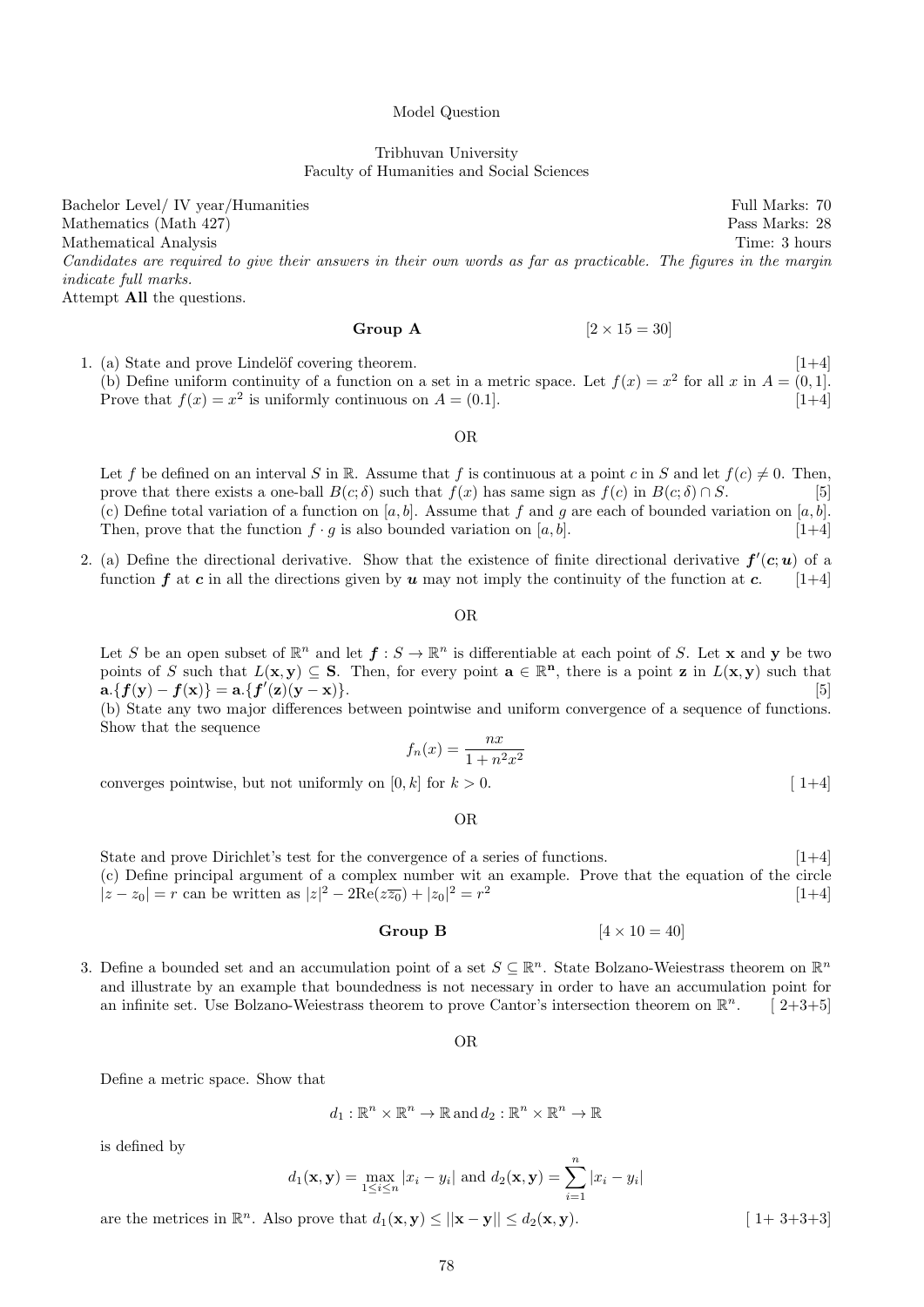4. When is a bounded function f said to be be integrable with respect to  $\alpha$  on [a, b]? Assume that  $\alpha \uparrow$  on [a, b]. State Riemann's condition for integrability of f with respect to  $\alpha$  on [a, b]. Assume that  $\alpha \uparrow$  on [a, b]. If  $f \in \mathcal{R}(\alpha)$  on [a, b], then prove that f satisfies Riemann's conditions with respect to  $\alpha$  on [a, b]. [2+2+6]

#### OR

State and prove the First Mean Value Theorem for Riemann-Stieltjes Integral. Use it to prove the Second Mean Value Theorem for Riemann-Stieltjes Integral. [ 1+4+5]

- 5. (a) Define an improper integral of the first kind. State and prove Cauchy criterion for convergence. [1+4] (b) Define the convergence of improper integral of the second kind. Investigate the convergence or divergence of the improper integral  $\int_a^b$  $dx$  $(x-a)^p$ .  $[1+4]$
- 6. Define harmonic function. Prove that the real and imaginary parts of an analytic function  $f(z) = u(x, y) +$  $iv(x, y)$  satisfy Laplace's equation. Find the harmonic conjugate of the function  $u(x, y) = xy$  and corresponding analytic function  $u + iv$  in terms of z. [2+3+5]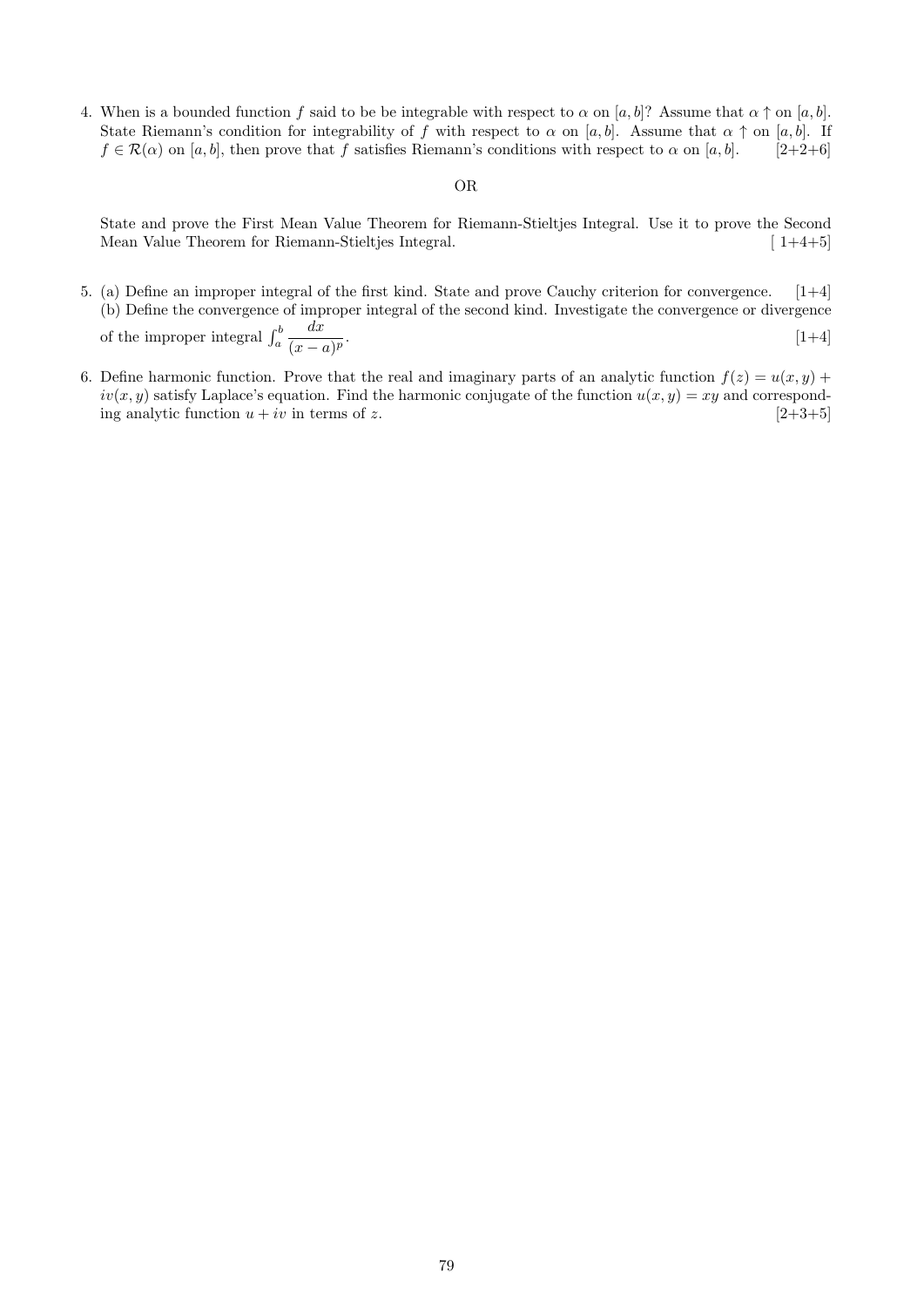# 10 Math 428 Detailed Course of Project Work

## TRIBHUVAN UNIVERSITY Faculty of Humanities and Social Sciences Micro Syllabus

**Course Title:** Project Work (Elective) **Full Marks: 100 Course No.:** Math 428 **Pass Marks: 40** Level: B.A. Year: IV Nature of Course: Theory (Project writing)

Course Objectives: This course is designed for the interested students of the fourth year of Four Years B.A. Program as an elective subject in mathematics. This course offers students to learn basics of mathematical research. Detailed Syllabus

## Benefits and importance of Project Writing

Project writing can be considered as the first step in the world of research. Here we first summarize the benefits of conducting a research as:

- Person with a research degree gets a better employment, promotion, increase in benefits or even gets a position in various academic institutions and industries.
- They will be able to solve the existing unsolved and challenging problems
- They will acquire more respect and better recognition in their society.
- They will develop curiosity to find new useful things in real world so that a society can be benefitted.

There are numerous benefits of writing a project at the undergraduate level. These various advantages along with their importance are:

- It provides learning experience that enhances their knowledge
- It provides students with an opportunity to synthesize knowledge from various areas
- It enables students to acquire essential skills like collaboration, communication and independent learning
- It prepares students for lifelong learning and the challenges ahead
- It gives them the tolerance for obstacles
- It helps to understand to know how knowledge is constructed
- It builds up self confidence in students
- It helps students to clarify their career path
- It helps to improve the student's technical skill
- It helps to determine the area of interest
- It helps to integrate theory and practice
- It helps to analyze data
- It helps to understand the research process
- It helps to develop the skills for the interpretation of results

## Guidelines

It is expected that a standard project in mathematics should be organized, properly documented, carefully edited, logical, imaginative, and accurate. Some suggestive guidelines are listed below.

- 1. Students are required to identify the mathematical problems of their field of interest in the project work through literature review and the problem should be addressed by them.
- 2. A student or a group of students can carry out project work only if a faculty agrees to supervise student(s) to carry out research activities.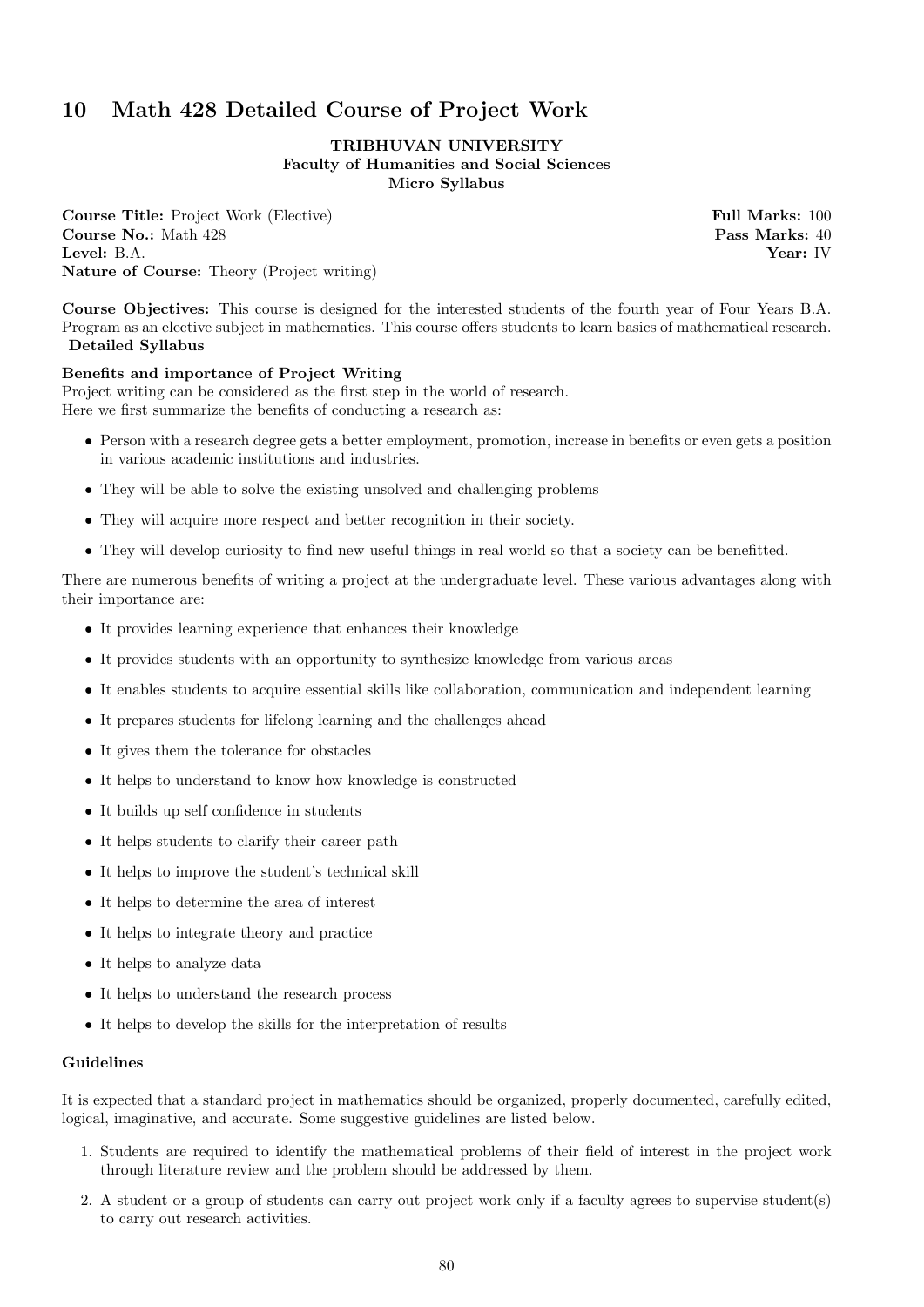- 3. The nature of a project work in mathematics can be theoretical, computational or applied type. In any of the cases, students are supposed to critically review literature of the area and identify the problem specifically.
- 4. Students are required to prepare a proposal of the project and submit it to the department of mathematics of the related campus within the first three months of the commencement of the fourth year. The general format of the proposal should like this:
	- (a) Background/Introduction
	- (b) Literature Review
		- Systematic identification, location and analysis of documents containing information related to the research problem
		- Helpful to determine whether the topic or problem is worth studying, or manageable
		- Provide understanding about what has been done and what has to be done
		- Helpful to determine the scope and framework of the study
		- Helpful to define or determine theory and methods of the proposed study
		- Helpful to justify the significance of the proposed study
		- Sources of everything
	- (c) Motivation/ Objectives
	- (d) Methodology
	- (e) Anticipated Outcomes if any
	- (f) References
- 5. Any full time faculty (Professor, Reader, Lecturer, Teaching assistant) of mathematics Of Tribhuvan University can be a supervisor. Part time faculties of TU can serve as a co-supervisor if needed. Any masters holder in mathematics and serving in other areas such as government job, NGO, INGO can also be a co-supervisor. A faculty of mathematics department of TU may supervise maximum of 5 students at a time if it is an individual project work and 10 students if it is a group work.

Role of supervisor: The faculties who supervise the math projects are equally responsible to complete the project. There are basically three different roles of a supervisor in project writing. He works as resource provider, becomes a co-learner, and also as facilitator and counselor. It is very important that faculties who supervise the math projects have to ensure that students have a complete and deep understanding of the chosen topic of the project. Most importantly the supervisor should have good knowledge of the mathematical subject matter.The various roles of the supervisor are listed as:

- help students select a mathematical topic
- help students generate ideas through brainstorming
- plan the project with the student
- guide students to formulate their project objectives.
- help students gather ideas, define objectives, draw up the schedule and provide input for language skills.
- intervene if student's direction not practical
- offer suggestions to solve problems
- center on what students learned during the project
- share the reflection
- provide a balanced picture of strengths and weaknesses
- offer suggestions for improvement
- read the work at most in chapters
- use different colored ink to add comments
- before submission, the recommended corrections must be implemented
- 6. Students appeared in the final exams of first and second year and have passed at least first or second year are eligible to take the project work.
- 7. Additional fee for the project and remuneration for the supervisor will be decided by the concerned university campus in coordination with the Dean's office.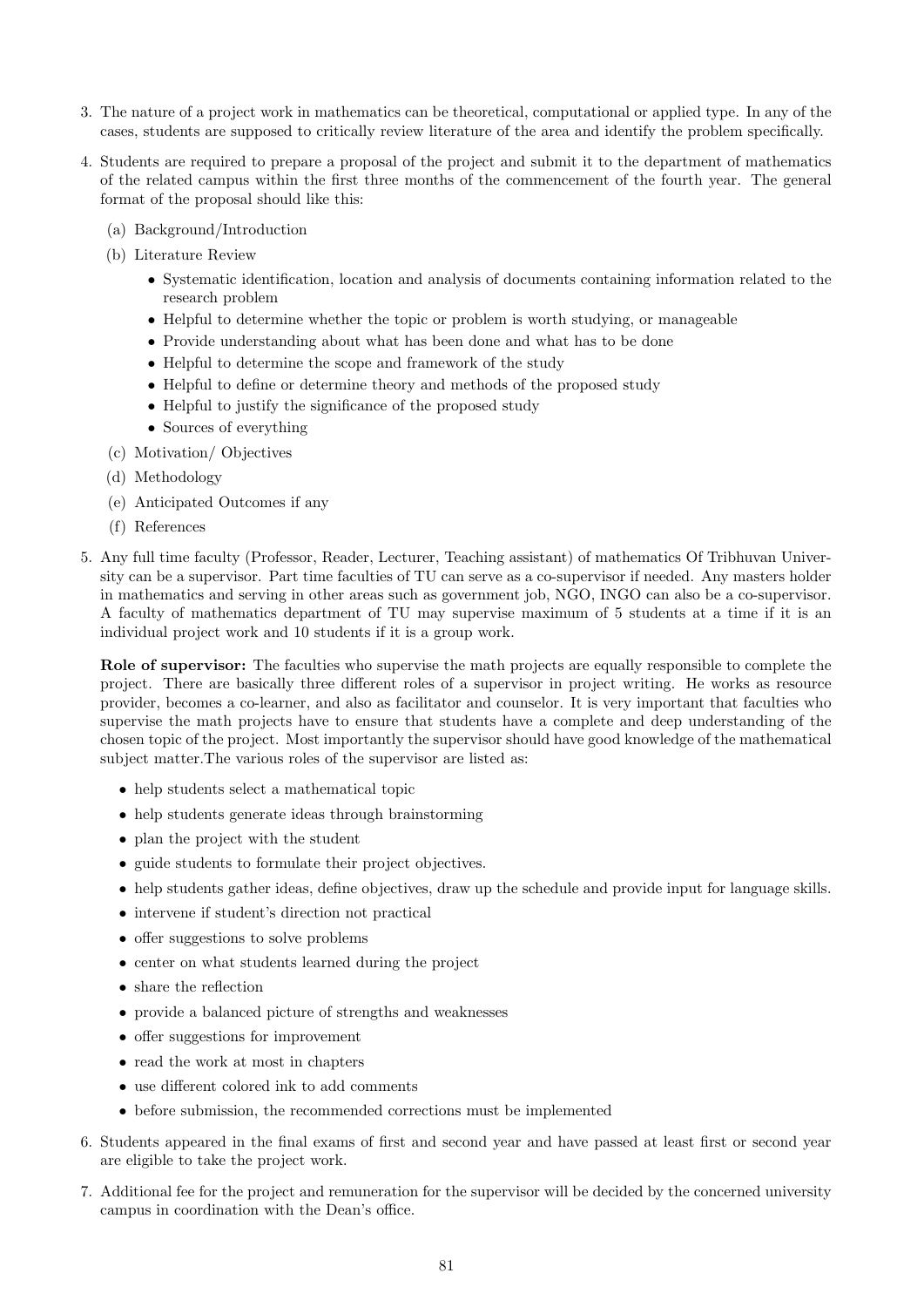## Format of Project Work

The various components of a standard project writing are listed as:

- 1. Title and title page
- 2. Dedication
- 3. Copy right
- 4. Deceleration
- 5. Certificate of Approval
- 6. Acknowledge
- 7. Abstract
- 8. Table of Contents
- 9. List of Figure/table/symbols
- 10. Main body of the project
- 11. Conclusion
- 12. References and Bibliography

We now describe these components in detail. We begin with title and title page.

## 1. Title and title page

Title is very important in project writing, so students and their advisors should give high effort to choose a title. At this level of mathematical writing, it is not expected from the students to obtain a new results or a breakthrough in the assigned topics. They are expected to study and understand the topics in full entirety and look for various applications in various areas. Some of the features of the title and title page are:

- This page contains short, descriptive title of the proposed project.
- Title should be fairly self-explanatory.
- It contains information about the author, institution, department and date of delivery.
- The main goal is to give clear understanding of the content.

## 2. Dedication

In this page, we write the various names of the people whom we want to dedicate our work.

## 3. Copyright

On this page, we write the name who has the copyright of the work.

## 4. Deceleration

Here, the author declares the whole project is his own work and has not been published anywhere else. Moreover, author also declares that any literature, data or works done by others and cited within this dissertation has been given due acknowledgment and listed in the reference section.

## 5. Certificate of Approval

In this page, evaluation committee members, supervisor, head of the department, internal and external examiner certify that the project work is satisfactory and meets the requirements and sign the page.

## 6. Acknowledge

In this page, author gives acknowledgement to all the person who helped him/her directly or indirectly in his/her project. This is an optional page. In general, authors acknowledge their project supervisor, head of the department, teaching faculties, their family members and friends.

## 7. Abstract

Abstract is very important in project writing and it is generally written at the completion of the entire work. A good reader can easily understand the entire project from its abstract. A good abstract states the brief summary of the project and should be written in simple declarative sentences. It gives a brief summary of how one wants to address the issue and includes a possible implication of the proposed work. One should note that an abstract should not review the report but should act as a sample of the contents of the project. In general its length should not exceed 200 words.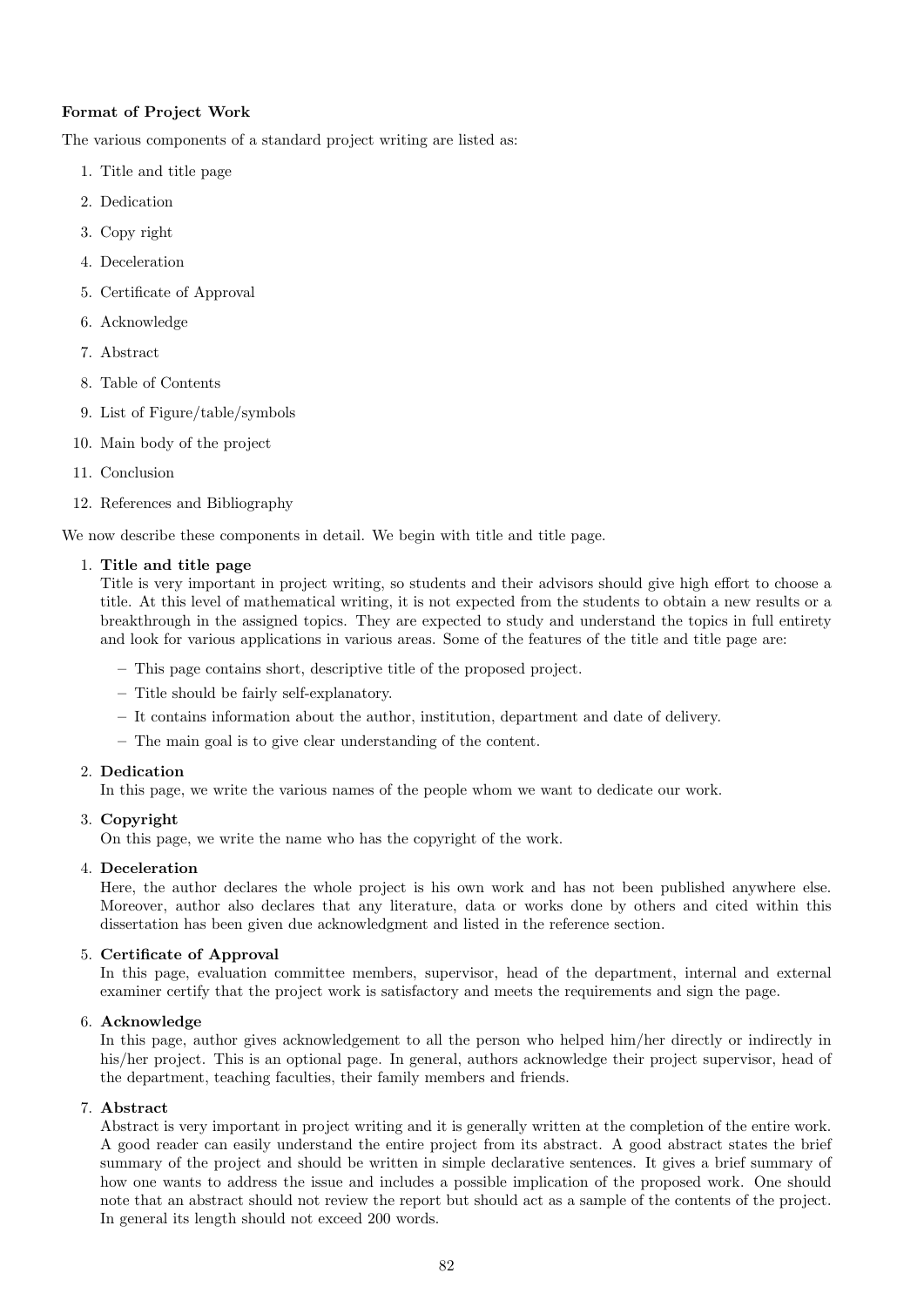## 8. Table of contents

Here, we list all headings and subheading with page numbers. This page does not include table of contents and abstract.

## 9. List of figure/table/symbols

All the figures and tables used in the project are listed with their respective page numbers. Moreover, we also list all symbols that are used in the whole work with their description.

## 10. Main body of the project

In this section all the work of the project are included. This section of the project generally has three chapters and are listed below.

## (a) Chapter One:

This chapter is also called the introduction chapter. In this chapter we mainly discuss the historical background and objectives of the proposed work. Various motivations of the project, its significance and scope are also discussed. We should also enlist or discuss the possible limitations of the project along with the difficulties during the work.

## (b) Chapter Two:

This chapter is called the preliminary chapter where we give the details of all the mathematical principles behind the entire work relative to the project. The information collected from the literature reviews are kept in this chapter. Here, the author should describe the theoretical/mathematical principles behind the whole work relative to the project. Moreover, all the mathematical definitions, theorems, lemmas and examples which are used in the last chapter are stated. Proofs and details are also presented or referred from some sources. Methodologies of the work are also discussed in this chapter.

## (c) Chapter Three:

This chapter is the main chapter of the project where we discuss the findings of the project. So this is the main body of the work and authors primarily focus on this chapter.

## 11. Conclusion

In this section we review the entire work and present it in concise form.

## 12. References and Bibliography

In order to support and justify an idea in a project work, authors generally take the help of books, article, thesis etc. In return, authors have to thank authors of the used source. This is called referencing. Thus, referencing is simply a method of acknowledging and recognizing the authors for their innovative work. Similarly in some of the academic writings, Bibliography is used in the substitution of Reference list. There is a simple difference between bibliography and reference list. In the bibliography we list all the sources (books, articles, thesis, project, web-sites etc) that are referred in the main text and it also includes all the sources consulted even if they are not cited or refereed in the work for the future use. On the other hand, References only include the sources that are cited or referred in the work. Now we discuss the various referencing styles.

## Referencing Styles

There are various standard referencing styles available. In general the institutions or publishing houses decide their referencing style so that the referencing styles vary with publishing houses. The commonly and widely used referencing styles are listed below:

- 1. Vancouver
- 2. Harvard
- 3. APA (American Psychological Association)
- 4. MLA (Modern Language Association)
- 5. Chicago
- 6. ACS (American Chemical Society)
- 7. AGLC (Australian Guide to Legal Citation)
- 8. AMA (American Medical Association)
- 9. CSE (Council of Science Editors)
- 10. IEEE (Institute of Electrical and Electronics Engineers)
- 11. AMS (American Mathematical Society)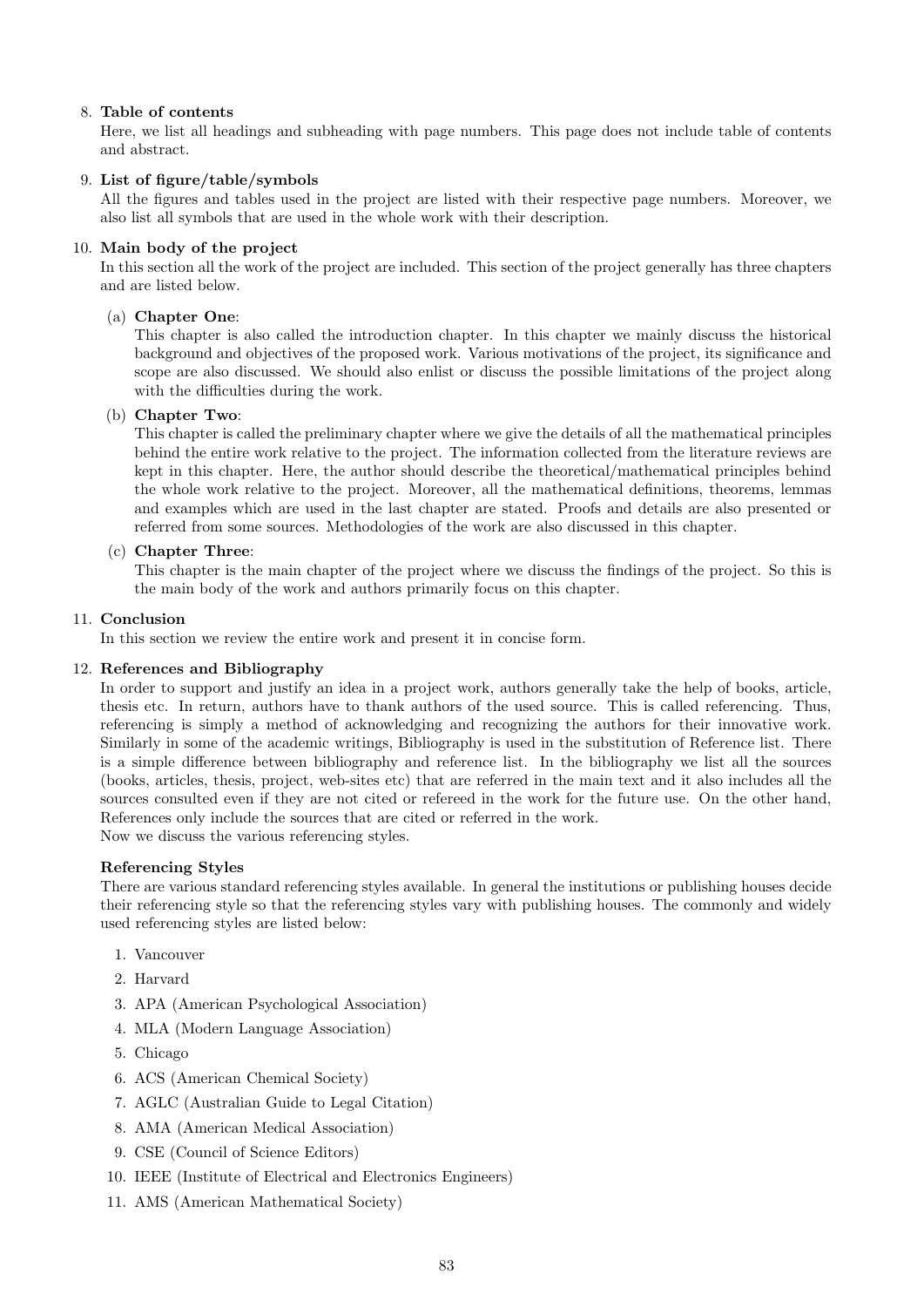For mathematics, we use AMS style of referencing. We now give the details of referencing in AMS style for various sources. In AMS style of referencing, in-text citation is simply done by the number in the square bracket where the number corresponds to the position it appears in the reference list.

We follow the following sequence to list the article in the reference list.

- 1. Author's first name and last name
- 2. Title of article (in italics)
- 3. Journal Title
- 4. Volume Number (Year of Publication)
- 5. Page
- 6. DOI number (if exists)

We follow the following sequence to list the book, thesis, project in the the reference list.

- 1. Author's first name and last name
- 2. Title (in italics)
- 3. Name of the publisher
- 4. City of Publication
- 5. Year of Publication

Using the above style, we now show the listing of an article and a book in the reference list.

- 1. S. Ghimire and C. N. Moore, A Lower Bound in the Tail Law of the Iterated Logarithm for Lacunary Trigonometric Series, Proceeding of American Mathematical Society, 142(9), 3207-3216.
- 2. James Stewart, Calculus: Early Transcendental, USA, Cengage Learning, 2008.

#### Plagiarism

The word plagiarism is very important term for every researcher and research-oriented person. All of the following actions are considered as plagiarism

- turning in someone else's work as your own
- copying words or ideas from someone else without giving credit
- failing to put a quotation in quotation marks
- giving incorrect information about the source of a quotation
- changing words but copying the sentence structure of a source without giving credit
- copying so many words or ideas from a source that it makes up the majority of your work, whether you give credit or not

#### Evaluation

The project work submitted to the Mathematics department after the approval of the supervisor will be reviewed. After the approval of a committee, student(s) present the project work. The evaluation scheme is outlined below.

- Introduction of the Topic:  $10\%$
- Presentation: 15%
- Organization: 10%
- Figures/plots/tables: 5%
- Content: 60%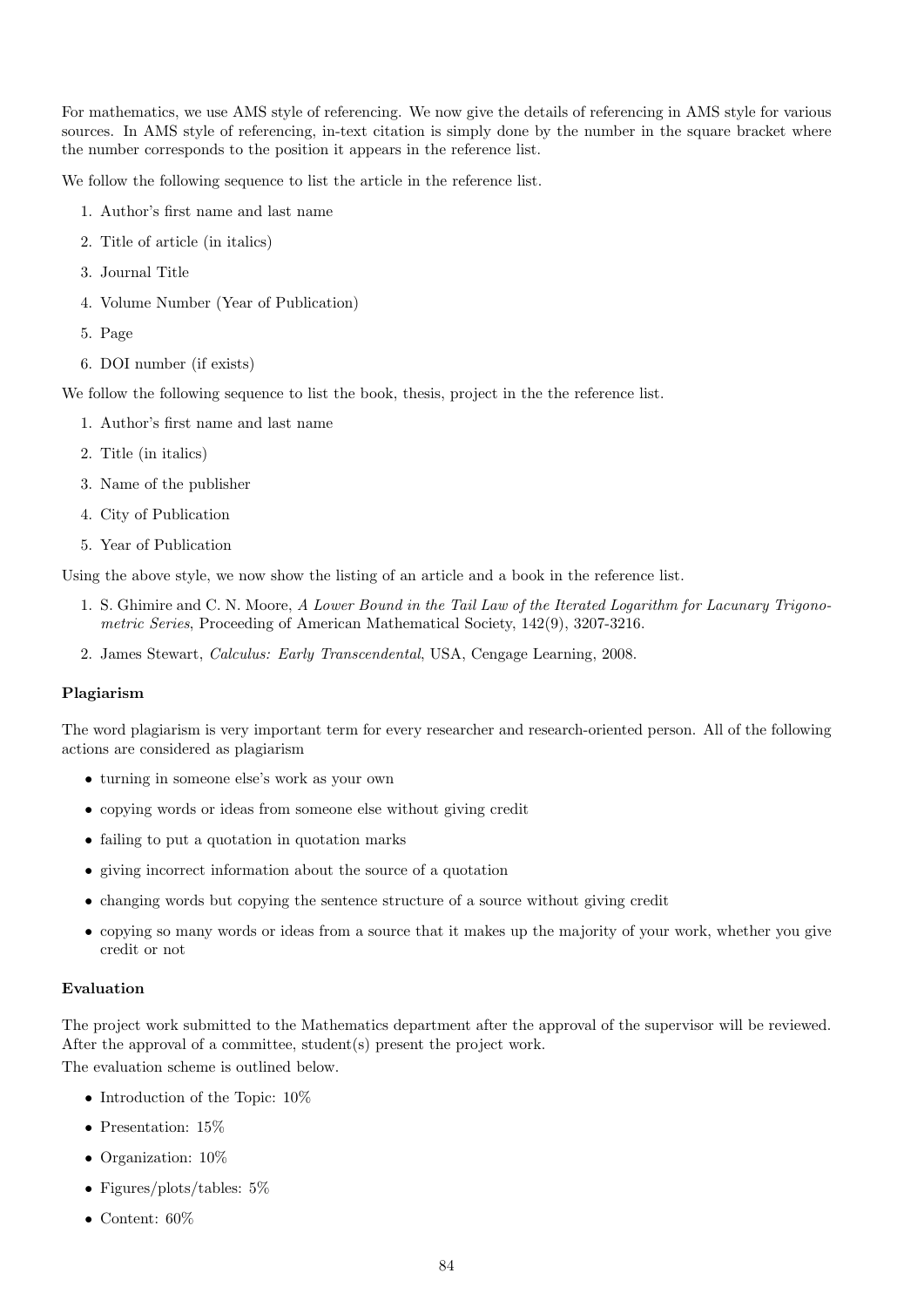The breakdown of the marks for the content  $(60\%)$  is:

- 1. Originality and Creativity: 15%
- 2. Literature Review: 10%
- 3. In-depth Research: 15%
- 4. Analysis and Logical Argument/Presentation: 15%
- 5. Conclusion / Findings: 5%

The final presentation/viva examination should be held within a couple of months of the fourth year final examination and the marks will be submitted to Tribhuvan University Office of the Controller of Examination, Balkhu.

#### Project Work in Mathematics

At the beginning of the project writing in mathematics, a student has to choose an area in which he/she wishes to write a project. The student should be familiar with the various branches of mathematics. The various branches of mathematics are listed in alphabetical order:

- Algebra ( Linear, Multilinear, abstract, Elementary)
- Arithmetic (Number Theory)
- Calculus (Analysis, Differential Equations, Dynamical Systems,Numerical Analysis, Optimization, Functional Analysis)
- Geometry (Discrete, Algebraic, Analytic, Differential, finite, topology, trigonometry )
- Foundations (Philosophy of Mathematics, Mathematical Logic, Set theory, Category theory)
- Applied (Mathematical Physics, Probability, Mathematical Statistics, Statistics, Game theory, Information theory, Computer Science, Computational, Control theory)
- History of Mathematics, Mathematics and art
- Mathematics Education, Order theory, Graph theory

After the successful completion of the project writing in mathematics, the various benefits are:

- It increases the mathematical understanding of the students. More precisely, it helps students understand a specific math concept or idea by doing in-depth study of these concepts.
- It develops confidence in students while studying or teaching mathematics.
- They will enjoy doing mathematics.
- They will develop problem solving skills.
- They will develop creative and imaginative approaches to understand mathematics.

The mathematics projects can be written in a number of ways. Some of the ways are:

- To in-depth study of a widely used theorem and its consequences.
- To solve a real life problem.
- To solve a problem arising in other disciplines.
- To study how a concept is used to create a new knowledge.
- To study the history of various mathematicians.

#### A few possible topics:

- First order differential equations and its various applications in real world.
- The Relevance of the use of the method of undetermined coefficients for solving differential equations
- The application of linear programming in profit maximization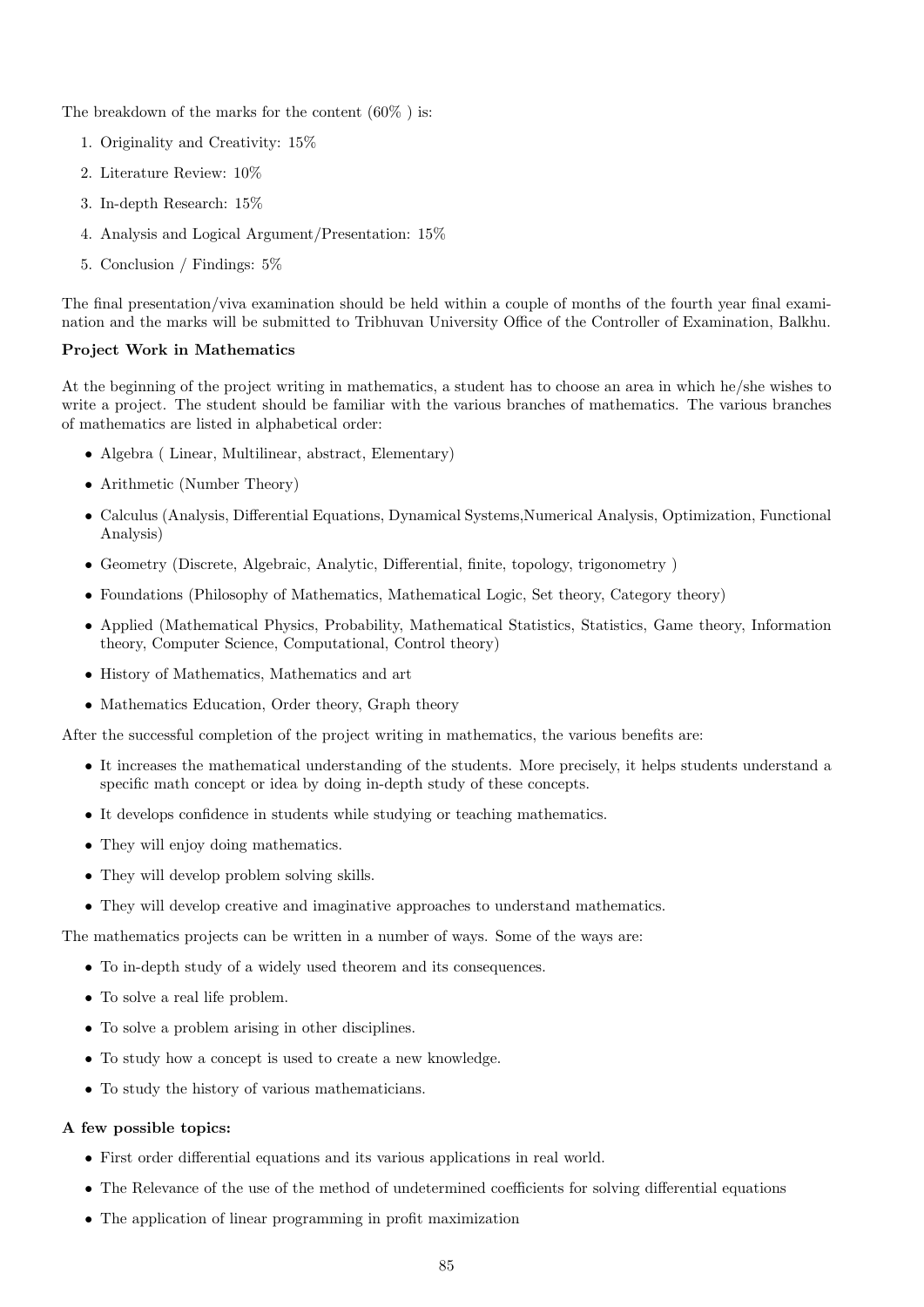- Studying different numerical methods in solving first order differential equations
- Numerical methods for solving partial differential equations
- Modeling the effects of carriers on transmission dynamics of Infectious diseases
- An Exploration and Analysis of Mathematics as a tool in the Arts
- Linear and non-linear sampling theory with applications to current problems in communications
- Use of Calculus in Business
- Contribution of Leibnitz in Mathematics
- Fibonacci Number in Nature
- Golden Ratio
- Laplace transform and its applications
- Applications of Z-transform in Engineering
- A study on Internet Mathematics
- Mathematics and Sound
- Random Walks
- The development of matrix theory
- Ito's integral
- Stochastic Processes and their Applications to Mathematical Finance
- How is Lagrange's theorem related to RSA cryptography?
- The application of fractional calculus in Mathematics and Physics
- Statistical modeling for data that are dependent in space and/or time.
- How was algebra invented?
- Relationships between theorems of linear algebra and matrix theory
- A study on the Lotka-Volterra Equations and the Undamped Pendulum
- Numerical Error in Euler's Method
- Qualitative behavior of systems with eigenvalues
- Qualitative Analysis of Autonomous Systems
- Population Dynamics
- Hamiltonian and Dissipative systems
- Discrete Logistic Equation
- Mathematics behind Bungy jumping

## References:

- 1. Alvi, Mohsin., A Manual for Referencing Styles in Research, https://www.researchgate.net/publication/308786787, 2016.
- 2. C.R. Kothari: Research Methodology; Methods and Techniques, Second Edition, New Age International Publishers.
- 3. Durga Jang K.C. and Santosh Ghimire, Basics and Structure of Project Writing in mathematics, Journal of Nepal Mathematical Society(JNMS), Volume 3, Issue 1 (2020), 21-30.
- 4. S.B. Mishra and S. Alok: Handbook of Research Methodology, Educreation Publishing.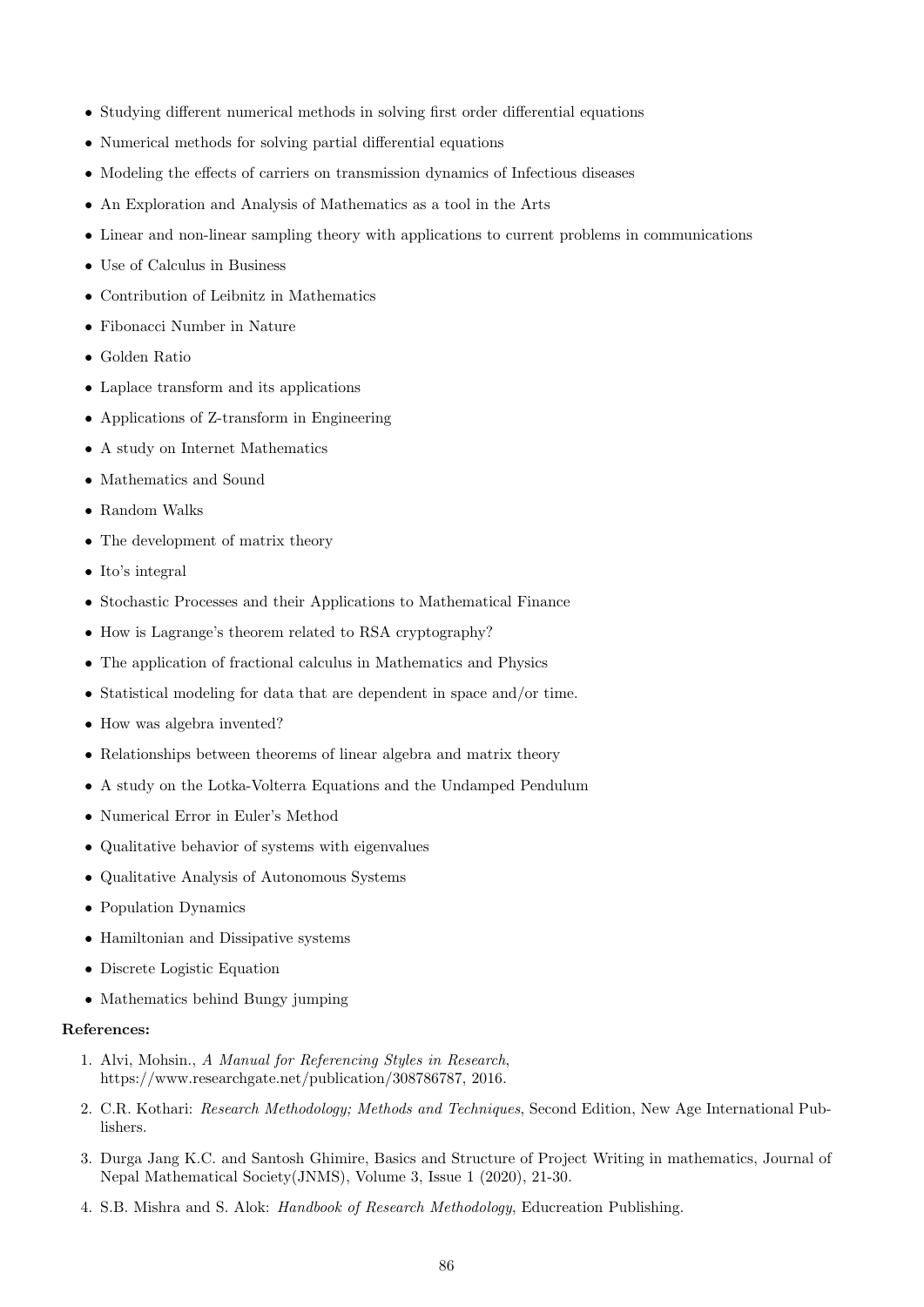# 11 Math 429 Detailed Course of Mathematical Economics

TRIBHUVAN UNIVERSITY Faculty of Humanities and Social Sciences Micro Syllabus

**Course Title:** Mathematical Economics (Elective) **Full Marks: 100** Course No.: Math 429 Pass Mark: 40 Level: B.A. Year: IV Nature of Course: Theory **Periods: 9 Lecture hours/Week** 

Course Objectives: This course is designed for the interested students of the fourth year of Four Years B.A. Program as an elective subject in mathematics. It aims to introduce mathematical modes of real-life problems related to economics that exist in the society and industry. After the completion of this course, the students will be able to understand mathematical modeling techniques of different economic problems and apply mathematical tools to solve them. The focus has been given to the equilibrium, cooperative-static and dynamic analysis, and optimization techniques.

## Course Contents:

## Unit 1. Economic Models and Equilibrium Analysis [18 Lecture Hrs]

Nature of mathematical economics, Economic models, Equilibrium analysis, Market equilibrium, Linear, non-linear and general models, Solution by elimination of variables, algebraic method and graphical method, General equation system, Applications to national-income analysis, Finite Markov chains, Applications to market and income models, Limitations of static analysis.

Details.

- 1. Meanings of mathematical and non mathematical economics, econometrics, variables, constants and parameters for modeling in mathematical economics, equations and identity, relations and functions in economic models, representation of cost as a function of output, demand curve, average fixed curve, production function, system of equations in mathematical economic models.
- 2. Meaning of equilibrium, partial market equilibrium, a linear model and its graphical interpretation, solution by elimination of variables, a nonlinear model, quadratic equation and quadratic functions with graphical interpretation, graphical solution, general market equilibrium, two-commodity market model with illustrative example (Book 1, page  $42$ ), *n*-commodity model and solution to general-equation system for economic models.
- 3. Equilibrium in national income analysis, the mathematical model, interpretation of the parameters and variables involved in the model, total purchase coast as as an inner product of two vectors (Book 1, Example 7, page 54), matrix representation of simple national income model (Book 1, Example 11, page 55).
- 4. Finite Markov chains with special case, the market and national income models, the IS-LM model, Leontief input-output models, limitations of static analysis.
- 5. Related problems supporting the definitions, theories, economic models and solution methods.

## Unit 2. Application of Derivatives in Economics [13 Lecture Hrs]

Concept and use of derivatives in comparative statics, Modeling of marginal and average revenue functions, Relationships between the cost functions, Gradient vector of the production function, Applications to comparative static analysis, Geometric interpretations in economic terms.

## Details.

- 1. Nature of comparative statics, derivative and slope of a total-cost function, the marginal cost.
- 2. Finding marginal revenue function, form average revenue function, geometry of marginal revenue curve, relation between marginal and average cost functions, graphical representation.
- 3. The production function, geometrical interpretation of partial derivatives, gradient vector of the production function.
- 4. Application to comparative static analysis, the market model, geometry, national income model, the input-output model.
- 5. Related problems with economic terms.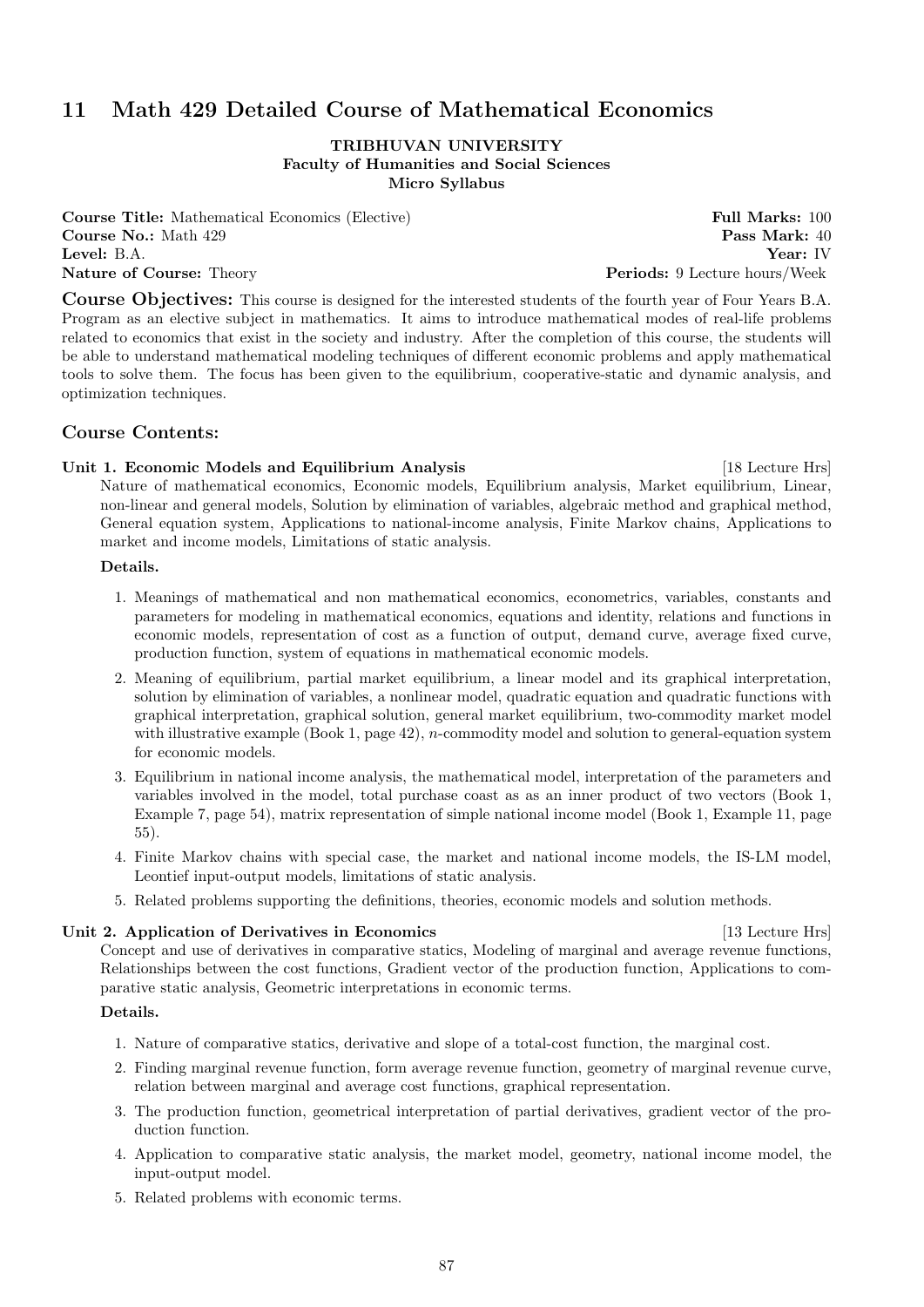#### 88

## Unit 3. Total Differentials and Implicit Functions [13 Lecture Hrs]

Meaning of total differentials and implicit functions in economic terms, Comparative statics of general function models, National income model and its extension, Application to economical problems, Limitations of comparative statics.

## Details.

- 1. Differentials and its geometrical interpretation, definition of point elasticity and application of differential in economic terms, Example 1, Example 2 (Book 1, page 182) and the corresponding geometry.
- 2. The total differentials of a saving function, functions of  $n$  independent variables, rules of differentials, total derivative and its variations, Example 2, Example 3 (Book 1, page 191).
- 3. Implicit functions and the derivatives, illustration with economic functions (Example 4, Book 1, page 198-199), extension to the simultaneous equations case, Example 6 (Book 1, page 203-204).
- 4. The market model, simultaneous-equation approach, use of total derivatives.
- 5. The national income IS-LM model, their curves and slopes, and extension of the model, limitation for comparative statics.
- 6. Applications of the models with illustrative examples in economic terms.

## Unit 4. Optimality Conditions [13 Lecture Hrs]

Equilibrium analysis, Meaning of optimum and extreme values, Relative and absolute optimality, First, second and higher derivative tests, Necessary and sufficient conditions, Conditions for profit maximization, Marginal revenue curve, Geometric interpretations.

## Details.

- 1. Meaning of equilibrium in economics, goal of equilibrium, meaning of minimum, maximum and optimum, criterion of optimization problems, the objective function and the choice of variables and objective that maximize the difference between revenue and cost functions, meaning of relative maximum and minimum, relative versus absolute extrema, graphical representations.
- 2. First-derivative test, Example 2 (Book 1, page 226), second and higher derivatives, derivative of a derivative, interpretation of the second derivative, convex concave functions, application to quadratic functions.
- 3. The second derivative test, second derivative test for relative extremum,necessary and sufficient conditions, conditions for profit maximization, its geometry, Example 3 (Book 1, page 238), the marginal revenue function, their geometrical interpretations.
- 4. The Taylor series expansion and extremum of a function, statements of n-th derivative test conditions.
- 5. Test of the above criterion with economic functions as problems.

## Unit 5. Exponential and Logarithmic Functions [13 Lecture Hrs]

Economic applications, Computation of interest, The growth function and its variants, Optimal timing.

## Details.

- 1. Definition, nature, meaning and graphical illustrations of exponential and logarithmic functions, illustrative examples.
- 2. Problem of growth, economic interpretation of e, interest computing and the function  $Ae^{rt}$ , instantaneous rate of group, continuous versus discrete growth.
- 3. Optimal timing, a problem of wine storage, maximization conditions, graphical representation, timber cutting problem.

## Unit 6. Optimization Methods [18 Lecture Hrs]

Differential versions, First and second order conditions, Extreme values of functions of two variables, First and second order conditions, Quadratic forms and objective functions with more than two variables, Conditions to convexity and concavity, Their geometry.

## Details.

- 1. Objective function with more than one variable, differential version of optimization conditions, first-order condition, second-order condition, differential versus derivative conditions, their geometry.
- 2. Extreme values of functions of two variables, first-order condition, second-order partial derivatives, second-order total differential, second-order condition, their geometry.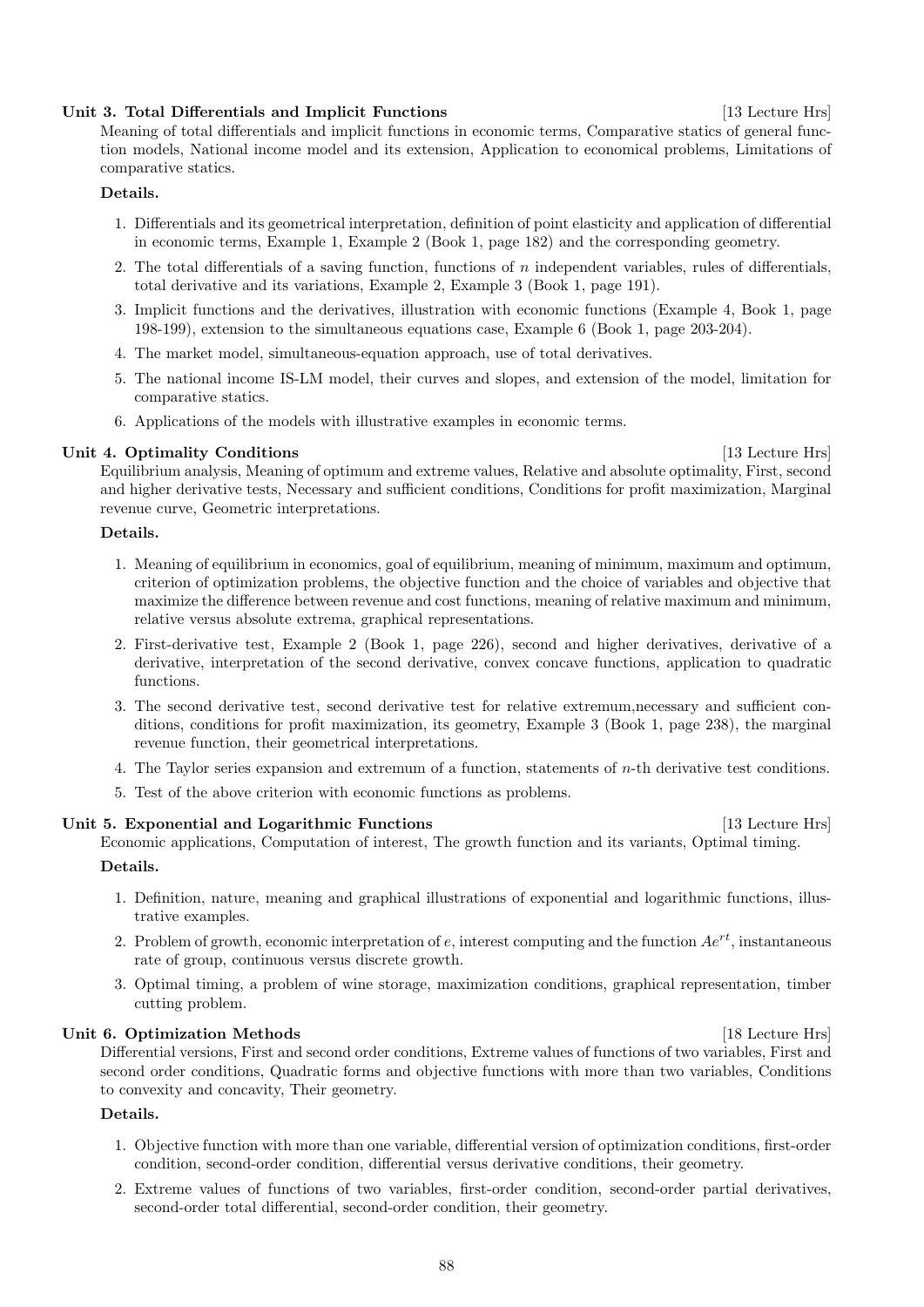- 3. Objective functions and quadratic forms with two variables, second-order total differential as a quadratic form, positive and negative definiteness, determinantal test for sign definiteness, Jacobian and Hessians, ideas of extensions in case of more than three variables.
- 4. Convex functions and convex sets, second-order conditions in relation to convexity and concavity, test of convexity and concavity, differentiable functions.
- 5. Geometrical representations of the above concepts supported with relative problems (with economic meanings as far as possible).

## Unit 7. Constrained Optimization [18 Lecture Hrs]

Optimization with equality constraints, Effects of a constraint, Stationary values, Lagrange-multiplier method and an interpretation, Total differential approach, Second order total differentials, Second order conditions, The Bordered Hessian, multi-variable and multi-constraints.

## Details.

- 1. Meaning of constraint optimization, free optimum and constrained optimum, effects of a constraint, find the stationary values, Lagrange multiplier, Lagrange functions, method of Lagrange-multiplier, the methods illustrated bu suitable examples (e.g., Book 1, Example 1 and Example 2).
- 2. Total differential approach, an interpretation of the Lagrange multiplier.
- 3. Second-order total differential, second order conditions, the Bordered Hessian, illustrated by examples (e.g., Book 1, pages 359-361).
- 4. Multi-variable and multi-constraints (only models).

## Unit 8. Economic Applications **Example 12** and the Unit of the Unit of the Hrs and the Hrs and the Hrs and the Hrs and the Hrs and the Hrs and the Hrs and the Hrs and the Hrs and the Hrs and the Hrs and the Hrs and the Hrs

Utility maximization and consumer demand, First order and second order conditions, Homogeneous functions, Linear homogeneity, Cobb-Douglas production function, Economic interpretations.

## Details.

- 1. Definition of utility function, first-order condition, geometry, second order condition.
- 2. Homogeneous functions, linear homogeneity, production function, proprieties (Book 1, pages 384-386).
- 3. Cobb-Douglas production function and extension of the results.
- 4. Related problems (mostly with respect to economic function).

## Unit 9. Nonlinear Programming **Exercise 2.1 Section** 18 Lecture Hrs

Effect of non-negativity restrictions and inequality constraints, Nonlinear utility function maximization, KKTconditions, The inequalities at boundary points, Meaning of constraint qualifications, Sufficient conditions to NLP.

## Details.

- 1. Definition of nonlinear programming, type of restrictions, effect of non-negativity restrictions, effect of inequality constraints, nonlinear utility function maximization, illustrations by examples (e.g., Example 1, Book 1, page 406).
- 2. Kuhn-Tucker conditions, n-variable, m-constraint cases (only idea), the Kuhn-Tucker conditions illustrated by examples (e.g. Example 1, Book 1, page 410), the case of minimization function.
- 3. The inequalities at boundary points, idea on the constraint qualifications (supported by examples and graphs, e.g., Book 1, pages 412-416), Kuhn-Tucker sufficiency theorem for concave programming (Book 1, page 424-425).
- 4. Related problems (preferably with economic functions).

## Unit 10. Dynamic Analysis [13 Lecture Hrs]

Dynamics and integration, The growth model, Dynamics of market price, The qualitative-graphic approach, The time path, The market model with price expectations.

## Details.

- 1. Meaning of dynamic analysis, population growth problem formulations (14.1 and 14.2, Book 1, page 445), initial and boundary conditions, method of integration.
- 2. Some economic applications of integrals, from a marginal function to a total function, investment and capital formulation problem (14.10, Book 1, page 466), the Domar growth model framework and the solution.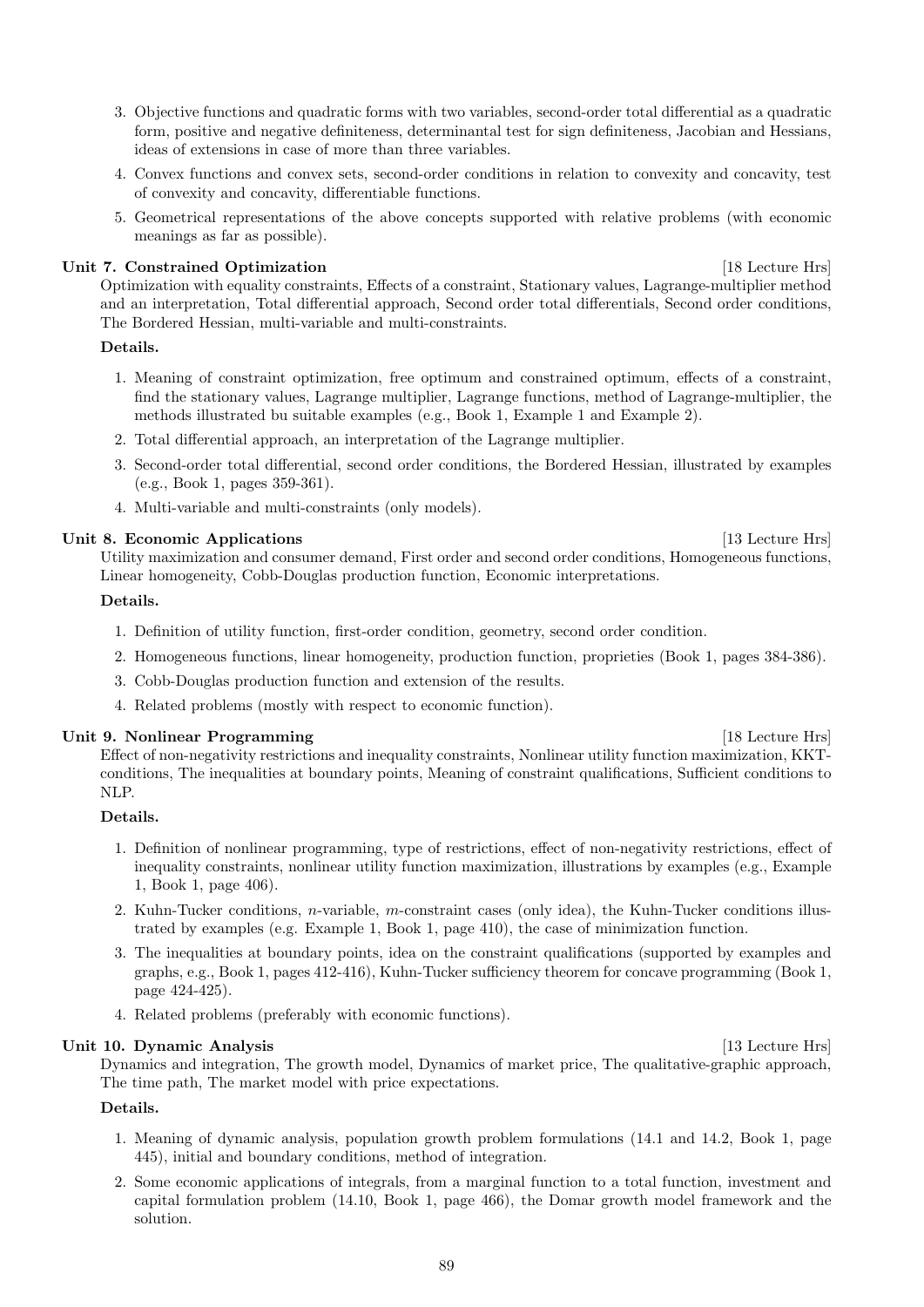- 3. Dynamics of market price, the framework, time path.
- 4. The qualitative-graphic approach, the phase diagram, types of time path.
- 5. The market model with price expectations, price trend and price expectations, a simplified model, time path of price. 1
- 6. Related problems.

## Text/Reference Books:

- 1. A.C. Chiang, K. Wainwright: Fundamental Methods of Mathematical Economics, McGraw Hill Publishers.
- 2. M. Hoy, J. Livernois, C. McKenna, R. Rees, T. Stengos: Mathematics for Economics, Third edition, PHI Learning Private Limited.

## Examination:

There will be a final examination of 70 marks for the period of three hours. The internal examination of 30 marks will be conducted by the department of mathematics of related campus and the marks will be submitted to Tribhuvan University Office of the Controller of Examination, Balkhu. A candidate must pass the internal and the final examinations separately.

## Marks allocation for the internal examination:

- Written examinations: 20 marks (1 hour)
- A student or a group of students with presentation: 5 marks
- Assignments: 5 marks

## Guidelines to the question setter:

## In the final examination

- 1. Questions must include every unit.
- 2. There will be two groups, namely, Group A and Group B.
- 3. In group A, there must be OR selection for 15 marks questions.
- 4. In group B , there must be OR selection for 20 marks questions.
- 5. OR Selection must be given from the same unit.
- 6. Questions must be creative and should be appropriate to the allocated time.

On the basis of the guidelines mentioned, we enclose one set of model question for Mathematical Economics (Math 429)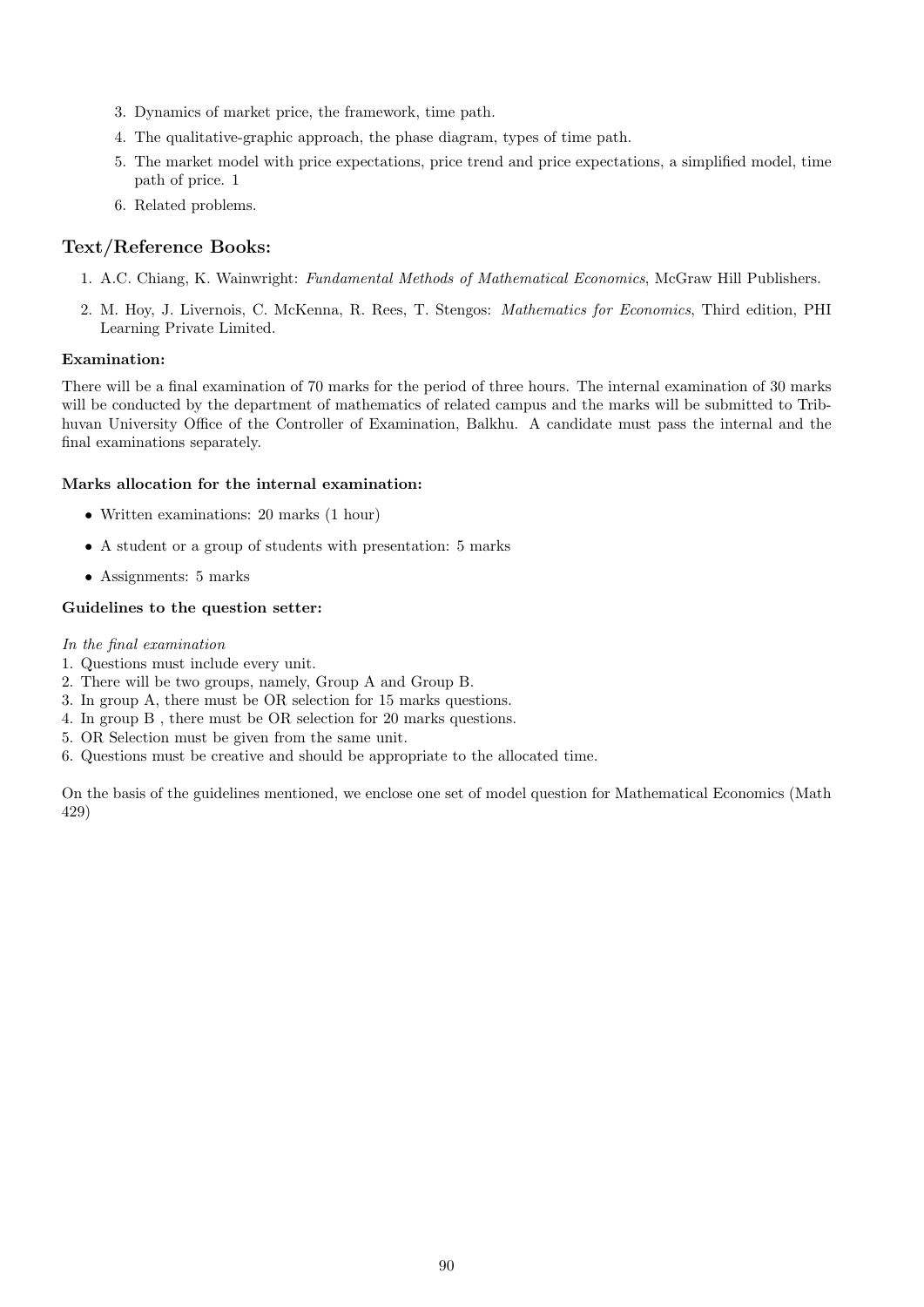#### Model Question

### Tribhuvan University Faculty of Humanities and Social Sciences

Bachelor Level/ IV year/Humanities Full Marks: 70 Mathematics (Math 429) Pass Marks: 28 Mathematical Economics Time: 3 hours Candidates are required to give their answers in their own words as far as practicable. The figures in the margin indicate full marks.

Attempt All the questions.

### Group A  $[2 \times 15 = 30]$

- 1(a). How do you distinguish mathematical economics and econometrics? Distinguish parameters and variables in modeling them. Construct the linear partial-equilibrium market model for price determination in an isolated market. Explain the model with graphical interpretation.  $[1+1+3+3]$
- (b). Given an example of a quadratic cost as a function of output. Consider the following closed economy IS-LM model

$$
Y = C + I + G
$$
  
\n
$$
C = a + b(1 - t)Y
$$
  
\n
$$
I = d - ei
$$
  
\n
$$
G = G_0
$$

where the symbols have their usual meanings. Write the system in matrix form and discuss its solution procedure. Whats are the limitations of static analysis?  $[5+2]$ 

#### OR

Define a convex function with a suitable economic example and a graphical representation. Is a relative minimum point of a strictly convex function also a unique absolute minimum? Check the convexity of the function  $z = x_1^2 + x_2^2$ .  $[3+1+3]$ 

 $2(a)$ . Write nonlinear programming model with inequality constraints. Discuss the effect of these constraints. [2+6]

#### OR

Write KKT conditions for the nonlinear programming with inequality restrictions. Solve the problem max  $z =$  $xy$  subject to  $x + y \le 100$ ,  $x \le 40$ ,  $x, y \ge 0$ . [2+6]

(b). How do you relate economic dynamics in terms of integral calculus? Give the framework of Domar growth model and solve it.  $[1+3+3]$ 

## Group B  $[4 \times 10 = 40]$

- 3. Given the total cost function  $C = f(Q)$ , where C denotes the total cost and Q the output, define the marginal cost (MC) and explain their relation in terms of derivative. Draw the cost curve and tangent line to it, and explain the geometry in detail when the cost vary. By considering an example,  $C = Q^3 - 4Q^2 + 10Q + 75$ , show that the fixed cost cannot affect the marginal cost. Illustrate in graph a primitive total function and a marginal function in economic terms. [2+3+2+3]
- 4. Consider one-commodity market model and use rules of differentiation to explain how the equilibrium value of an endogenous variable will change with respect to a change in any of the exogenous variables? [10]

#### OR

Write a general one-commodity market model where the quantity demanded is a function of price and income. Discuss simultaneous-equation model to analyze it. How are the total derivatives used to analyze it. [2+5+3]

5(a). Express the profit function  $\pi(Q) = R(Q) - C(Q)$  in terms of total revenue and total-cost function and text necessary and sufficient conditions for profit maximization. Represent your results graphically. [3+2]